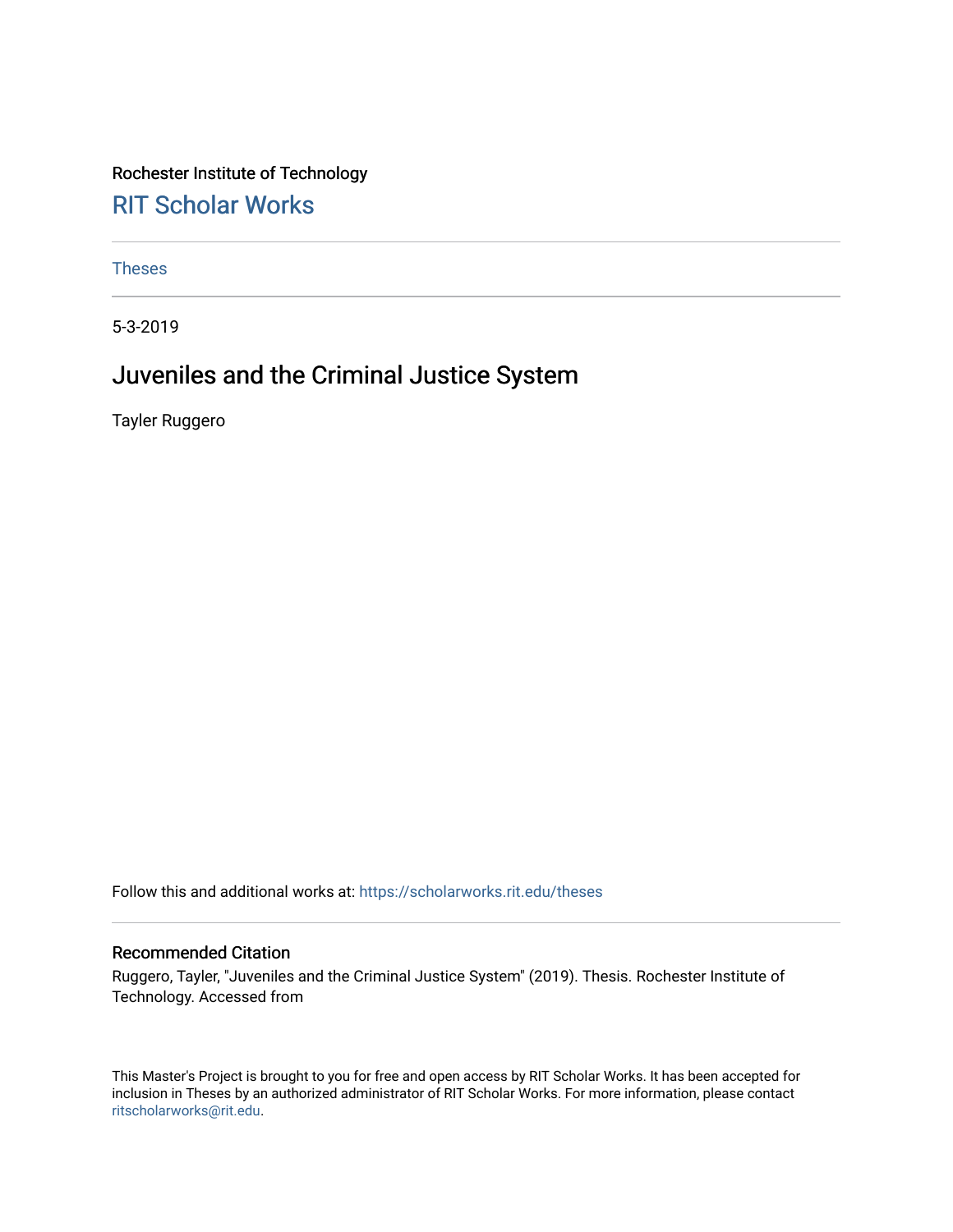# **RIT**

## **Juveniles and the Criminal Justice System**

by

## Tayler Ruggero

A Capstone Project Submitted in Partial Fulfillment of the Requirements for the Degree of Master of Science in Criminal Justice

Department of Criminal Justice

College of Liberal Arts

Rochester Institute of Technology Rochester, NY May 3, 2019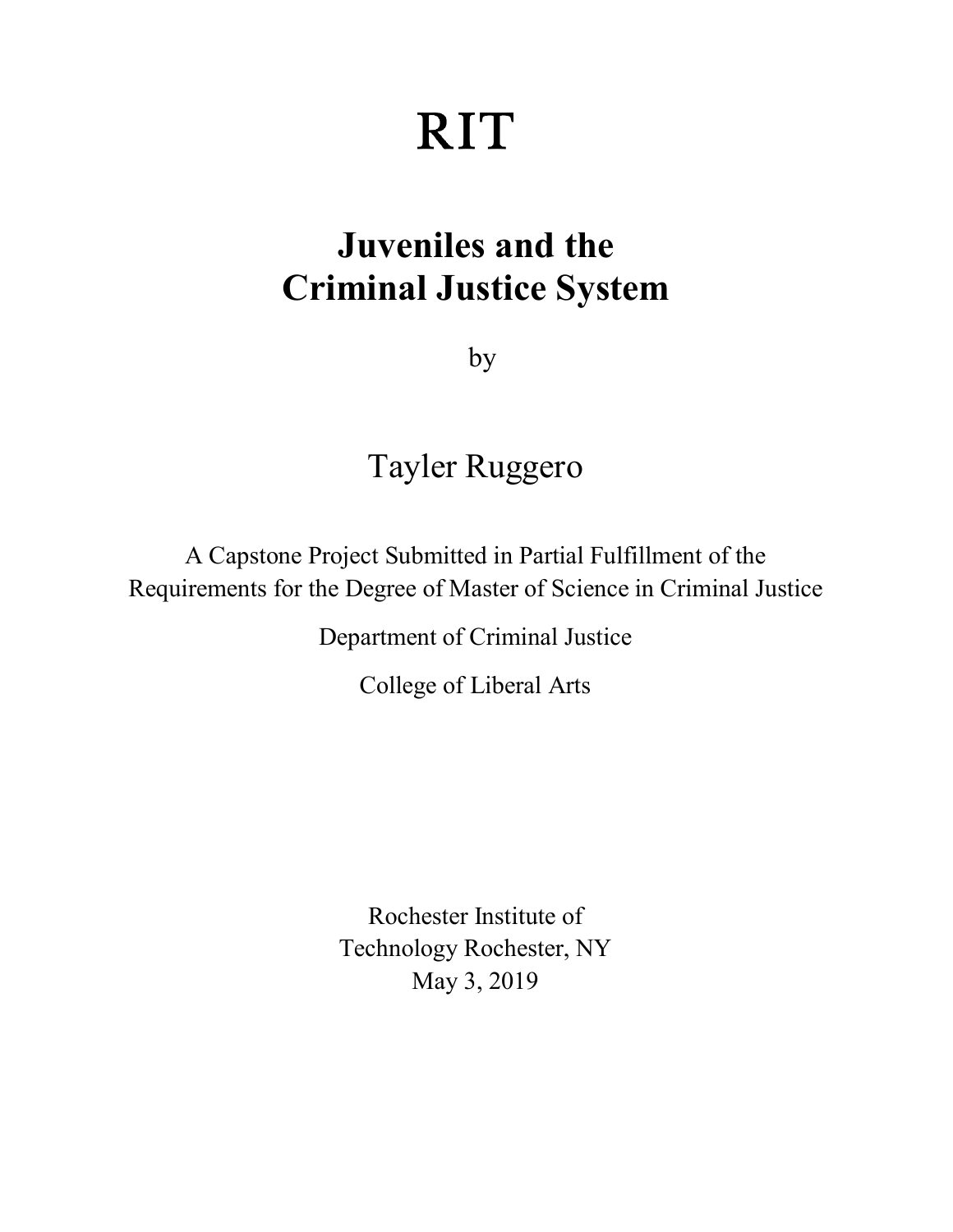# RIT

# **Master of Science in Criminal Justice**

## **Graduate Capstone Approval**

Student: **Tayler Ruggero** Graduate Capstone Title: **Juveniles and the Criminal Justice System**

Graduate Capstone Advisor: **Dr. Christopher Schreck** Date: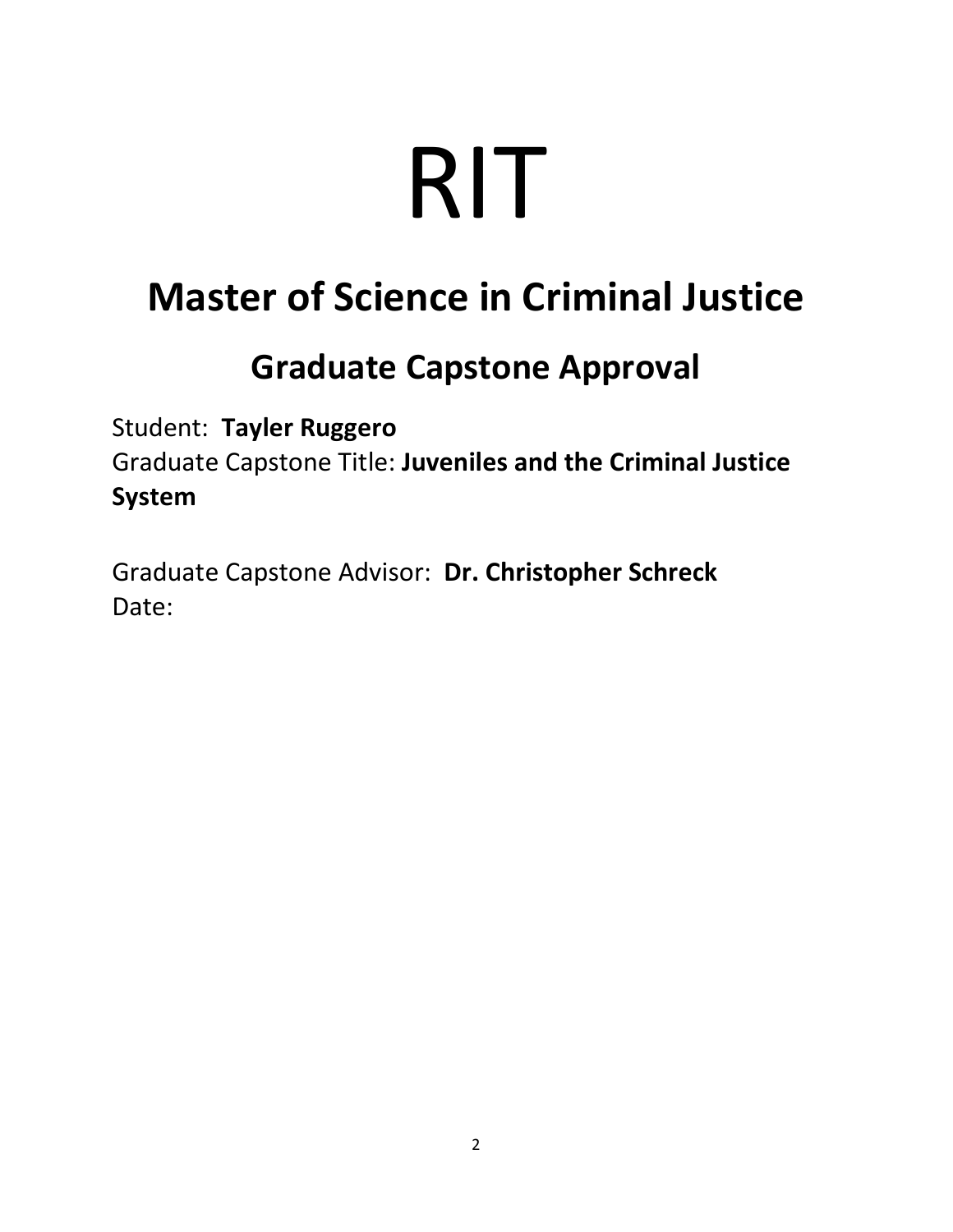## **Table of Contents**

| <b>Title</b>                                                          | Page |
|-----------------------------------------------------------------------|------|
| Topic Area Literature Review                                          | 4    |
| Juvenile Justice and Criminological Theories                          | 13   |
| Juvenile Justice and the School to Prison Pipeline                    | 33   |
| Keeping Our Youth Safe in Schools: School Resource Officers           | 46   |
| Youth Courts and the Community                                        | 67   |
| Appendix A: School Resource Office Semi-Structure Interview Questions | 83   |
| References                                                            | 84   |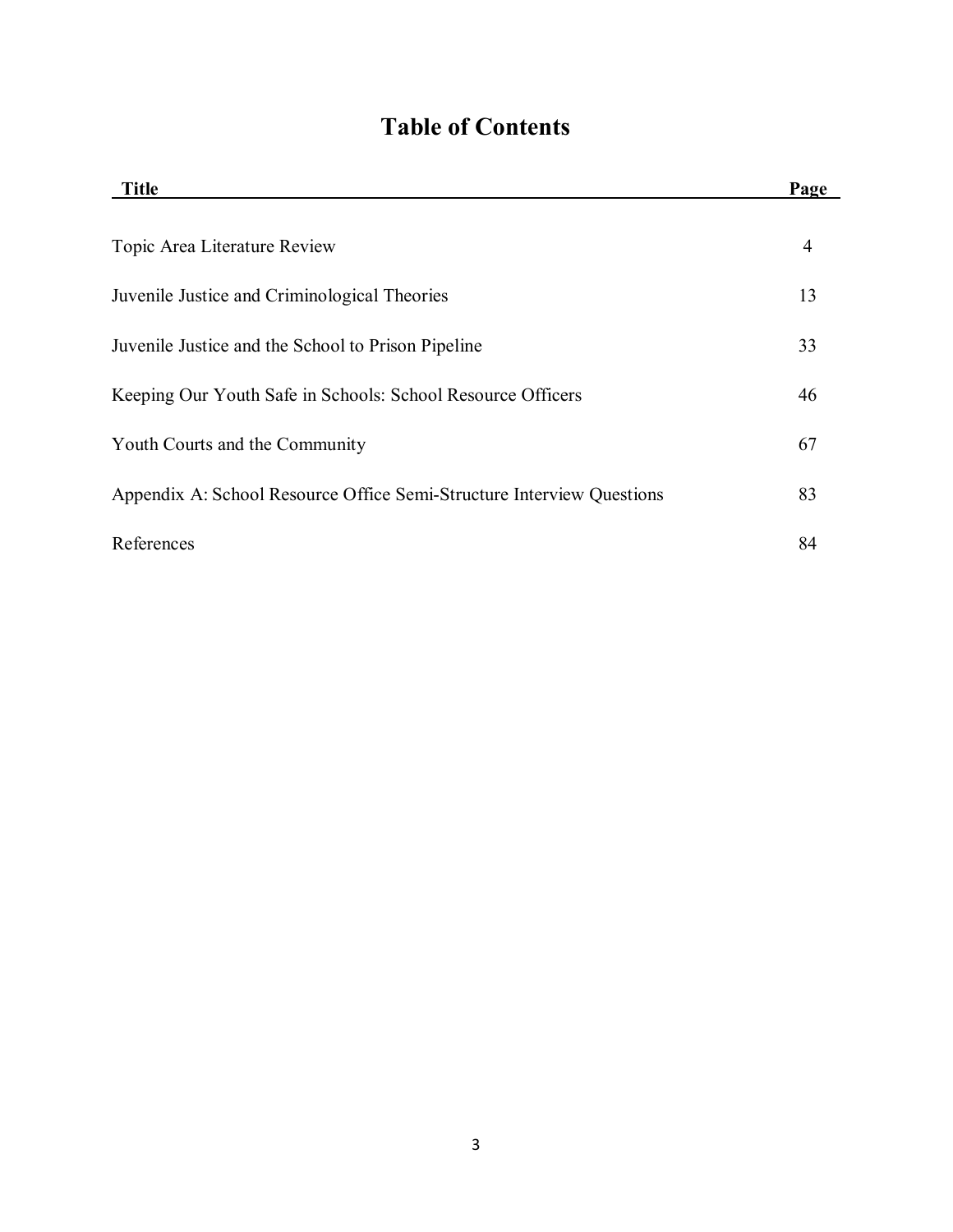## **Juveniles and the Criminal Justice System**

**Topic Area Literature Review**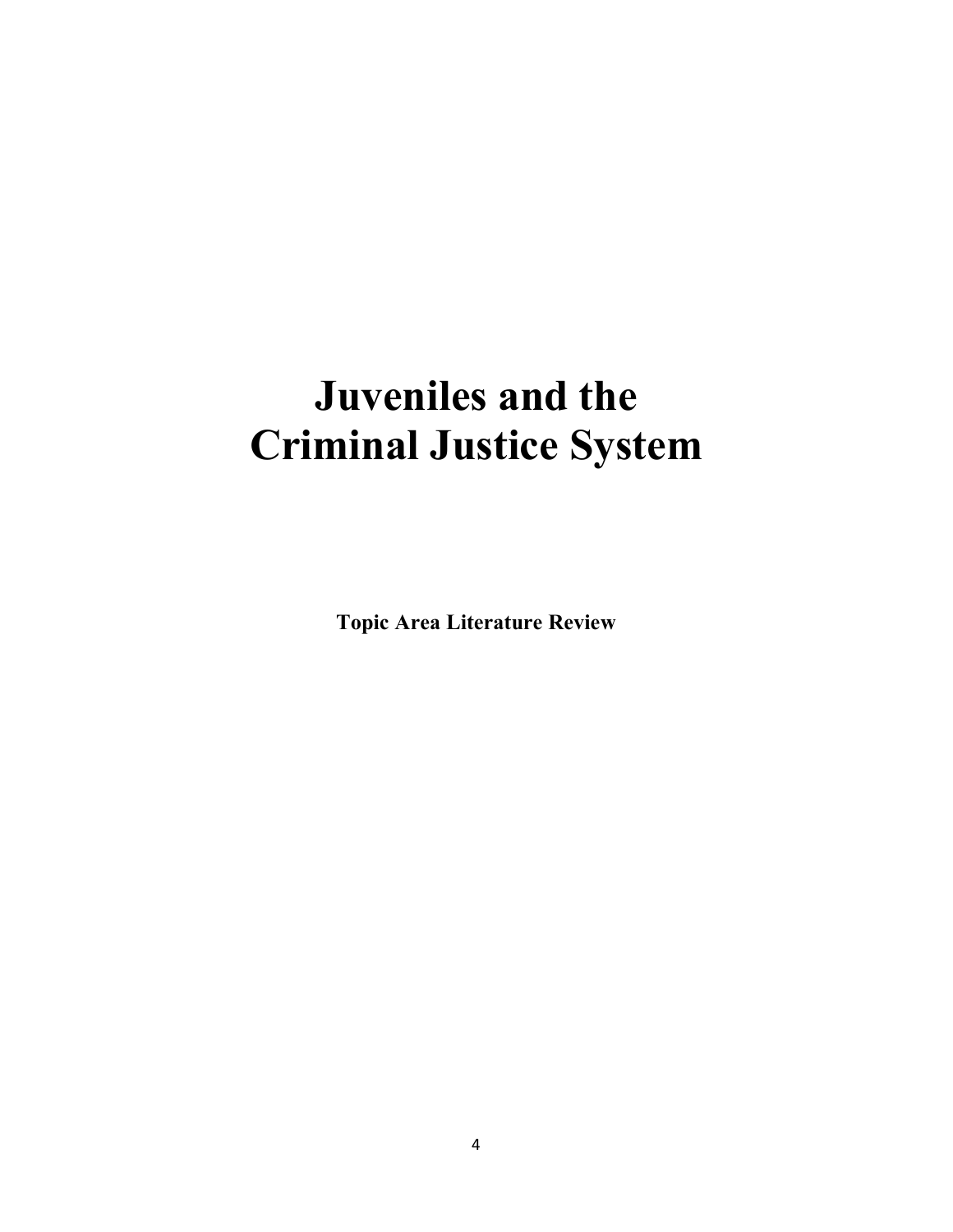Topic: Juveniles and the Criminal Justice System

Although juvenile crime rates have been decreasing rapidly in the last three decades, 2,805 children are still arrested each day in the United States (The State of America's Children®, 2017). A child should get to grow up feeling safe and secure, with room to grow and develop with the support of their families, schools, and communities. Of those being arrested, they are mostly children of color and those that come from lower income communities. After these youths are incarcerated, they are at risk of physical and psychological abuse, sexual assault, and suicide. They also lack proper educational instruction while in these facilities, which effects their overall growth (The State of America's Children®, 2017). Juvenile justice is an important topic because it is a problem we have been constantly dealing with. Adolescent crime behavior left untreated can result in more serious crime and antisocial activity.

The graduate capstone project includes the completion of four working papers. All four working papers will inter-related, linked together by the overarching theme discussed above as juvenile justice. The following introduces the topics that each of the four working papers will focus on. It also introduces a few important sources that will be used, and information on the intended data collection methods and analysis.

#### 1. Juvenile Delinquency and Criminological Theories

This paper will be discussing the topic of juvenile delinquency and criminological theories. This research is important because by understanding and using criminological theory we can find possible treatments and understand the causes of juvenile delinquency. The paper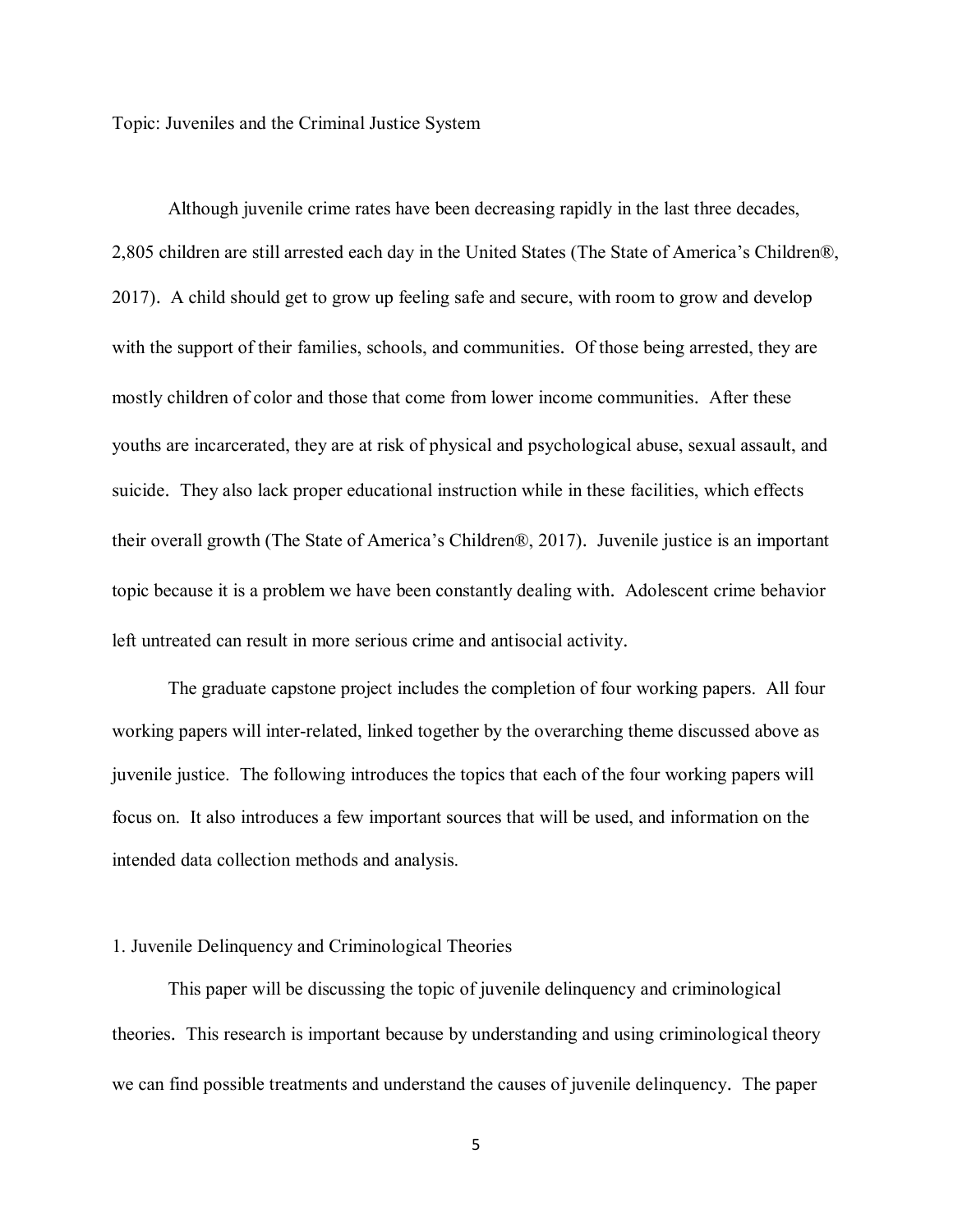will include a thorough review of the current literature on criminological theories and juvenile delinquency. It will then discuss in detail three theories that are directly associated to the development of a juvenile: Social Learning Theory, Social Bond Theory, and Juvenile Delinquency and Urban Areas. The three theories will be used to explain juvenile criminal behavior. The paper will finish by providing policy recommendations and explaining the limitations of these theories. These recommendations can be used by policy makers to ensure a continued decrease in juvenile delinquency throughout the United States.

Low self-control, social bonds, and crime: Social causation, social selection, or both? (Wright, Caspi, Moffitt, & Silva, 1999).

This article examines the social-selection and social-causation processes that generate criminal behavior. It describes three theoretical models: a social-causation model that links crime to contemporaneous social relationships; a social-selection model that links crime to personal characteristics formed in childhood; and a mixed selection-causation model that links crime to social relationships and childhood characteristics. They analyzed measures of childhood and adolescent low self-control as well as adolescent and adult social bonds and criminal behavior. They found that low self-control in childhood predicted disrupted social bonds and criminal offending later in life. They also found that social bonds and adolescent delinquency predicted later adult crime. This paper is important for this research paper because it confirms the importance of having a theoretical framework of crime for juveniles that can be used to help aide in policy and programming creation.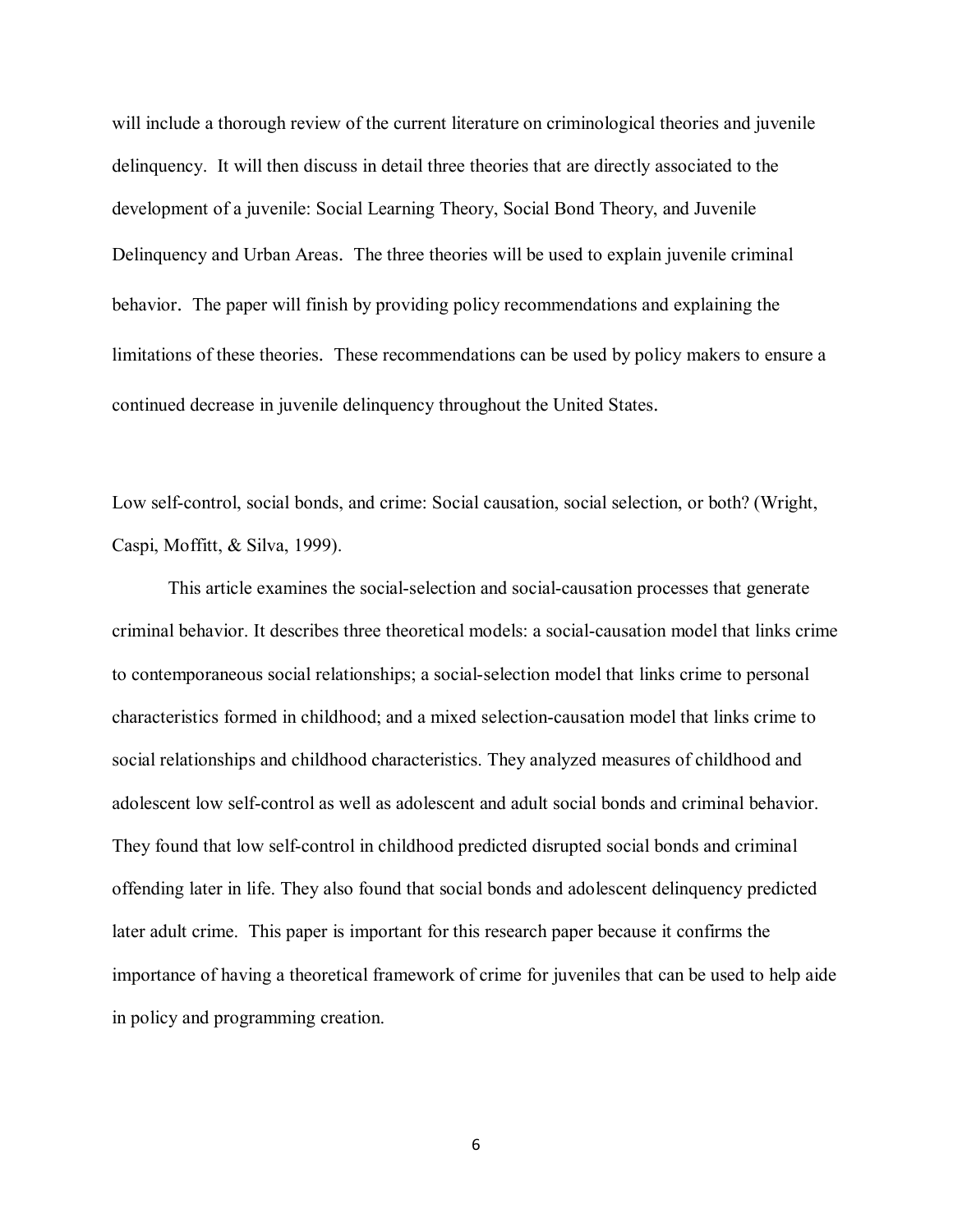Review of the roots of youth violence: Literature reviews (Greene, 2016).

Social learning theory is an important part of our understanding of both criminal and noncriminal behavior. The theory is also believed to be one of the most tested contemporary theories of crime and deviance and has continued to be used and tested today. This article will explain social learning theory while also explaining some limitations that exist. It also discusses the policy implications of adopting a social learning perspective. Overall, this is a great resource to use when looking at criminological theories that have a large impact of juvenile delinquency.

#### 2. School to Prison Pipeline

In the United States, there is a pattern seen in minors, primarily from disadvantaged backgrounds, becoming incarcerated, because of harsh school policies. This phenomenon is called the school-to-prison pipeline. These harsh school policies and practices and an increase in law enforcement presence in schools have created this so-called pipeline. Schools deal with student misbehavior through the use of suspensions, expulsions, and school-based arrests even for minor incidents, which sends a lot of youth out of school and into the criminal justice system. The NAACP Legal Defense Fund described this pipeline as "funneling of students out of school and into the streets and the juvenile correction system perpetuates a cycle known as the 'Schoolto-Prison-Pipeline,' depriving children and youth of meaningful opportunities for education, future employment, and participation in our democracy" (Tyner, 2014). This paper will explain the history and importance of the school to prison pipeline, examine how the school to prison pipeline is currently being addressed through research, policy, and programs, and then recommend way in which current approaches can be improved. Some data analysis will exist in this paper looking at specific data on suspensions in the city of Rochester.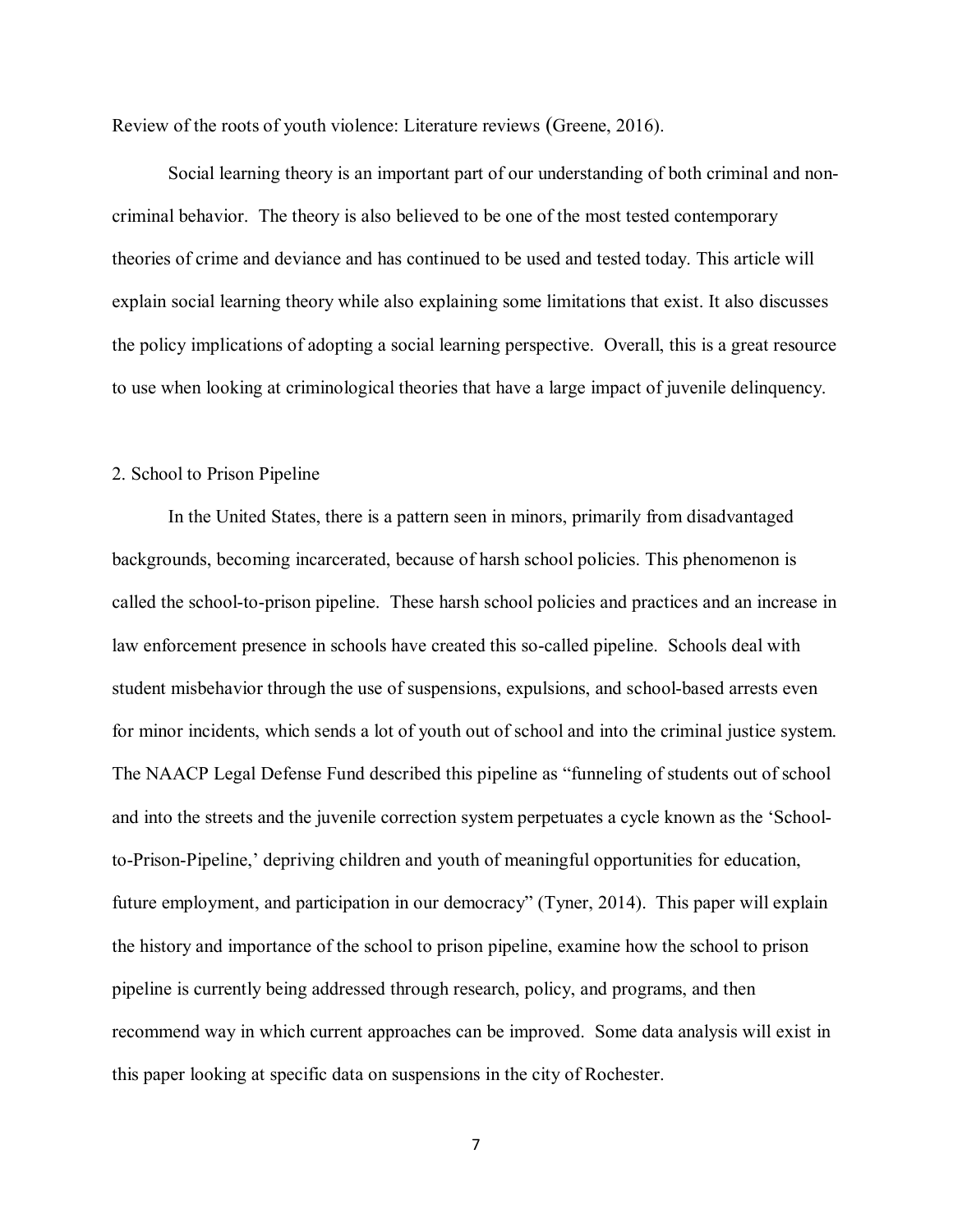The origins of the school to prison pipeline (Advancement Project, 2016).

This short article talks of the history of the school to prison pipeline. It explains how outof-school suspensions, expulsions, and school-based arrests are increasingly used to deal with student misbehavior. They claim it is a justice crisis because the students pushed out through harsh discipline are disproportionately students of color or those with disabilities. It explains how the ideology of "zero tolerance" school discipline began in the Reagan era when there was a move in the criminal justice and law enforcement world toward taking a "tough on crime stance." In the 1990's the misguided "Super Predator" theory branded young people of color as criminal, which also contributed to these harsh punishments used in schools. Schools and school districts used these tough on crime strategies in their own school discipline codes. It is important to understand the history of this phenomenon when researching it further. Breaking the school-to-prison pipeline the crisis affecting Rochester's students and what we can do to fix it (Metro Justice, 2014).

This paper focuses solely on Rochester and was written by a Rochester research group. It found that in Rochester, over 10% of students were suspended and students missed over 54,000 days of school during the 2012-2013 school year because of suspensions. They also found that the majority of suspensions in Rochester were not for weapons, serious fights, or drugs: 88% of the 6,373 RCSD suspensions in 2012-2013 were for being disruptive and for incidents involving no physical contact. I plan on using a lot of the data found in this report to do some basic data analysis on suspension trends in the city of Rochester. Finally, they make recommendations that I will use to support for the recommendations I make in my paper.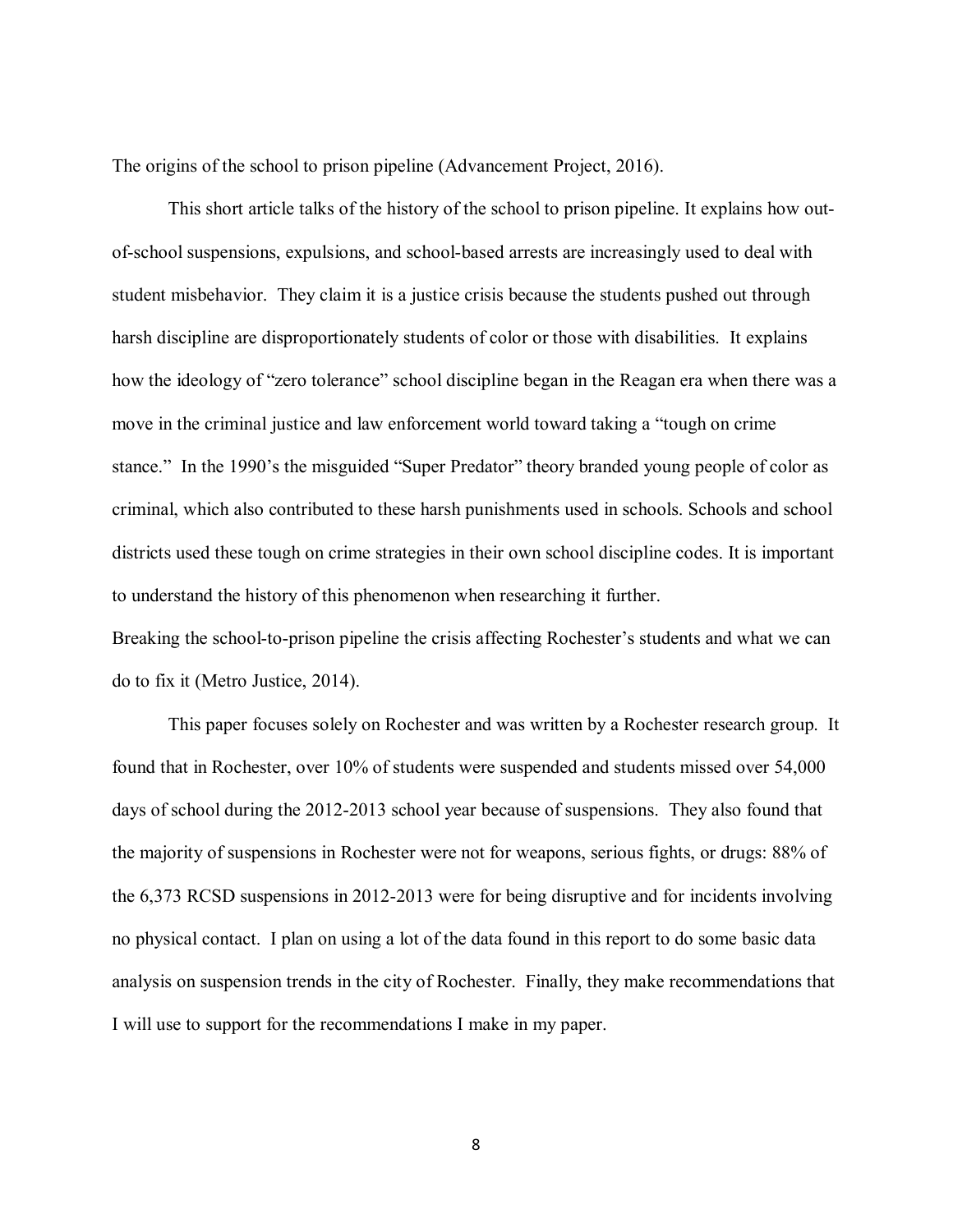#### 3. School Resource Officers

The number of school resource officers (SROs) placed at schools has increased significantly in the last two decades. The increase began after several school shootings which sparked the need for making schools safer places. The school officers are meant to protect the school and make it feel like a safer place, however, some research has found that they negatively impact student's feelings of safety and may be causing more harm than good. Another aspect of law enforcement in schools is the phenomena of the school to prison pipeline. Schools are using resource officers to discipline students for minor infractions. This is breaking the trust and safety that the officers are meant to bring. Some research questions I hope to investigate include: What duties do resource officers believe they are intended for? How does administration utilize resource officers? What is the officer's overall feelings towards the position and day to day job?

This is where my primary data collection and analysis for the capstone will be. I plan to meet and interview between 5 school resource officers, primarily in the city of Rochester, but also in suburban schools. I will create a list of questions and conduct semi-structured interviews. I then plan to analyze this data and compare it to national school's resource officer survey results to see if officers respond similarly.

School policing: Results of a national survey of school resource officers (Kurtz, Lloyd, Harwin, & Osher, 2018).

This is a report of a national survey of school resource officers. It was conducted 2018 by the Education Week Research Center through an online survey to 400 school resource officers. I am utilizing this source as a base for developing the questions I will ask in my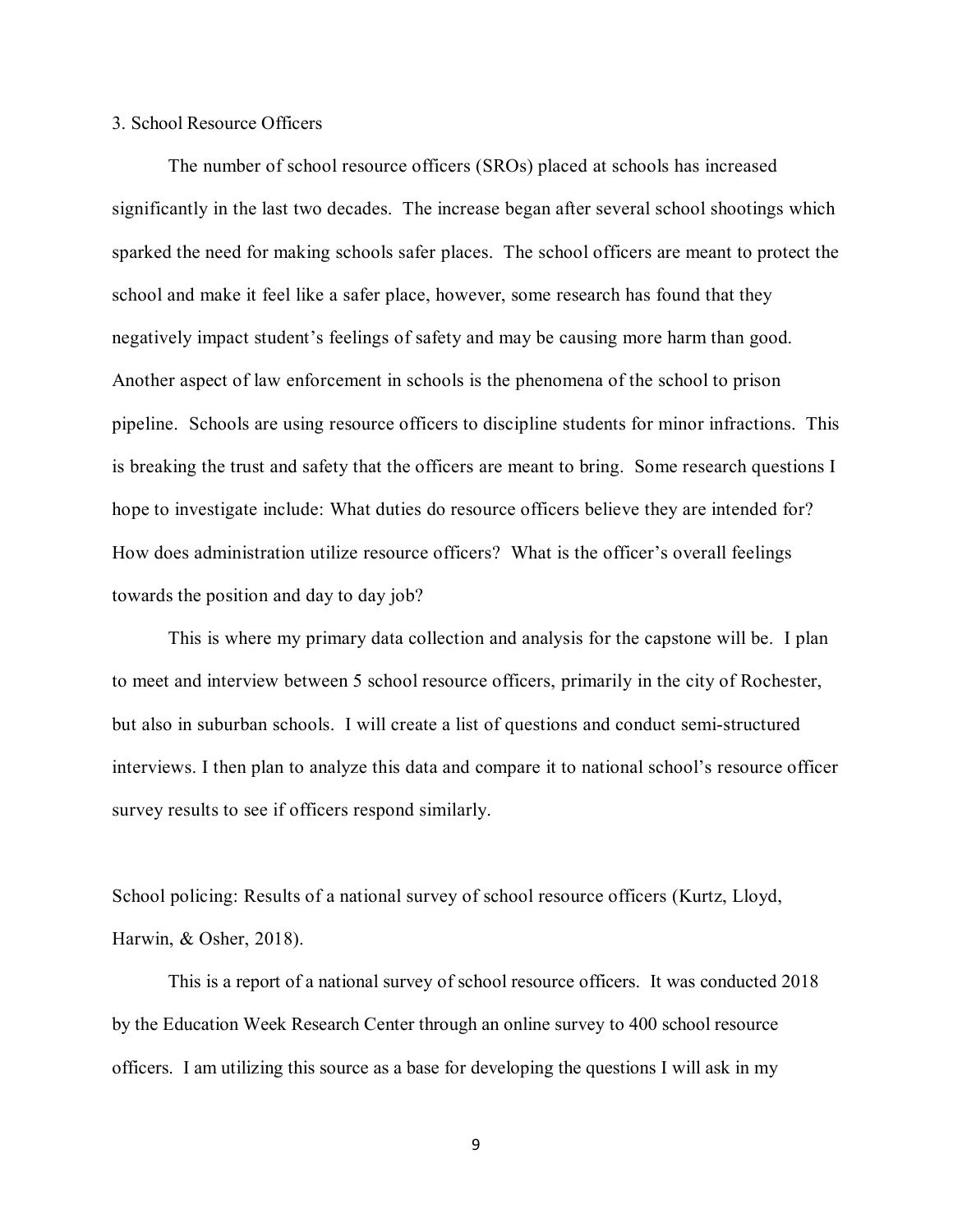interviews of school resource officers. I am trying to follow the main themes of this surveys questions but allowing them to be open ended so the officers in my interviews can talk freely. This survey discussed training, daily activity, and the officers feelings towards the job. All these themes will be looking at in my own research and I would like to compare my results to the results of this survey.

#### 4. Teen Courts and the Community

For this paper, the main research questions addressed are "How are teen courts used in various communities across the United States? Which courts have been most successful? What are some of the biggest challenges they face?" For this paper I will discuss various teen court programs that exist and explain the types of communities that they function in. I also want to address how these types of courts impact the communities they are a part of. Teen courts are a specialized juvenile diversion program designed to prevent the formal processing of first-time juvenile offenders within the juvenile justice system. These courts are different from a regular juvenile court in that they involve youth ages 14-16 that are typically first-time offenders of mostly non-violent crimes and status offenses. Most of the sanctions they receive involve community service rather than being sentenced to a juvenile detention facility. Since the 1990s the use of these teen courts has been increasing dramatically across the United States. This is a non-traditional approach to our criminal justice system that has a very community-based focus and philosophy. By evaluating the literature, I hope to identify the types of communities where courts have the most positive outcomes as well as see what methods are most commonly used in these courts. Some data analysis will be done on the courts in New York State and a observation of teen court in Rochester, NY.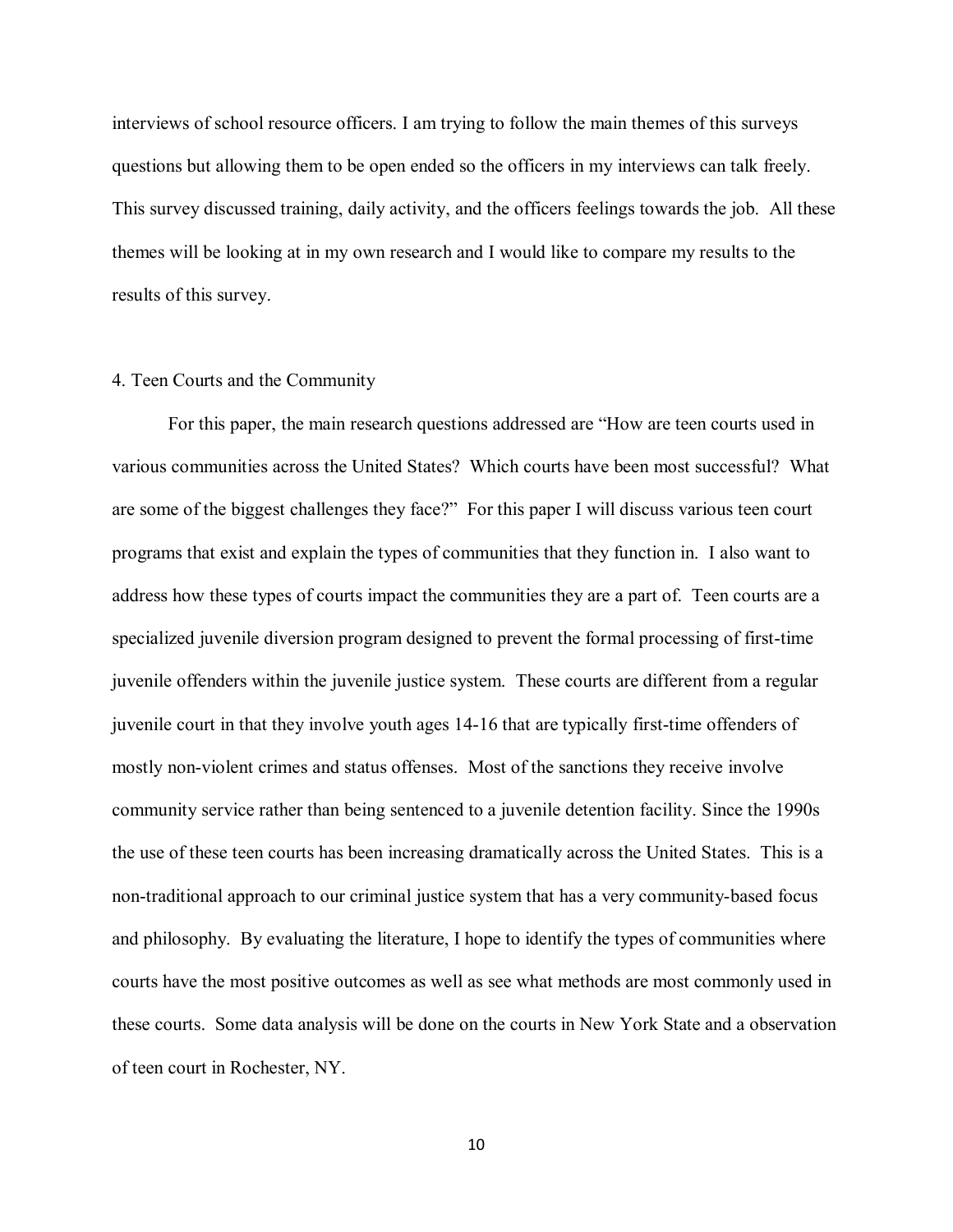The Impact of Teen Court on Young Offenders (Butts, Buck, & Coggeshall, 2002).

This source is a report on the Urban Institutes Evaluation of Teen Courts project. The evaluation was done on teen courts in four locations—Alaska, Arizona, Maryland, and Missouri. This source will be extremely helpful in this paper because it introduces the concept of teen courts, explaining their history in the United States as well as laws and processes that the courts use. The report introduces various theoretical frameworks that are related to the effectiveness of the teen court programs. It then goes to evaluate the four programs and presents the findings of their data collection. After, it answers some of its primary research questions. The overall goal of the evaluation is to determine the effectiveness of the courts to reduce recidivism among low level adolescent offenders. This review helps to show how various courts are currently being run and how they are affecting the communities they are in. This research also collected demographic information of the youth in the courts as well as their families. This will help to see community demographics and understand how the court fits within the community type.

#### Teen Courts: A Focus on Research (Butts & Buck, 2000).

This is an older article from 2000 by two researchers that have done a lot of research on teen courts. The paper discusses how at the time this was written, the number of Teen Court programs in the US had been growing rapidly since they began in the 1960's. At this time, they estimated 675 Teen Courts. That number is a lot higher now and I can use it in comparison for my paper. The article is focusing research on teen courts structures of views. The article provides information about the characteristics of established teen courts and the operational and managerial challenges they face. The research they conducted included a national survey of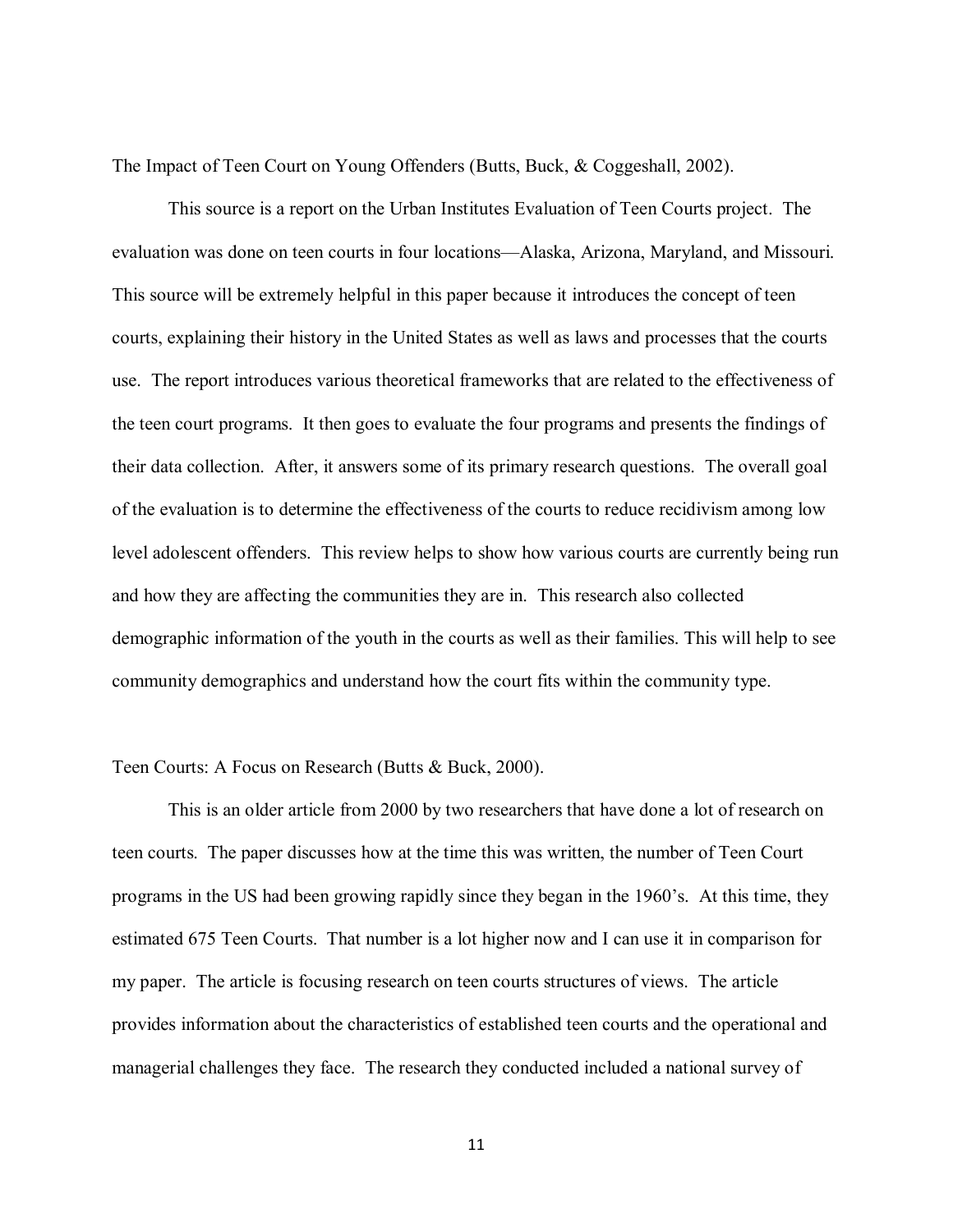Teen Courts. It found that these types of courts had high community support for them. This paper will be very helpful to gain a comprehensive understanding of how these Teen courts first expanded and can help me to compare them to where they are now almost 20 years after this research was conducted.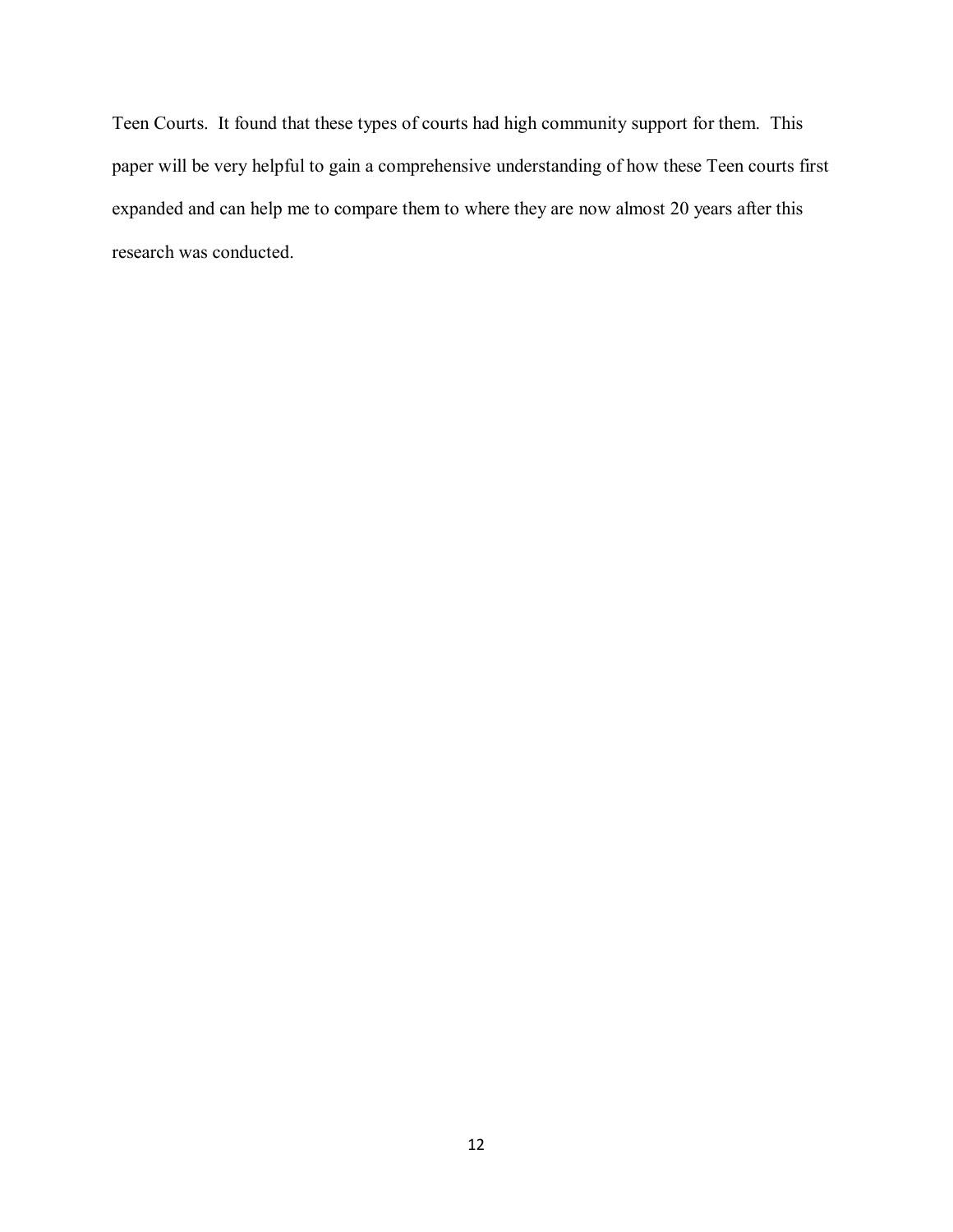# **Juvenile Justice and Criminological Theories**

**Working Paper 1**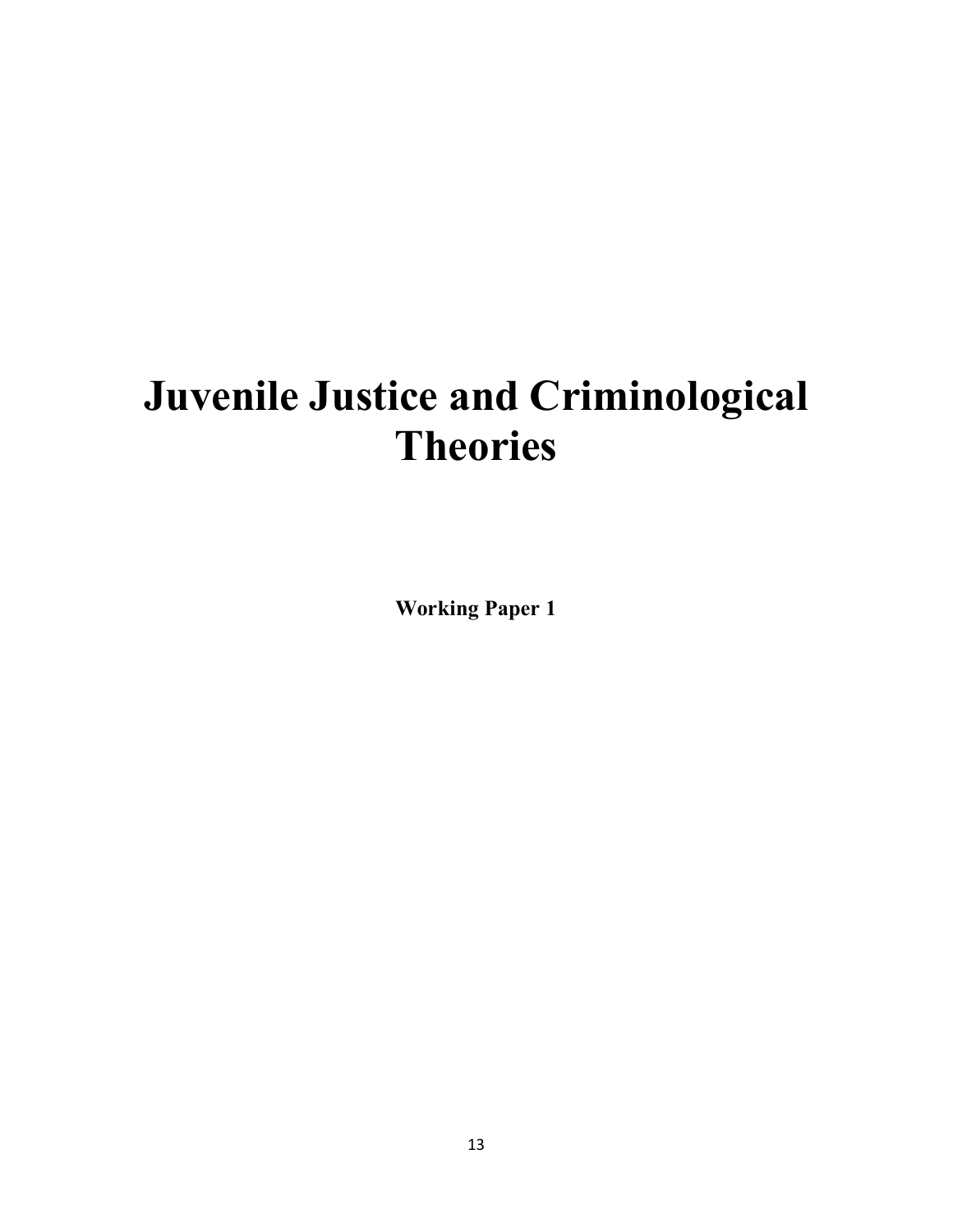#### **Introduction**

Juvenile crime rates have been decreasing rapidly in the last three decades. The National Center for Juvenile Justice (NCJJ) found that juvenile arrests for violent crime is at an all-time low. And yet, 2,805 children are arrested each day in the United States (The State of America's Children®, 2017). A child should get to grow up feeling safe and secure, with room to grow and develop with the support of their families, schools, and communities. Even with the decline in juvenile crime rates, there are over 1 million children arrested each year. These are primarily children of color and those that come from lower income communities. These children are also more likely to be struggling with mental health and substance abuse issues, as well come from broken homes where they may have faced neglect or abuse. A lot of these children are kicked out of their homes or their schools—in what is known as the school to prison pipeline—and are ending up in the juvenile justice system, or worse, the adult criminal justice system (The State of America's Children®, 2017). This paper will be discussing the topic of juvenile delinquency. Juvenile justice is an important topic because it is a problem we have been constantly dealing with. Adolescent crime behavior left untreated can result in more serious crime and antisocial activity. This research is important because by understanding and using criminological theory we can find possible treatments and understand the causes of juvenile delinquency.

After a thorough literature review of the current research on criminological theories and juvenile delinquency, the paper will continue with a detailed review of the three theories chosen. This first theory I will discuss is The Social Bond Theory by Travis Hirschi. As a control theory, it generally assumes that criminal and delinquent acts occur when a person's bond to society is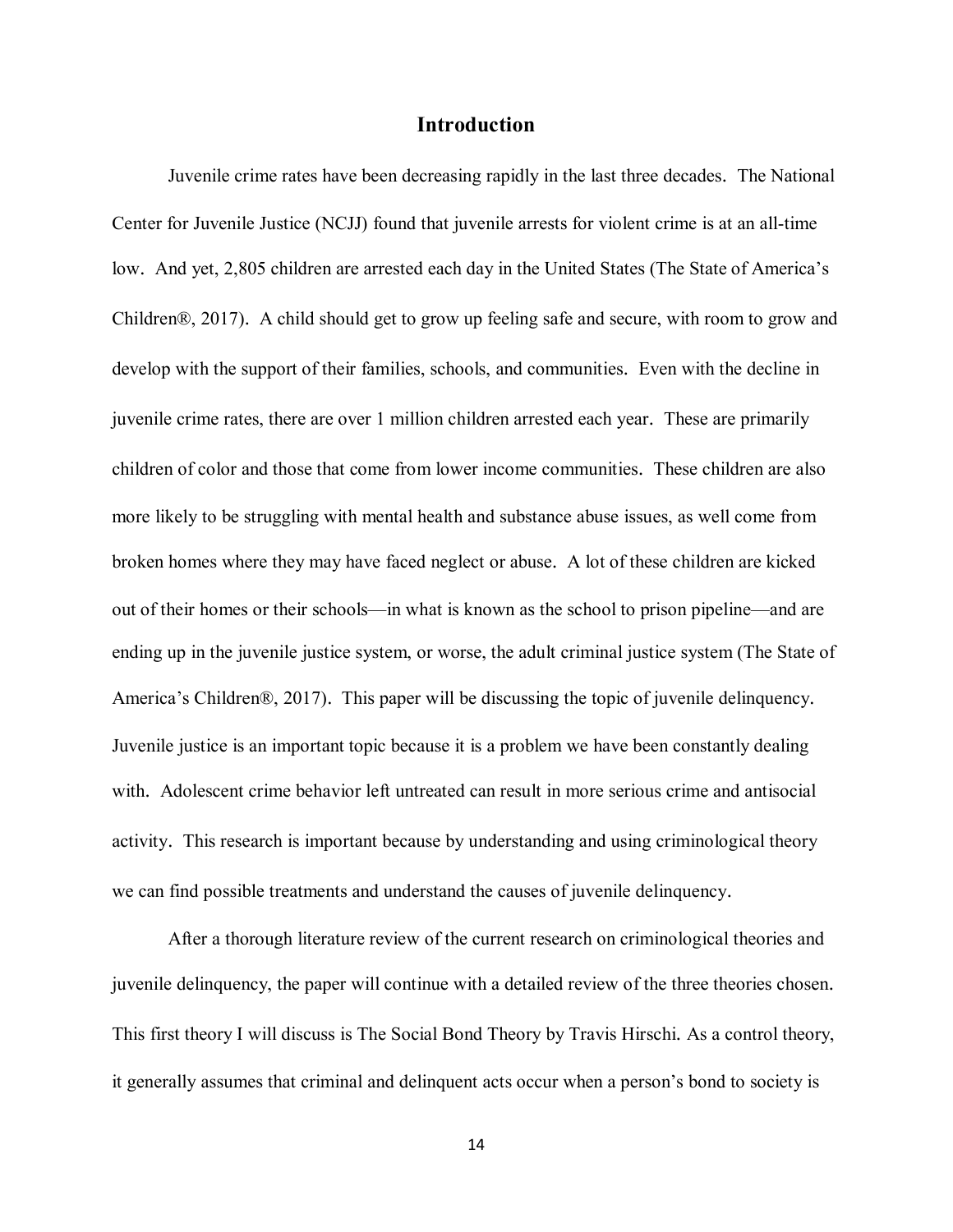broken or weak. This theory is important in juvenile delinquency because it explains how social bonds and delinquency are inversely related, meaning that less social bonds means more delinquency. The four elements of social bond theory, attachment, commitment, involvement, and belief, have been found to play a large role in a child turning to delinquency. The next theory I will discuss is Social Learning Theory. This theory is an extension of Sutherland's differential association theory that argues that criminal behavior is learned in interaction with others and that crime can be learned through imitation and differential reinforcement. Finally, I will talk about Shaw and McKay's theories revolving around juvenile delinquency and its roots in community life and the daily experiences that shape patterns of behavior for the youth in the area. I will then integrate the three theories and explain how they apply to the topic of juvenile delinquency. The paper will finish by providing policy recommendations and explaining the limitations of the integrated theory.

#### **Literature Review**

There is a mass amount of research and theoretical perspectives on the study of deviant behavior in general, as well as specifically in juvenile delinquency. This research exists as to test these theories and either support or critique them, as well as to compare and integrate the theories. Juvenile delinquency is an extremely important topic and criminological theorist are especially interested in what, why, and how the delinquent behavior occurs. The following research focuses on explanations and research on juvenile delinquency, specifically regarding the Social Learning Theory, Social Bond Theory, and Juvenile Delinquency and Urban Areas.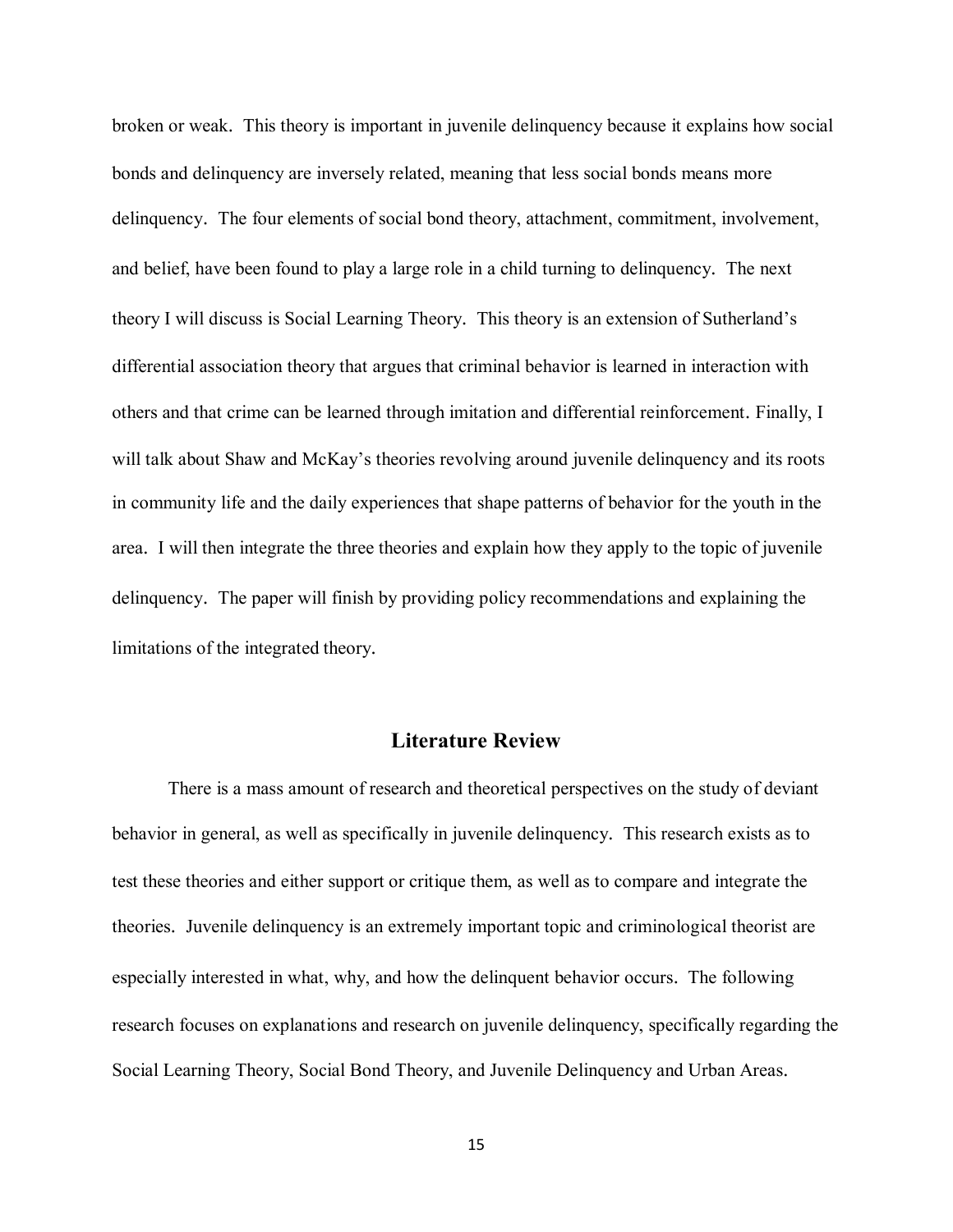Entner et. al. conducted research that was interested in the interactions and experiences in daily life of a juvenile. They used different models to try to explain how these experiences effect criminal behavior. The first model is on social-causation. This attempts to link crime to existing relationships. The next is a model on social-selection that attempts to link crime to the characteristics of the individual child. Finally, they look at a mixed selection-causation model that combines the first two models of both relationships and personal characteristics. The study that the article was written about, tested these three models in New Zealand in a longitudinal study with participants from 0-21. This article specifically examined low self-control as well as social bonds and criminal behavior. This shows the interaction between self-control theories and the social bond theory. The study finds that low self-control in childhood can predict lack of social bonds and criminal offending later in their life. The study also finds that low self-control on crime is largely affected by social bonds of the individual, further supporting my inclusion of social bond theory in the integrated theory on juvenile delinquency (Entner Wright, Caspi, Moffitt, & Silva, 1999).

Kristan, Crosnoe, and Dornbusch were interested in the examination of social factors that can be linked to changes in youth deviance. Their research specifically focuses on substance use and delinquency. This longitudinal study evaluates a model that combines ideas from two explanations of crime. The study looks at social bonds to see how they change adolescent deviance over time. They found that strong social bonds with family and friends can inherently reduce criminal behavior by decreasing associations with deviant peers and their negative behaviors. These associations and bonds are explained significantly in Social Bond Theory and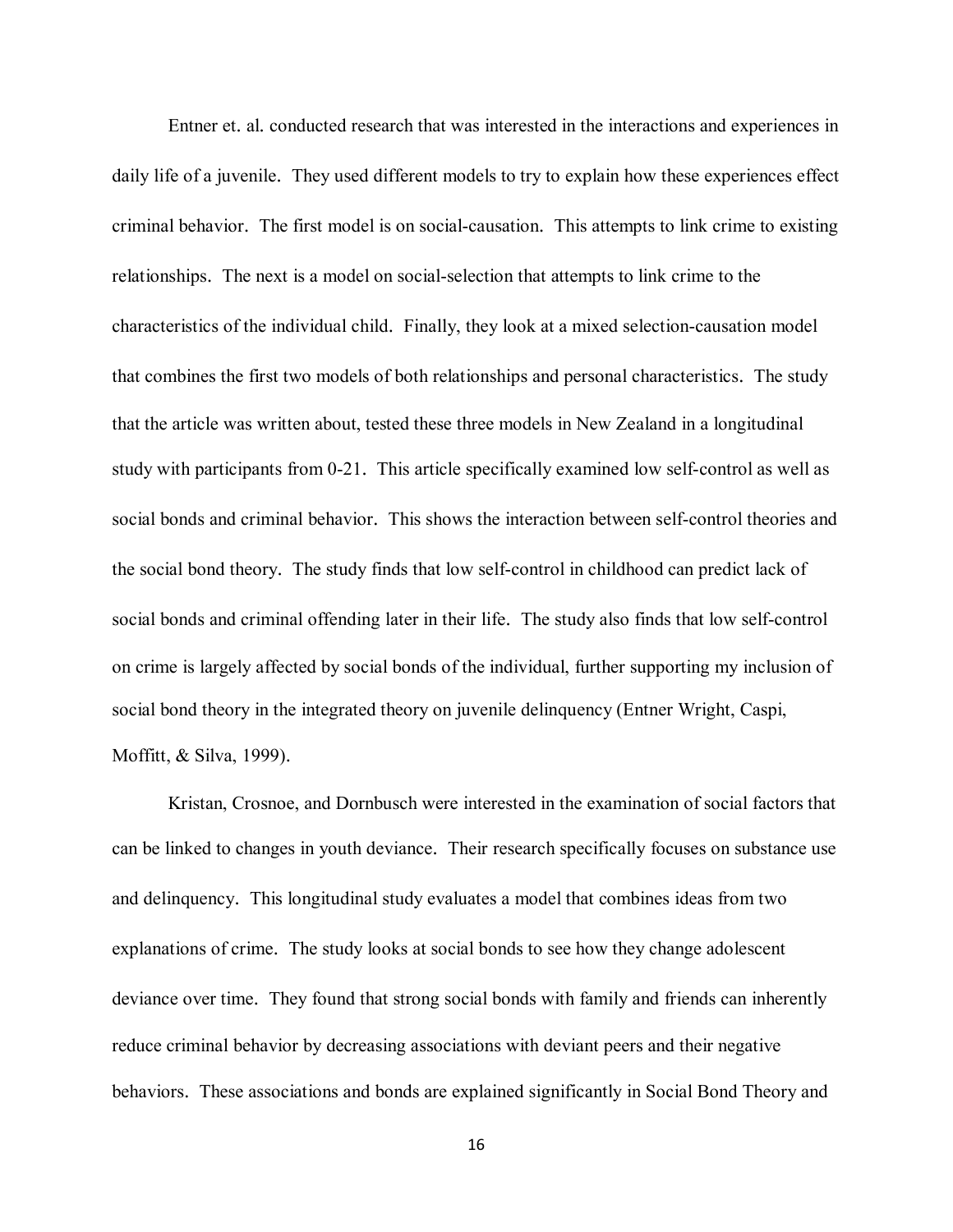is understood to affect a person's deviant behaviors. This study combines social control theory and differential association theory (Kristan, Crosnoe, & Dornbusch, 2000).

There has been ample research conducted on Travis Hirschi's Social Bonding Theory. This research, by Krohn and Massey, examines three ideas: the four elements of Hirschi's social bond (attachment, belief, commitment and involvement) and their overall impact and relative effectiveness on criminal behavior; examine the difference in the range in seriousness of offenses occurred, looking at both major and minor and determining if there is a difference in the four elements effects; and finally determine if this theory is more accurate in explaining criminal behavior of females than it is for males. This study looked at all four components in a sample of 3,056 youth. They found that the observed results somewhat support the theory in all cases. When predicting crime through social bonds, they are more predictive for less serious crime than they are for serious crime. When looking at each elements relation to the criminal behavior, they found that commitment is more related than belief or attachment. Finally, when comparing the theories relation to gender, they found that there was more variation in the dependent variable for females than males. Findings suggest that there is need for the theory to be modified. Examination of predictive power of the elements of social bond suggest it may be important to expand the number of sources to which people can be bonded. Academic commitment and extracurricular activities commitment has different effects on criminal behavior. This may be important to keep in mind when making policy recommendations (Krohn, & Massey, 1980).

This research discusses how they integrated the control theory and labeling theory. The study looks at four hypotheses over many years. First, it looks to see if variables of control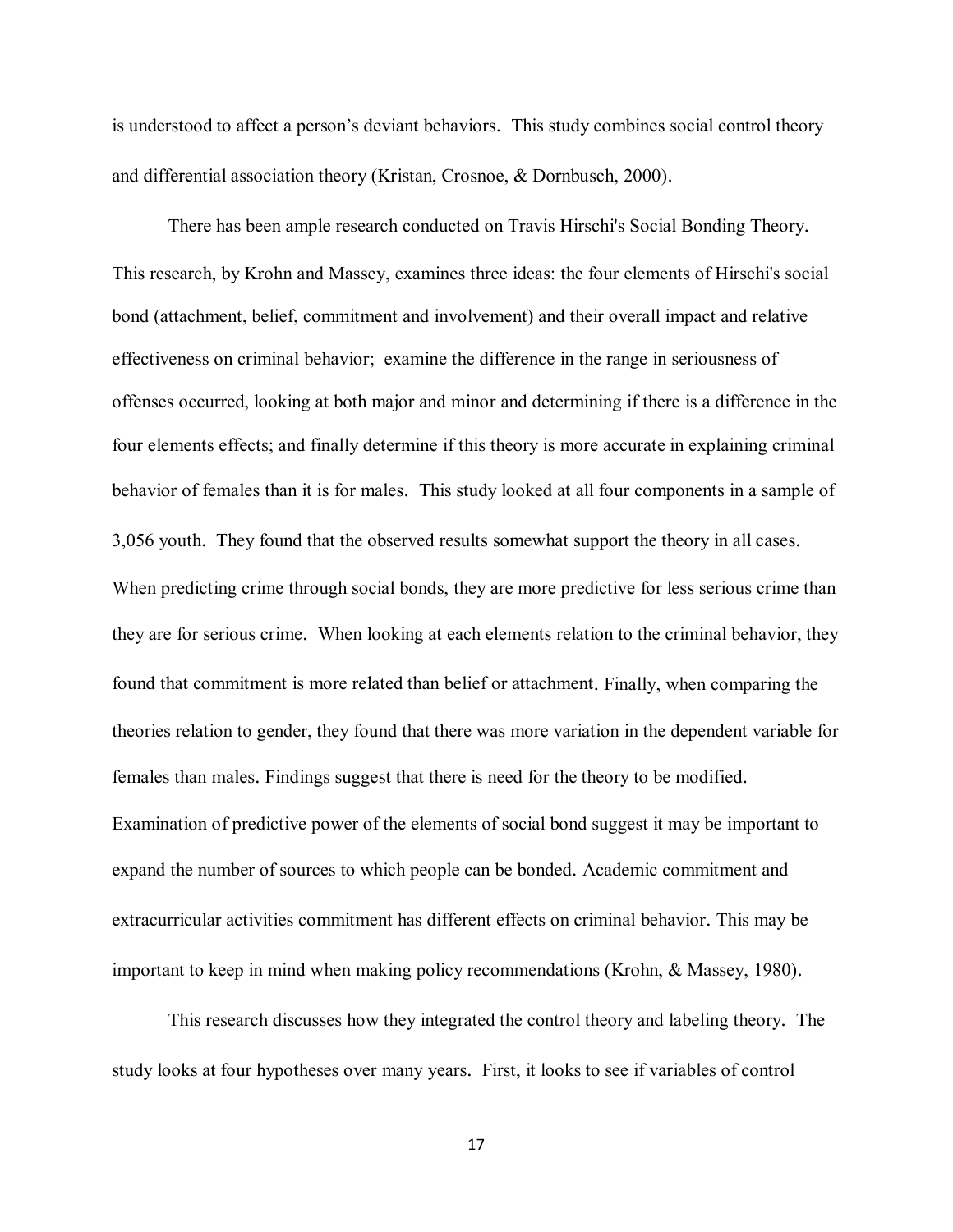theory are linked to decreases in drug use. Then, it considers variables of labeling theory to see if it is linked to increases or decreases in drug use, or if it is negatively related to variables of control theory. The third hypothesis is that involvement in a juvenile diversion program is linked to increases in drug use, criminal labeling, and broken social bonds. Finally, the authors hypothesize that diversion programs differ in outcome across genders. They found some support in each of their hypotheses. They also talk specifically about labeling theory and the idea of juvenile courts and how they were created to help limit the effects of Labeling Theory on youth who commit minor offenses (Downs, Robertson, & Harrison, 1997).

This article is on a study that not only discusses Social Learning Theory, but also integrates the attachment element of the Social Bond Theory. O'Connor et. al. looks at parenting programs for the parents of elementary aged children that teach and discuss techniques and behavioral principles that apply to social learning theory. They examined the impact of social learning theory–based programs on the changes in parent–child relationships. A randomized clinical trial occurred of 6-year olds from an urban area. The children were assigned to a parenting program and either a reading intervention or no intervention. They were then observed by researchers with their parents in their homes during free play, challenge play, and clean up. Researchers observed and measured parenting and rated them as positive or negative, then looked at attachment theory measures, and children's attachment narratives. They explain how Social learning theory says that children's experiences and exposures throughout their daily life can both directly or indirectly shape their behavior. Due to this, each child's learning is different, and they have different ways of interacting and engaging with others. The important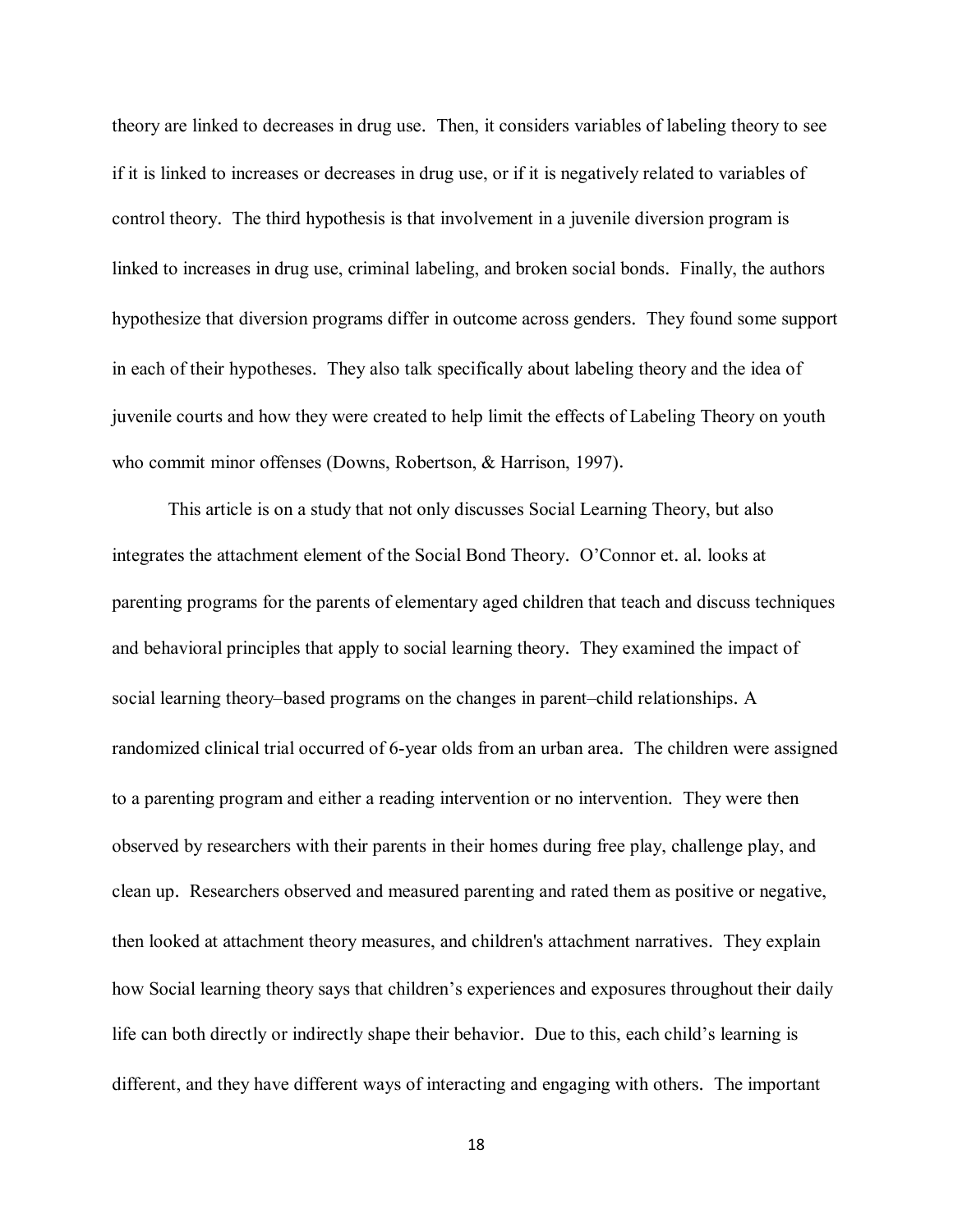take away of this research is their finding of the primary source of social learning being from the parent-child relationship (O'Connor, Matias, Futh, Tantam, & Scott, 2013).

The integration of these theories is not a new concept. In 1976, Conger integrates both Social Bond Theory and Social Learning Theory. This article reviews and compares models of both social control and social learning. Through their analysis, they determined that social learning model can create predictions with further influence the control theory perspective. They believe that the experiences and observations of youth has an influence on delinquent behavior, and that attachments also have a large influence on delinquent behavior. The study concludes that specific pieces of Social Bond Theory, Social Learning theory, and Control Theory all work to create a more comprehensive understanding on juvenile delinquency. He also believed that social bond theory was incomplete and therefore needed to be integrated with other theories in order to answer more questions regarding deviant behavior (Conger, 1976).

According to Sampson and Groves, Shaw and McKay's theory of social disorganization has never been directly tested. For their study, they build onto this theory at a community-level and formulate a model which is then tested. They hypothesize that different variables such as economic status, family disruption, and residential characteristics can lead to social disorganization. This social disorganization can then cause an increase in crime rates. They measure a community's level of social organization through measures such as the existence of networks, control, and organizational participation. This study is tested within Great Britain. Results support the theory, showing social disorganization effects rates of both criminal victimization and criminal offending. They claim that three structural factors, economic status,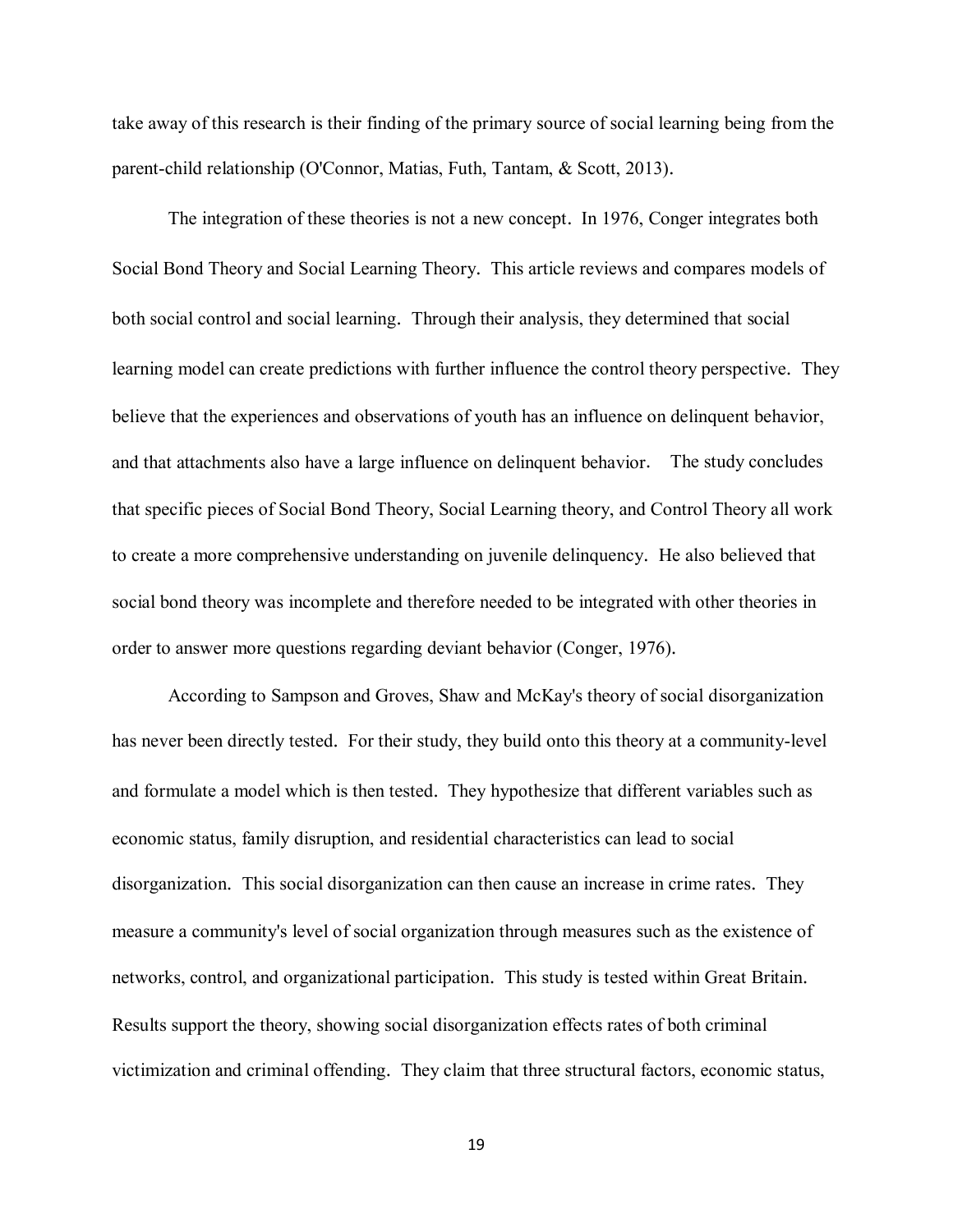ethnic diversity, and residential flexibility, can lead to the breakdown of the community's social organization. This social disorganization is what leads to variations in crime and delinquency (Sampson, & Groves, 1989).

#### **Explanation of Theories**

#### *Social Learning Theory*

Akers' Social Learning Theory is an extension of Sutherland's Differential Association Theory which argues that through interaction with the people around you, criminal behavior can be learned. What Sutherland's theory is lacking however, is the way in which these behaviors are learned. Akers and Burgess attempt to give a solution to this limitation by providing several theories of learning related to behavioral theory and social learning theory to describe how crime is learned as in psychology. Akers' theory is still compatible with Sutherland's theory since they both argue that people learn how to engage in crime through interaction, but Akers goes further in depth to fully describe how the behaviors are adopted (Cullen, & Agnew, 2006).

To expand Differential Association Theory, he argues that crime can be learned through imitation and differential reinforcement. Social learning theory explains criminal and delinquent behavior more than differential association theory. They identified different learning mechanisms through Modern Behavioral Theory. This theory explains how certain variables can motivate and control certain types of crime and deviance. Because of this, a primary assumption that must be made is that the same learning process, through interaction, occurs when learning both deviant and conforming behaviors (Cullen, & Agnew, 2006).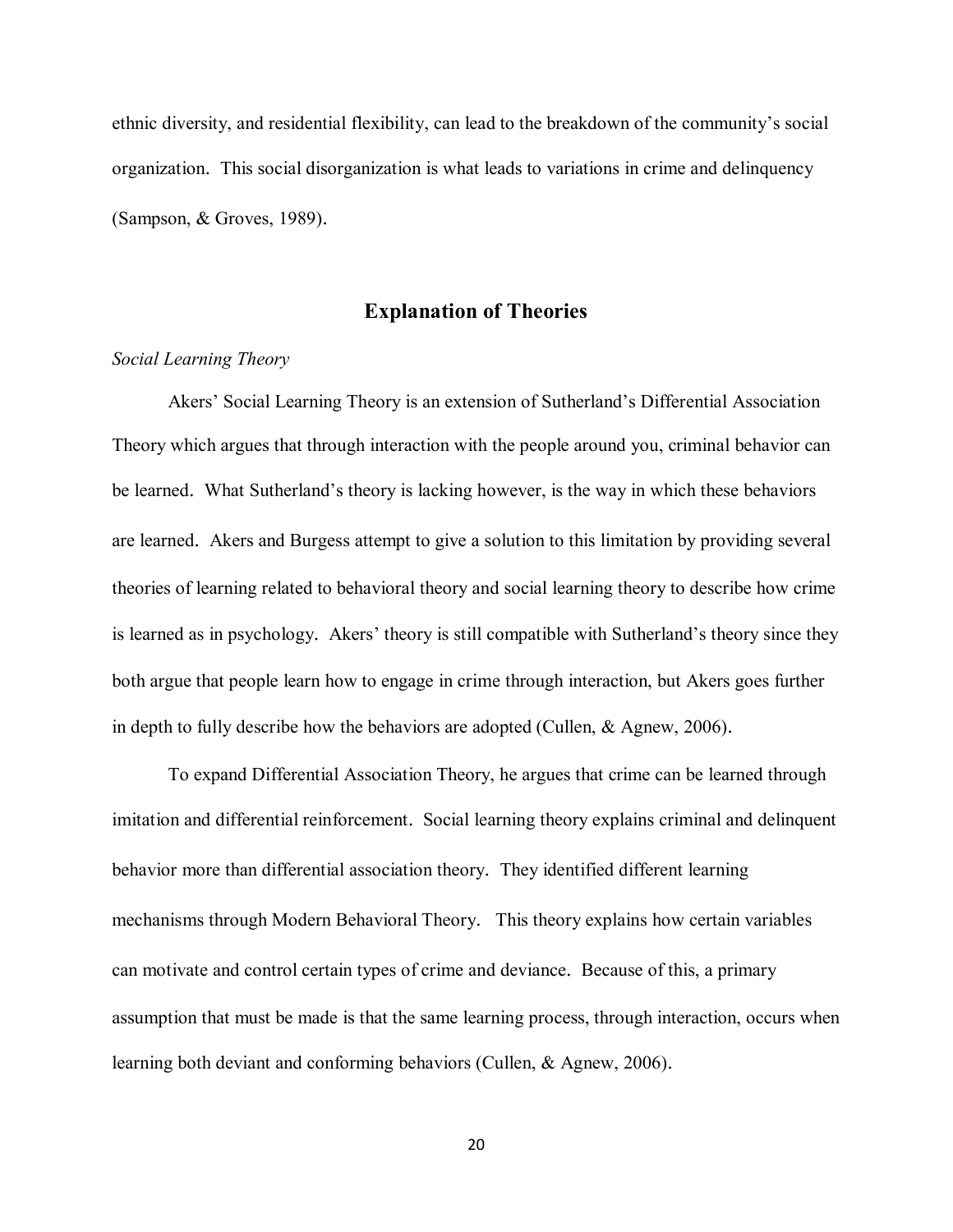Akers' development of the theory focused on 4 major concepts: differential association, definitions, differential reinforcement, and imitation. First, the differential association, refers to the idea that a person is exposed to normative definitions favorable or unfavorable to illegal or law-abiding behaviors. It has both behavioral interactional and normative dimensions. Within the interactional dimension there is a direct association where the person interacts with certain people and then there is an indirect association where a person has some sort of association with a distant group. The normative dimension is when the individuals are exposed to groups who have different patterns of norms and values. Next is the definitions. These are the individuals own attitudes or beliefs that they feel towards different behaviors. Their general belief, such as religion or values, or their specific belief, such as their morals, affect their opinions on certain behaviors. The more disapproval they feel towards specific acts, the less likely they are to engage in them. Third, differential reinforcement, has to do with the understanding of rewards and punishments that may follow a specific behavior. People weigh their past, present and future outcomes before acting, and it is possible that people resort to crime because they see rewarding outcomes, such a money or food, instead of a punishing outcome, such as jail time. Finally, imitation is the act of observing a behavior in others, and using it as a model for yourself, and recreating a similar behavior (Cullen, & Agnew, 2006).

Akers theory has received a lot of support and has become one of the leading theories in criminal justice to explain why people engage in criminal behavior. This support has not only come from other researchers recreating and confirming the results, but also from Akers and his team. Even with so much support, the theory still has limitations. First, it focuses primarily on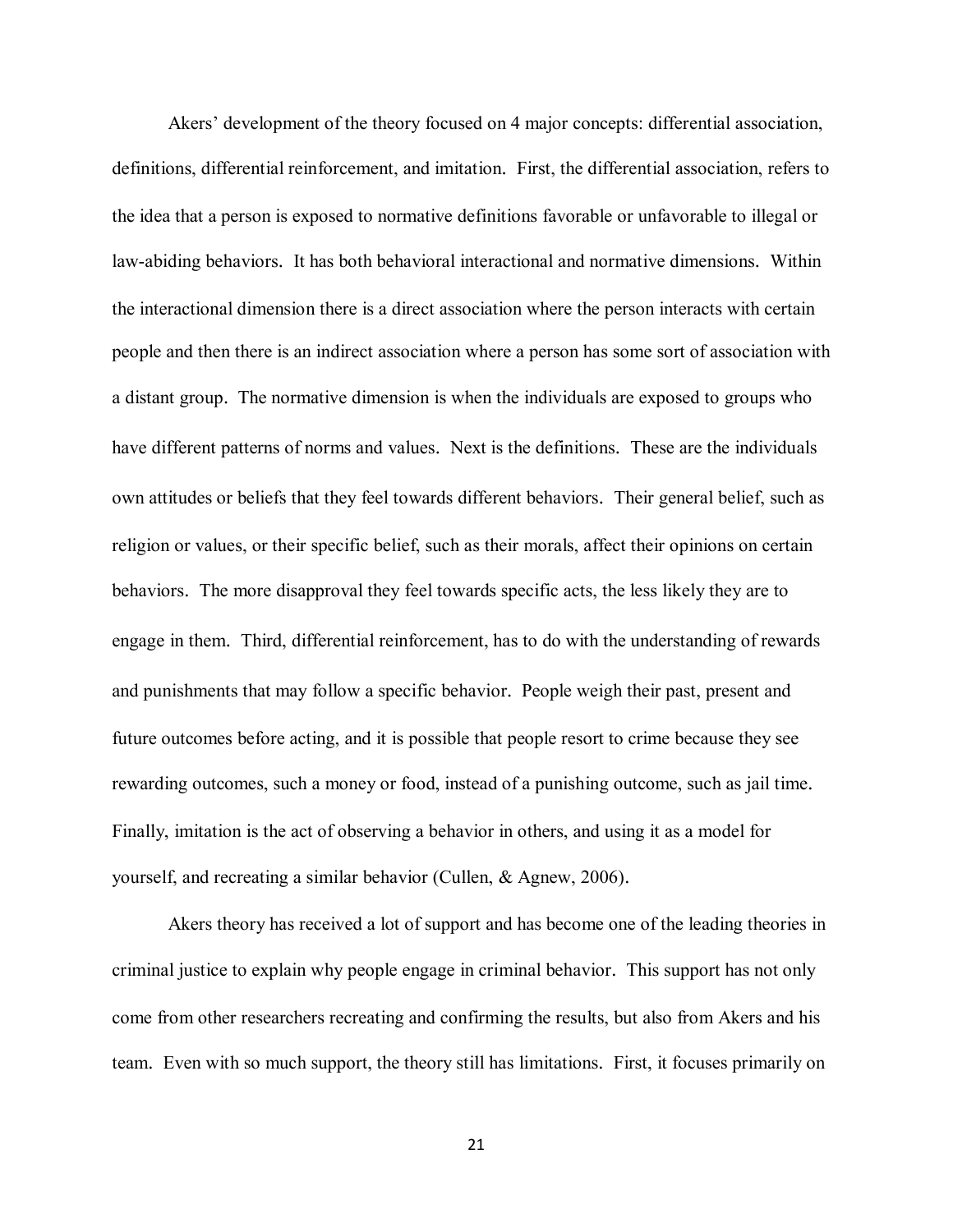how the environment affects learning, but doesn't consider the child's own actions. This places more emphasize on the community around them rather than the child's emotional way of handling the new information. It also doesn't consider a child's natural maturity. As they get older they learn right from wrong, and therefore the environment may play more of a role in younger youth than as they get into their teenage years. This theory fails to consider age and maturity. A younger child may be affected more by seeing something and wanting to imitate it, then would an older child. Regardless of these limitation, the perspective of this theory comes with many policy implications. Policy-makers should consider social learning variables and implement preventive and rehabilitative programs that can help to change behavior. Some of these programs can include mentoring, peer counseling, and gang interventions. These programs will give youth positive experiences and role models. The idea is that it will expose them to conventional norms and values that will help to keep them from delinquent behavior in the future (Greene, 2016).

#### *Social Bond Theory*

The Social Bond Theory by Travis Hirschi is considered a control theory. Control theories in general assume that criminal and delinquent acts occur when a person's bond to society is broken or weak. Social Bond Theory can be put into two propositions. The first explains how social bonds and delinquency are inversely related. This means that less social bonds are related to more delinquency. The second proposition explains the concept of social bond theory in four elements: attachment, commitment, involvement, and belief.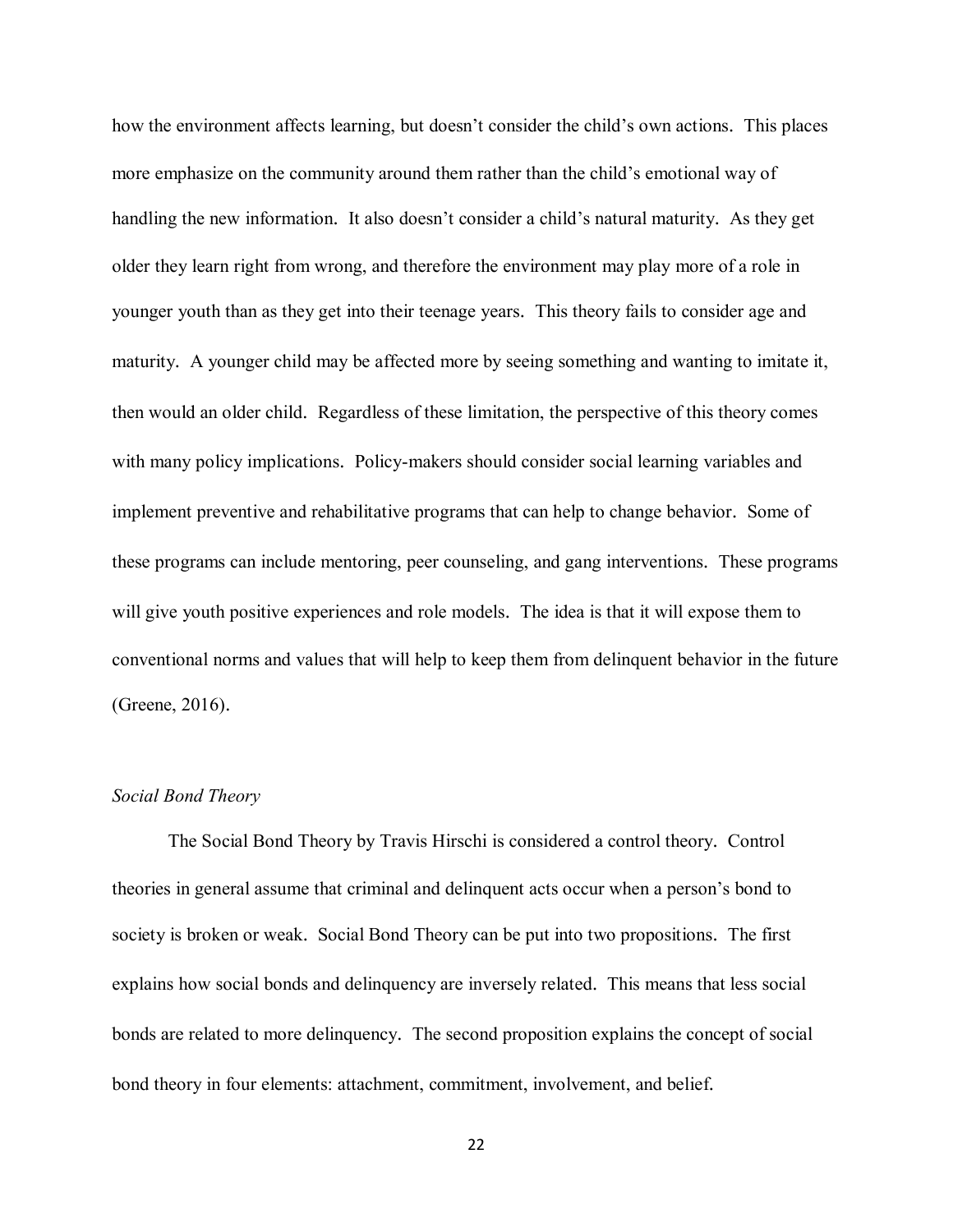Attachment has to do with a child's social relationships. These relationships include parents, siblings, peers, teachers, and other adults in their lives. Because these relationships are formed, the child will more likely care about keeping the relationship and care about what the other person thinks of them. Hirschi believes the most crucial bond is the relationship with parents. When children are older, parents cannot directly control their children because they are not always with them. Instead they must have the formed relationship where they have indirect control, and when they are not physically present, they are psychologically present, and the child is diverted from committing a crime. Commitment explains a person's push to reach goals. When kids are doing well in school or activities and have potential, they are less likely to engage in acts that could jeopardize their success. Next, he explains involvement, meaning that just being involved in activities helps facilitate control and prevention. Kids that are involved have their time consumed by their activities and have little time to get into trouble. Finally, Hirschi talks about belief. If a child was socialized into his community and the communities' social norms, then it should be assumed that the kid understands the rules of the society. Perhaps a child was socialized imperfectly or believes in the rules and is breaking them anyway because they a treating them as mere words and there is not control (Cullen, & Agnew, 2006).

Hirschi's theory has been tested numerous times, and the results have been varied due to different factors, but overall there has been consistent support for his thesis that lack of social bonds increases the risk of being involved in criminal behavior. A limitation however, is that this theory does not consider macro social changes, such as Shaw and McKay's theory which is discussed next. Creating policy based on Social Bond Theory is difficult because certain parts of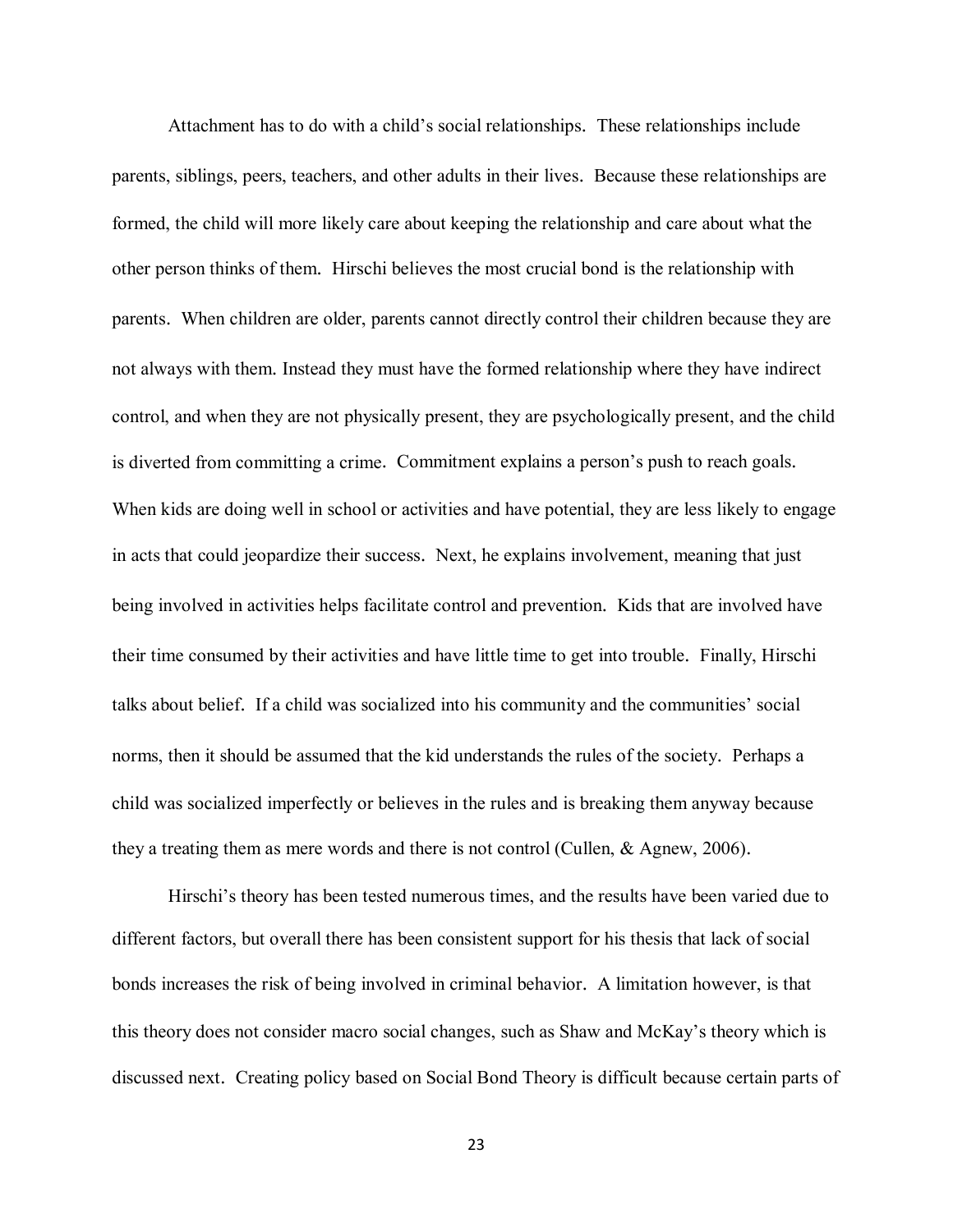the theory are difficult to change. For example, you cannot force someone to change their beliefs. Some policy-makers attempt to focus on commitment and involvement by creating youth groups and activities, but these are also hard to implement because people need to utilize and engage in the programs. Many researchers agree that the most effective policy implications focus on parenting or the element of attachment. Researcher have claimed that the element of attachment, specifically the influence of parents, has a strong influence on a juvenile's level of conformity to community norms. This is done through parent's manner of raising their child through supervision and communication. If they do this adequately, the child is more likely to form strong attachment and therefore lead to less criminal behavior. It has been found that parent training programs have has some success in reducing the delinquent behavior (Vito, Maahs & Holmes, 2005).

#### *Juvenile Delinquency and Urban Areas*

Shaw and McKay's theories revolve around the fact that juvenile delinquency has its roots in community life and the daily experiences that shape patterns of behavior for the youth in the area. It is not simply personality or biological traits that effect whether a youth resorts to crime, but they are also influenced by the community around them. Rates of delinquency vary from community to community, but those communities with higher rates of delinquency tend to share some similar traits and conditions within them. It has been observed that the variations in rates of delinquency in a community correspond very closely with variations in economic status. Communities that have higher rates of delinquency are the communities who are more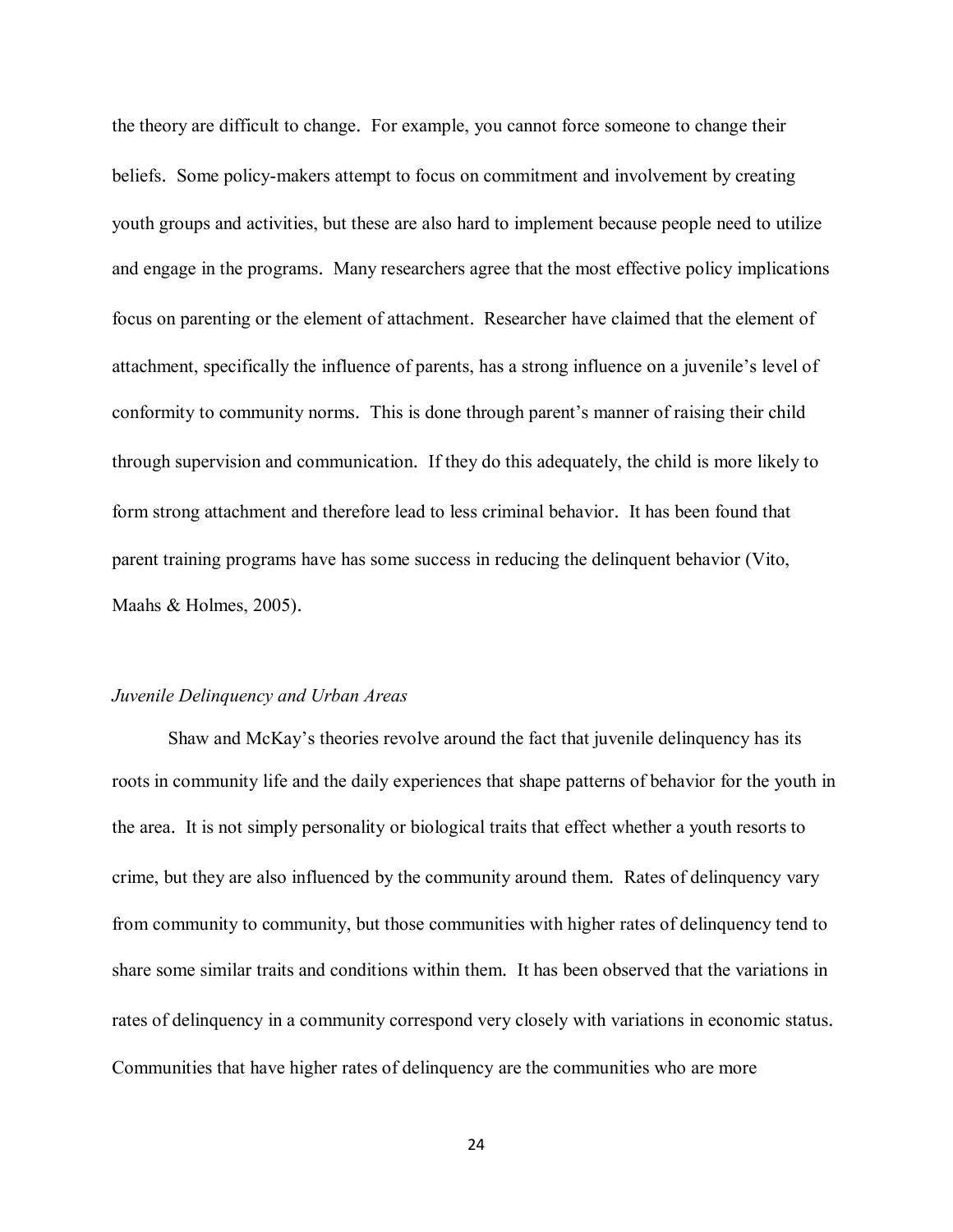disadvantaged regarding economic, social, and cultural values. These communities also have lower levels of uniformity, consistency, and conventional values and attitudes, which increases the probability of turning to delinquency. In these communities, parents try to teach their kids morals, but they are competing with criminal influences, such as gangs, whose culture is already deeply rooted in the communities (Cullen, & Agnew, 2006).

One of the biggest critiques and limitations of Shaw and McKay's theory is the way they describe the communities outside of the inner city. They oversimplify the rate of delinquent among more affluent communities by explaining how they have high levels of uniformity and agreed upon conventional values and attitudes. They also have more conventional norms through institutions and organizations such as community groups, churches, and parent-teacher associations. These groups keep expose children to positive activities. The problem with this is that although lower income communities do have higher rates of serious crimes, juvenile delinquency and other criminal behavior still exists in upper-class communities.

This theory of crime can have policy implications. Shaw and McKay's main perspective is that community disorganization, primarily in lower income inner city communities, is a source of delinquency. An obvious solution to this perspective then in the organize these communities. The researchers put this theory to test by starting the Chicago Area Project. This Project was designed to help organize the communities, specifically to keep youth from crime. It created recreational programs throughout the community, cleaned up the appearance of the community such as picking up trash and cleaning up empty or abandoned lot, worked with schools and the local criminal justice system to work to intervene in problem youths lives, and have community residents counsel the youth which gives them another level of authority after their parents to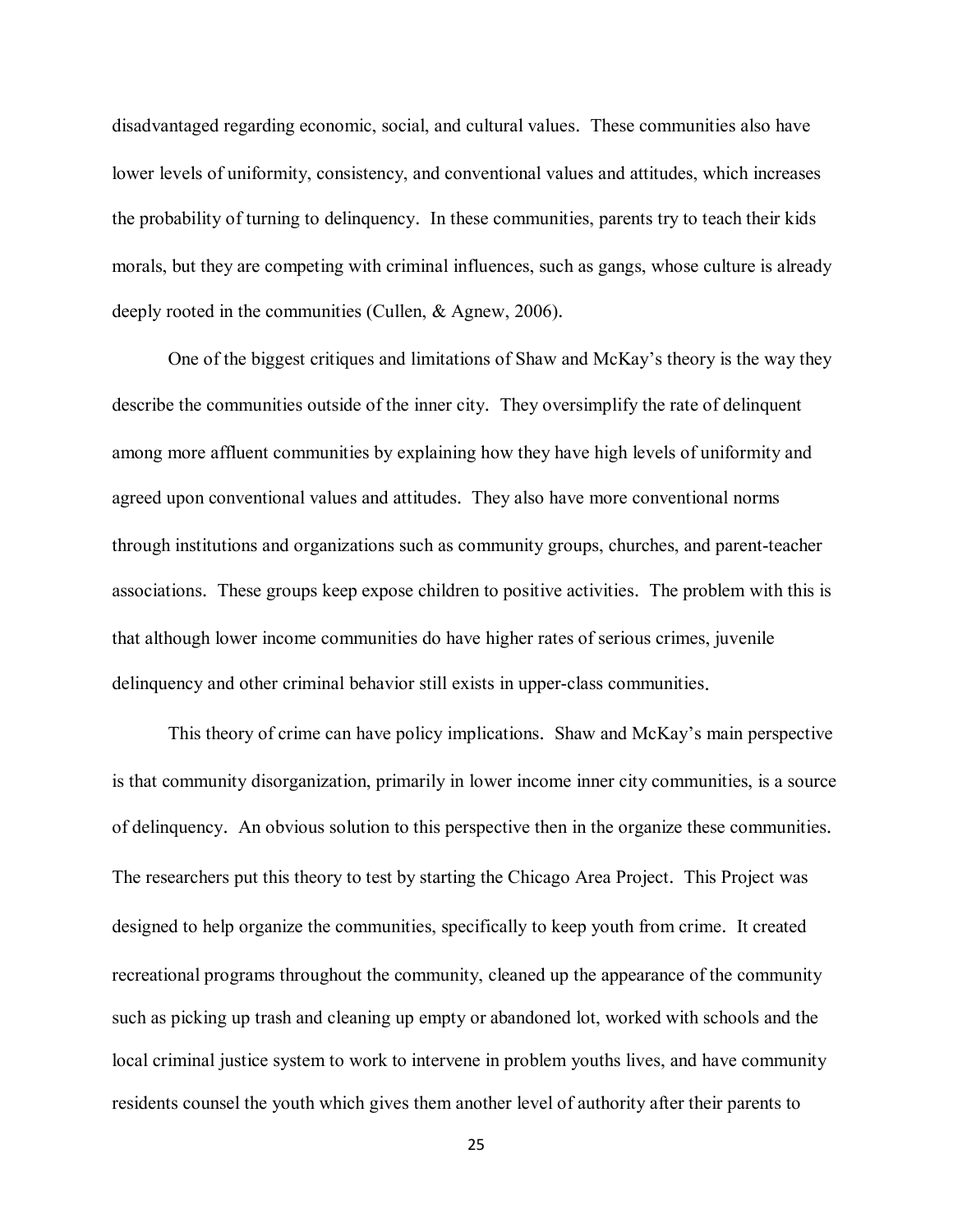keep an eye on them in the community to help them avoid crime. The effectiveness of the Chicago Area Project is not known, but some evidence exists that the program did help to reduce delinquency in some forms. The main takeaway from the Chicago Area Project is that interventions that ignore community dynamics will be very limited in their ability to prevent the onset of criminal conduct. Community dynamics must be considered in intervention style programs if there is to be any chance of improving the community and decreasing delinquency (Cullen, & Agnew, 2006).

#### **Integration of Theories**

Theory integration involves combining the concepts and propositions from two or more theories into a new theory that has integrated those concepts and propositions. There have been two types of integration found to occur: conceptual and propositional. Conceptual integration looks at the theories and argue that their concepts have the same meaning and it then combines them into a single theory. Propositional integration links the propositions from the multiple theories into a single set of propositions. Conceptual integration is much more common than propositional integration (Elliott, 2012). This section of the paper integrates the three theories explained above: Social Learning Theory, Social Bond Theory, and Juvenile Delinquency and Urban Areas.

Integration of these theories can begin by finding the similarities of three theories. First, Social Learning Theory focuses on the surrounding environment of people and their direct and indirect interaction with a juvenile. Focus on the surrounding community environment and the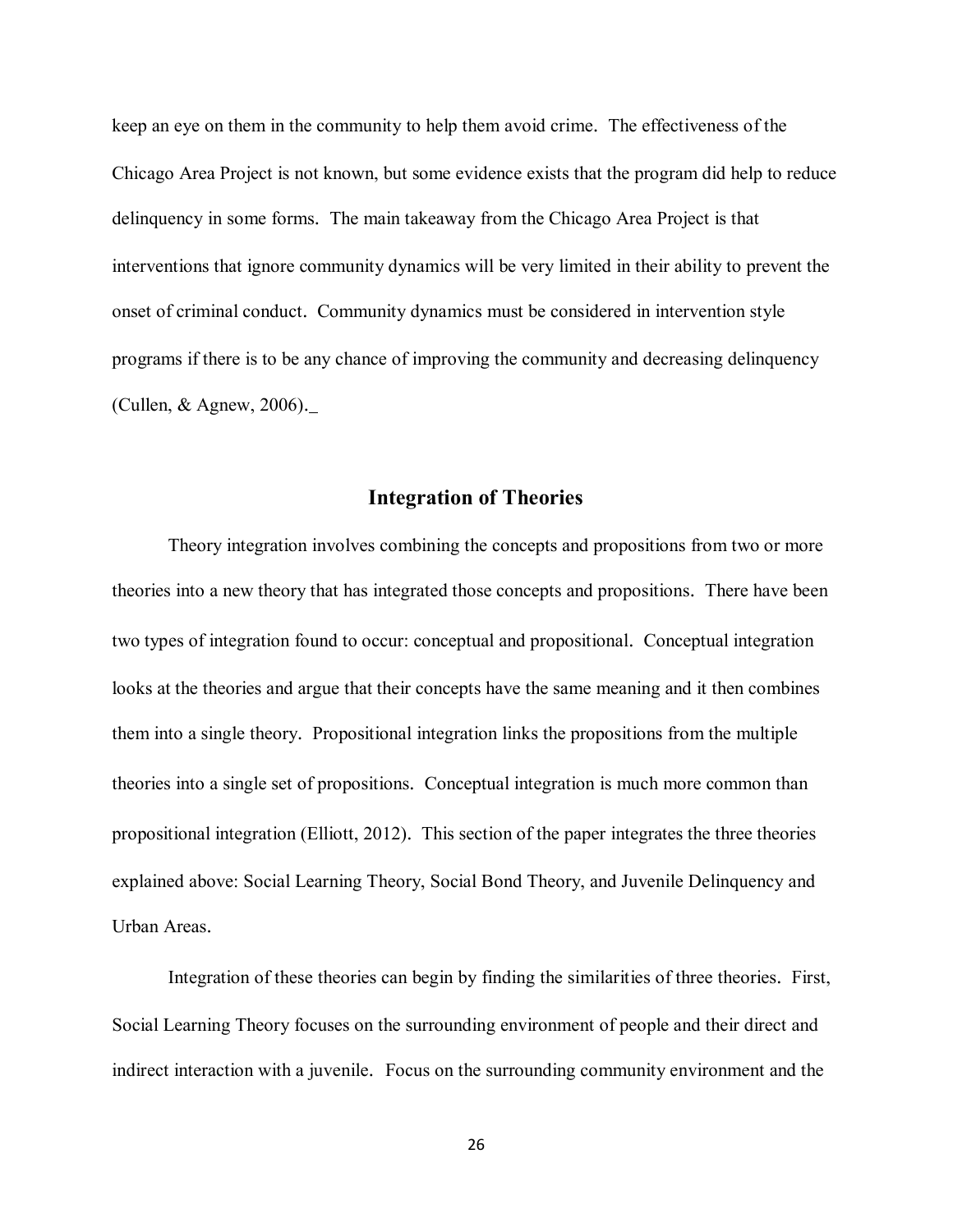people within it is very important. Their direct and indirect interaction with a juvenile can have huge impact on delinquency. Community disorganization greatly affects those in lower income communities, which is directly associated with those who are being arrested. Community disorganization plays a role social learning as well. These communities are highly disorganized and contain gangs and other criminals who are acting as models to the youth in their communities. These also include their parents. A lot of times, parents are also involved in crime or drugs, and if they are not, they are working to make a living and aren't present as often in their child's life. This connects to the Social Bond Theory connection of the attachment element. They have the greatest influence of control as well as teach the social norms and beliefs. Finally, as policy is put into place to attempt to organize communities and create more positive influences and mentors, different programs will be put in place to help attempt to increase a child's involvement and commitment. With these positive influences, it will help to reduce youth from resorting to crime.

This integration of these theories applies specifically to juvenile delinquency. All three of the theories on their own discuss explanations for why youth resort to criminal behavior. Choosing the topic of juvenile delinquency is an ever-important topic, as these youths are the future and if we don't intervene now, it can cause serious consequences. Although juvenile arrest has been decreasing over the last three decades, there is still over 1 million youth arrests per year. Putting these individuals in the juvenile detention centers, or worse, into the adult criminal justice system, can have detrimental effects to the child's growth and development.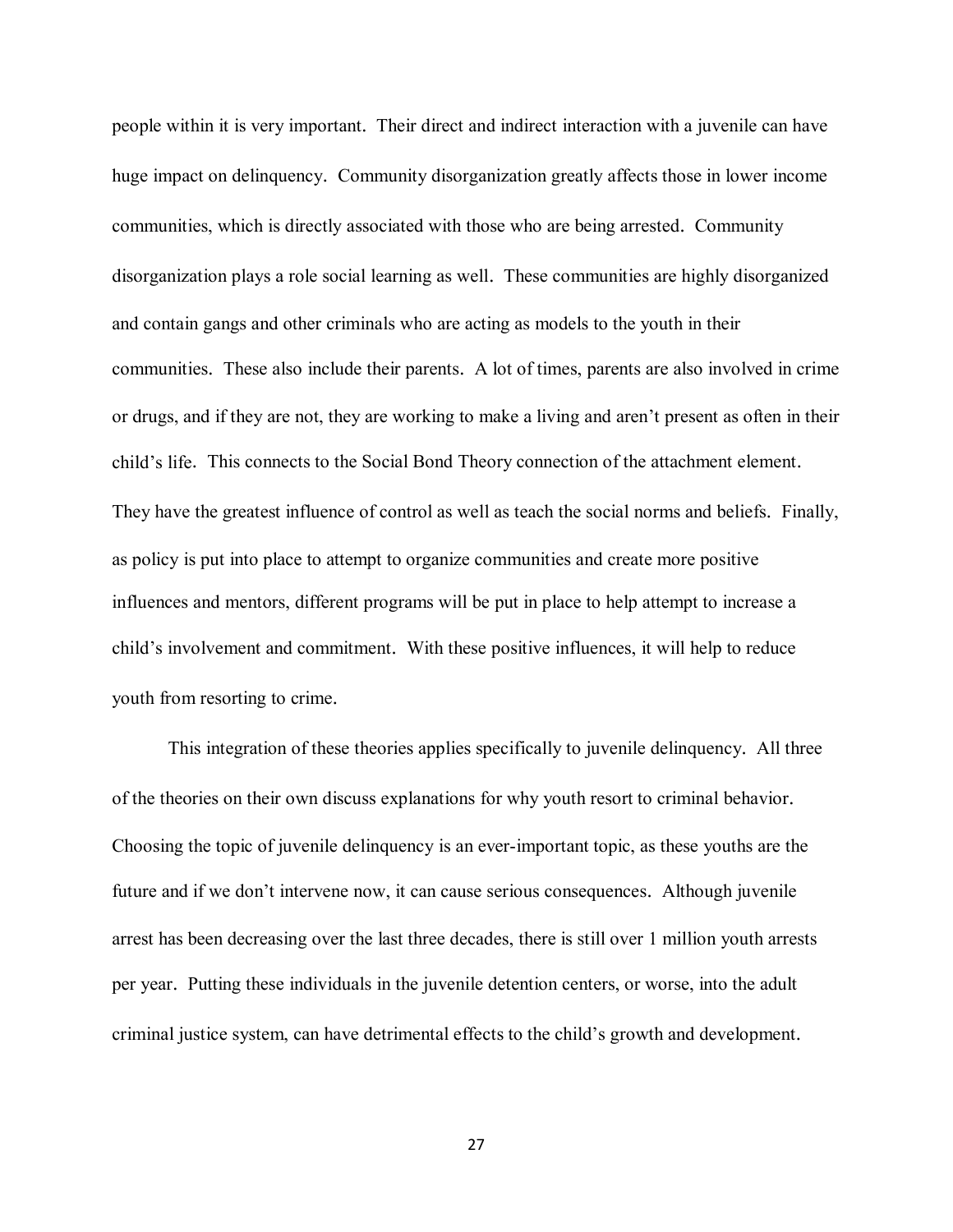Using this integrated theory to push policy is necessary to maintain the decrease in youth arrest, and work to eliminate the school-to-prison pipeline.

#### **Limitations of the Integrated Theory**

Each theory on its own presents its own critiques and limitations. This integrated theory can still not account for juvenile delinquent behavior that occurs outside of the inner city. We know that juvenile arrests are primarily seen in lower income neighborhoods with minority populations, and therefore most of these theories focus on these types of communities. However, even with the integration of the theories, they fail to answer why youth crime still occurs in suburban and wealthy neighborhoods, where there is organized communities, and stronger social bonds. One explanation to this in the integrated theory could be how media plays a role in social learning theory, and although more serious crimes are not occurring as often in affluent neighborhoods, children are being exposed to it through media and video games. But this still doesn't explain the crime, since social bonds would still be expected to be broken, for the child to have the opportunity to commit crime. Along with the consideration of media comes another limitation that is seen primarily in Hirschi's Social Bond Theory. Researchers claim that Social Bond Theory does not consider macro social changes. This integrated theory attempts to mitigate this by using Social Learning Theory which does account for macro changes in society, such as the greater use of media, including social media. There are still some limitations of Social Learning Theory that are not accounted for. First, with integrating Social Learning Theory with community social disorganization, it directs a lot of blame to the environment and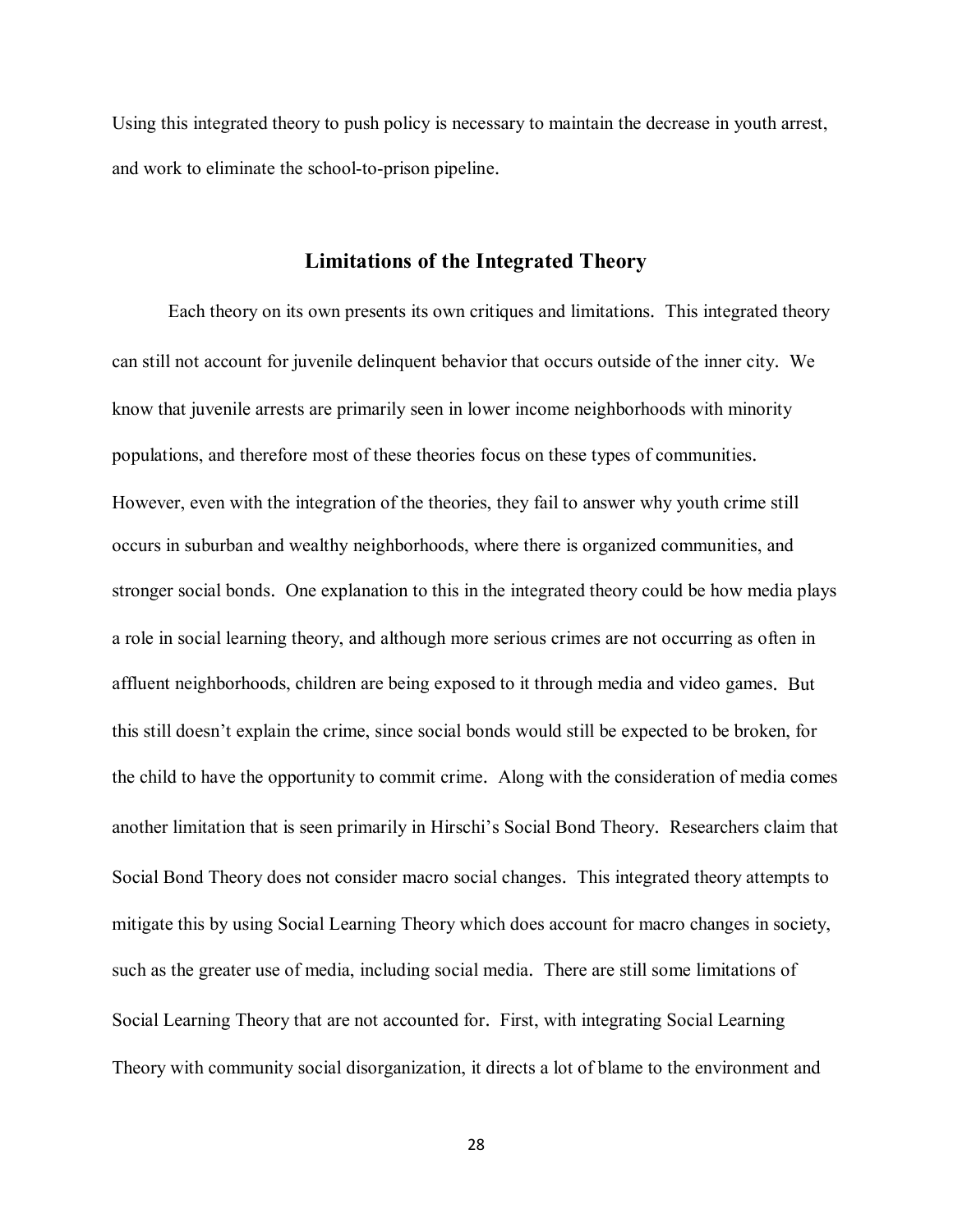not to the individual person. We attempt to mitigate this by using Social Bond Theory which is a control theory and the individual own control plays a role. How a child processes and handles variables in their life can play a role in their actions, not just their environment. It also doesn't account for regular child development and maturity. Not all people mature at the same rate in childhood, but certain milestones happen to each person, and some have a stronger affect on some than others. This integrated model does not and cannot take into account all of the different limitations of each theory. Some limitations can be answered through the addition or explanation of another theory, but not all of them. This must be considered when uses an integrated model such as this to help guide policy.

#### **Policy Recommendations**

This integrated theory can help improve the policy implications of the individual theories on their own. For example, when discussing Shaw and McKay's theory, the obvious solution to these low income disorganized communities is to organize them. For example, in the Chicago Area Project, recreational programs were created, as well as creating services where community residents could counsel the youth. These types of programs can also pay close attention to the policy recommendations of the other theories. When creating these community programs, they should be considering social learning variables, as seen in policy motivated by social learning theory. These variables will motivate the implementation of preventive and rehabilitative programs that can help to change the behavior of the juveniles. Similar to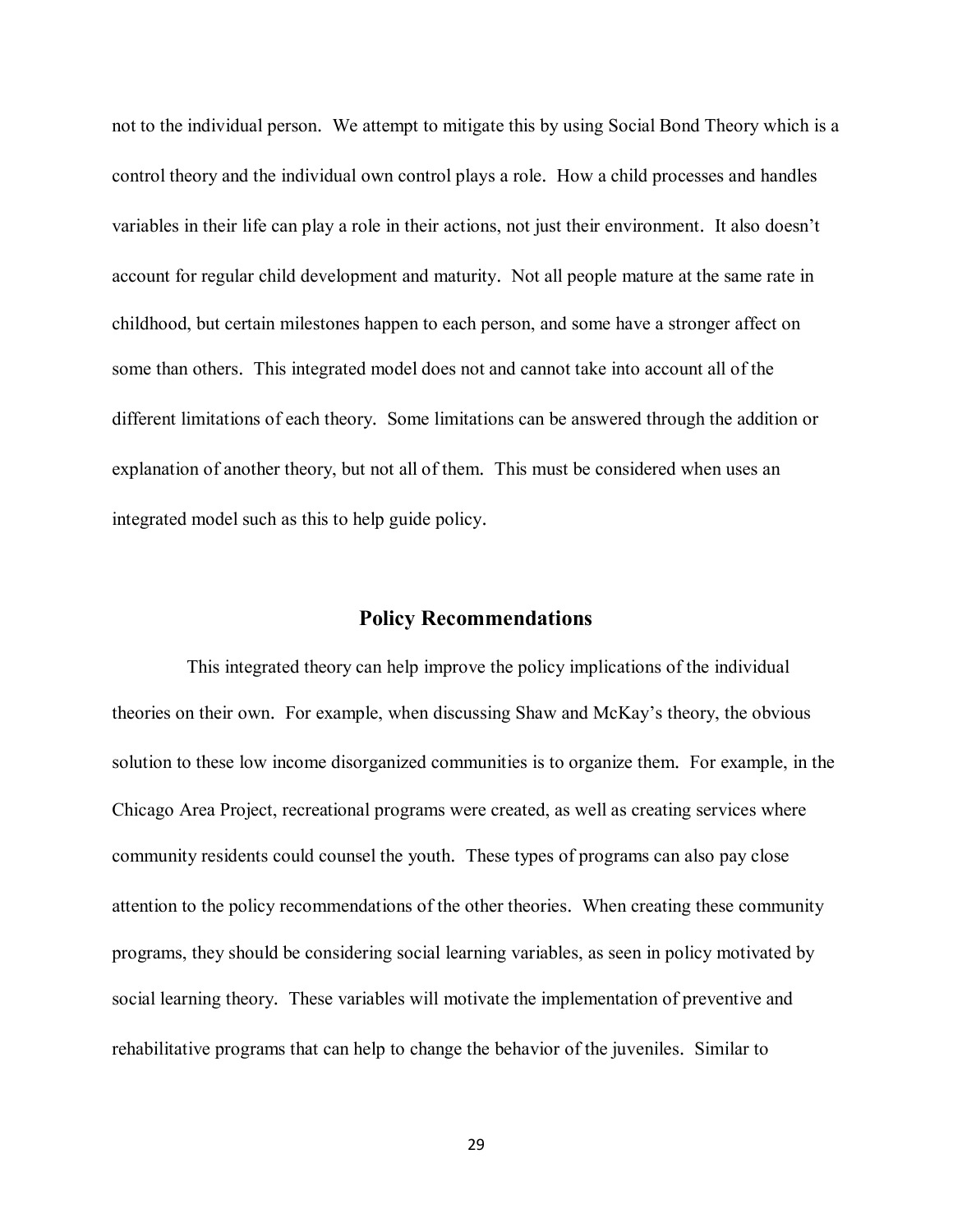counseling within the community, the programs can include mentoring, peer counseling, and gang interventions (Greene, 2016).

The important part is that these programs are located within the community that the youth being targeted is from. Helping to organize their communities, while also providing them with positive learning environments, it is increasing their chances of being diverted from crime. This is clear when looking at the outcomes of the Chicago Area Project. The main takeaway was that interventions that ignore community dynamics will be very limited in their ability to prevent the onset of criminal conduct. Community dynamics must be considered in intervention style programs if there is to be any chance of improving the community and decreasing delinquency.

Creating policy that can also consider Social Bond theory is a bit more difficult because the elements of social bond are a lot more personal and individualistic. The elements of attachment and belief are very much dependent on individuals. You cannot force someone to change their beliefs through policy. When you're considering the integration of these three theories, when determining community organizations and programs, the best way to help affect the element of attachment would be to offer parenting training. These types of programs can have some influence in reducing delinquent behavior by improving parenting skills and increasing child-parent bonds. This however will only work if the people in the community are willing to learn. Research has found that people want to be good parents they just never learned how, and therefore cannot raise their children in a manner that builds strong social bonds.

Some policy-makers attempt to focus on commitment and involvement through youth group activities. These programs would be similar to community organization programs and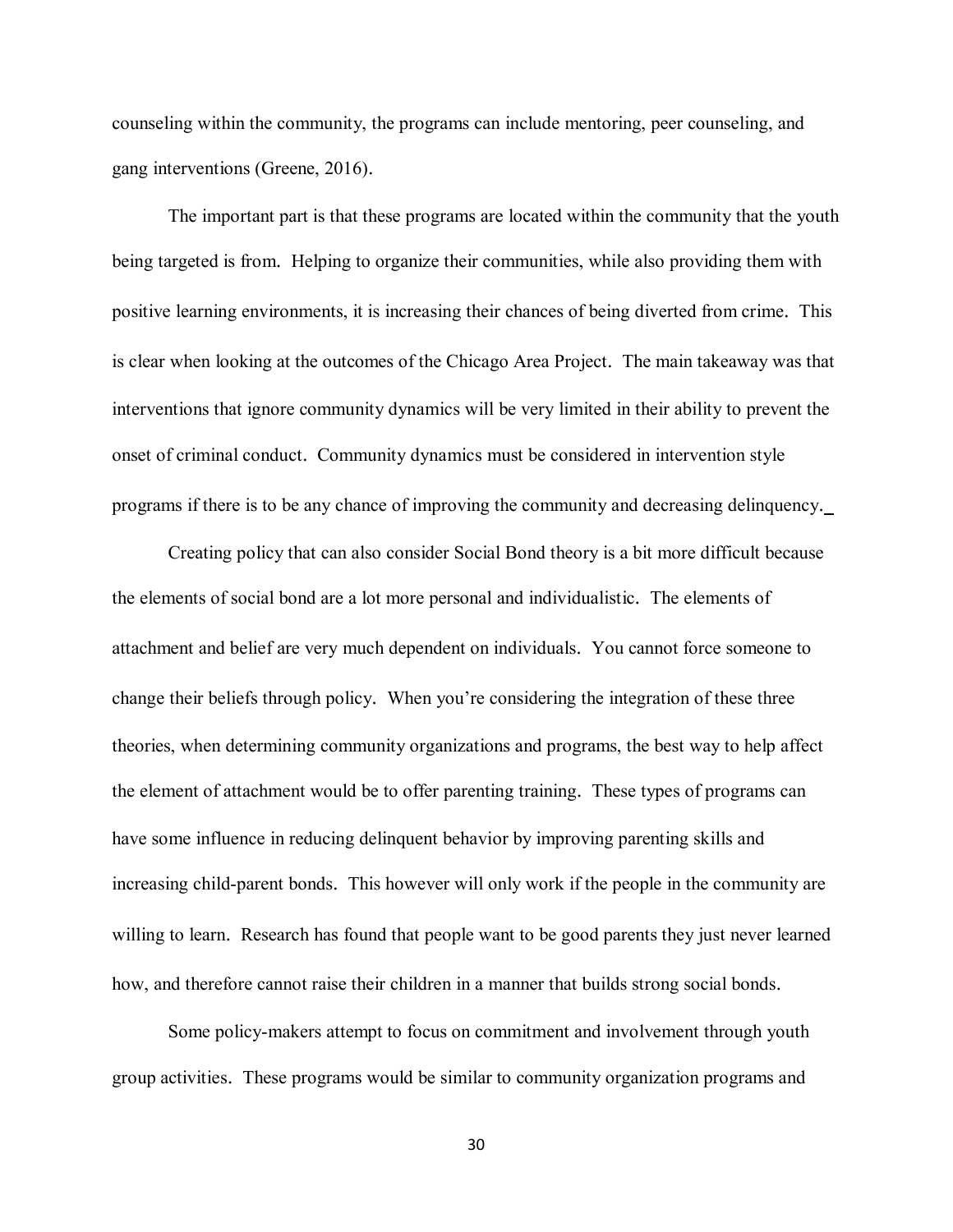include similar ideas. The issue with these programs is that people need to be motivated to use them. One way to motivate youth to utilize these programs and resources is by placing a focus towards programs within the school system. Additionally, school intervention is important due to the part of the attachment element of social bond theory which includes peer attachments.

#### **Conclusion**

After a thorough literature review of the current research on criminological theories and juvenile delinquency, it is clear that there is a mass amount of research and theoretical perspectives on the study of deviant behavior in general, as well as specifically in juvenile delinquency. This research exists as to test these theories and either support or critique them, as well as to compare and integrate the theories. Juvenile delinquency is an extremely important topic and criminological theorist are especially interested in how policy can help reduce juvenile crime. The integration of the three theories, and how they apply to the topic of juvenile delinquency, will allow policy recommendations to be implemented. There still exists limitations within the integrated theory, however, using the three theories together, helps to provide a better understanding of all of the variables that influence juvenile delinquency.

Although juvenile crime rates have been decreasing rapidly in the last three decades, 2,805 children are still arrested each day in the United States (The State of America's Children®, 2017). A child should get to grow up feeling safe and secure, with room to grow and develop with the support of their families, schools, and communities. Of those being arrested, they are mostly children of color and those that come from lower income communities. After these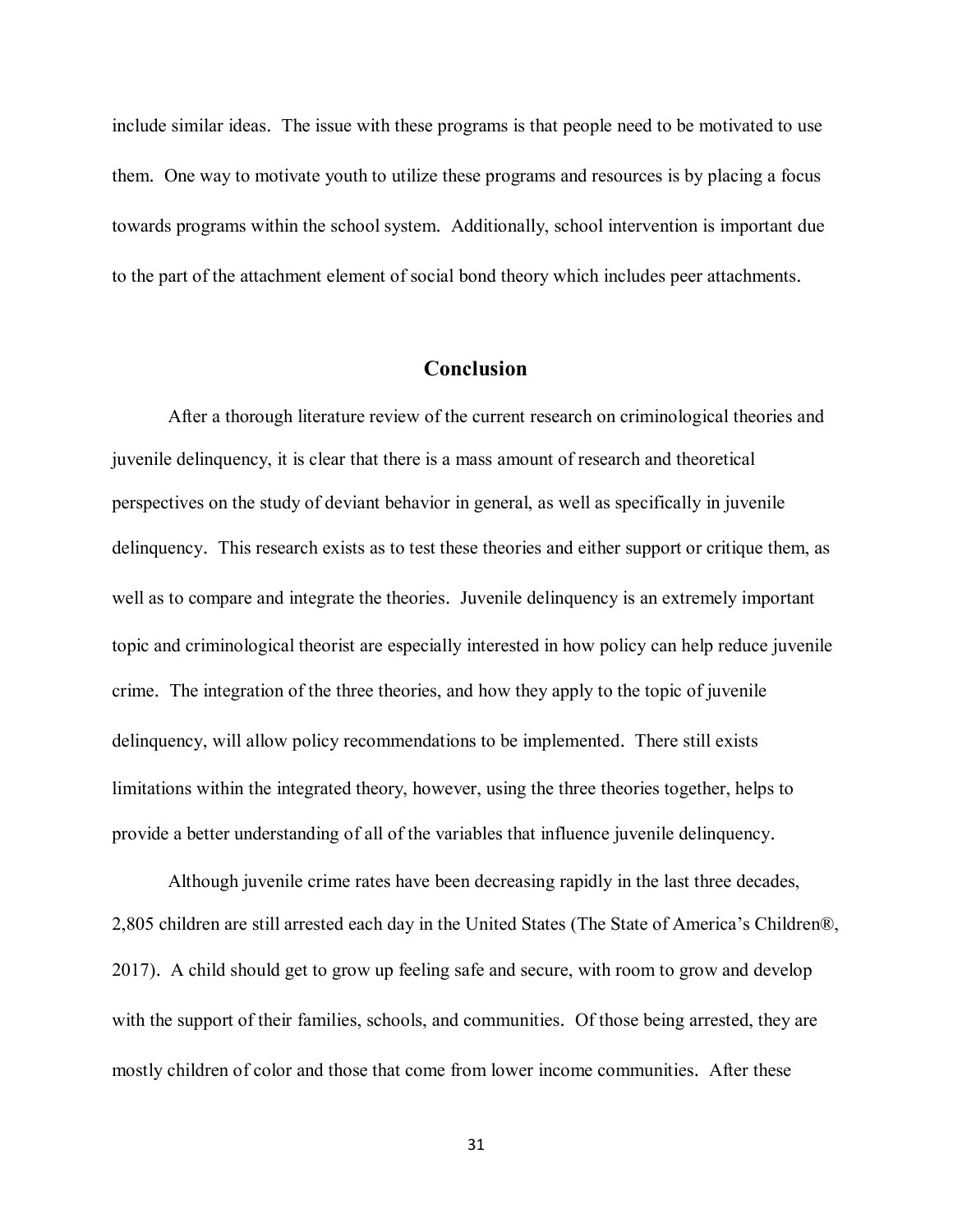youths are incarcerated, they are at risk of physical and psychological abuse, sexual assault, and suicide. They also lack proper educational instruction while in these facilities, which effects their overall growth. These risks are more extreme when the child is sent to the adult criminal justice system, as they do not provide adequate resources for rehabilitation and traditional adolescent development (The State of America's Children®, 2017). Juvenile justice is an important topic because it is a problem we have been constantly dealing with. Adolescent crime behavior left untreated can result in more serious crime and antisocial activity. This research is important because by understanding and using criminological theory we can find possible treatments and understand the causes of juvenile delinquency.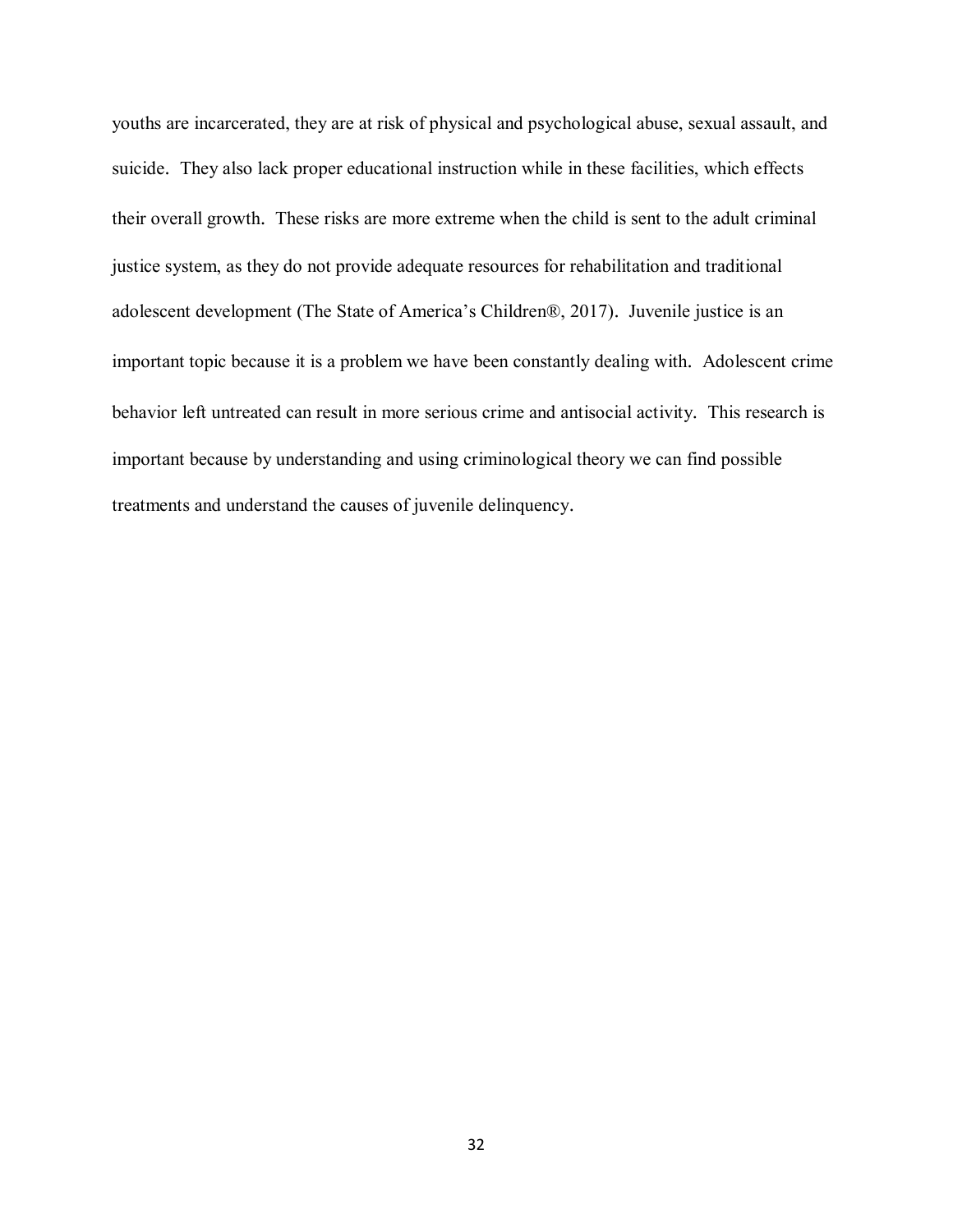# **Juvenile Justice and the School to Prison Pipeline**

**Working Paper 2**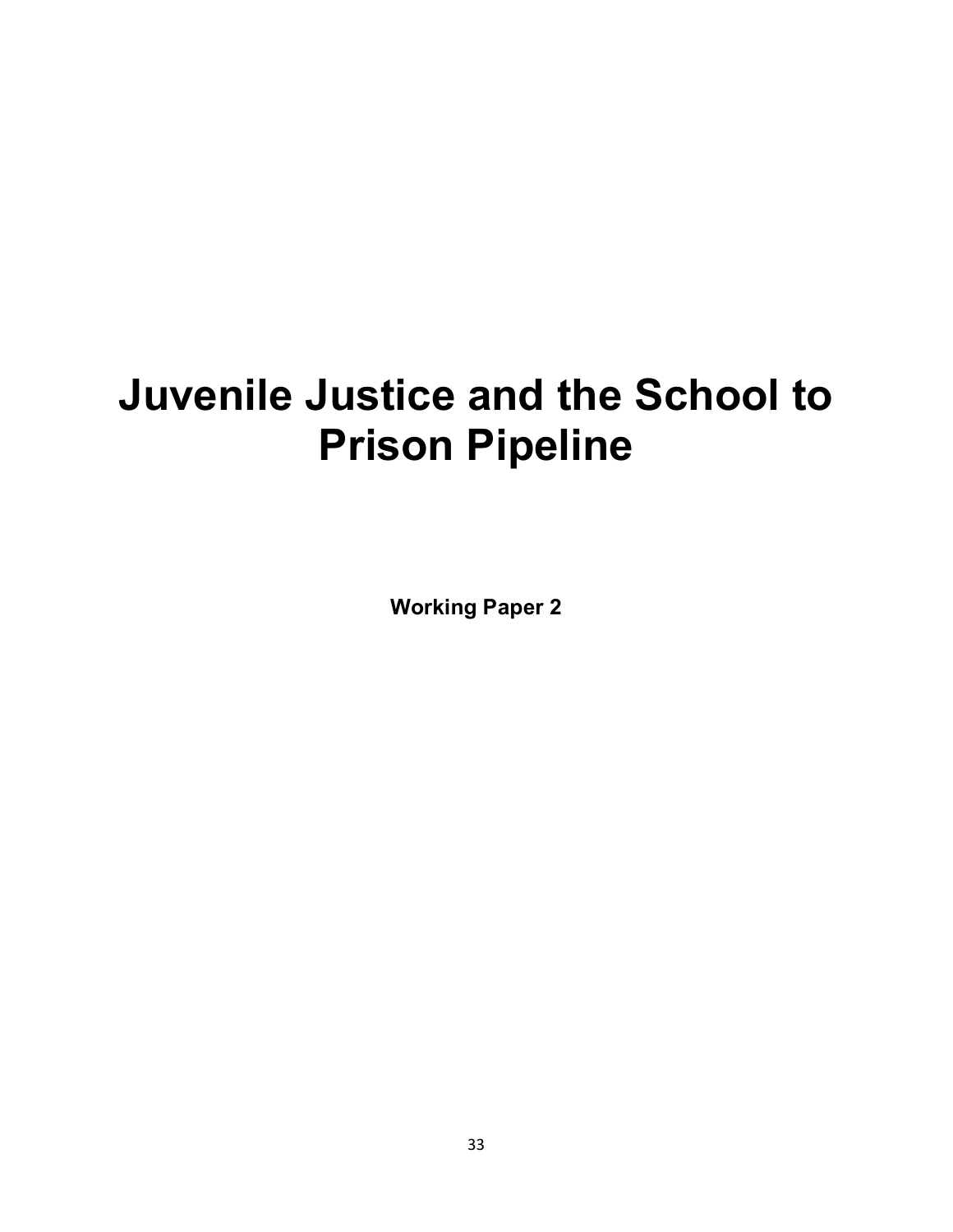#### **Introduction**

In the United States, harsh school policies have disproportionately resulted in the incarceration of economically disadvantaged minors. In the 1980s, schools adopted a zerotolerance ideology in their policies and practices, as well as increase the presence of law enforcement. Schools consequently dealt with student misbehavior through greater use of suspensions, expulsions, and school-based arrests—often even for minor incidents, which sends many youth out of school and into the criminal justice system. These changes thus precipitated the "school-to-prison pipeline". Research attention detailing the adverse effects of the school to prison pipeline on minorities has grown in recent years (CITES?), however, schools have been generally unresponsive. The NAACP Legal Defense Fund described this pipeline as "funneling of students out of school and into the streets and the juvenile correction system perpetuates a cycle known as the 'School-to-Prison-Pipeline,' depriving children and youth of meaningful opportunities for education, future employment, and participation in our democracy" (Tyner, 2014).

This working paper provides an overview of the history and importance of the school to prison pipeline, as well as relates how this phenomenon has impacted the city of Rochester. I then turn to outlining the costs and benefits of attempts to mitigate the pipeline in both the law and criminal justice practice, both nationally and in Rochester. The final section will develop recommendations improving the current responses and make suggestions for new responses to help stop the effects of the school-to-prison pipeline.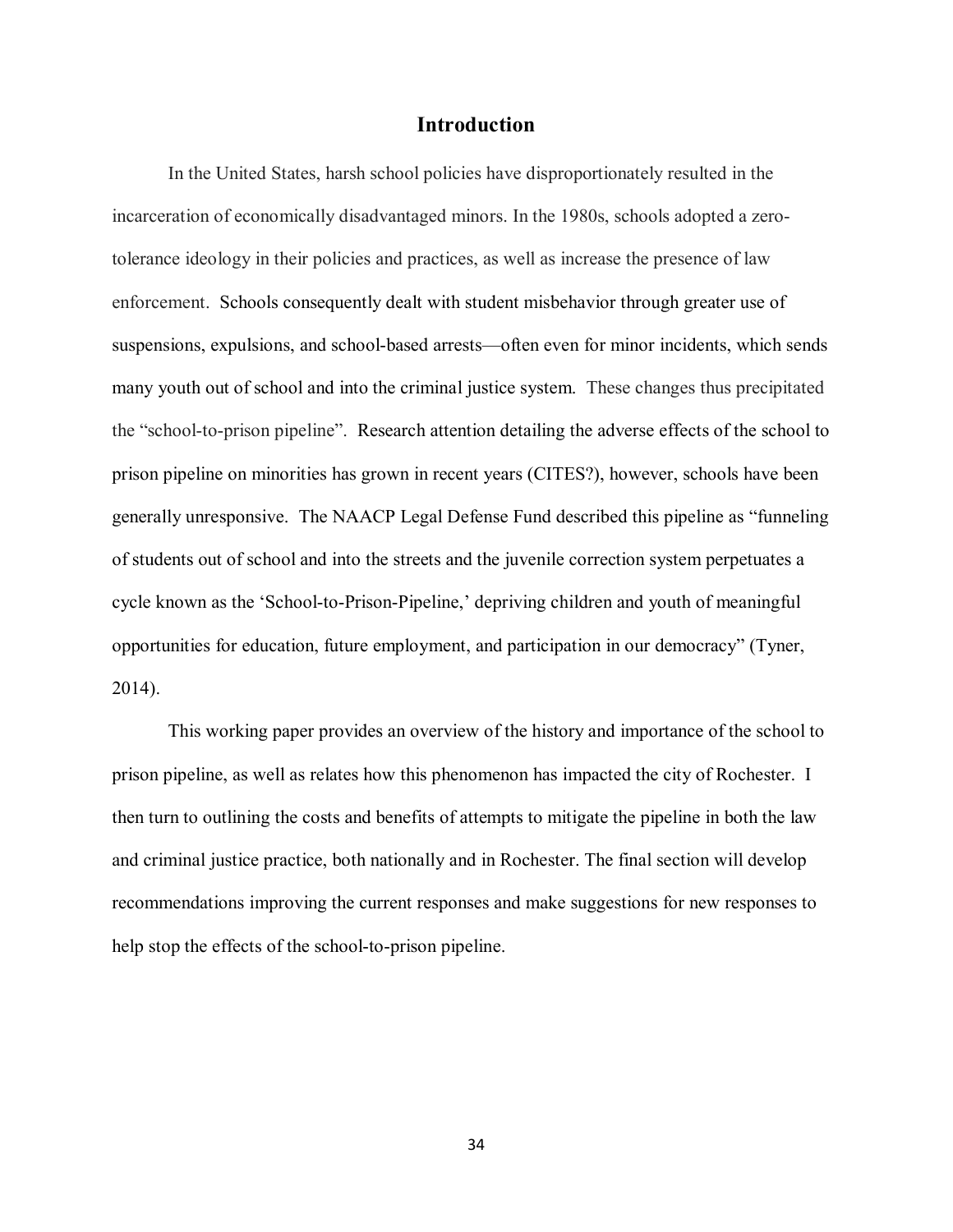#### **History**

The zero-tolerance philosophy began in the 1980s under the Reagan administration's toughening of drugs and crime policies. As a result of this toughening, especially seen with minor offenses, national prison populations increased markedly. The notion that young (often minority) offenders were "Super Predators," was often cited as the theoretical justification for this stance (Larson & Carvente, 2017). Schools mimicked the criminal justice system with a similarly tough stance on what had previously been treated as minor delinquency. Students could now be suspended or expelled for minor non-violent offenses, irrespective of their individual circumstances or the context of the action. In addition to harsher discipline policies, the number of law enforcement, primarily in the form of school resource officers has also increased 38% from 1997 to 2007, according to the U.S. Department of Justice (Advancement Project, 2016). Tyner (2014) agreed that the primary contributing factors to the growth of the pipeline was the school disciplinary practices that have been adopted, as well as zero tolerance policies (Tyner, 2014).

#### **Consequences of Zero Tolerance**

This toughening of sanctions in school has had unintended consequences. Simply placing more police in schools puts students at an increased risk of being arrested, especially for minor cases, instead of a school discipline sanction being used. Even with using school discipline sanctions, we have learned through previous research that the overuse of more serious sanctions, such as suspension, expulsion, and other harsh disciplinary policies, increases the chance of a youth entering the criminal justice system. Suspension has been found to contribute to "lower academic performance among students, lower school-wide academic performance, and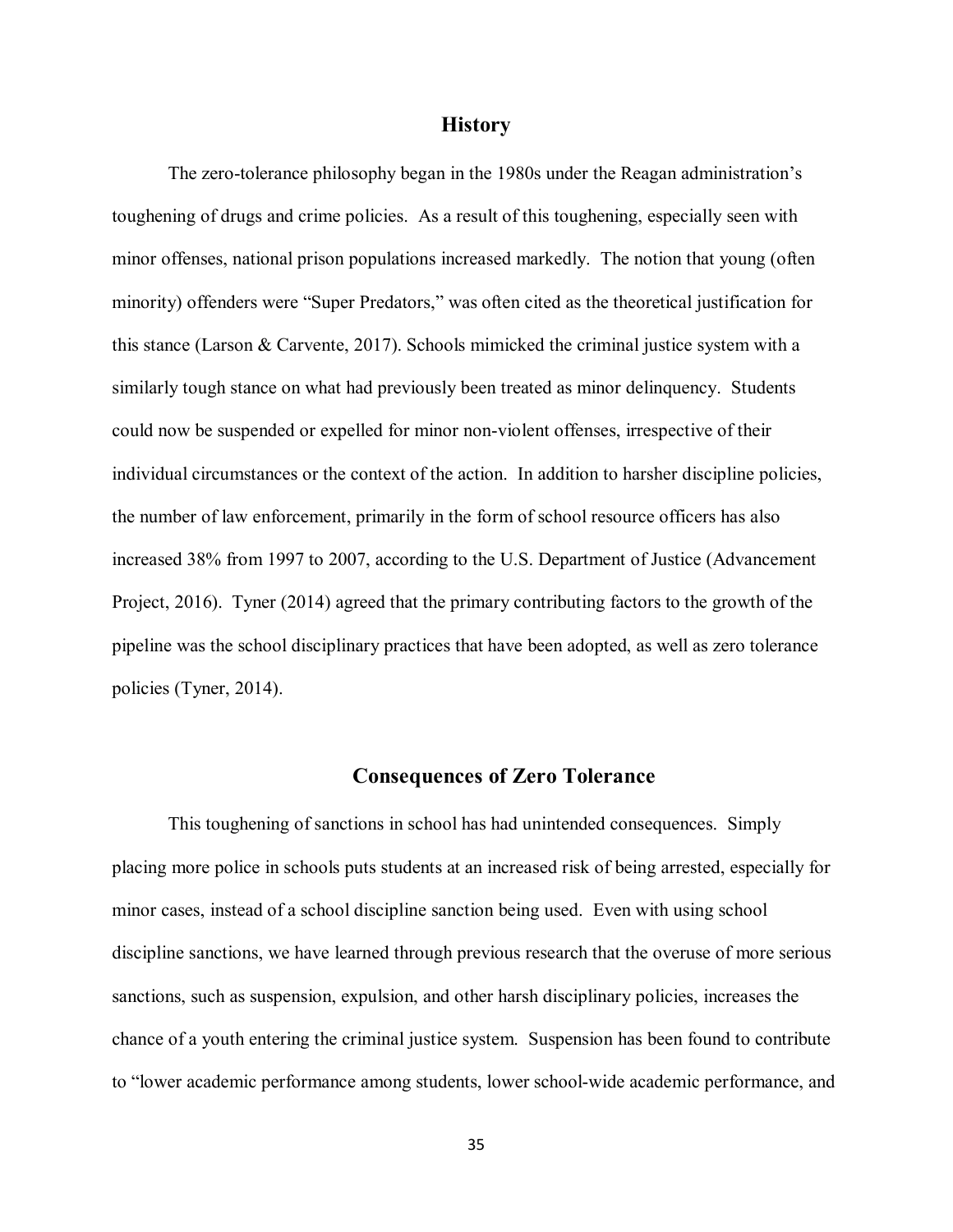an increased likelihood of school dropout" (Advancement Project, 2016). In his study, Tyner estimated that 3.3 million children are being suspended each year in the United States, with 95% being for non-violent offenses (Tyner, 2014). If these students are missing so much class time for suspensions, they are being kept from their education, and it is not surprising that many dropout or have failing grades. School districts such as the Rochester City School District suffer from low graduation rates and high rates of drop out. This research is important to help determine ways to stop the school-to-prison pipeline in order to give every child the opportunity to succeed in school and beyond. (Advancement Project, 2016).

In addition to students are being suspended and expelled for minor non-violent offenses, without their individual circumstances being considered, some are even being arrested after their schools got the police involved. The National Center for Education Statistics found that 42% of schools had resource officer in 2015 (Sherfinski, 2018). The US. Department of Justice also saw these high numbers as they reported a 38% increase in the number of resource officers from 1997 to 2007 (Advancement Project, 2016). Nationwide, more and more schools are implementing resource officers in order to increase school safety. However, the presence of police in schools often has negative effect of punishment rather than a feeling of safety. "When schools have law enforcement on site, students are more likely to be arrested by police instead of discipline being handled by school officials. This leads to more kids being funneled into the juvenile justice system, which is both expensive and associated with a host of negative impacts on youth" (Kaba, 2017).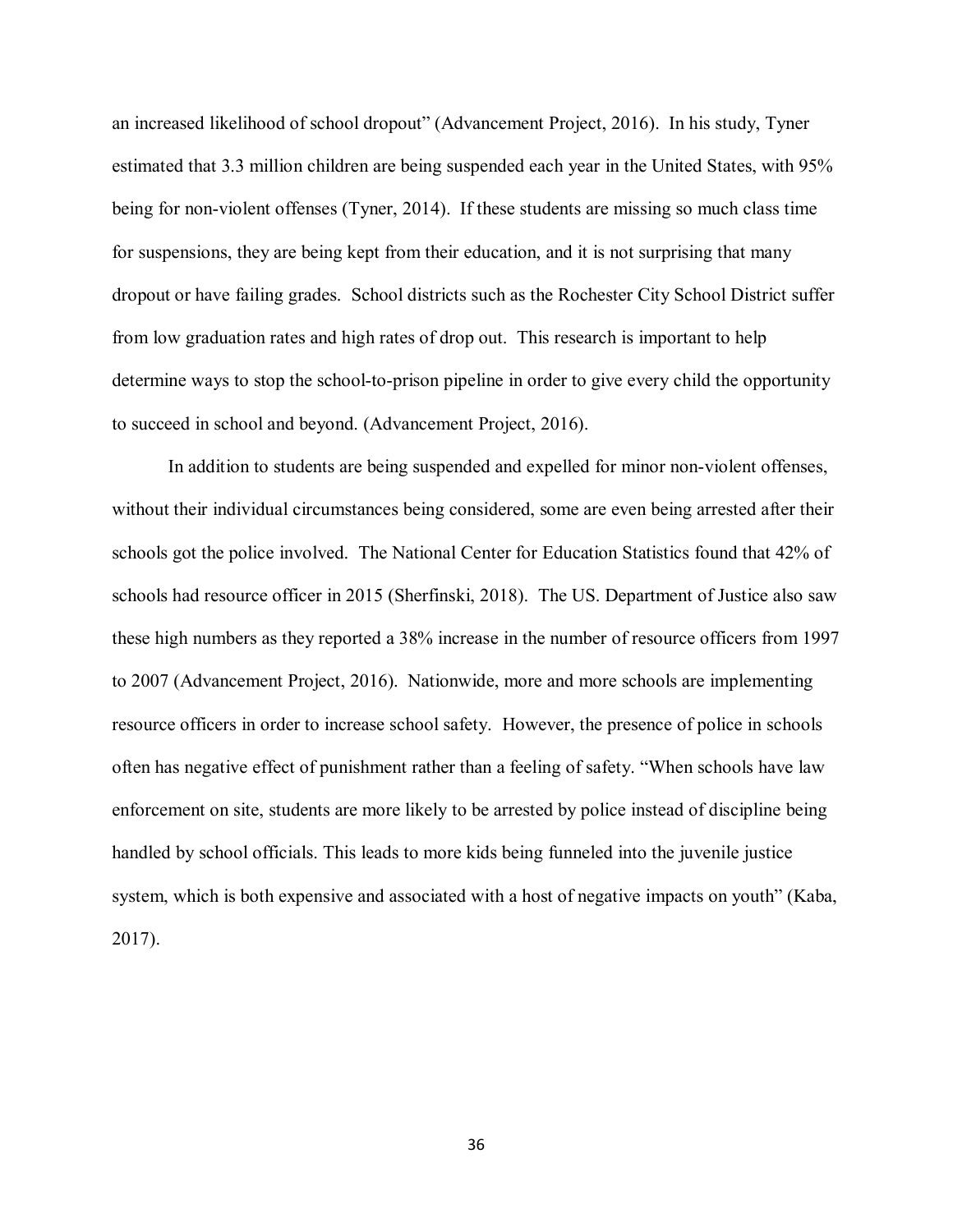## **School-to-Prison Pipeline in Rochester**

The Rochester City School District is one of the poorest in the nation. There are 26,000 k-12 students within the district. Of those, 90% (23,500) are eligible for free or reduced lunch. The racial breakdown of the students is 58% Black/African American, 28% Hispanic/Latino, 10% White, and 4% Asian and other Pacific Islander. In June 2018, the graduation rate for RCSD was 54%, still far behind the national average which is closer to 80% (NYSED, 2019).

Many students in Rochester public schools are subjected to harsh discipline for minor infractions, including those involving no physical contact. In the 2012-13 school year, there were 6,373 total suspensions, averaging approximately 8.5 days per suspension. Of these suspensions, 88% of them were for being disruptive and for incidents involving no physical contact. Almost three-quarters of all suspensions were given to less than 5 percent of the student body who were suspended (approximately 1,600 students), who averaged 3.4 suspensions each (Murphy, 2014; Metro Justice, 2014). In 2017, there were 2,213 individual students suspended for at least one full day, this is approximately 10% of students. In comparison, New York State as a whole had 82,839 individual students suspended, which is only 3% of the total students in the state (NYSED, 2019). In addition to suspensions and expulsions, there has been an increase in school-based arrests by resource officers assigned to the school, therefore entering the student into the juvenile justice system. More students are being sent into the criminal justice system, and therefore not getting the education they need. It is important to understand that although these students deserve an education, so do the better-behaved students. The schools need to provide an environment conducive for learning for all students and need to reduce disruptive behavior so that learning can occur.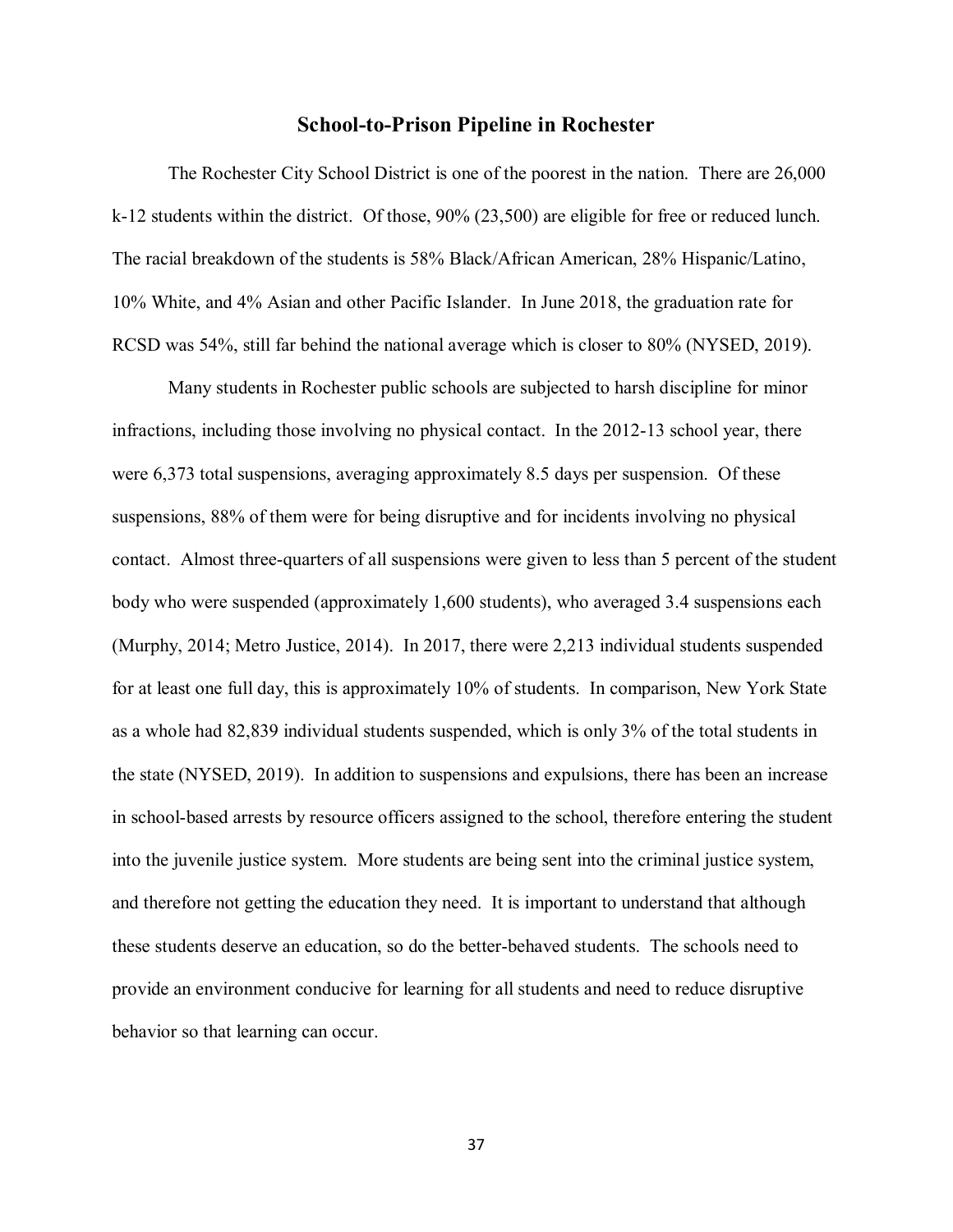This system is also disproportionately disciplining students of color and students with disabilities. According to Metro Justice: "Black students are 2.29 times more likely to be suspended than their white peers; Latino students are 1.45 times more likely to be suspended than their white peers; Students with disabilities are 1.3 times more likely to be suspended than their non-disabled peers; Black students with disabilities are 2.6 times more likely to be suspended than their white peers" for the same misconduct (Metro Justice, 2014). These statistics show that this is also a civil rights issue due to the long-term impact it has on these minority communities.

After the 2012-13 school year data was released by the request of Metro Justice, and their report sparked public outcry, the Superintendent promised he would work to fix the problem. There were some changes made such as a new code of conduct and comprehensive anti-racism training, however data from the 2015-16 school year do not show much progress. The overall suspensions across the district decreased by about 3 percent, but where gains were made in some categories, others got worse (Murphy, 2016). Although some improvements have been made, there is still a clear problem, and many people, like Metro Justice, believe that the school to prison pipeline plays a big role in this.

# **Responses to the School-to-Prison Pipeline**

#### *Responses to Addressing the School to Prison Pipeline*

In Syracuse, there was a large investigation on the city school district's disciplinary policies and practices. The Attorney General Eric Schneideran in 2014 announced his office was committed to reducing the high use of disciplinary actions in the school district. They made an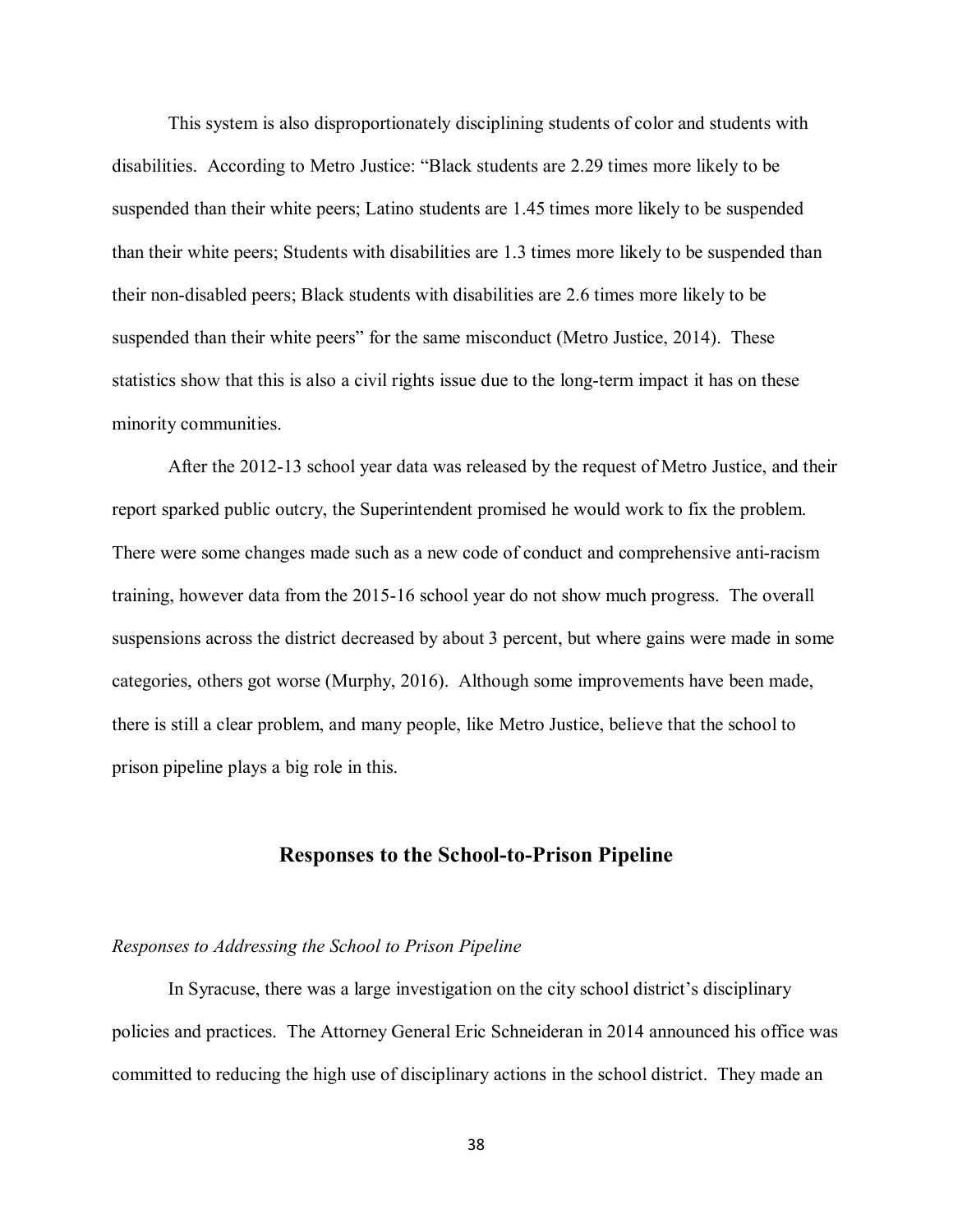agreement to further the commitment to protect school safety, while ensuring that every student in Syracuse has access to a quality educational environment. Under the terms of the agreement the school district is going to make many efforts to help reduce the problem. Some of these efforts included an external audit of compliance with agreement, plans and implementation of preventative techniques to avoid bad behavior, an amended code of conduct, additional staff training, and addition of a designated Ombudsman for the district, upgraded data keeping, and new methods for informing stakeholders and remaining transparency in changes made (NY Attorney General's Press Office, 2014). In Minnesota, the Minneapolis school district noticed high suspension rates and disparities in suspensions of students of color and decided of action to monitor this data and make changes to reduce the problem. The district emphasized alternatives to out of school suspensions for non-violent violations, and banned suspensions for non-violent behaviors for the younger students. In addition, they implemented more training for teachers to better handle behavior in classrooms (Post, 2014). In two years, the district was able to reduce the suspensions by more than half. They were not however able to reduce the racial disparity. Their superintendent believed that the drop was a result of the districts use of alternatives to out of school suspensions for non-violent violations. They banned suspensions for non-violent behaviors for the younger students. In addition, they implemented more training for teachers to better handle behavior in classrooms (Post, 2014). These are just some of the ways that school districts nationwide are responding to the school to prison pipeline, although a lot of research believe that more can be done to help our nation's children have successful educations and futures.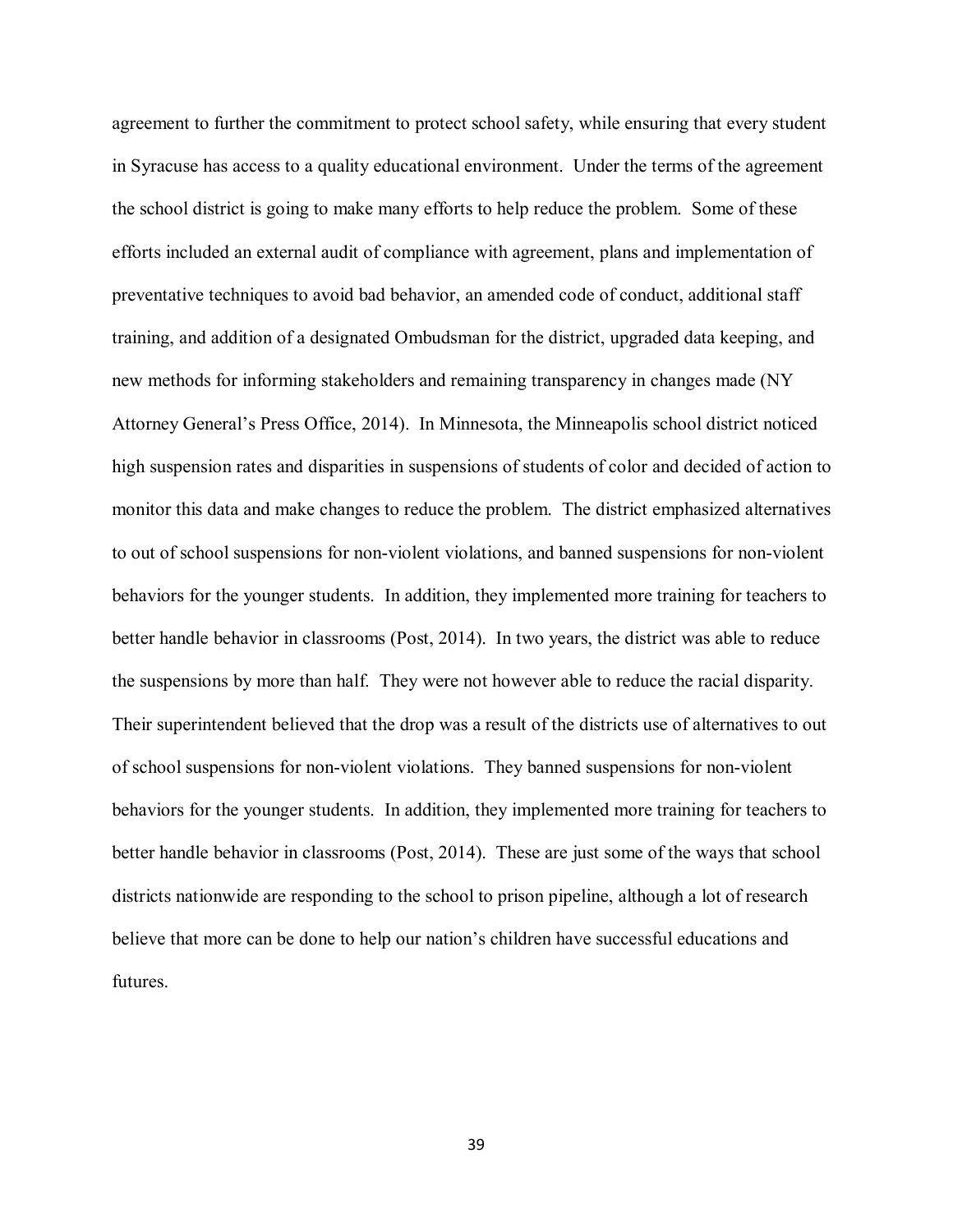# *Responses in Rochester*

In the Rochester The Rochester City School District has attempted to respond to the school to prison pipeline by partnering with the Center for Youth to create and Alternatives to Suspension (ATS) program, where students could be disciplined without missing class time and falling behind. The program allows students who would otherwise be suspended to be in a classroom with a teacher to assist with their work and someone else to help with their behavioral problems. When it was first integrated over 10 years ago, it was placed in 12 elementary schools. They saw very good results from this program with suspensions decreasing from 100 to 10 in one school during the programs first year. However, when it was brought up to have widespread use of it, the district instead had budgets cuts and funding was only restored in some schools (Murphy, 2014).

The school district also has partnered with Rochester Area Community Foundation to write a new code of conduct, utilizing input from students from the Center for Teen Empowerment (Murphy, 2014). In addition to changes in the code of conduct, they also implemented comprehensive anti-racism training to teachers, and increased their budget for social-emotional supports (Murphy, 2016). In the new code of conduct, the foreword acknowledges that the revisions are responsive to the school to pipeline phenomenon:

"This Code is intended to be a living document. We have begun with an initial goal of minimizing the push-out of students through suspensions and arrests, which are shown to contribute to what has been termed the "school-to-prison pipeline." Multiple layers contribute to students' success and well-being, including engaging families as partners and assuring that District personnel and school-level staff have the supports and resources they need to implement the new Code. The focus of all of our collaborative efforts, including this Code and beyond, is a vibrant and supportive school climate across the District" (Rochester City School Board, 2016).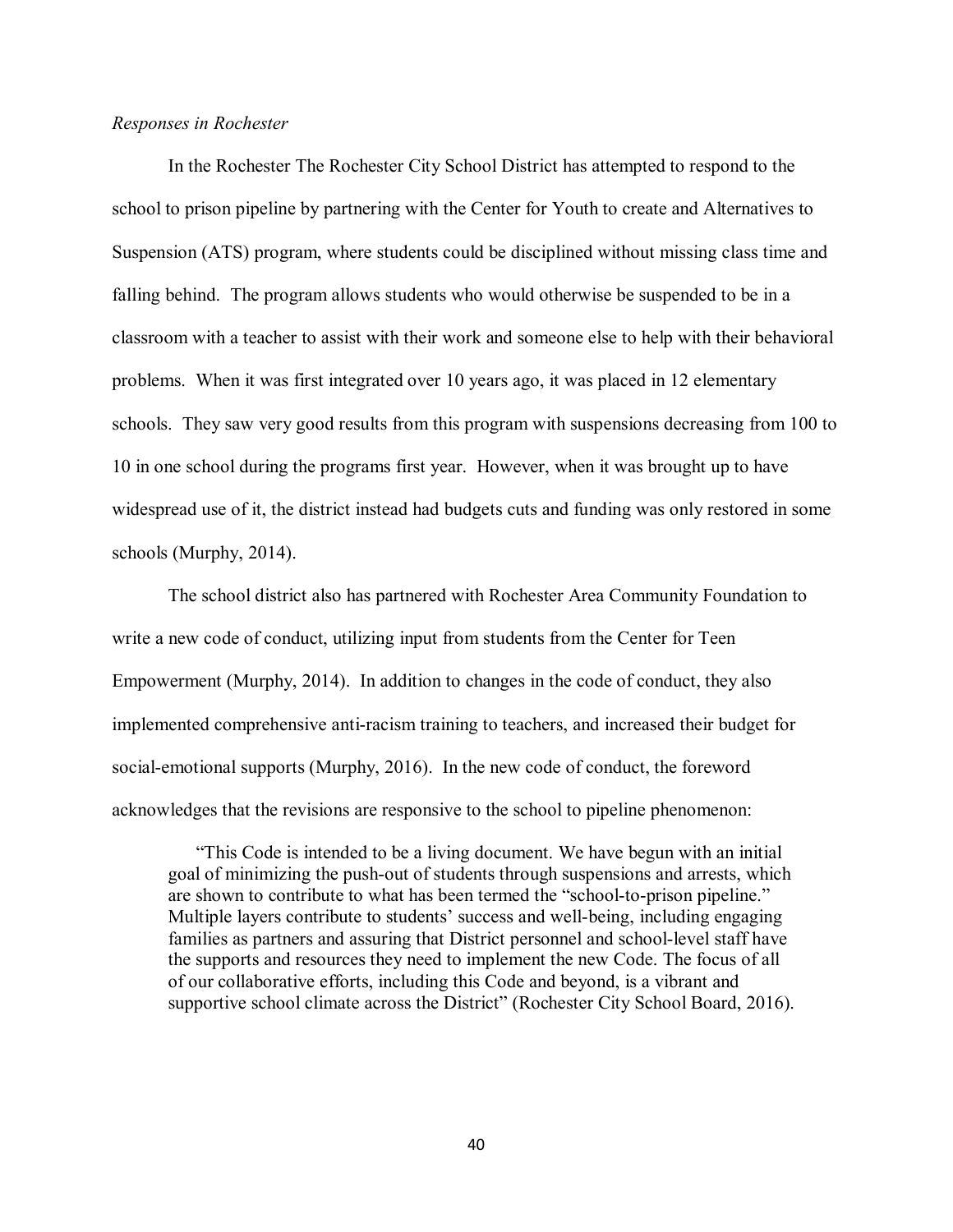Even with these attempts to make change through the new code of conduct, comprehensive anti-racism training, and restorative justice training, the 2015-16 school year do not show much progress. The overall suspensions across the district decreased by about 3 percent (Murphy, 2016).

# **Recommendations to Improve Responses**

# *Counselors Instead of Resource Officers*

Since prior attempts to mitigate the school to prison pipeline have not resulted in marked success, this paper presents alternatives. One contributing factor to the pipeline appears to be the increased number of police in schools. It follows from this that schools should use police as a last resort rather than a first responder to misconduct (Stoebig & Vega, 2016). School resource officers therefore should not duplicate police functions but see their function principally as counselors. Schools could also hire ombudsman for conflict mediation, as they did in Syracuse (NY Attorney General's Press Office, 2014) The Ombudsman would be an impartial conflict resolution practitioner who could help the student or staff member involved in the conflict. This could help improve conflict mediation and better support both the students and the staff. Many universities have offices such as this, and it is growing in K-12 schools across the country. A large issue that could arise with this response is the lack of funds to hire an adequate number of counselors. If schools were able to increase their budgets and hire additional counselors, students' behavior problems will be better supported through communication and counseling.

# *Enhance Staff Training*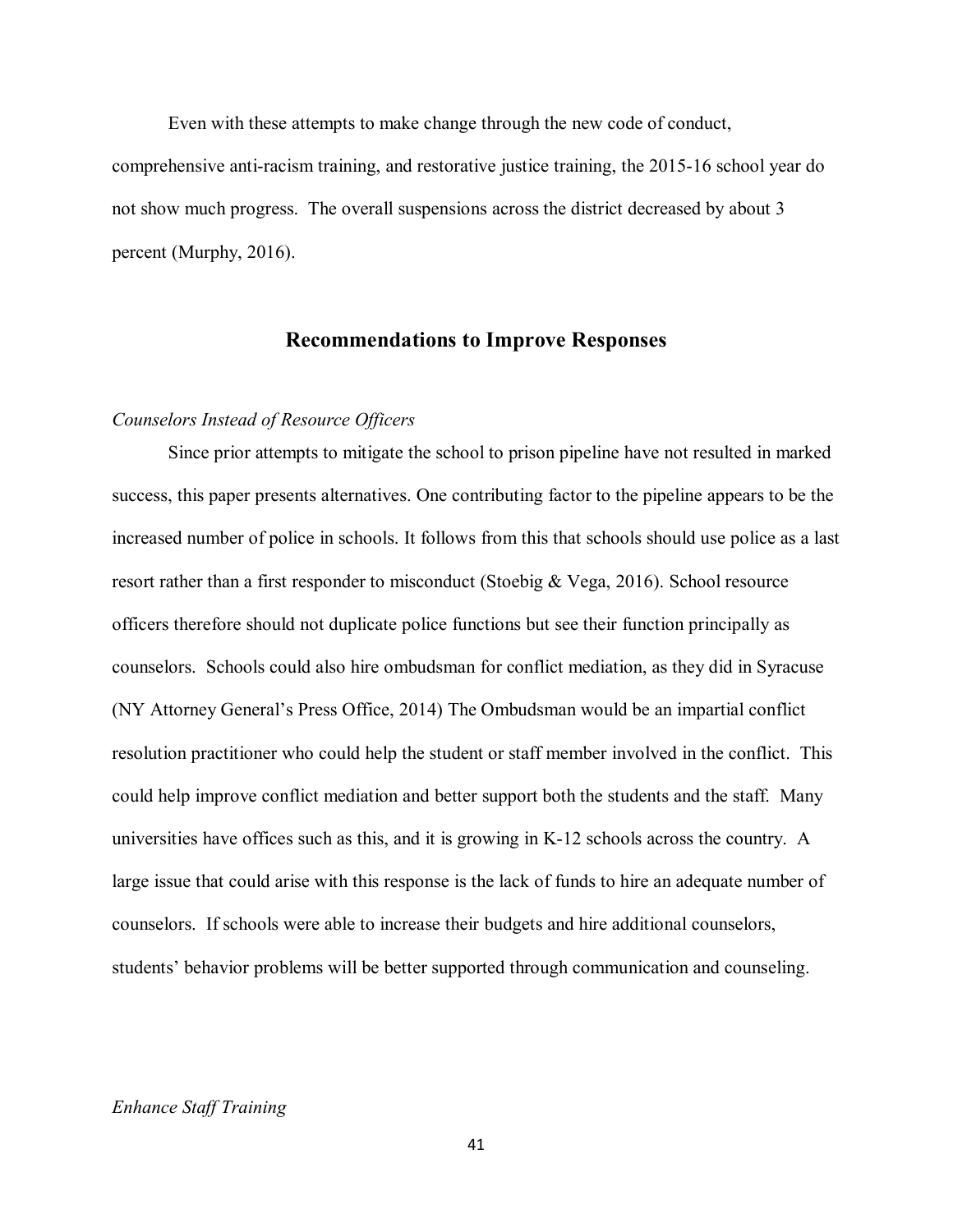Another way to help improve the way discipline is handled in schools, is to enhance staff training for both faculty, support staff and administrators. Through the research seen in the last paper, many schools have already begun this. In Minnesota they implemented more training for teachers to better handle behavior in classrooms (Post, 2014). In Syracuse, they also implemented additional staff training (NY Attorney General's Press Office, 2014). In the RCSD, teachers have begun going through comprehensive anti-racism training to help decrease the levels of disparities in discipline (Murphy, 2016). The National Education Association thinks that those working in the schools should be prepared to respond to the social and emotional needs of every student, not just their intellectual needs (NEA, 2016). This is a difficult task to ask of teachers that already have a lot of responsibilities. However, an important aspect of enhancing training is that the training is ongoing and that the staff can develop skills and learn tools to help them in various situations throughout their careers. Training should include developing communication skills and strategies for various interactions, developing cultural competence, understanding the impact of interactions on students, and training modules throughout various levels of a staff members career (NEA, 2016). Through training and experience, teachers can learn to better respond to the varying needs of students.

#### *Improved Data Collection and Monitoring*

School districts are not well positioned to relieve the school to prison pipeline without information about suspensions and expulsions. In Syracuse, part of their agreement with the Attorney General was the task of upgrading their data keeping and using new methods for informing stakeholders and remaining transparent (NY Attorney General's Press Office, 2014). In Rochester, they addressed the issue by having a computer system overhaul to improve data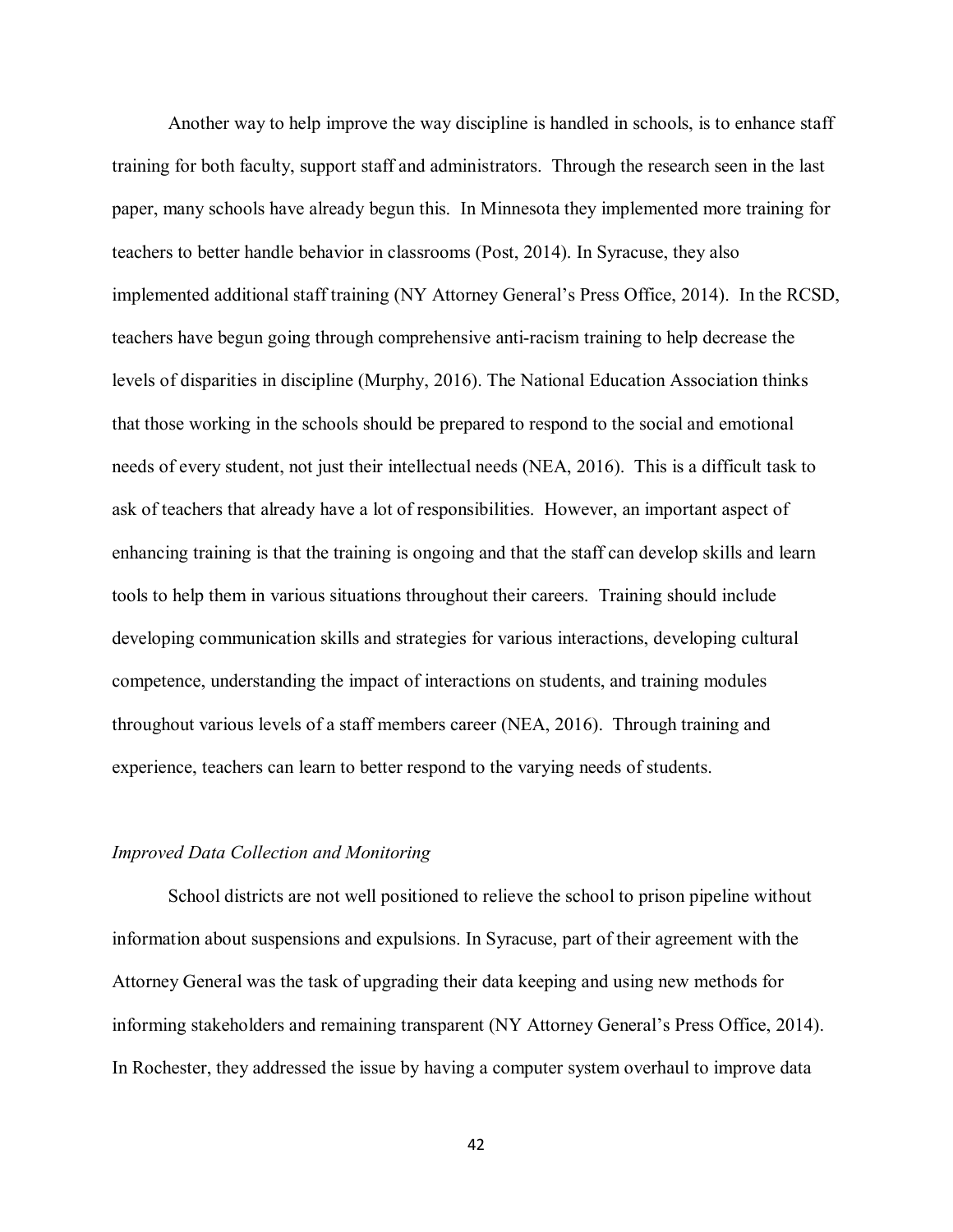collection, but there has been no follow-up to see if this has been helpful (Murphy, 2014). Data collection and monitoring again costs money. You need to hire professionals who can keep a database updated and analyze the data to be useful to stakeholders. Ultimately, having improved data collection and analysis helps improve trust within the community and transparency. With this data, schools can have evidence to push for more resources in various sectors. It can also assist with ongoing program evaluation to help determine where improvements can be made.

## *Alternatives to Out of School Suspensions*

Many school districts across the country are beginning to use alternatives to out of school suspensions. These programs allow kids to not be removed from school after poor behavior, but instead be given additional support. In Missouri, the superintendent believed that the decline in suspension that they saw was a result of the districts use of alternatives to out of school suspensions for non-violent violations. They also banned suspensions for non-violent behaviors for the younger students (Post, 2014). RCSD has attempted to reduce suspension rates by partnering with the Center for Youth to create and Alternatives to Suspension (ATS) program, so that students could be disciplined for their behavior without missing class time and falling behind. They saw very good results from this program, but when it was brought up to have widespread use of it, the district instead had budgets cuts and funding was only restored in some schools (Murphy, 2014). Taking students out of class is harmful to their overall success. Many schools are using these alternate practices to discipline the students for poor behavior but still allow them to stay in class and stay on a successful track (Stoebig  $& Vega, 2016$ ).

## *Increased Engagement*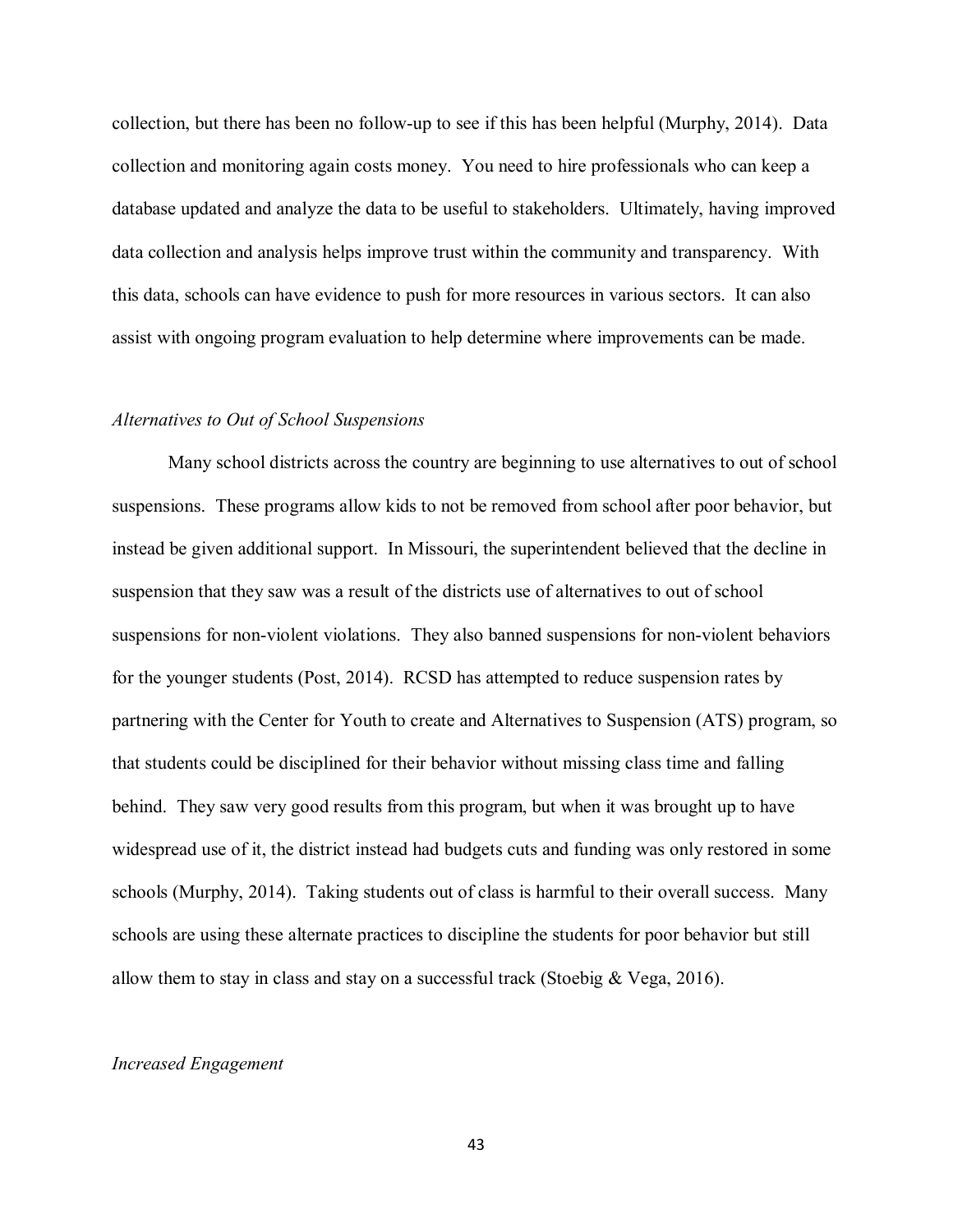A final recommendation to improve the responses to the school-to-prison pipeline is to increase engagement with the students, their families, and the communities they are a part of. Engagement and partnerships with community organizations can be very helpful to school districts. RCSD working with the Center for Teen Empowerment and the Center for Youth (Murphy, 2016). These connections help schools to make positive changes in their policies and practices through meaningful conversations and collaborations on project with these types of groups. School districts should foster relationships with community-based nonprofits, peer mentoring groups, mental health organizations, churches, professional associations, alternative schools/juvenile correctional institutions, law enforcement, and national and state advocacy groups (NEA, 2016). In addition to relationships with outside partners, schools should focus on the social and emotional needs of students. The can do this by engaging with parents and other care givers through the form of meetings, activities, and development programs. Making sure students are supported outside of the school walls can help improve their behavior inside (NEA, 2016).

# **Conclusion**

The school-to-prison pipeline is harmful to the success of thousands of children across the United States. This is especially clear in the city of Rochester. "Now more than ever we need a vision for dismantling this pipeline in order to support student engagement, learning, and academic success" (Tyner, 2014). This paper shows the history of the school to prison pipeline and the importance of this research; however, the research may prove to be challenging because the data is difficult to obtain and validate. It shows that although some things are being done to help address the school to prison pipeline, it is not as successful as hoped and more must be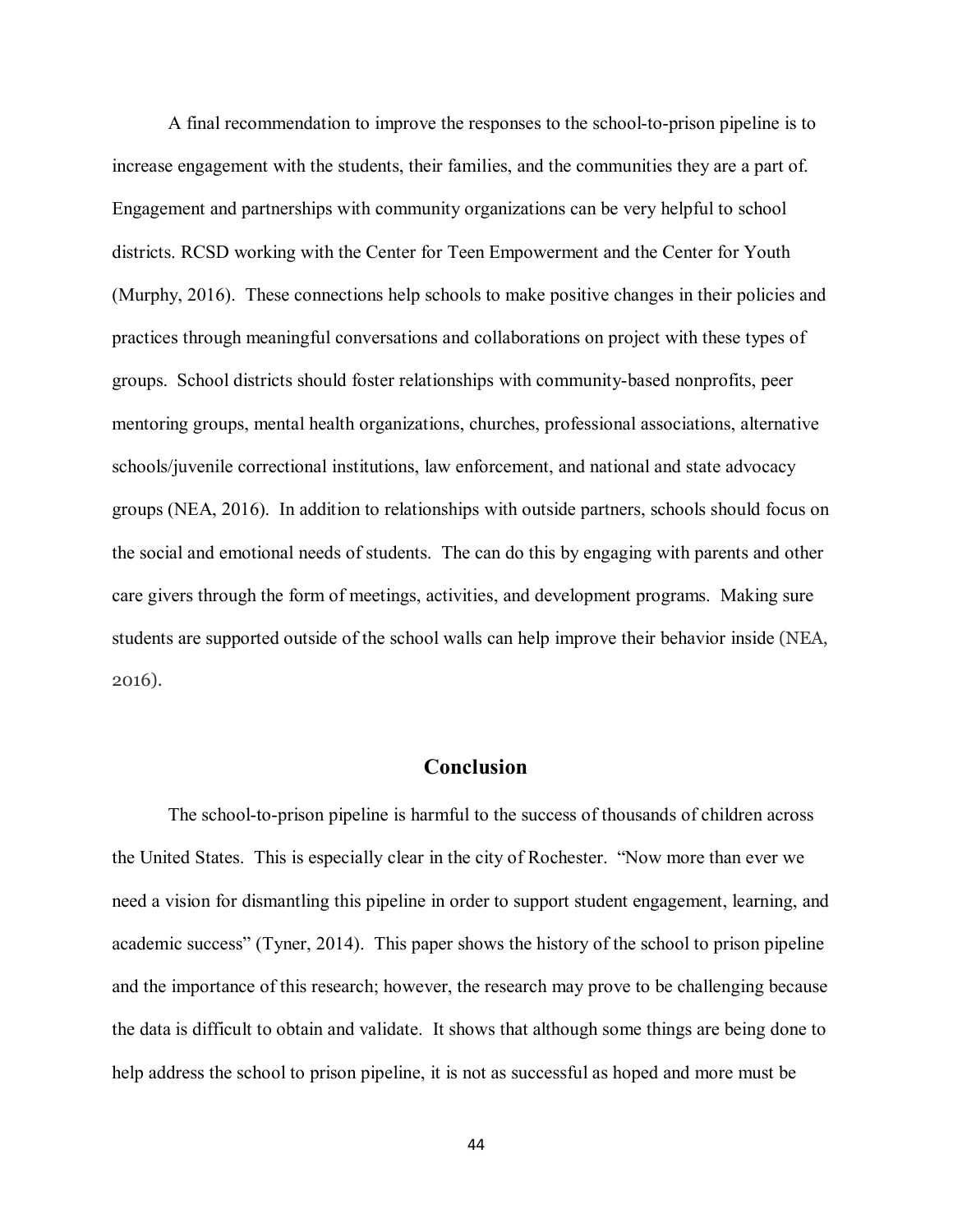done. The ideology the schools adopt for discipline must be focused on supporting the student's success and dealing with non-violent behavioral problems in ways other than suspensions. There are many improvements that can be made to keep our youth on the track towards success, and out of the streets and prison. The problem is extremely complex and requires both social, cultural, and political changes to occur. Many of these solutions require money that some school districts just don't have. To help improve this problem, we need to invest more in the education of our youth and use that money to best support the students in the schools. Overall, we have seen juvenile crime decreasing over the last decade, but it is important that we keep our schools safe and that children are able to receive an education in an environment where they can grow and develop.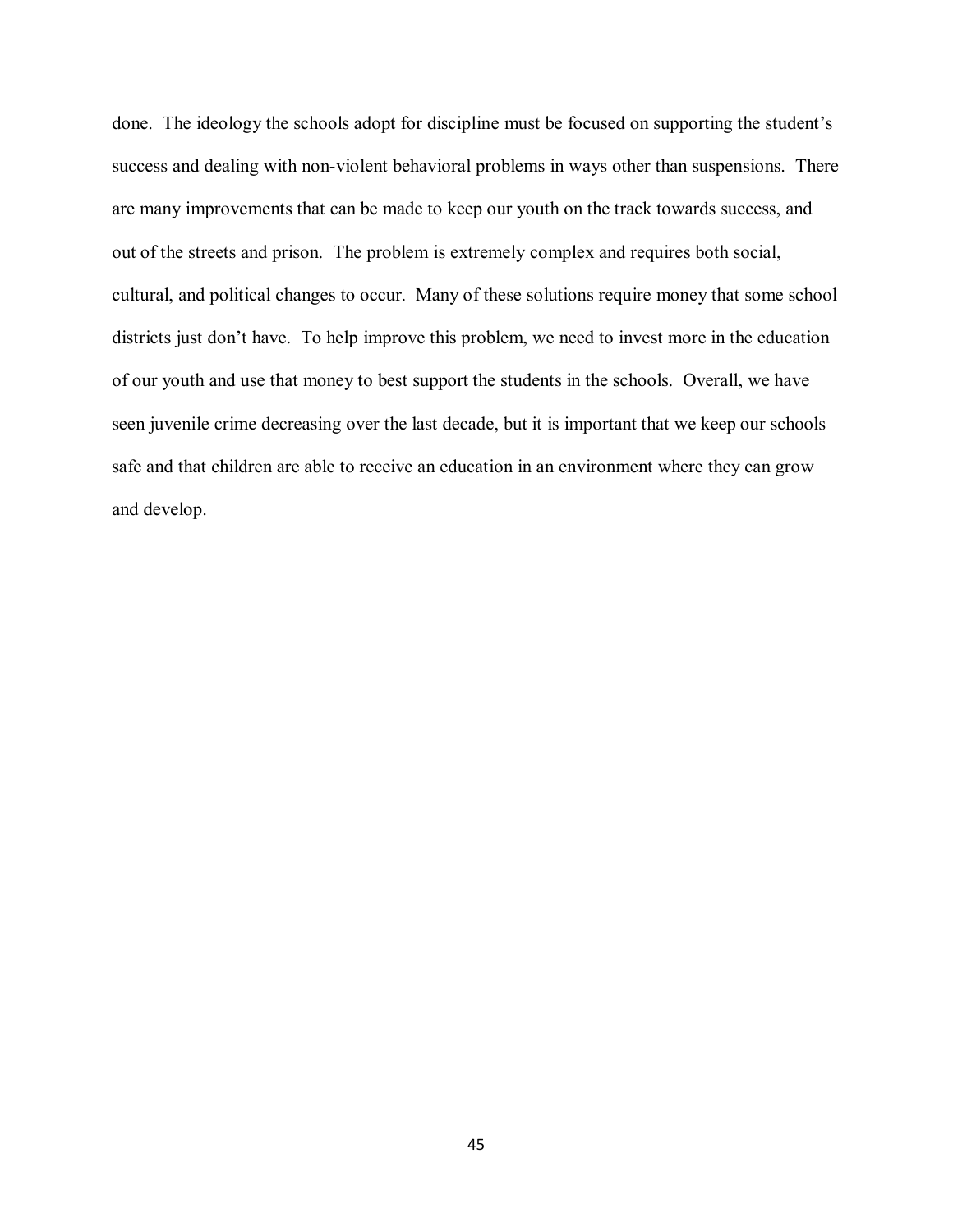# **Keeping Our Youth Safe in Schools: School Resource Officers**

**Working Paper 3**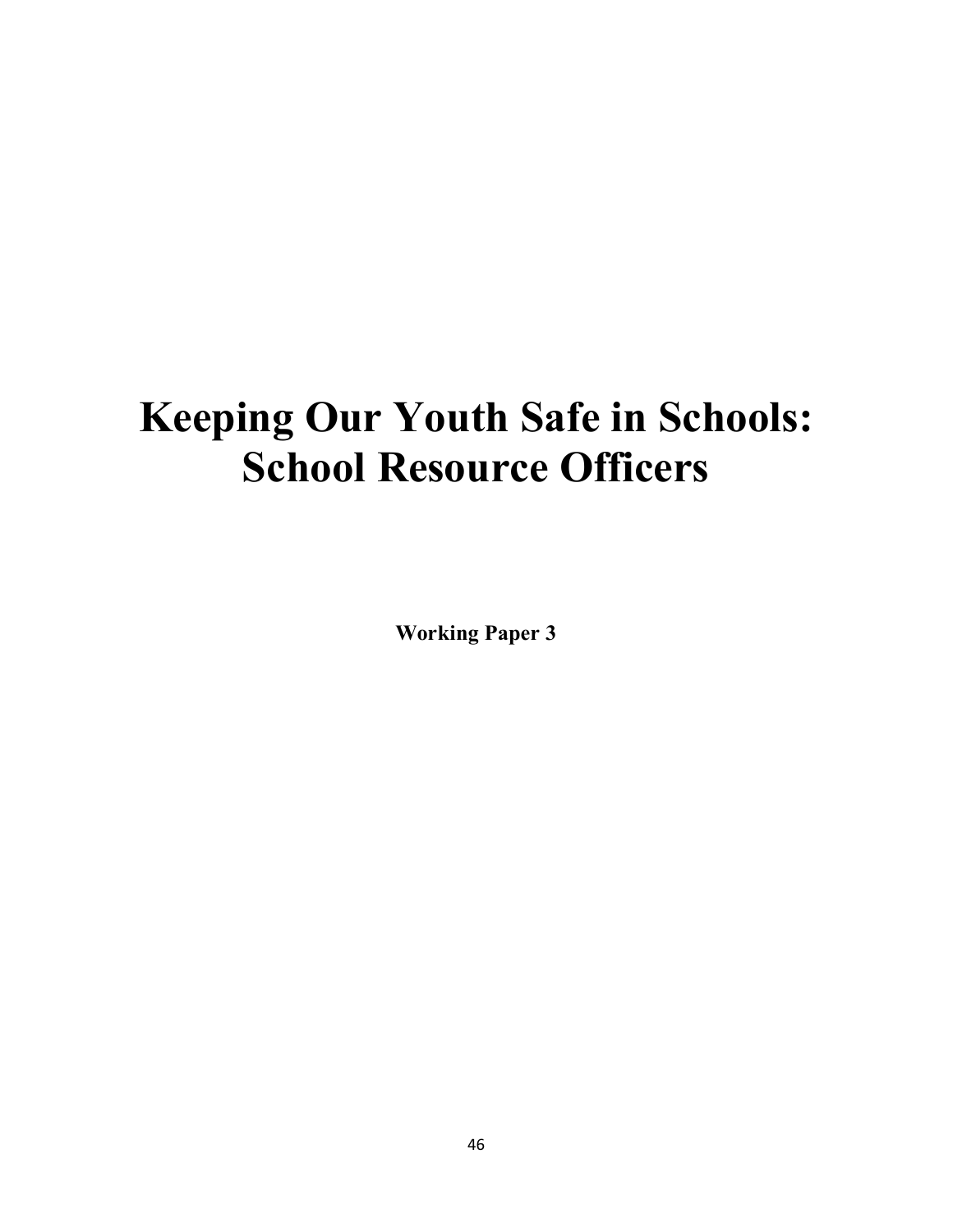## **Introduction**

Schools across the country are not only responsible for educating the youth to help them prepare for the rest of their lives, but they are also responsible for the student's safety while they are in their care. Throughout history there have been various shootings across the country in public places such as movie theaters, on college campuses, and at K-12 schools. In recent years, the most notable shootings include the 2012 shooting at Sandy Hook Elementary School that claimed the lives of 20 children and 6 adults and the 2018 Stoneman Douglas High School shooting which claimed the lives of 17 people. These shootings have heightened public interest in school security and have sparked political debate on how school security can be enhanced. Many people believe that a response to this violence should be to fund more school resource officers (SROs) or other armed security personnel (James & McCallion, 2014).

A school resource officer is a law enforcement officer who is given a communityoriented policing assignment where they work in schools full or part time. SRO programs have many goals that range from keeping students safe in their learning environments, training teachers, mentoring youth, problem solving and protecting all students. The number of school resource officers (SROs) placed at schools has increased significantly in the last two decades. It is unknown how many school resource officers there are in the United States, as estimations range from 14,000-20,000 officers. "The National Center for Education Statistics reported that 42 percent of public schools had at least one SRO present at least one day a week during the 2015-2016 academic year" (NASRO, 2019). The school officers are meant to protect the school and make it feel like a safer place, however, they are controversial because they are often used to enforce school discipline which can negatively impact student's feelings of safety and may be causing more harm than good. Many believe that they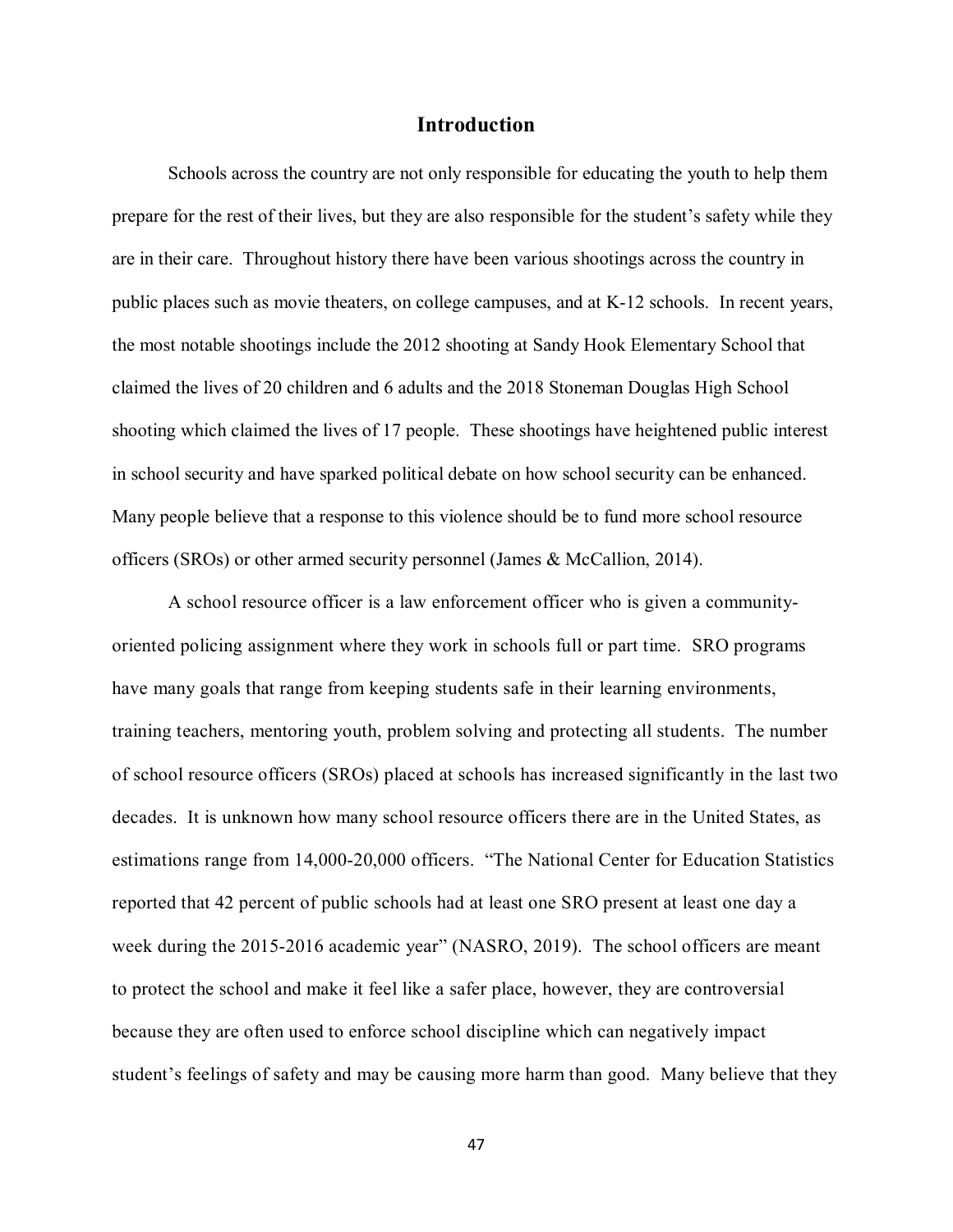are contributing to the school to prison pipeline by arresting youth in schools and entering them into the juvenile system. This is breaking the trust and safety that the officers are meant to bring.

# **School to Prison Pipeline**

In the United States, there is a pattern seen in minors, primarily from disadvantaged backgrounds, becoming incarcerated, because of harsh school policies. This phenomenon is called the school-to-prison pipeline. These harsh school policies and practices and an increase in law enforcement presence in schools have created this so-called pipeline. Schools deal with student misbehavior through the use of suspensions, expulsions, and school-based arrests even for minor incidents, which sends a lot of youth out of school and into the criminal justice system. The NAACP Legal Defense Fund described this pipeline as "funneling of students out of school and into the streets and the juvenile correction system perpetuates a cycle known as the 'Schoolto-Prison-Pipeline,' depriving children and youth of meaningful opportunities for education, future employment, and participation in our democracy" (Tyner, 2014). One contributing factor to the pipeline is the increased number of police in schools. The National Center for Education Statistics found that 42% of schools had resource officers in 2015 (Sherfinski, 2018). Nationwide, more and more schools are implementing resource officers in response to the increase of school shootings. The following will look at current research that has been done on the effectiveness of school resource officer programs.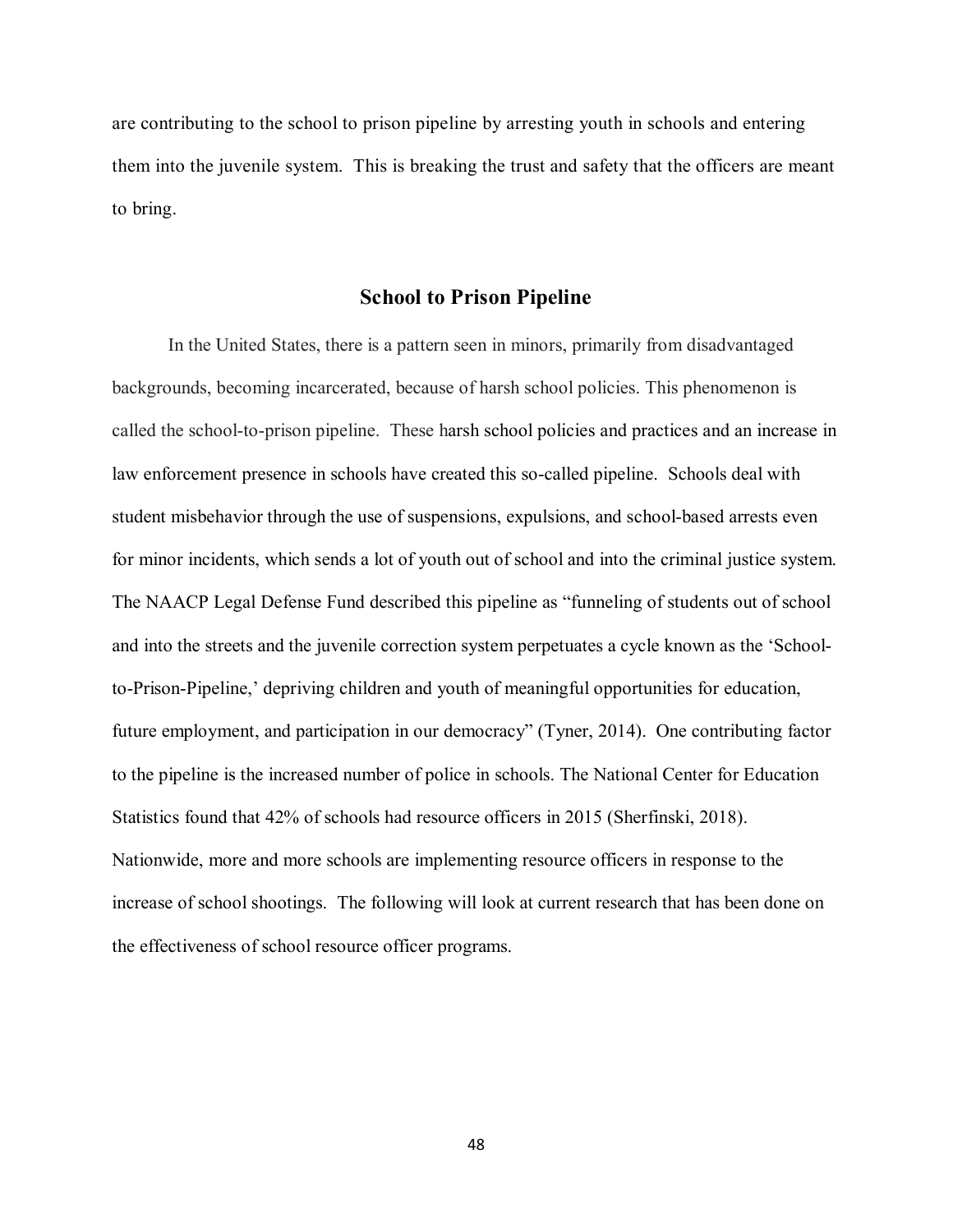# **Review of the Literature**

Over the last two decades, various research has been conducted around the topic of school resource officers. They have looked at various measures of effectiveness including students' feelings of safety, school discipline, arrests, and referrals. They also looked at characteristics of SRO programs as well as evaluating the SRO role and training. This section will review some of the literature that falls in these categories.

## *Students Feelings of Safety*

One of the main reasons for placing officers in schools is the aspect of safety. Students feeling safe in the place they learn is very important, however, the presence of police in schools often has negative effect of punishment rather than a feeling of safety. Kaba found that "when schools have law enforcement on site, students are more likely to be arrested by police instead of discipline being handled by school officials." (Kaba, 2017). In 2016, Theriot and Orme investigated the effect of interacting with schools' resource officers on students' feelings of safety at school. They surveyed 1,956 middle and high school students. It was a comprehensive survey about the student's number of interactions with SROs, their feelings of safety, experiences with school violence, and attitudes about school. The surveys were given at a combination of middle and high schools within the same school district. All of the schools had a full-time officer assigned to their location. "Regression showed that interacting with SROs was unrelated to these feelings of safety; instead, African American students and victimized students felt less safe while males, students with more school connectedness, and students with more positive attitudes about SROs felt safer" (Theriot & Orme, 2016).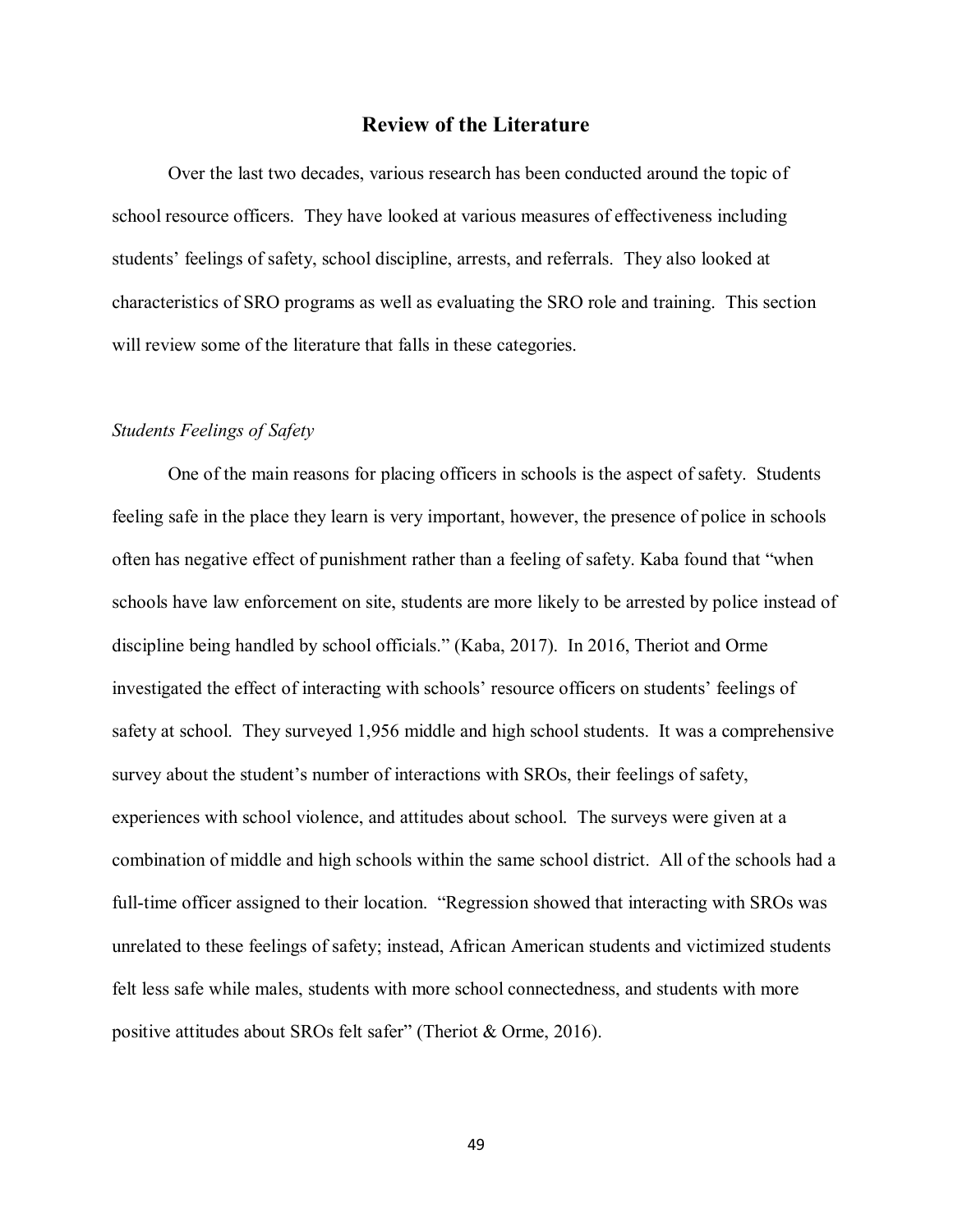Contrary to Theriot and Ormes findings, a Canadian program evaluation found different results. The study done by a local university examined the School Resource Officer program at high schools in Peel Region from 2014 to 2017. Researchers conducted 1,300 surveys of students at and conducted interviews with school resource officers, school administrators and community members. Through the research they found that "every single one of these different groups (said) students feel safer at school". Students reported being less fearful in school, and schools reported fewer incidents of crime. Researchers were not able to look at responses based on race or culture because the surveys were anonymous, however, the eight students who were interviewed in person all came from different racial backgrounds. These findings were in Ontario Canada, but the article mentions how Toronto Canada schools cancelled their SRO program after a report by the school board found many students of color felt harassed, targeted and unsafe when police were in their schools (Goffin, 2018).

Stoebig and Vega recommend that to improve responses to the school-to-prison pipeline, schools should use police as a last resort, not a first (Stoebig & Vega, 2016). Even if the resource officers exist, they shouldn't be used in a punishing manner. When the officers are used to strictly discipline, the connection and feelings of safety are lost. As shown, mixed findings have been found on students' feelings of safety. Since students cannot be interviewed or surveyed in this current research, the measure of feelings of safety could not be determined, however, understanding the characteristics and demographics of the schools the interviewed SRO comes from, knowing how much violence they deal with, and what items they carry with them each day can help make inferences about the students' feelings. This is why these questions are on the SRO interview question list in Appendix A.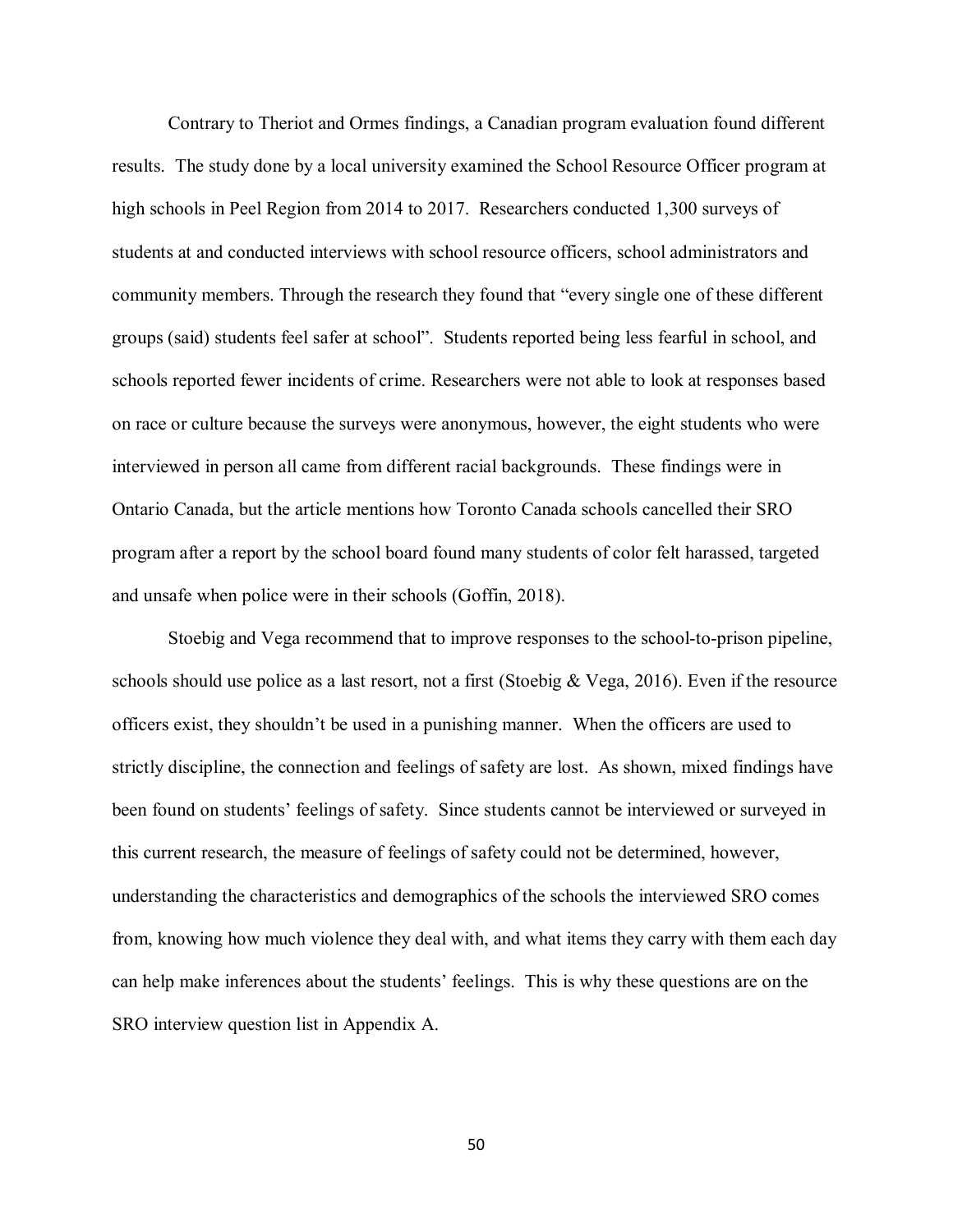#### *School-based Arrests and Referrals*

School based arrests and referrals to the criminal justice system are a huge concern people have with SROs and their contribution to the school-to-prison pipeline. A study by Theriot in 2009 evaluated the impact of SROs on school-based arrest rates. He hypothesized that schools with an SRO would have more total arrests. It was a quasi-experimental study which compared arrests occurring at middle schools and high schools with an SRO, 13 schools, to those occurring at schools without an SRO in the same district, 15 schools. The study compared the number of arrests in three consecutive school years to neutralize anomalies from a single year of data. SROs were placed at schools based on geography, schools in the city received the officers. Since they didn't use random assignment, ANOVA comparisons were done to identify significant differences between the two sets of schools. It found that schools with an SRO had more poverty and a larger percentage of ethnic minority students. The models showed that having an SRO did not predict more total arrests but did predict more arrests for disorderly conduct. "Without controlling for poverty level, the presence of an SRO gives a 197.7 percent increase in the rate of arrests per one hundred students, however, when economic disadvantage is added to the regression equation, having an SRO at school is no longer a significant predictor of arrests" (Theriot, 2009). Overall the study had mixed results. The troubling find is that the number of arrests for disorderly conduct charges at schools with an SRO is high. The study recommends that school resource officers and school administrators need to be mindful of the negative consequences associated with various disciplinary strategies (Theriot, 2009).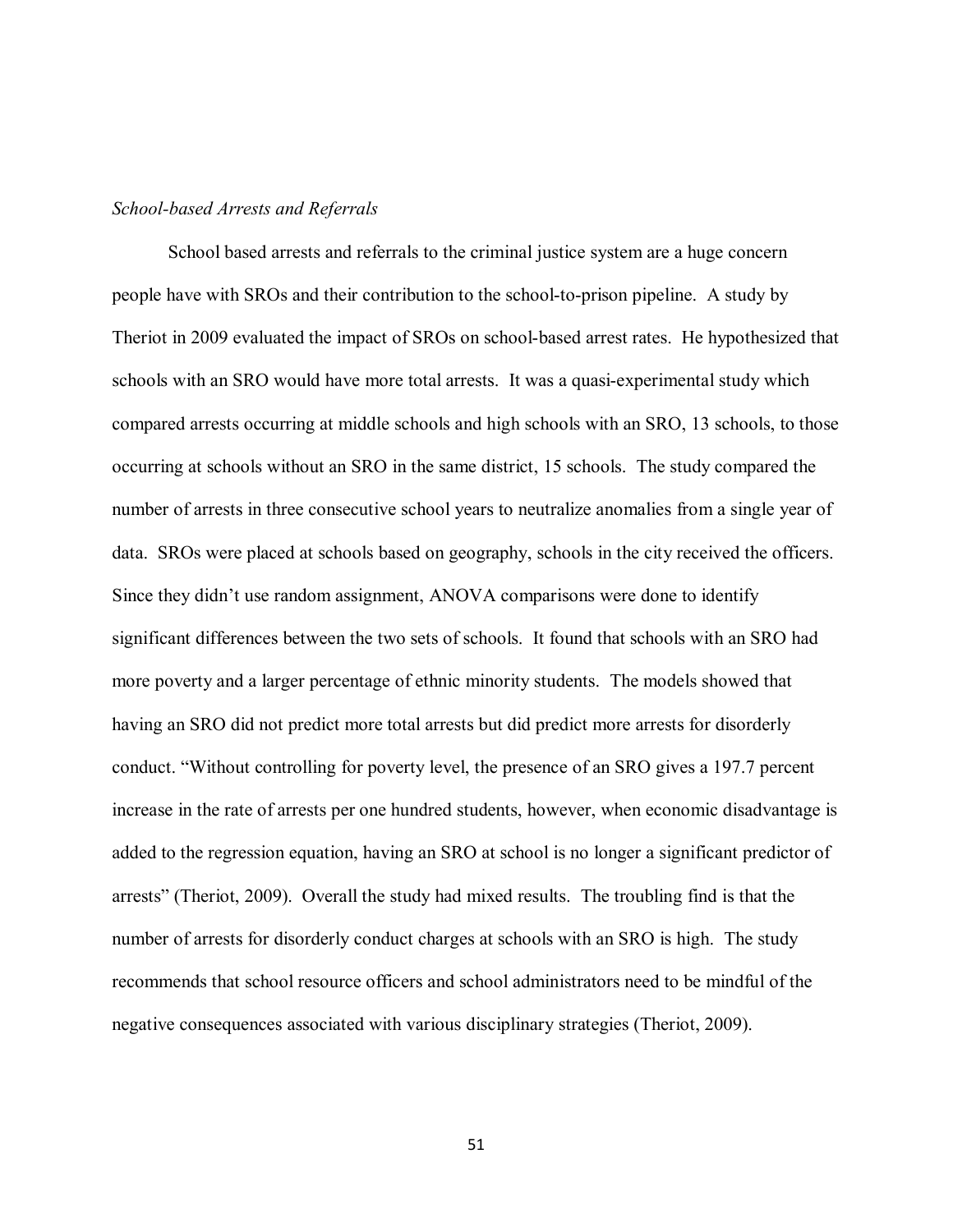May et. al. evaluated referrals using 3 years of youth court data from a southeastern state. Their goal was to examine whether referrals by school resource officers involved greater proportions of less serious offenses than referrals from other sources. The data was collected from the Youth Information Delivery System (YIDS) that the state kept for all referrals of juveniles from 2009 to 2011. This gave them 72,447 referrals that were made for 168 different offenses ranging from status to serious offenses. Each referral could have multiple sources, but the research was looking for SRO involvement. The results found that referrals from SROs during the 3-year period were similar to referrals by law enforcement outside of school for status and serious offenses. SROs were less likely than law enforcement officers outside of school to refer juveniles for minor offenses during the 3-year period. They found that schools in general, not just the SRO, make a large number of referrals to the juvenile justice system for less serious offenses (May et. al., 2015). One limitation of this research was the effect of school characteristics on the referrals was not able to be evaluated due to the type of data.

This final study, by Zhang and Spence, examined the impact of school-based officers on measures of crime, discipline, and disorder. They compared 238 middle and high schools with and without officers in West Virginia. They received their data from the Department of Education and looked at three consecutive years of 2014, 2015, and 2016. They had two independent variables which were weather or not an officer was present, and how long the officer had been in the school. The dependent variables were number of incidents and out of school suspensions for violent crime, drug crime, and disorder. It was a quasi-experimental design because the officers were not randomly assigned to the schools. The research found that some of the factors such as size of school, poverty level, and the student ethnic composition most strongly correlated with school crime and other problems. They found that the presence of an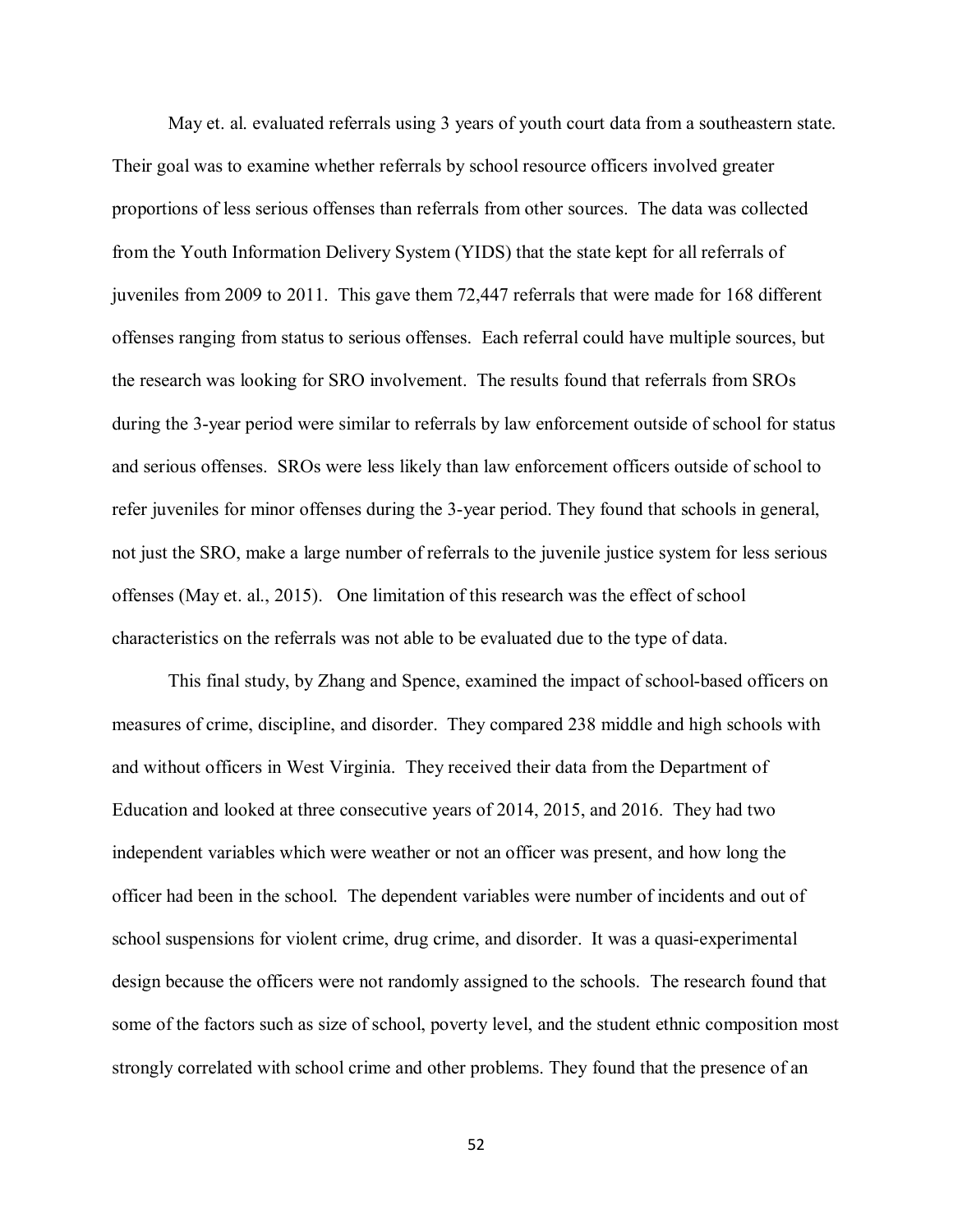officer increases the number of reported incidents related to drug crime but decreases violent crime and disorder when the officer has been in the school for multiple years. The results suggest that officers in school can be beneficial by increasing the detection and deterrence of certain problems. One such limitation is that the independent variables used in this study indicate only whether an officer was present or absent at a school, and do not provide information about how the officers worked within the school (Zhang & Spence, 2018).

This research supports asking SROs about training and types of student disciplinary issues in which the school allows them to intervene in. It also supports asking them about how they work within the school on an average day. How they interact with students in the school and how they have been trained and intervene on incidents can really affect the number of arrests and referrals made in the school. These questions can be found in Appendix A and will help to understand qualitative data on how SROs may be making arrests or referrals of its students into the criminal justice system.

#### *Type of SRO Programs*

Finn & McDevitt published numerous papers on a study they conducted on School Resource Officer programs across the country. The purpose of the study was to identify what programs existed, how they were implemented, and what the programs' possible effects are. The research group conducted a nationwide survey of established and relatively new SRO programs (n = 322 survey responses) and collected implementation data by telephone and on-site visits for case studies from 19 SRO programs. The study found that when asking the respondents whether the SRO program had increased trust in police, everyone believed it did. When asked for empirical evidence, no program could provide any. Most programs instead discussed anecdotal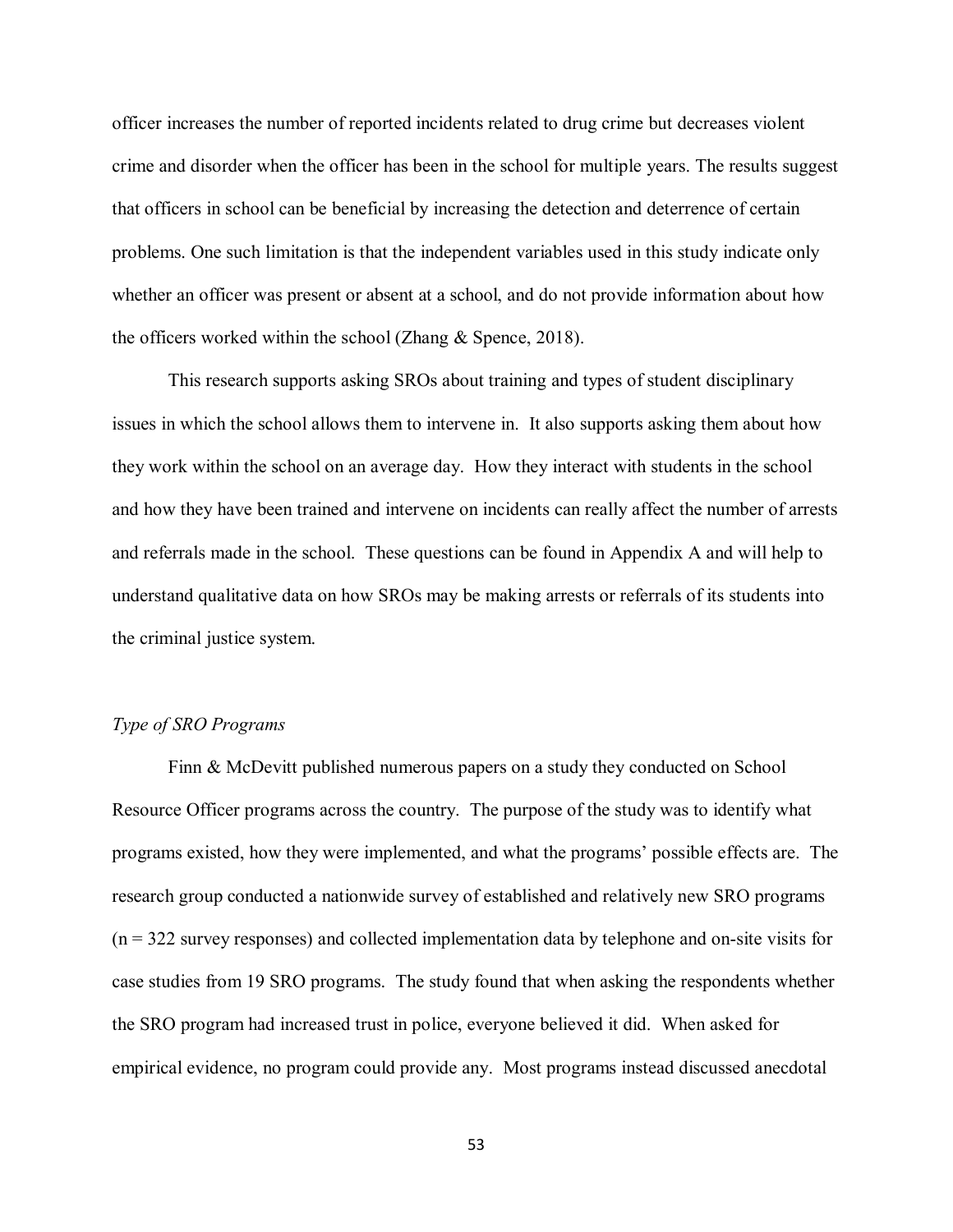evidence. None of the programs had evaluations in place to determine their effectiveness in increasing trust in police, decreasing fear in schools, or any other measure of success. (Finn  $\&$ McDevitt, 2005).

Another influence on the way programs are implemented and evaluated is through government oversight. Counts et. al. conducted a study that reviewed the availability and nature of existing state policies and recommendations regarding the use of SROs in public schools. The study found that although considered a best practice by many respected parties including the federal government, no states universally require collection of data to determine the need for or evaluation of SRO programs (Counts et. al., 2018). Ryan et. al. agrees with this by explaining how there are no national standards outlining training requirements for SROs. Only 11 states have even established specific training/certification requirements for SROs (Ryan et. al., 2017).

## *SRO Role and Training*

Gray et. al. conducted a nationwide survey of public schools. They released the results and explained how many of the variables examined have complex interactions and are related to one another. They found that of the self-reported data, 43% of public schools had some type of security personnel present at the school at least once a week. When they broke this down by type of school they found 29% of elementary schools, 63% of middle schools, and 64% of high schools had this type of security. In total they found 46,290 of these personnel working full time at the school and 36,110 working part time at the school. That gives a ratio of 580 students to every 1 security person, when including all students (Gray et. al., 2015).

The survey found that the personnel at these schools had various roles. They participated in roles including security enforcement and patrol (90%), coordinating with local police and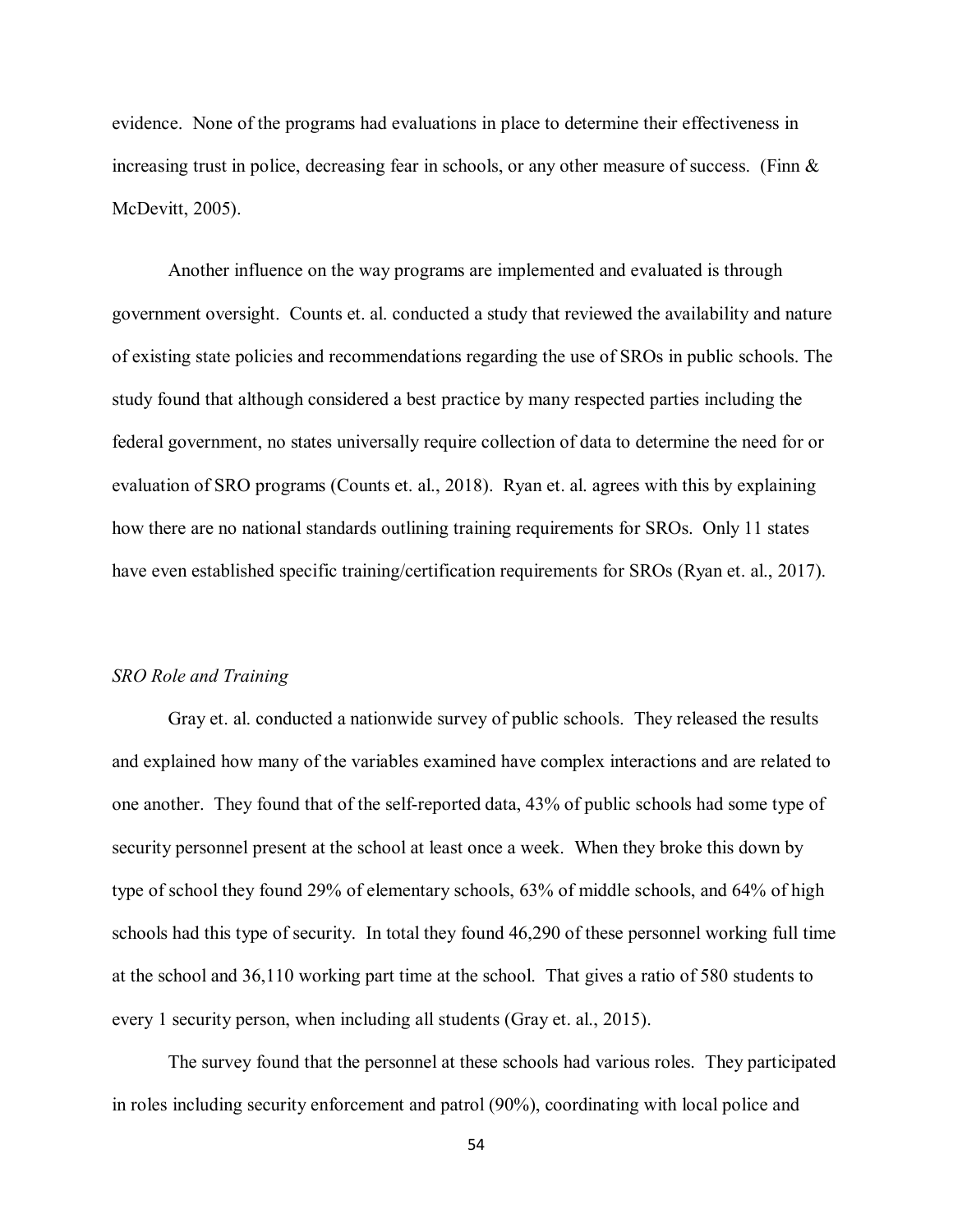emergency teams (88%), and mentoring students (66%), as well as many others (Gray et. al., 2015). Seeing how these officers have so many different roles, it is important to ask what they believe their primary role is, and then look at their daily activities to determine if these roles are actually occurring. The Theriot and Orme study mentioned above believed that the insignificant relationship found between SRO interactions and student's feelings of safety was probably due to the fact that 52% of the students reported no interactions with SROs during that school year. The study recommended that schools increase the number of opportunities students have to interact with the officers, even though the findings suggest that more interaction will not increase the student's feelings of safety. (Theriot & Orme, 2016). When we see how the officers spend their day, we can have a better understand of how much they are interacting with students and having an impact. This supports the need for these questions in the SRO interview found in Appendix A.

Another aspect to an officer's role, is the training they receive. It is important to understand the job they are expected to do, versus the training they have received. Some officers are assigned this role after being a regular officer and may not have much experience with children, which is why the question regarding their experience with youth is asked. One study by James et. al. describes the importance of training SROs to participate in crisis response. They believe that SROs should be incorporated with school crisis teams to better serve staff and students in traumatic situations. They discuss a Crisis Intervention Team (CIT) Model which trainings officers to diffuse and de-escalate situations without using force. With this counseling/mentoring role, officers can build trust and comfort with the students and they will be more likely to approach SROs with concerns about more serious situations. They found that when SROs are engaged more heavily in teaching and counseling students, fewer incidents of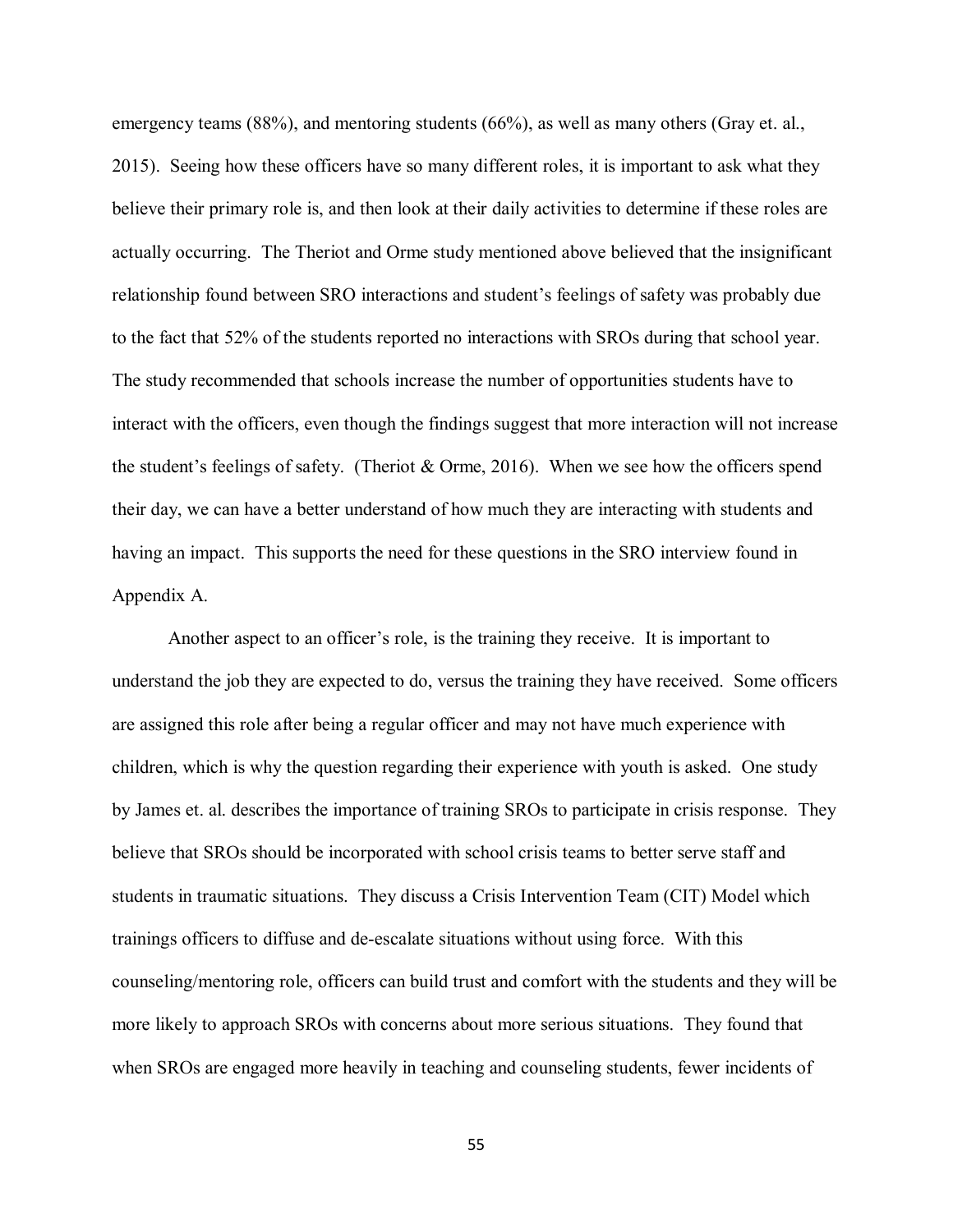school violence and criminal behavior are reported. This outcome may result from SROs' proactive rather than reactive approach to student problems (James, et. al., 2011). Overall, 13% of the public schools' surveys in Gray's study reported that at least one serious violent incident had occurred at school. Only 2% of public schools reported at least one physical attack or fight with a weapon and 58% reported physical attacks or fights without a weapon (Gray et. al., 2015). For this reason, we ask about number of violent incidents that occur at the schools the SRO interviewed works at. We also ask what training they have received and what discretion they have when handling these types of situations.

Finally, we want to understand what the schools expect the role of the officers to be and what the schools allow them to do. As mentioned previously, the government does not always regulate the roles and training that these officers have so each school may be different. Ryan et. al. looked at the increasing number of incidents in which school resource officers have been used to manage student disciplinary issues. The article addresses "issues concerning SROs being used to manage student misbehavior, lack of training, lack of policies regulating roles and responsibilities, and inadvertently promoting a school-to-prison pipeline" (Ryan et. al., 2017). They believe that there is an absence of enough training and clear policies which has resulted in numerous problems throughout the country. The article makes recommendations on the effective use of SROs. They suggest that schools: "(a) not use SROs to manage student misbehavior unless criminal in nature; (b) increase SRO training to include behavior management, child development, communication techniques, and disability awareness; (c) establish an Memorandum of Understanding (MOU) to delineate specific roles and responsibilities for SROs; and (d) include the SRO as a team member of the school-wide positive behavioral support (SWPBS) team to enhance safe school planning efforts" (Ryan et. al., 2017).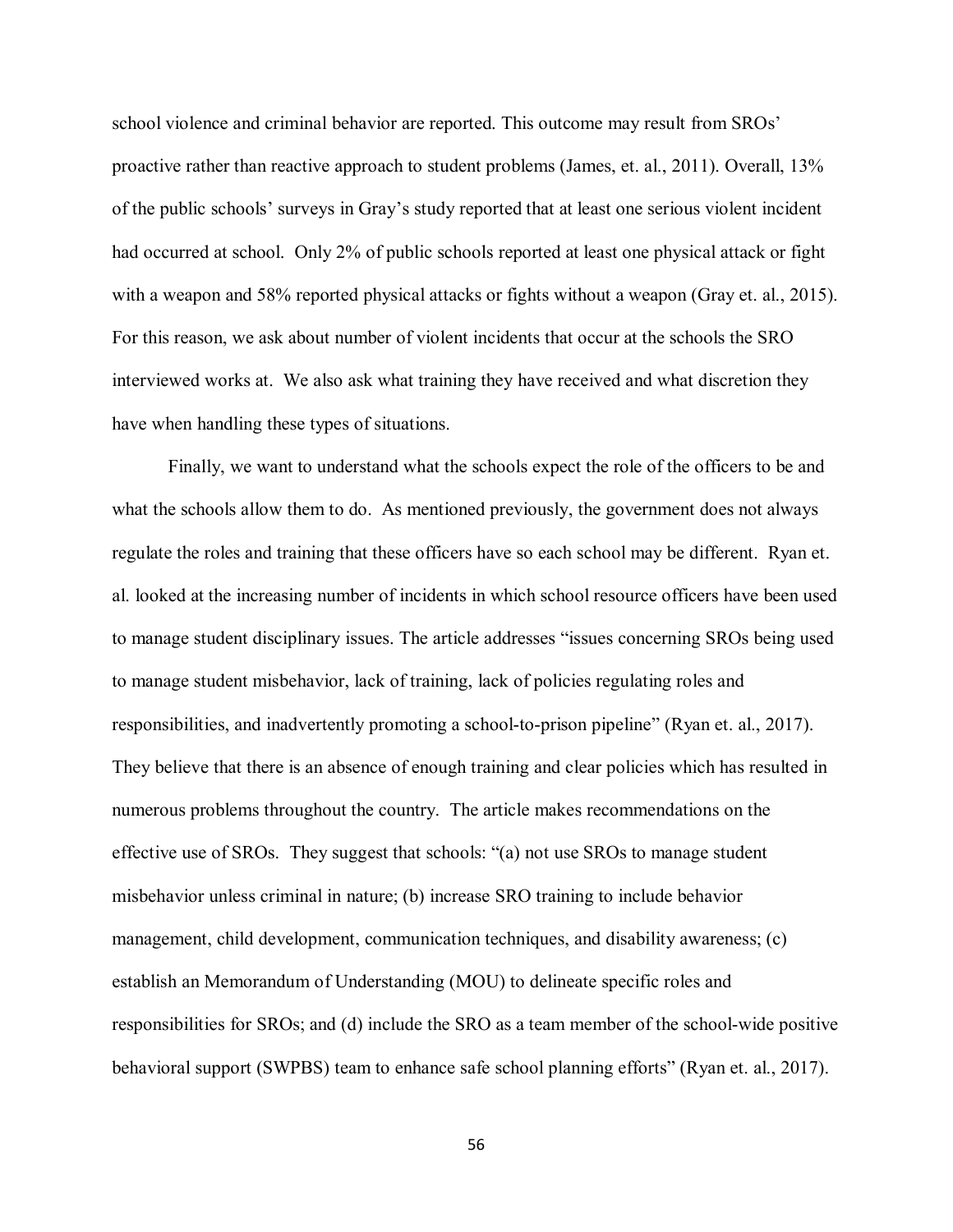When schools adopt a memorandum of understanding (MOU), officer have clearly documented roles, expectations, and responsibilities and can better perform their jobs of maintaining and increasing safety in schools and communities (Ryan et. al., 2017). Again, this research supports the current study being conducted by interviewing officers in Monroe County.

# **Discussion**

Through this review of the literature on school resource officers, it is clear that more research needs to be done due to the differences in findings. School safety has been of a heightened concern to the public and has sparked political debate across the country. Many want to provide funding for more school resource officers (SROs) or other armed security personnel (James & McCallion, 2014). It is unclear if SROs are helping or hurting the youth in schools because most SRO programs that exist are not being evaluated. Future research must answer this question with empirical evidence so that decisions can be made, and children can be kept safe in schools. The next piece of this research will include the methods and results of SRO interviews conducted in Monroe County, NY. The data collected will be compared to that of national survey data on resource officers. Due to the nature of interviewing children, surveying students regarding their feelings of safety and SRO interaction is not possible, but by asking certain questions found in Appendix A, we can start to get an idea of the impact the SROs have in these schools.

### **School Resource Officers in Monroe County**

This research is being conducted to assess the roles of school resource officers and compare the responses of the sample in Monroe County, NY to those of national survey data that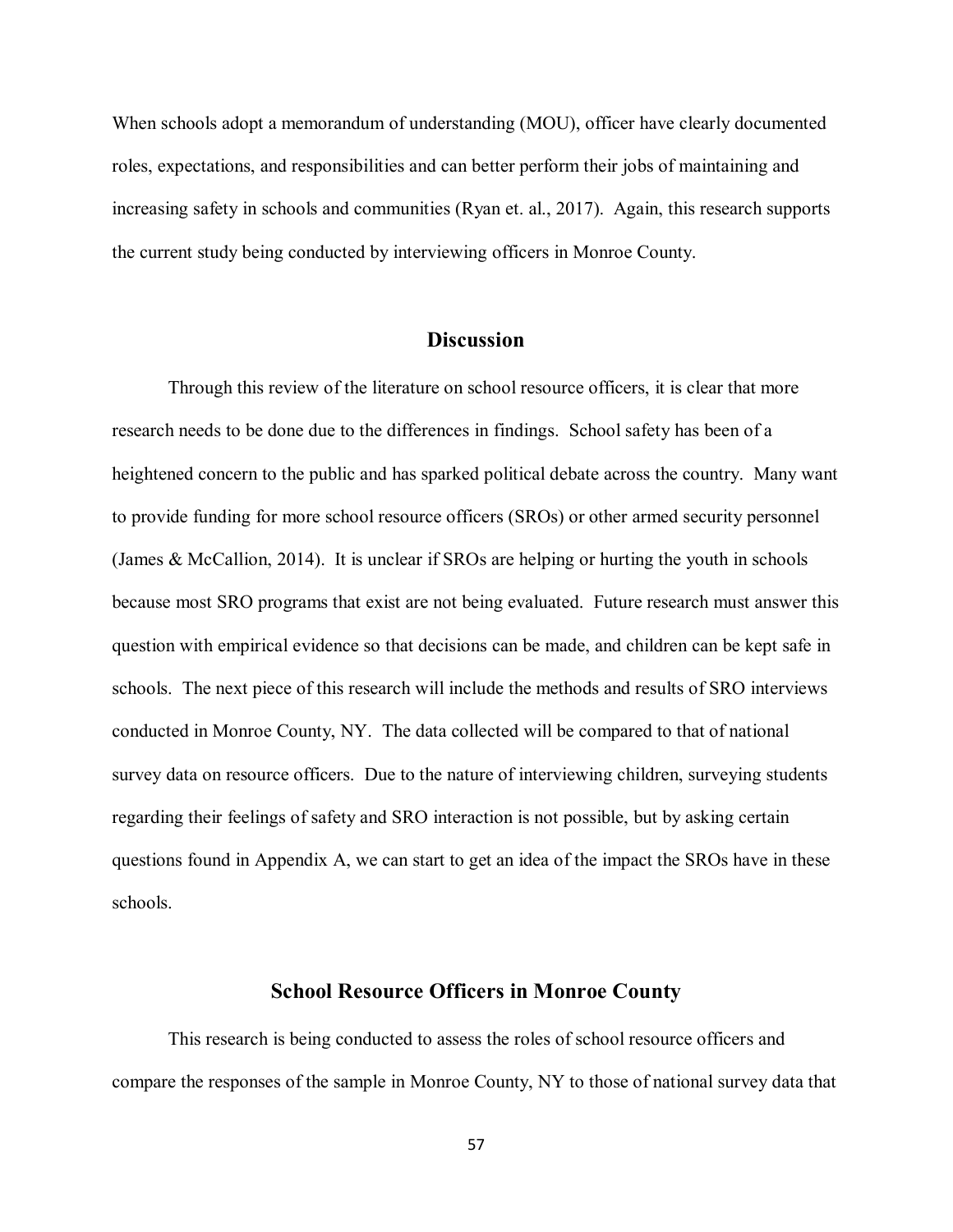is available. This is a qualitative study based on the research conducted on the school-to-prison pipeline and school resource officers as an intervention to school violence and student safety. The following will address the methods used to obtain a sample, create materials, and collect and analyze the data. Some research questions that will be examined include: What duties do resource officers believe they are intended for? How does administration utilize resource officers? What type of training have the officers received? What challenges do officers face in their roles?

# **Methodology**

# *Sample*

The sample for this study was of School Resource Officers in Monroe County, NY. The research initially was going to include officers only from the city school district but through the literature review, there was belief that officers in suburban schools may have different experiences, therefore it was decided to include officers placed in suburban schools in Monroe County. A "snowball" sample, or convenience sample method was used to find participants. This method involves a primary data source referring other potential data sources to the researcher (Bhat, 2019). This chain of referrals can continue further as each participant can refer others. This sample on used two primary sources who then referred the researcher to the five participants. The advantages to using this method to create a sample was that this was quick and easy, as well as cost efficient. Since it was a convenience sample, all of the participants were located in the same area and therefore limited travel needed to be done. An email was sent to Chief Singletary in the city of Rochester who directed the research to a sergeant in the youth services unit. The sergeant said that Rochester Police Department employs 12 resource officers,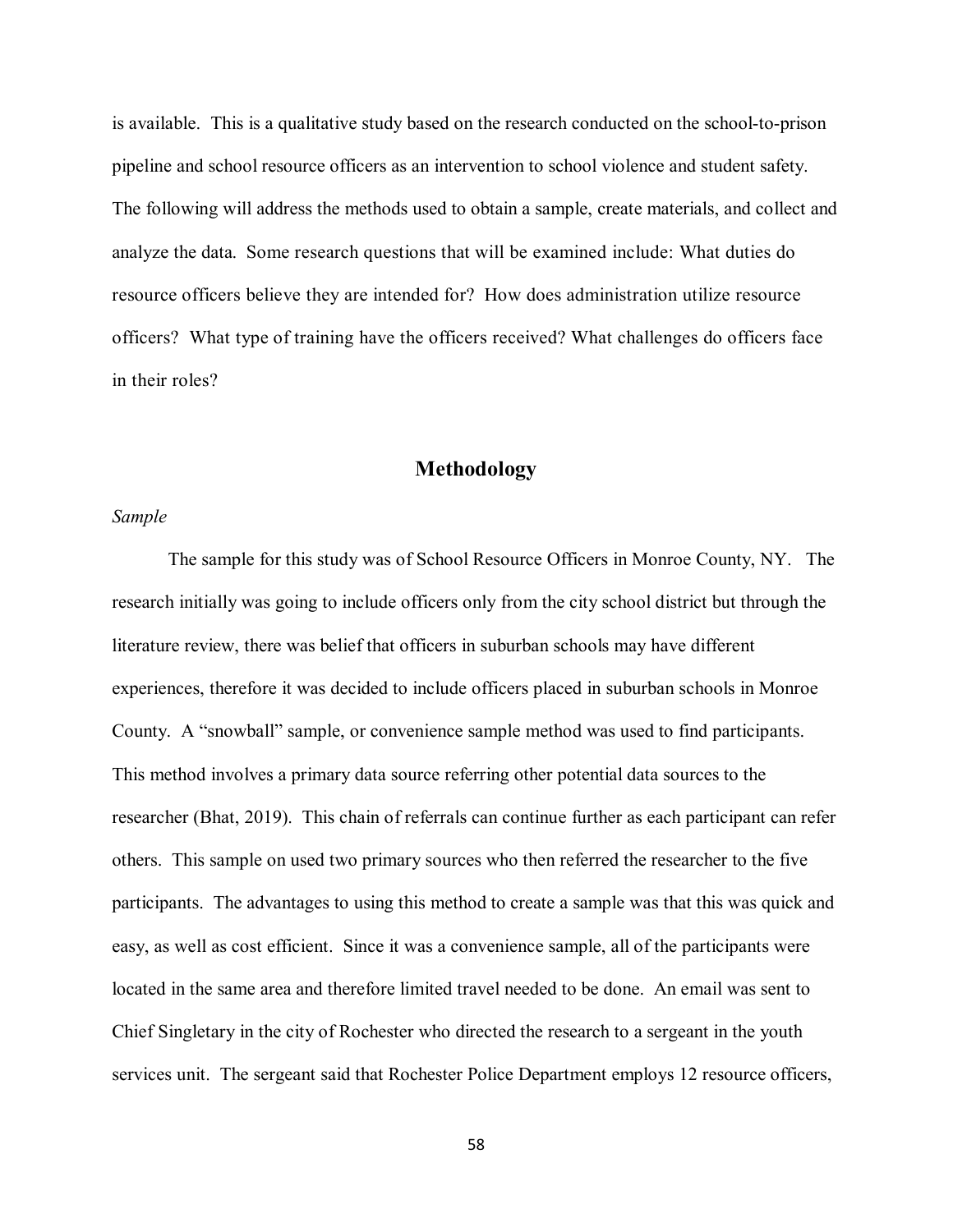and she gave the names and contact information of three of the officers to interview. A sergeant at the Greece Police Department was also contacted, and he gave the names and contact information of the two officers employed by the Greece Police Department. In all, five officers were included in the research, three from the city school district and two from a suburban school district. Because of this sampling method, the resulting sample is not a random sample of the resource officers in Monroe County, NY. A disadvantage to this type of sample is that the participants who are being referred may have similar believes to the original source and therefore results may be biased (Bhat, 2019). Despite this, the resulting analysis should give valuable insight to the officers and their roles in this area and provide a foundation for future research.

## *Materials*

In order to conduct this research, interview questions were developed. These questions can be found in Appendix A. Questions were created based on national surveys of schools and school resource officers. Some of these included questions regarding the officer's primary role, their training, and their greatest work-related challenge. Questions were left open-ended due to the nature of this qualitative research. Themes found in the responses will be used to conduct this qualitative analysis. The literature review helped guide theory that supported the questions being asked in the interviews. Questions were then reviewed on multiple occasions until the version in the document was decided upon.

#### *Data Collection Methods*

Five semi-structured interviews were conducted for collection data on the officer's personal histories, perspectives, and experiences. Researchers hypothesis that some themes that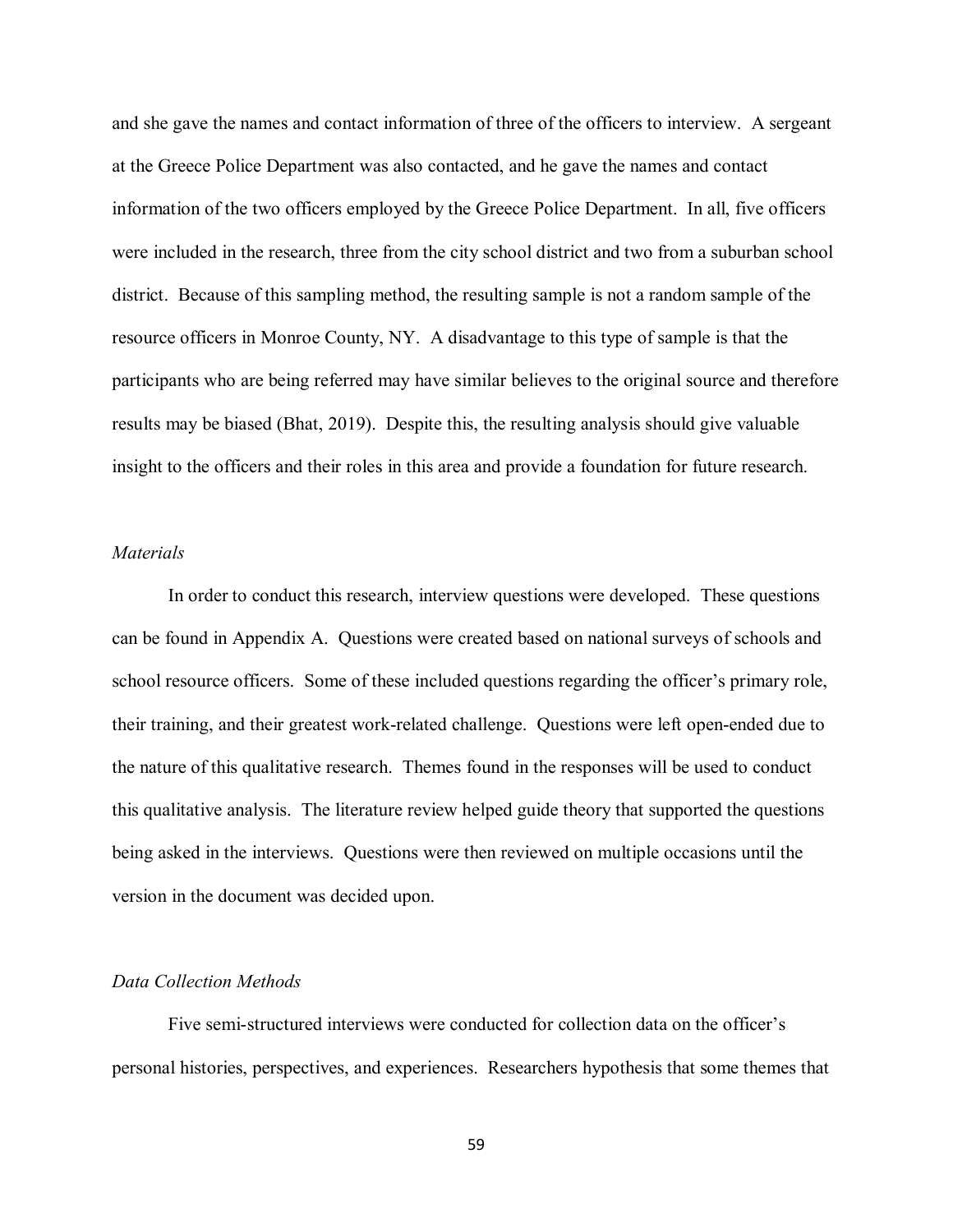will arise in the interviews will include long history of law enforcement, similar views of their role, and work-related challenges that are similar to each other, and those mentioned in the national survey. The semi-structured interview method allows the research to be flexible. Participant responses affected how, and which questions the researcher asked next. The data collection and research questions were adjusted iteratively depending on the interview flow. Through email, the interview dates and times were scheduled, and a location was chosen. Chart 1 shows this information. Once the interviewer arrived at the location and met with the officer, they found a place to sit to begin the interview. The interviewer used a laptop in order to write field notes for all five interviews. These field notes were used in the analysis.

| Officer           | Date/Time                         | Location Type                   |
|-------------------|-----------------------------------|---------------------------------|
| Officer 1- Suburb | Friday March 29, 2019, 8:00 AM    | School                          |
| Officer 2- City   | Thursday April 4, 2019, 9:30 AM   | School                          |
| Officer 3- City   | Thursday April 4, 2019, 11:00 AM  | School                          |
| Officer 5- Suburb | Wednesday April 10, 2019, 8:00 AM | <b>Police Department Office</b> |
| Officer 4- City   | Thursday April 11, 2019, 9:00 AM  | School                          |

**Chart 1.** Interview Schedule

#### *Data Analysis Methods*

Once the data was collected through interviews, two types of analysis was conducted. A content or thematic analysis will be done to examine patterns in officer responses. Thematic analysis emphasizes pinpointing, examining, and recording patterns or "themes" within data (Braun & Clarke, 2006). The themes are important to the understand of school resources officers and their roles and experiences. Themes that researchers are interested in including the role the officer plays, their experiences in law enforcement and working with youth, the type of training they receive, their relationship with school administration, their feelings towards the job, and the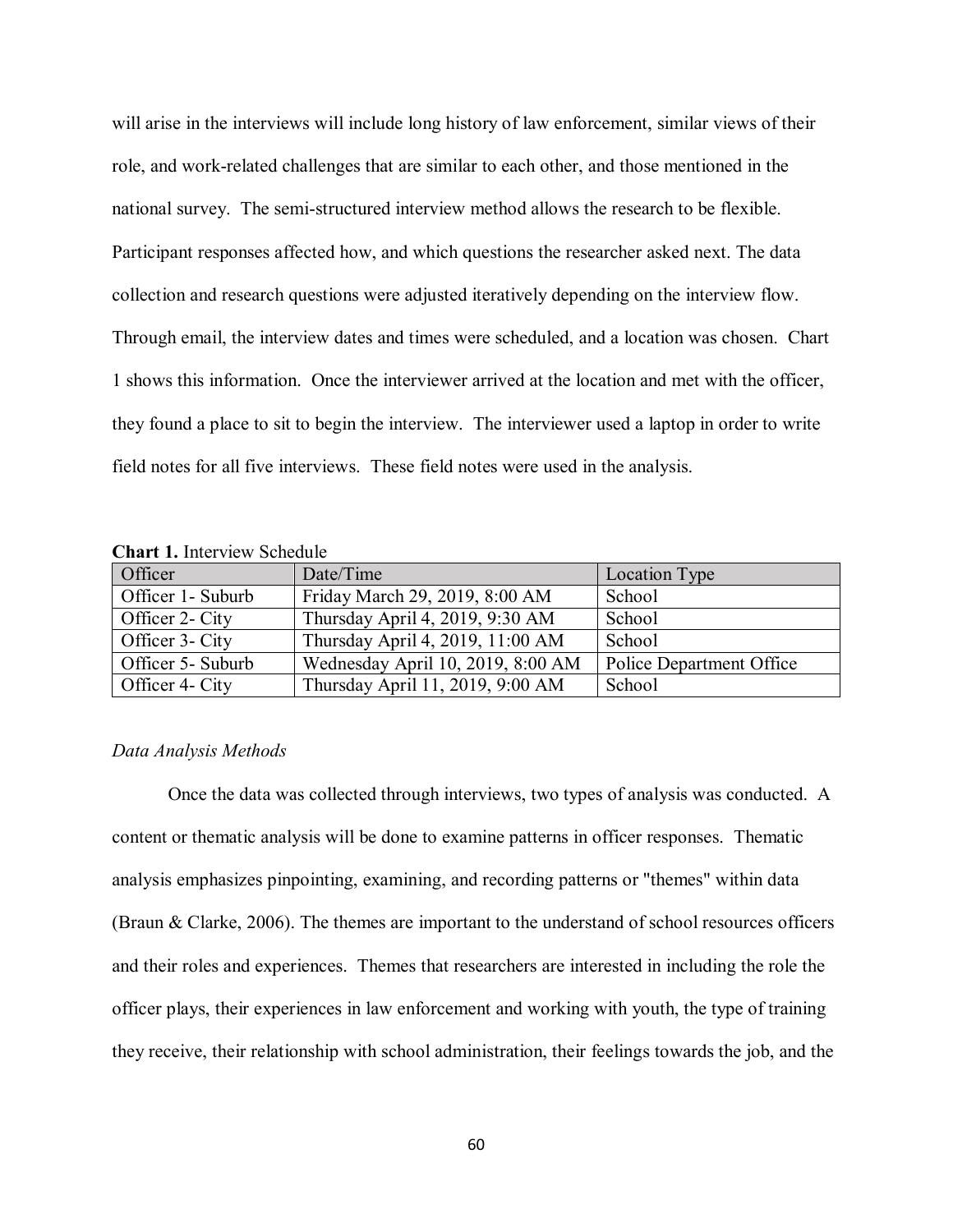challenges they face. Anecdotal stories and experiences will also be shared in the analysis of the data collected.

Some of the questions asked in the interview are consistent with questions asked in national surveys. For example, the question regarding what the officer believes is their primary role, as well as what is their greatest work-related challenge, was asked in the same way as in the survey. This was done purposely so that responses in the interview can be compared to the national survey results. The responses will be coded to consistent with the answer choices available in the survey. One limitation of this is that some responses may not fit directly into a survey answer. This is why interviews were conducted, so that a wide range of responses could be given, which is not always possible with surveys. These methods will be used to draw conclusions about school resource officers in Monroe County, NY.

# **Results**

### *Demographics*

When looking at the demographics of the sample of five officers included in this research, we see many similarities. All five SROs interviews were male. According to a national survey of school resource officers conducted by Education Week Research Center, more than 8 in 10 resource officers are male (Kurtz, Lloyd, Harwin, Osher, 2018). The sample included two Hispanic officers and three white officers. Being as though this is only a convenience sample, it is difficult to compare this to national trends, as some officers in the county were not included in the sample. The locale of the school is another demographic of interest. Of the five officers, two were from the suburb and three from the city. The national survey found that 42% of officers are in suburban schools (Kurtz, et. al., 2018). All of the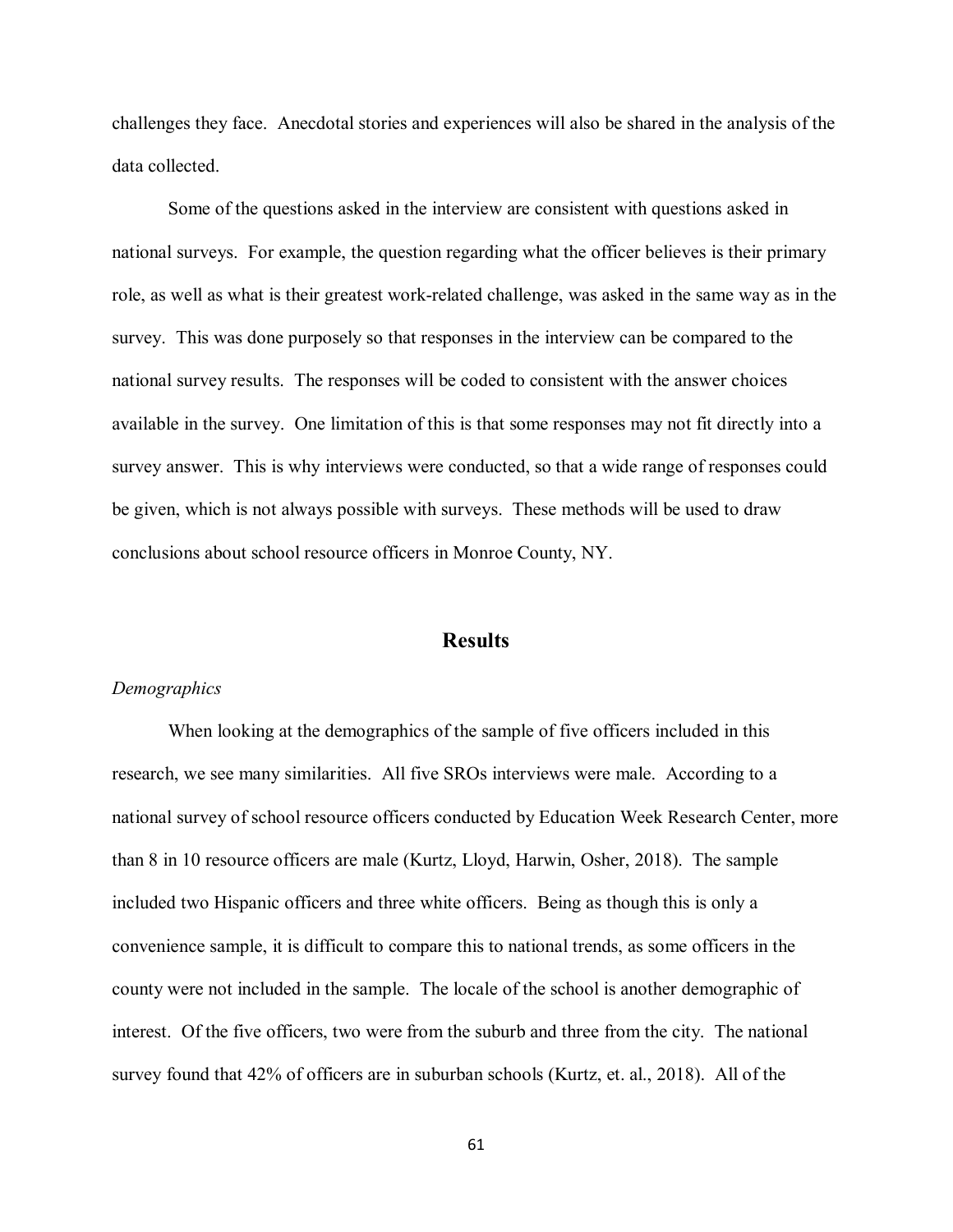officers interviewed were employed by the local town or city police department. Finally, the three city officers were assigned strictly to one school building, two of them being high schools and one being k-12. The two suburban officers were different in that they split all of the schools included in their district. Both had two high schools and then the rest of the middle and elementary schools were split so that the officers were responsible for 10 and 9 schools.

# *Roles and Duties*

The school resource officer job is different from a traditional officer position in that it is working with a special population in a school environment. Working with youth is particularly different from dealing with the general public due to their brains still developing. The national survey found that three quarters of all officers had prior experience working with youth before they began and SRO. In the sample of officers interviewed three had serious experience working with youth. This experience included running a baseball program, working in summer camps as a teenager, and being a physical education teacher prior to a law enforcement career. The other two officers believed their experiences as a patrol cop during school hours and working mall security helped prepare them due to increased interactions with youth in those roles.

When discussing the school-to-prison pipeline, it is said that schools are using SROs for low level school discipline. When asking the officers if the school specifies what behaviors the officer can step in on, the officers had very similar responses. There was a theme that school rules are separate and enforced by the school and that the officer only steps in when it is an arrestable offense. Many times, they described stepping back and letting the administration or the school's security deal with situations and stepping in if the situation escalates. They described their relationship with administration as strong and having a mutual respect. Only one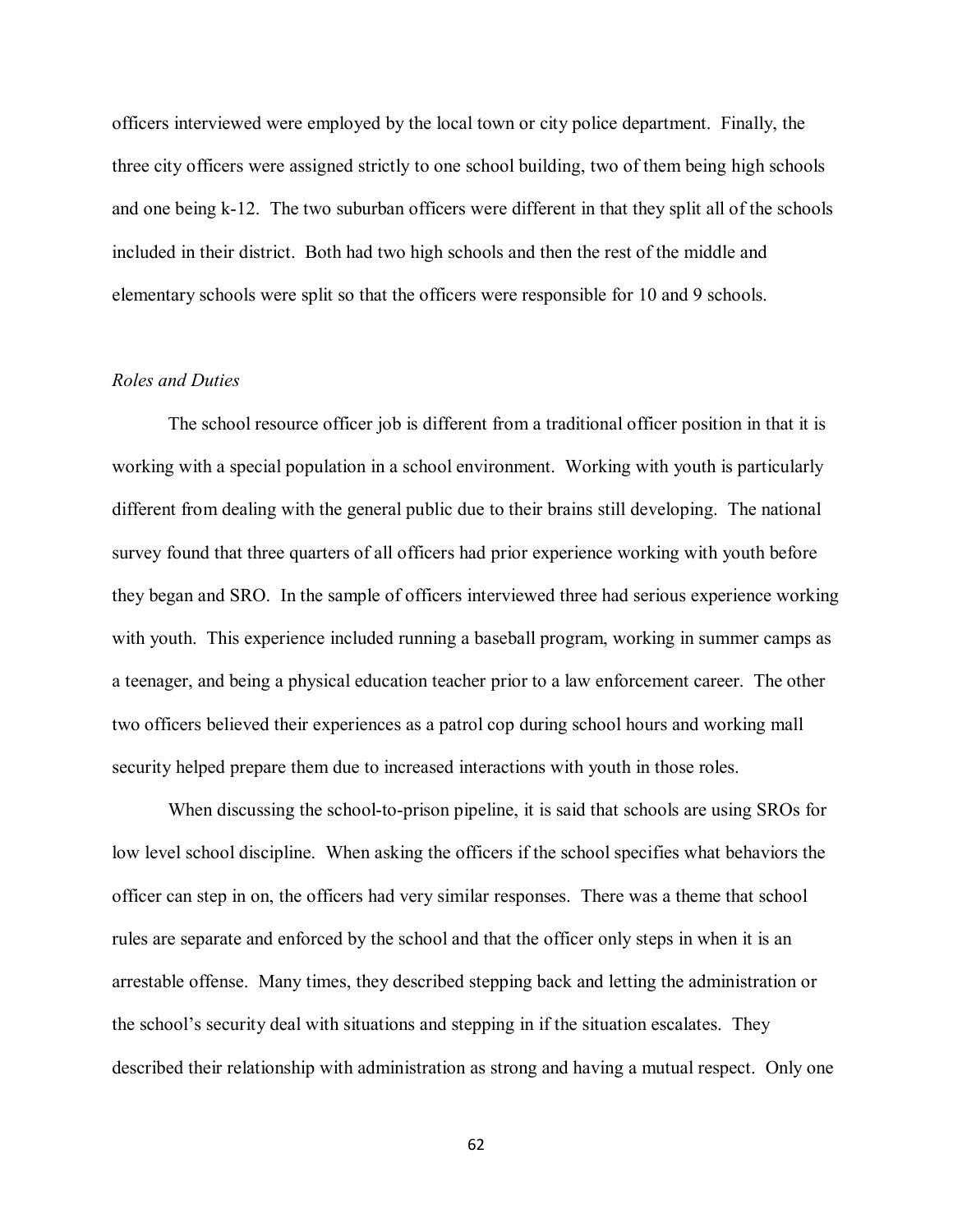officer mentioned the Memorandum of Understanding that the school district has with the law enforcement agency. A lot of times in lower level discipline at the school, officers act as a resource for the administration to consult with as well and give referrals and additional resources. Overall, they all believe that school rules fall under the code of conduct and are the administrations job until the acts become criminal.

The officers interviewed saw their primary role in different ways. Three of the officers mentioned safety and protection of students and staff as their primary role. Other themes included being a resource to the school administrators, teachers, and students. By being a resource to students, they are also acting as mentors and counselors and helping to create a positive relationship between youth and law enforcement. Looking at the national survey, 41% of SROs reported that enforcing laws is their primary role. Only 17% said their main role is mentoring, 7% said enforcing school discipline and 2% teaching. The remaining third of officers said their primary role was something else or a combination. In addition, 59% said their primary role is ensuring safety and security (Kurtz, et. al., 2018).

Work related challenges are important to understand because with better work conditions, work and relations can improve. Three of the officers mentioned the limitations and restrictions that are in place as a challenge. There is sometimes a gray area in how situations are handled, and you can only do so much. One officer mentioned how he needs to constantly thing outside of the box to find solutions to problems since situations aren't black and white. One officer believed their challenge was making sure the teachers understood their role because some teachers want the officers to enforce school rules and that is not their job. Finally, an officer was really interested in getting officers into the classroom. He believes that doing this more often and teaching the students about law enforcement and giving them more positive interactions can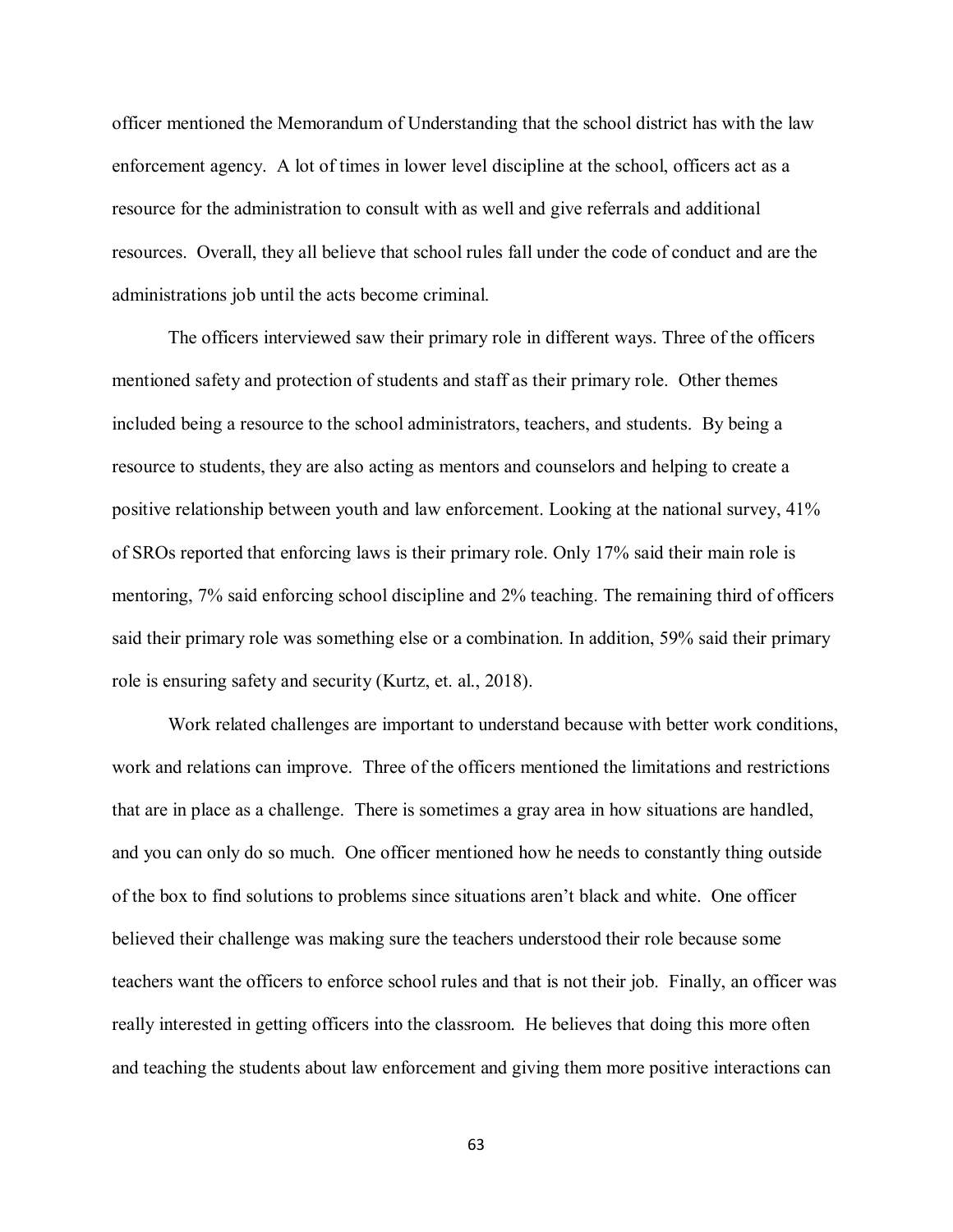help improve trust, safety, and overall police-community relations. Due to the nature of this open-ended interview format, more in depth answers were found for this question than the national survey had. About 30% of SROs reported that a lack of resources is their top workrelated challenge. Among officers who said that their top challenge was something other than one of the options included on the survey, "the most frequent challenges were: 1. Lack of cooperation/support from administrators and staff 2. Safety and security of the school building 3. The influence of technology, including social media" (Kurtz, et. al., 2018).

When discussing active shooter preparedness in the schools, all of the officers mentioned the mandatory drills and lockdowns that the schools do each year. They believed that this was good practice to be sure that everyone in the building was on the same page and knew what to do in a real emergency. One officer believed that the schools should be doing more each year, even one a month. Another officer said that their day to day operations are not shadowed by the threat of a school shooter but that they are ready for it and have procedures to try to stop it before it gets to that point. The drills and plans are run by the administration, but the officers are part of the safety planning teams that help prepare the schools.

#### *Training*

When the officers were asked about training for their role, they all mentioned a New York State SRO training. One of the officers even said he was one of the SRO trainers for Monroe County. They said that the training consisted of teaching law enforcement philosophy and to think outside the box things. They also discussed juvenile differences. All of the officers at some point mentioned that prior road patrol experience and dealing with various types of calls for service helped to train them for the role. All of the officers had at least 10 years of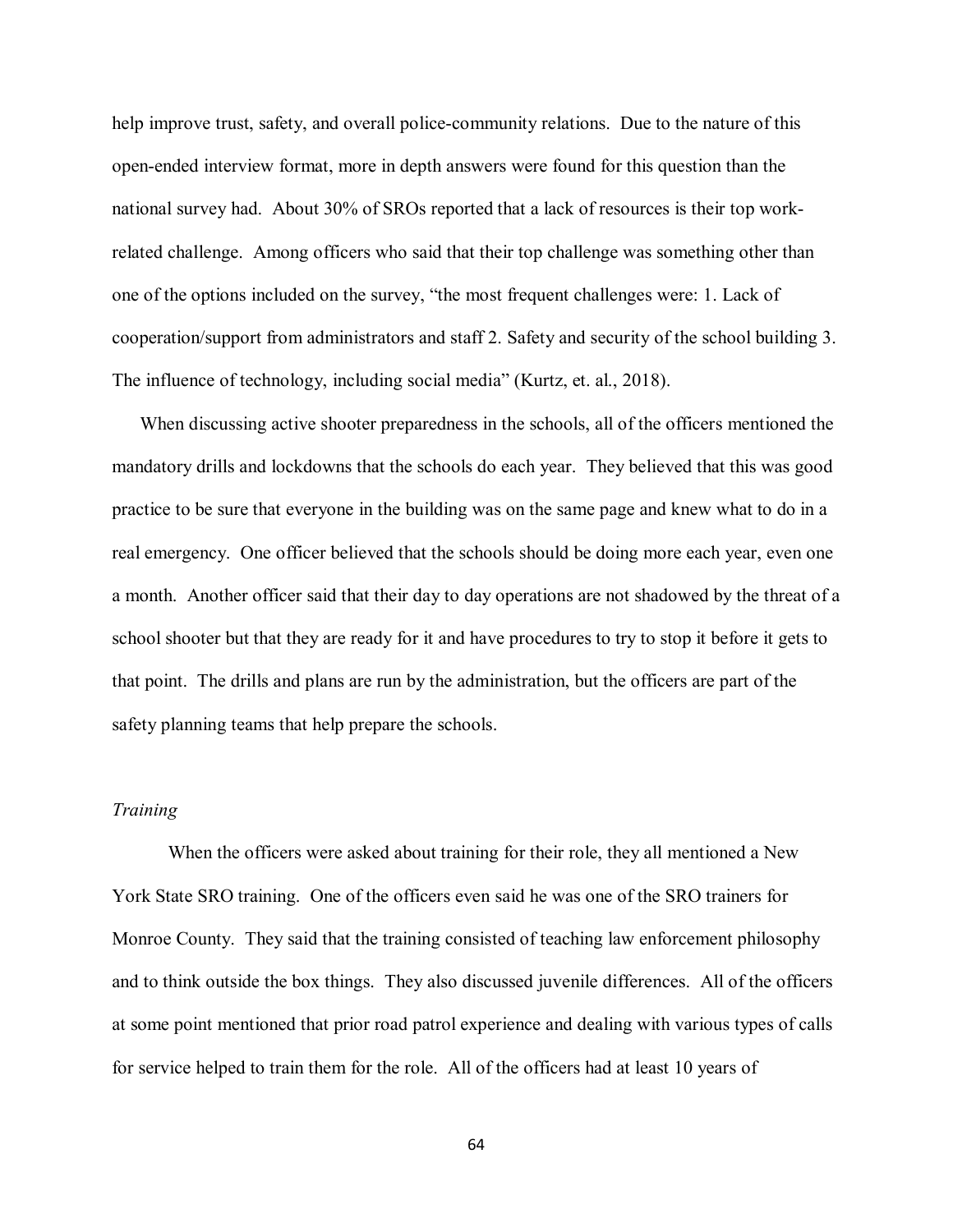experience, with two officers having 17 and one having nearly 25 years of experience. Other types of trainings mentioned were specialized training for juvenile law, gangs and drugs, and mental health.

#### *Students feelings of safety*

Due to the nature of interviewing children, surveying students regarding their feelings of safety and SRO interaction is not possible for this study. In order to try to understand students' feelings of safety we asked certain questions in the interview including asking the officers to describe their typical day and where they spend most of their time. This question connected to the research that found that many students had no interactions with the officer. The officers interviewed said that they spend a lot of times in the hallways, especially between classes. The suburban officers spent less time in the halls and in the schools due to the fact that they were assigned many schools. Multiple officers mentioned the importance of having positive interactions with the students, such as reading to elementary students, or helping teach a class.

Other ways feelings of safety were evaluated was through observation. All of the schools where the interviews took place, the officer had their marked car parked right outside the main entrance. They were pulled up onto sidewalks and very clearly present, rather than blended in. This could be for deterrence purposes or simply so that the officer can respond and move quickly if a call came in. This could be intimidating to some students entering the school. In addition to the cars, the officers wore a full belt with their gun, taser, and handcuffs. All the officers wore vests; however, the suburban school officers wore khakis and a polo shirt whereas the city officers were in full blue uniform with the addition of their body worn camera. The belt itself can be intimidating but wearing the full uniform can make an officer seem unapproachable in a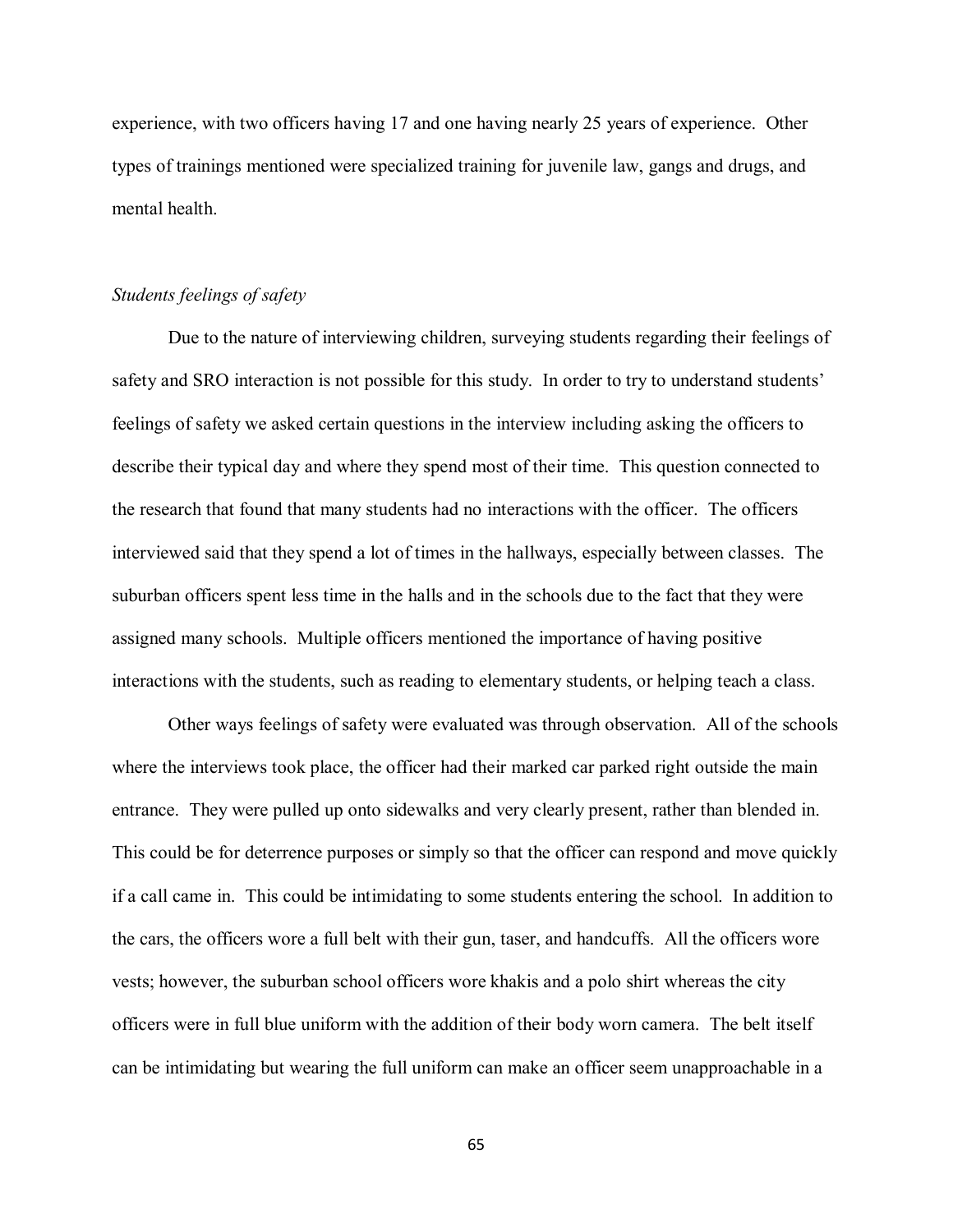school setting. Interestingly, the national survey saw almost 100% of officers had their gun and taser but only a small percentage (33%) had body warn cameras like the officers from the city (Kurtz, et. al., 2018).

# **Conclusion**

This research caught only a small piece of the national research on School Resource officers. Only five officers in Monroe County, NY were interviewed to get a general understanding of their roles and duties, training, and experience within the job. The resulting analysis gives valuable insight to the officers and their roles in this area and provides a foundation for future research. The research questions examined included: What duties do resource officers believe they are intended for? How does administration utilize resource officers? What type of training have the officers received? What challenges do officers face in their roles? Overall, we found interesting themes about the role the officer plays, their experiences in law enforcement and working with youth, the type of training they receive, their relationship with school administration, their feelings towards the job, and the challenges they face. These themes are important to the understand of school resources officers and their roles and experiences. Future research could expand this particular study by including both surveys and interviews and utilizing a greater, more representative sample of officers.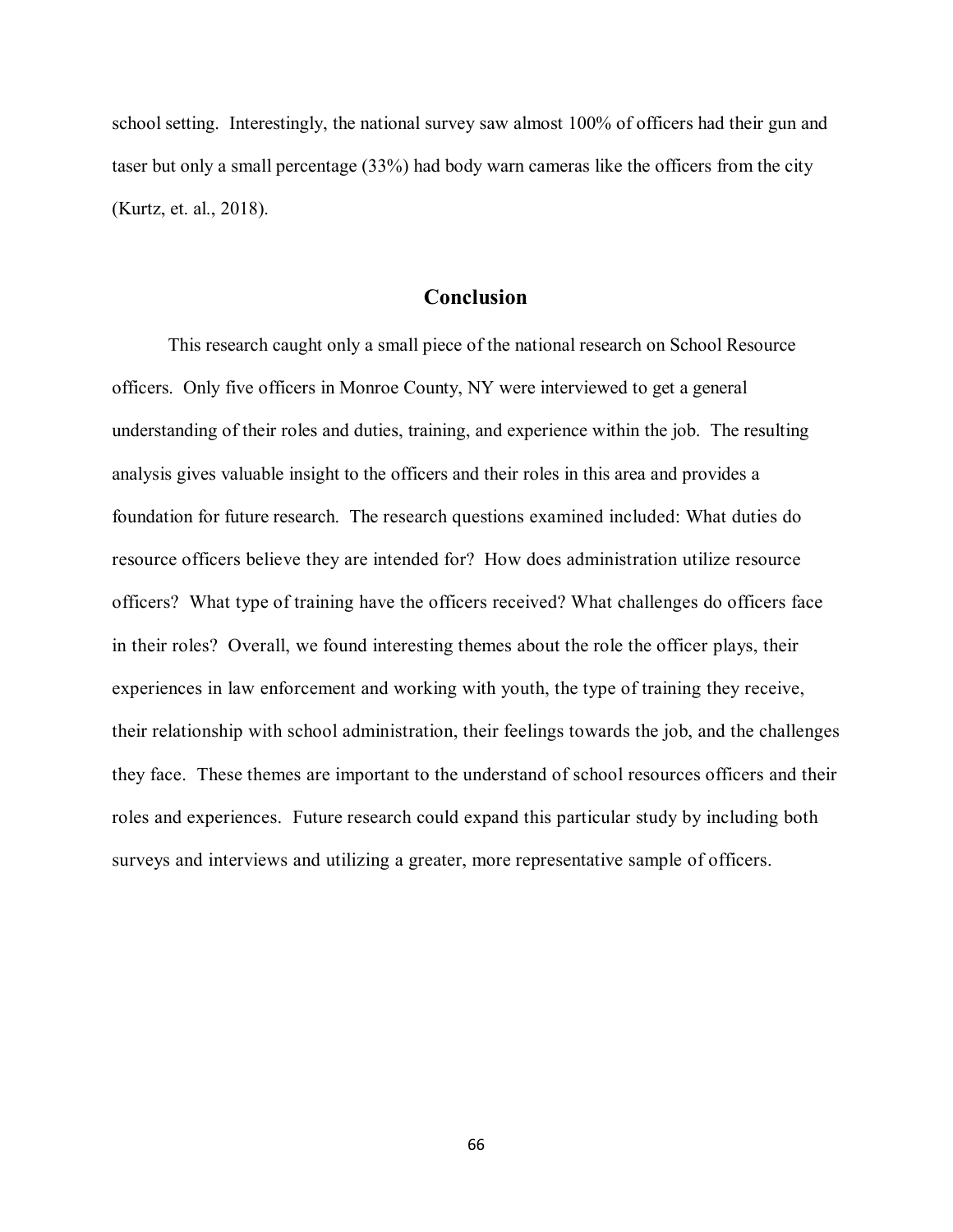# **Youth Courts and the Community**

**Working Paper 4**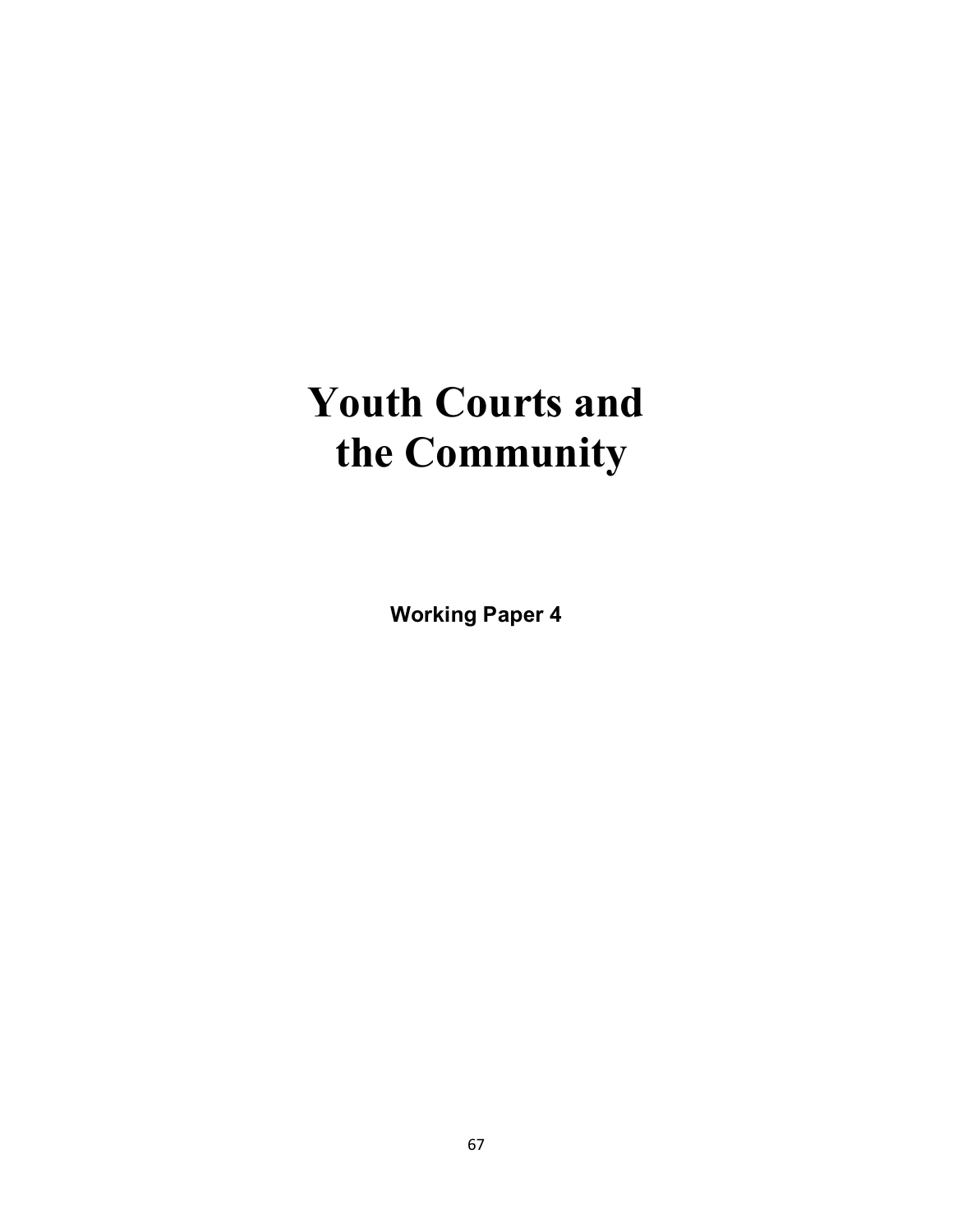# **Introduction**

In 2017, the U.S. Census Bureau estimated that there were 41,910,114 youth age 10-19 in the United States. This is 13% of the total U.S. population. This is a special population due to their lack of development and independence. As a special population, they are treated differently in the criminal justice system. Because of this, there are specific procedures for dealing with juveniles, such as juvenile detention centers and courts. When a juvenile commits a crime, it is typically referred to as a "delinquent act" and treated as a civil case instead of criminal. A juvenile delinquent in the US is a person younger than 18 (except in a few states where it is 17) who violates a law, policy or ordinance. Depending on the type and severity of the offense committed, it is possible for people under 18 to be charged and treated as adults.

Youth courts, also known as teen or peer courts, are programs designed to divert young, first-time offenders from the traditional juvenile criminal justice system. It is an informal process that incorporates components of restorative justice to hold youth accountable for their offenses and prevent future delinquency (National Association of Youth Courts, 2019). This paper focuses on youth courts and specifically looks to answer the following research questions: How are youth courts used in various communities across the United States? Which courts have been most successful? What are some of the biggest challenges they face? Additionally, a youth court observation was conducted in the city of Rochester, NY.

# **Background of Youth Courts**

Youth courts are a specialized juvenile diversion program designed to prevent the formal processing of typically first-time juvenile offenders within the juvenile justice system. As of 2010, there were more than 1,150 teen/youth courts operating in 49 states. These courts are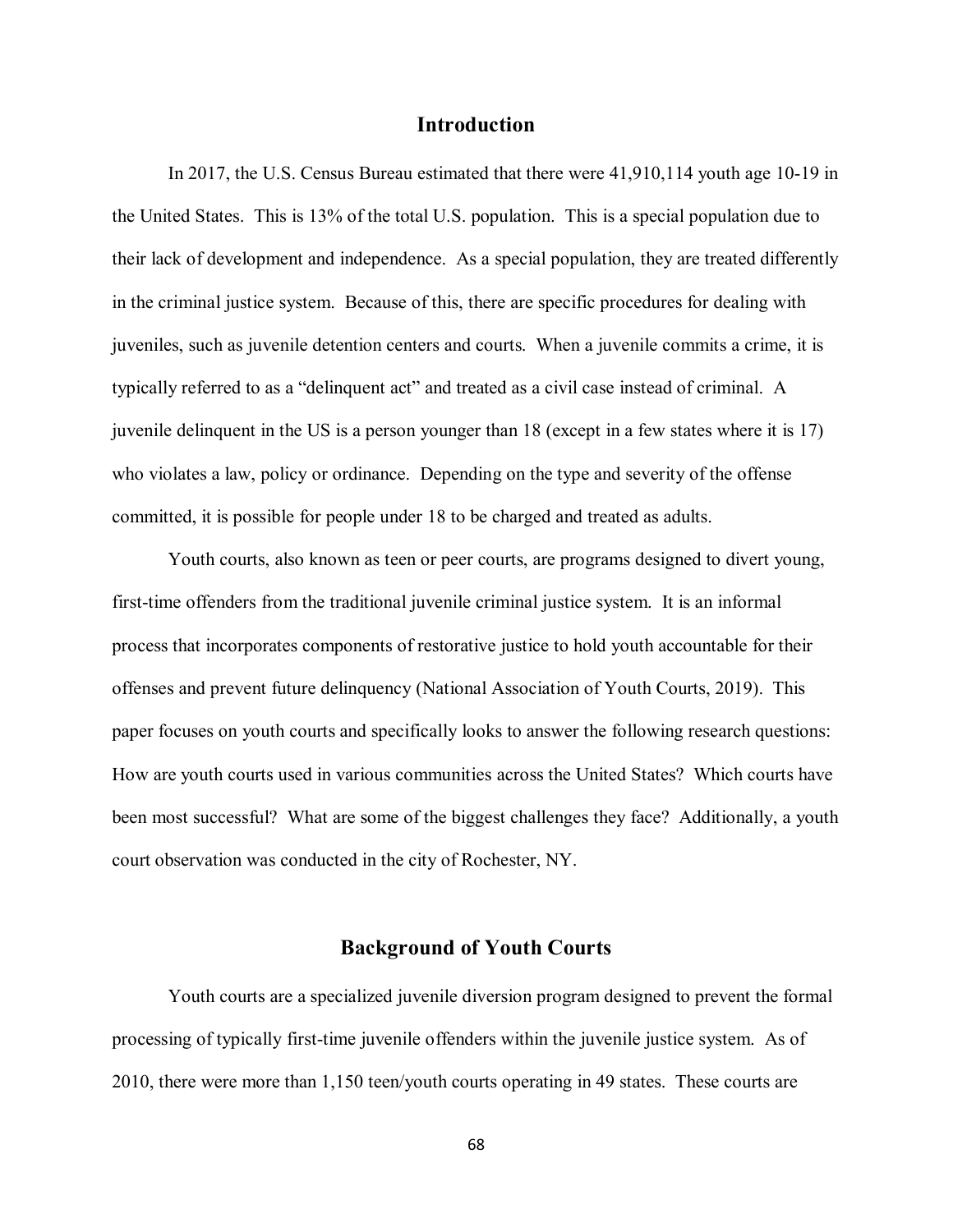different from a regular juvenile court in that they involve youth primarily ages 11-17 that are first time offenders of mostly non-violent crimes (Development Services Group, Inc., 2010). The most typical offenses that youth courts will accept are theft, vandalism, underage drinking, disorderly conduct, assault, possession of marijuana, tobacco violations, and curfew violations (Fischer, 2007). Most of the sanctions they receive involve community service rather than being sentenced to a juvenile detention facility. This is a non-traditional approach to our criminal justice system that has a very community-based focus and philosophy. Youth courts have become increasingly popular in the United States since the 1970s but began increasing exponentially in the 1990s. The concept however existed at least 50 years prior to then. There is knowledge of a court in 1940 in Mansfield, OH which heard minor bicycle traffic violations committed by minors. This court had teen judges and imposed sanctions such as essays, which are still used in courts today. (Butts, Buck, & Coggeshall, 2002). The main goal of youth court is to hold juveniles accountable for their behavior (Butts & Buck, 2000).

# **Youth Court Process and Structure**

Teen courts are staffed by youth [volunteers](https://en.wikipedia.org/wiki/Volunteering) who serve in the roles of jurors, lawyers, [bailiffs,](https://en.wikipedia.org/wiki/Bailiff) and [clerks.](https://en.wikipedia.org/wiki/Court_clerk) Teen courts usually function in cooperation with the local juvenile justice system, schools, and/or community organizations. Most teen courts require an admission of guilt. Hearings occur like a traditional court, before a judge and jury, with the jury deliberating to determine an appropriate sanction. Often, sanctions will involve the defendant's making [restitution](https://en.wikipedia.org/wiki/Restitution) to someone harmed or inconvenienced by their actions. One of the more common sentences is community service. In many jury-based programs it is mandatory that the offender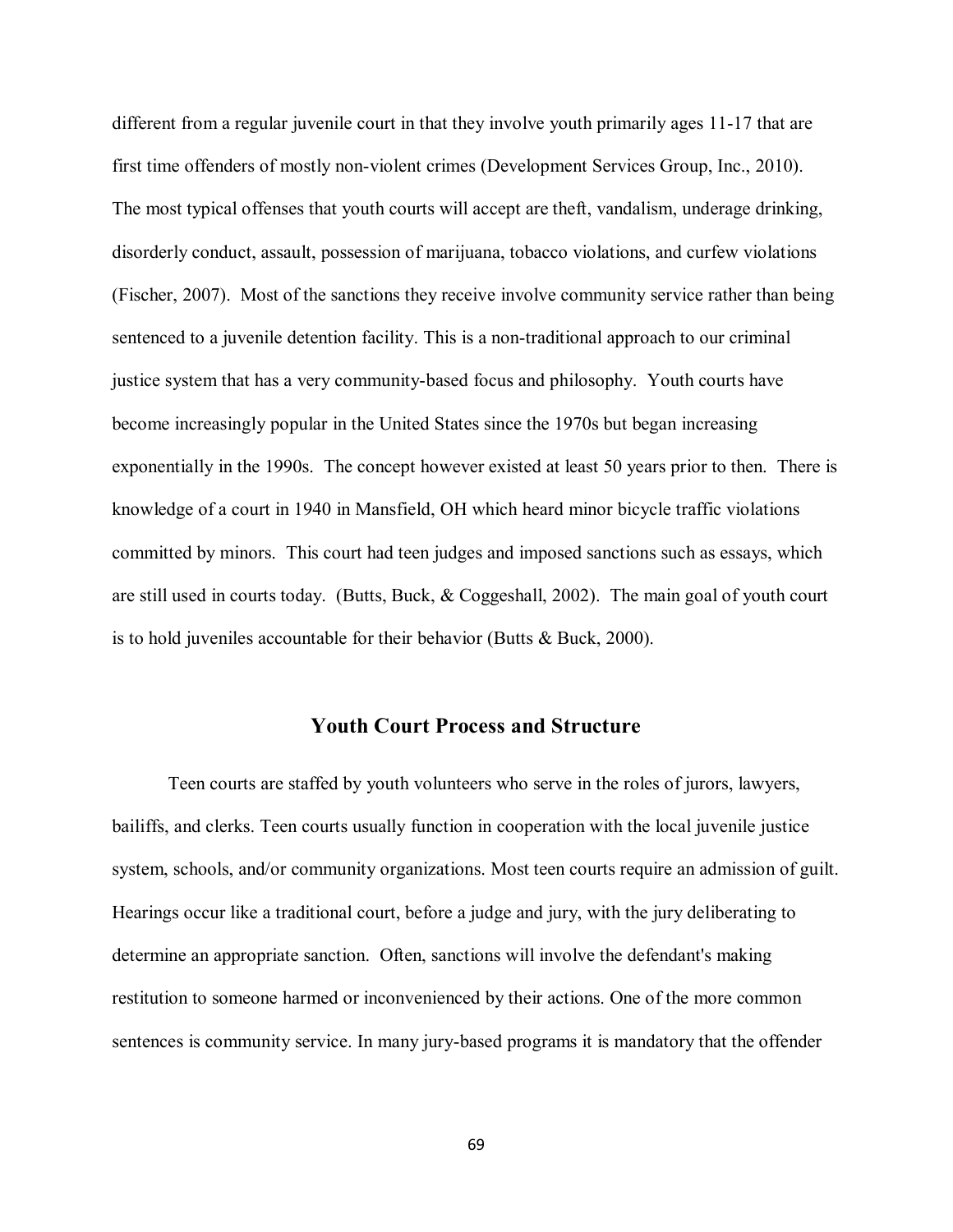serve on a teen court jury. Adult volunteers serve as trainers, advisors and coordinators of the teen courts; some courts have a small paid staff (Butts & Buck, 2000).

There are various court models that are used. The first model, and most popular, is the adult judge model. In this model, there is an adult judge, a youth judge, peer jury, and youth tribunal. Butts, Buck, and Coggeshall found that of their survey respondents, 47 percent of them used only the adult judge model. When they accounted for courts that used more than one model, 60% used the adult judge model. The next model was a peer jury model which accounted for 22 percent of all teen court cases. The last two models are the youth judge and the tribunal models which were least used and only accounted for 7 percent of all the courts surveyed (Butts, Buck, & Coggeshall, 2002). An adult judge model has youth serving as jurors and attorneys with a volunteer adult judge. The youth judge model is similar but uses a youth as the judge instead of an adult. The peer jury model has youth on a jury but does not have youth attorneys. Instead, someone presents the case facts and then the jury asks the defendant questions directly. Finally, the youth tribunal model has youth attorneys present the case to a youth judge, and there are no jurors (Development Services Group, Inc., 2010).

The courts were also operated by various different groups including police departments, local courts, probation, schools, and non -profits. They found that 58 percent of courts operated by local courts and probation agencies used the adult judge model. Those hosted by schools, private agencies, and other not-profit organizations, 48 percent used the adult judge model. Many of the programs used mixed methods (Butts, Buck, & Coggeshall, 2002).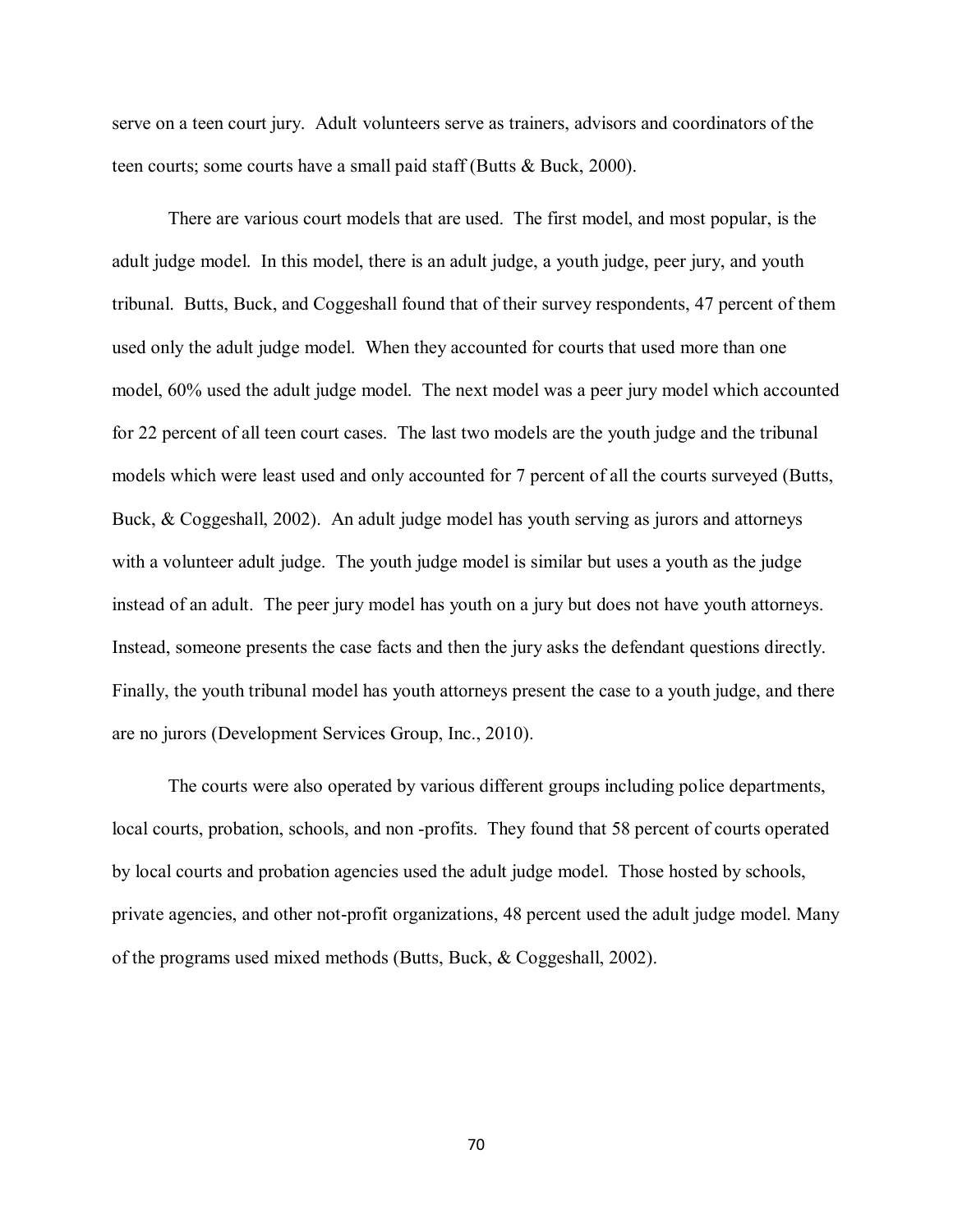# **Youth Courts in the Community**

One way that the court plays a role in the community is through its system of sanctions. In the court, every youth who has admitted guilt or is found guilty receives some form of sanction. In many communities, these sanctions are used to do more than just punish the offender. Sanctions attempt to help the youth learn from their actions and attempt to repair the damage they caused the community or specific victims. The primary way they give back to the community is through community service projects. Some courts require the youth to write apologies to their victims or essays about what they have learned from the experience (Butts & Buck, 2000). In addition, 53 percent of youth courts require defendants to participate in jury duty at least once as a mandatory sanction to their cases (youthcourt.net, 2019). Together, these sanctions help contribute positively to the communities they are in and community members feel as though the youth has been held responsible for their actions.

Youth courts has potential value to the community in monetary ways as well. Due to the complexity of the programs, it is difficult to evaluate the costs and benefits. There are various estimates as to the average annual budget of a youth court with averages given such as \$32,767 (youthcourt.net, 2019) and \$49,000 (Schneider, 2008). If you use the higher average cost, you find that this is about \$430 per youth. When looking at the traditional juvenile system, incarcerating a youth costs between \$23,000 and \$43,000 a year and placing a youth on probation costs \$1,635. This being said, the youth court operates at a fourth of the costs the traditional system (Schneider, 2008). Part of the reason the youth courts can operate with such a small budget is due to both the adult and youth volunteers. Again, it is difficult to estimate the number of volunteer hours and calculate the monetary value it adds. One study estimates that there are more than 100,000 youth benefiting each year from participating as volunteers in youth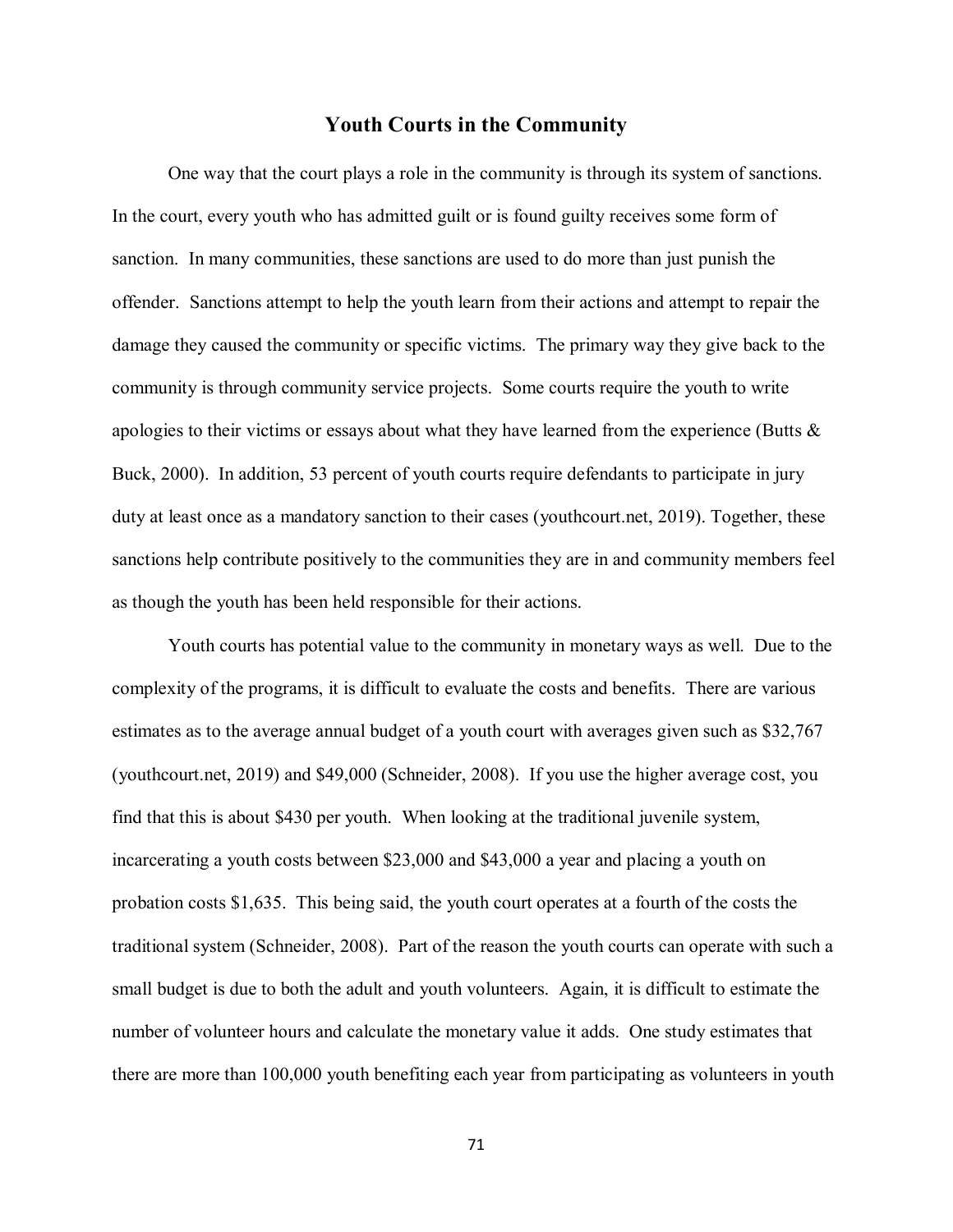courts across the United States (Pearson & Jurich, 2005). The average volunteer receives 10 hours of training and participates in various cases throughout the year (youthcourts.net, 2019). This volunteer power holds a lot of value in the operation of the courts.

These youth courts allow for additional community participation through partnerships with community groups and organizations. Courts partner with government and non-profit services so the youth can obtain skills training, treatment, counseling, and job placement. They also work with many community programs like the YMCA and Boys and Girls Clubs. In New York City, the courts are run through the Center for Court Innovation, which is a community group. Some court are run within schools themselves, completely separate from the criminal justice system. Overall, studies find that communities support these courts and that the courts are perceived positively. One study found that although they noticed positive community feedback, the court was not widely known or understood. If more resources could be put towards a campaign to promote the court, it may attract more support and volunteers. (Butts & Buck, 2000).

The map shown in image 1 is of the Youth/Teen Courts in New York State. This is the list of courts that are known to the Association of New York State Youth Courts. A point density spatial analysis tool was used to see the density of courts in the state. The map shows that the most courts are found in New York City, and in Buffalo and Albany. This is consistent with the population of these areas, although Rochester and Syracuse did not have a high density of courts. It is not an exhaustive list, as some courts may be unknown to the association, but it is interesting to see the areas that do have these courts. The courts in NYS are mostly run through the local Youth Bureau, although there are some run by the courts, schools, and police departments. Others, such as Rochester and those found in NYC, are run through community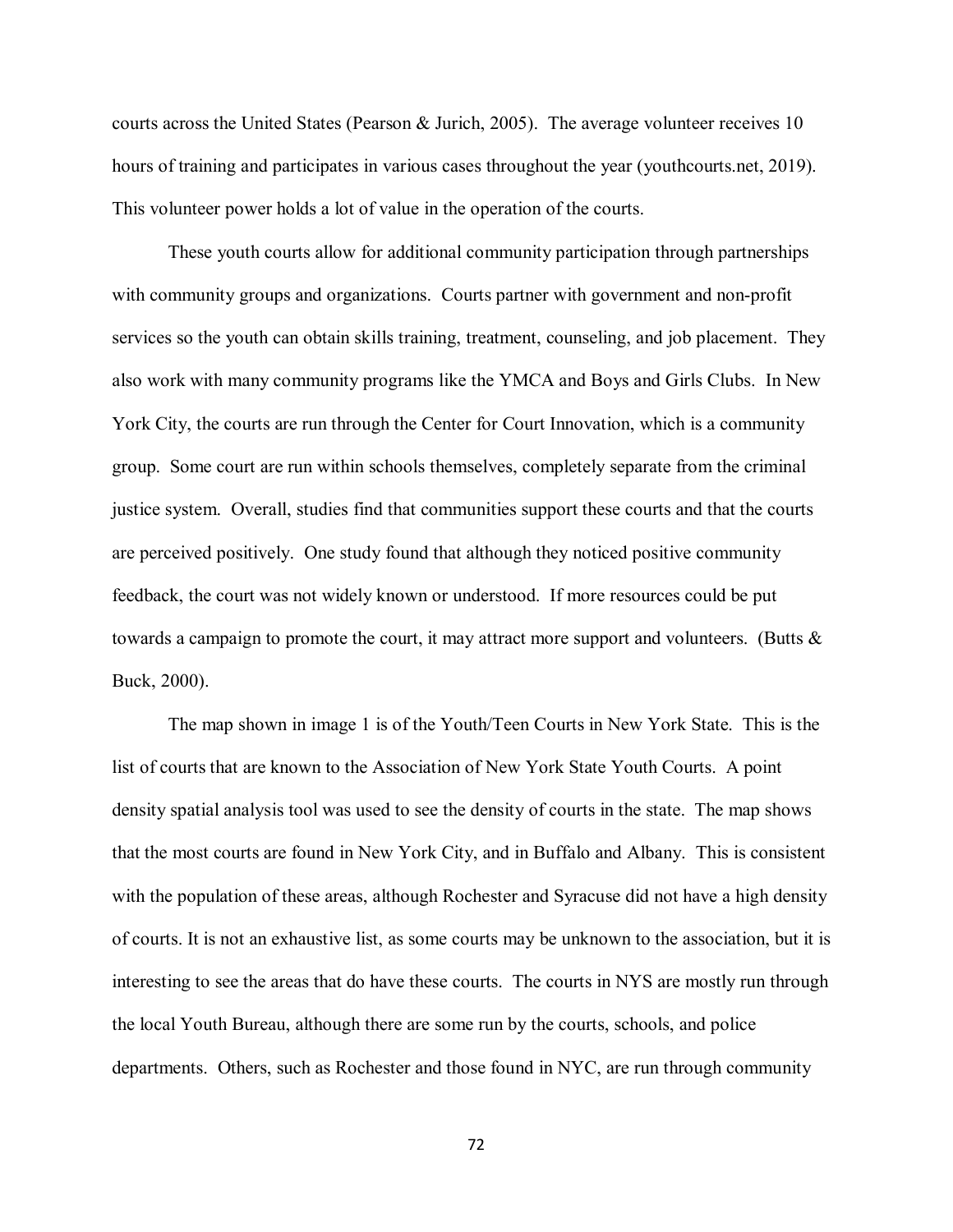groups such as the Center for Youth in Rochester and the Center for Court Innovation in NYC (ANYSYC, 2019).



# Teen Courts in New York State- Density

*Image 1. Map of Teen Courts in New York State, and Density of those points. Data from ANYSYC*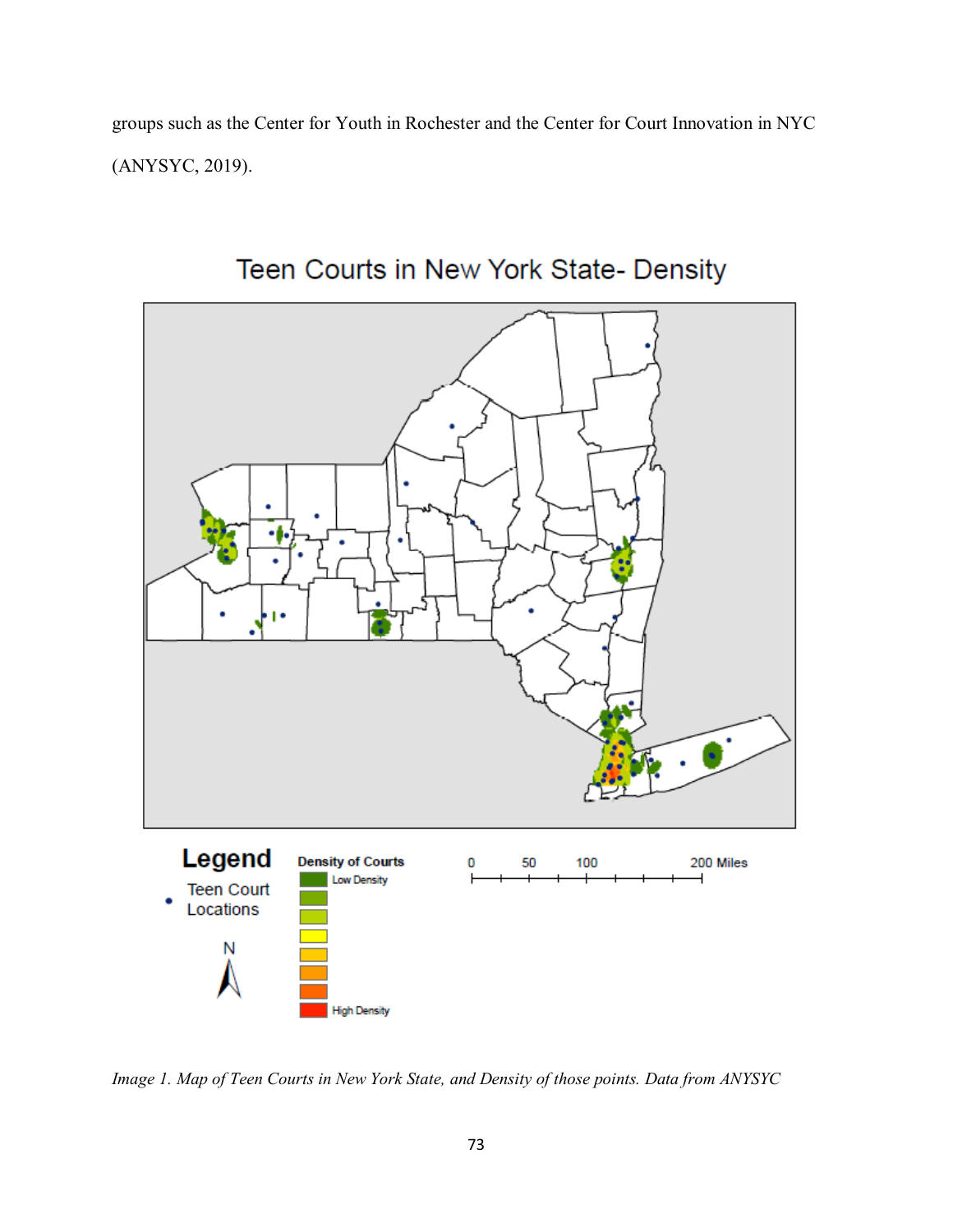#### **Youth Court Legislation**

Since the courts are run by different organizations across the country, there becomes a debate regarding whether or not legislation is needed for the operation of youth court programs. Over the last few years, legislation on youth courts has increased. There are at least 25 states that had enacted legislation on teen courts as of the writing of this report. Some legislation is very detailed and comprehensive, whereas, other legislation was very broad and general (NAYC, 2019). Heward's research looked at legislation across many states and found common themes that appeared. The components that appeared most frequently in teen court legislation were whether the program is adjudicatory or dispositional, the types of cases the programs may handle, dispositional options, and funding (Heward, 2006).

There are many reasons why states may want to legislate teen courts. One reason is to increase consistency and maintain minimal standards within their state regarding types of cases and sanctions supported. This helps with data collection and evaluation as well having standards so there can be an increase in program effectiveness. Finally, legislation can also provide funding, mandate state support, and provide limited immunity from civil liability. It can provide a resource for referrals and dispositional options (Heward, 2006).

## **Evaluation of Youth Courts**

There are various program evaluations from across the country that look at different measures of success. Nochajski and colleagues utilized data from 120 participants in Livingston County, NY who participated in the Youth Court Program (LCYC). In order to have some form of comparison group, they used another program that they had in the county called the Community Service Program. They matched participants by age and gender to create a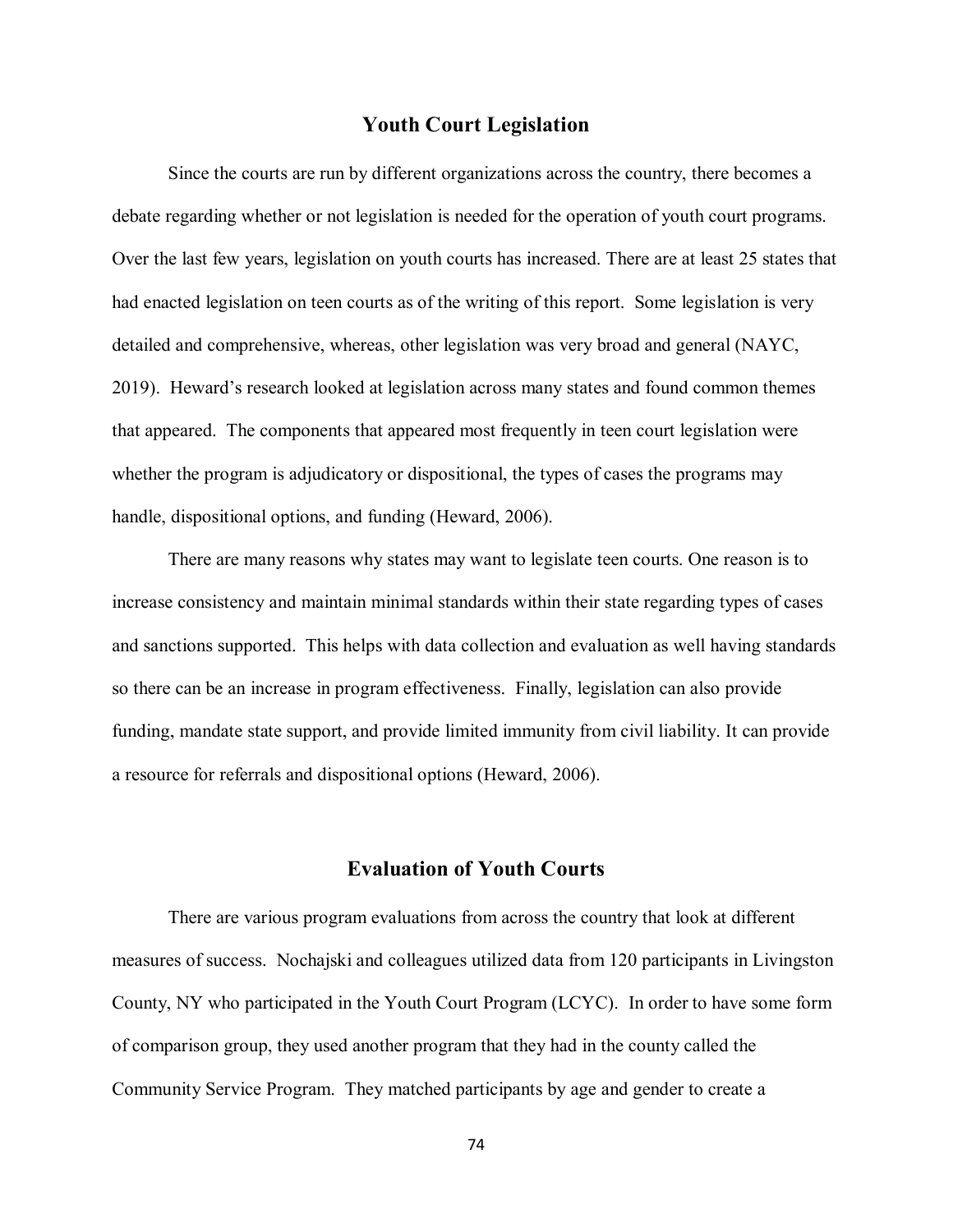comparison group of those that participated in Community Service Program only (CSO). One of the most predominant findings was found through observation. They found the staff were hard working and dedicated individuals. They also found that methods of record keeping were lacking and therefore better data collection and maintenance could advance evaluations and allow for more and better collaboration across service providing organizations. As far as recidivism, they found a significant reduction in recidivism for both groups. When comparing to other teen court programs, it is clear that these courts had significantly lower rates of recidivism, demonstrating the effectiveness of both programs in improving outcomes (Nochajski, et. al., 2010). One issue with this evaluation is the programs they compared both use a philosophy of community service and differ from the traditional incarceration method of punishment.

Povitsky and colleagues worked with Teen Courts in Maryland. They knew that there was very little research and evaluation on teen courts, and almost none with rigorous design. They used an experimental design to examine the effectiveness of teen court in reducing recidivism in an 18 month follow up period and improving the attitudes and opinions of juvenile offenders. Their comparison was done with a control group of youth who were formally processed. This evaluation followed the Program Development and Evaluation (PDE) method which was created to assist schools, communities, and other organizations with creating programs. They conducted before and after self-report surveys and found that self-reported delinquency post teen court was higher than those in the control group. They also found that the teen court participants had significantly lower scores on a scale of belief in conventional rules than had youth who were processed in the Department of Juveniles Services. They found that although the theories of restorative justice, diversion, and labeling all point to teen court working, their findings did not support that (Povitsky Stickly, Connell, Wilson, & Gottfredson,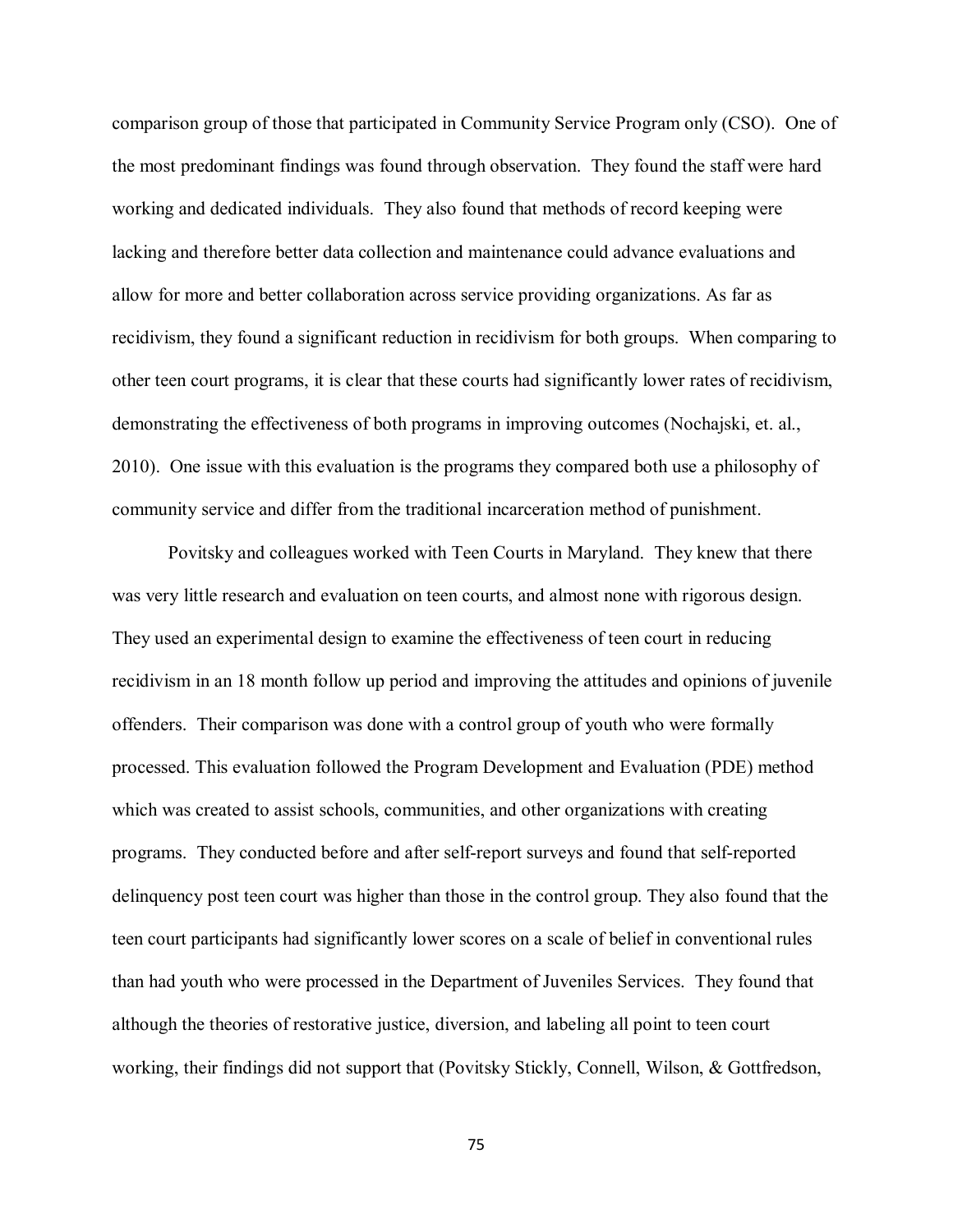2008). One reason for these differences found could be due to the difference of the groups prior to the intervention of teen court. In addition, the research noted that the surveys used for selfreported delinquency was the same for those who went to teen court and those that did not. They did not account for the way the non-participants would answer questions regarding delinquency since participation in teen court. Their findings on recidivism were not significant but their results were in the direction of teen court having higher recidivism than the control group in the 18 month follow up (Povitsky, et. al, 2008).

Bright and colleagues researched the teen courts in Maryland. Their report presented data on the processes, outcomes, and perspectives of courts using data collected in three different courts in Maryland. The study also looked at recidivism by matching cases from the courts to those of the state's Juvenile Services. Overall, the study found the three programs offer an alternative to traditional case processing with lower recidivism rates while garnering support from youth and parents. Although the courts had similar structure and procedure, they did vary in some ways. The one big difference they noticed was the practice of conducting concurrent versus sequential cases in the same courtroom. They also found that there was a lack of consistency in types of offenses handled and, the recommended sanctions. In all three locations, youth who did not complete the program were more likely to recidivate and be referred to the traditional system (Bright, et. al., 2013).

Butts, Buck, and Coggeshall evaluated four different youth courts. The locations were teen courts in Arizona, Maryland, Alaska, and Missouri. Their report focused exclusively on youth recidivism as the measure of success with a quasi-experimental design. They collected data from more than 500 youth across the sites. They found that within 6 months, the youth who participated in the youth court were significantly less likely to reoffend than the comparison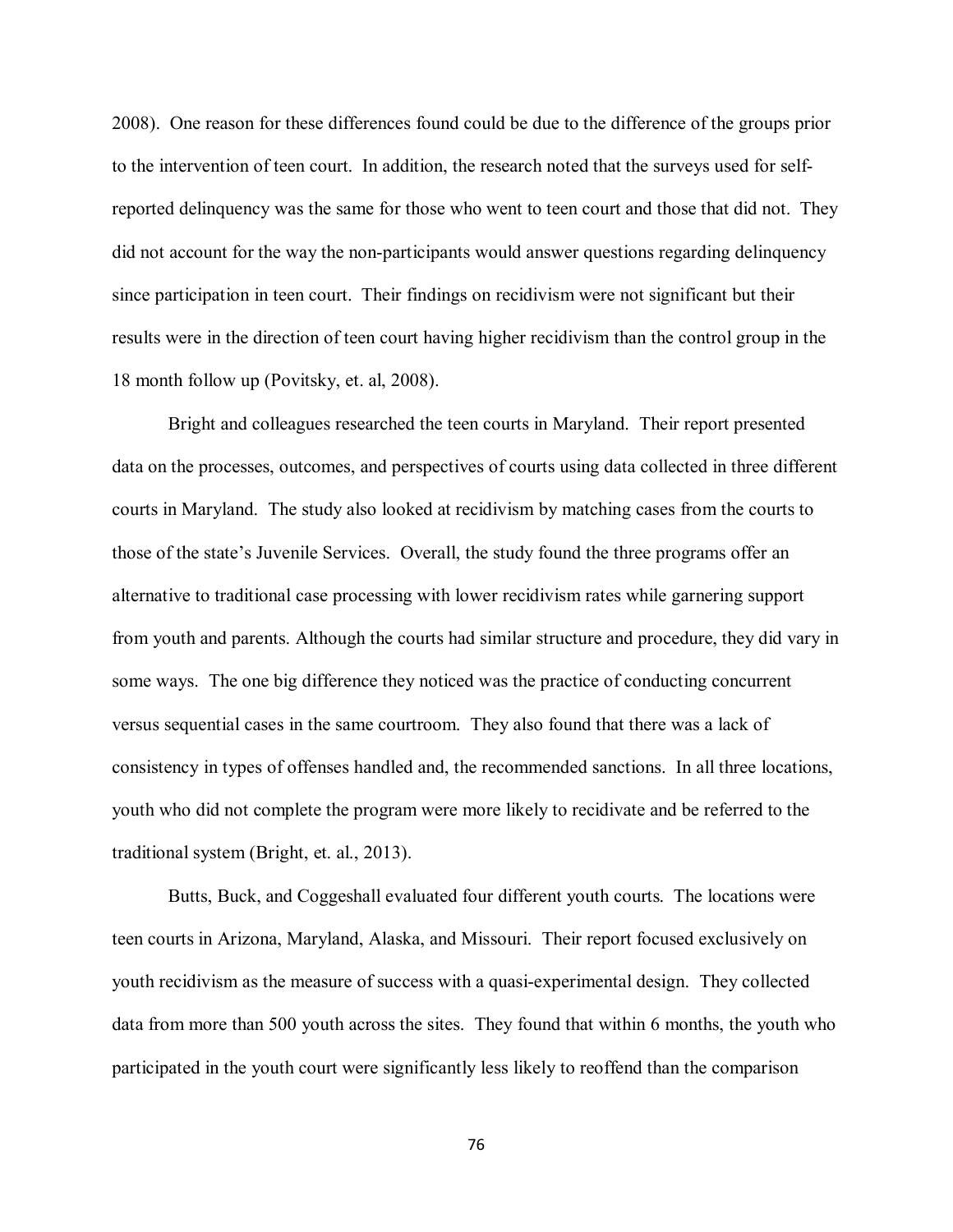group. Overall, they believe that the findings suggest that teen courts represent a promising alternative to the traditional system (Butts, Buck, & Coggeshall, 2002).

The McDowell Group in 2010 evaluated youth courts in Alaska. The group looked specifically at re-offense rate. They found that Alaska youth courts had a low re-offense rate after six months, which is an approximate three percent of cases from 2007-2009. They recognized that the courts are very complex and re-offense as the only evaluation is not a good judge of success and benefits of the courts. They believed it was important to communicate with the youth through interviews and surveys to determine how they had benefited from the program. They found that youth benefit in many ways, "including learning about the law, learning new skills such as public speaking, feeling more like a part of the community, being more thoughtful about others, and feeling better prepared for their futures" (McDowell Group, 2010).

Overall, the research of various youth court evaluations across the country have found mixed results. It is clear, however, that teen courts are extremely complex, and just using reoffense rate as a measure of success is not sufficient. Understanding the financial and social implication and benefits of the court is important to understanding its overall success. Many evaluations found that the community supported these programs and benefited from the sanctions that they imposed. They also found that the youths attitudes changed and they were able to access services and build skills needed to be successful in the community.

#### **Challenges and Limitations**

Youth courts face a host of challenges when implementing and maintaining their program model as well as when evaluating their outcomes. One of the biggest challenges that is mentioned in numerous studies is funding. A lot of these programs have little funding and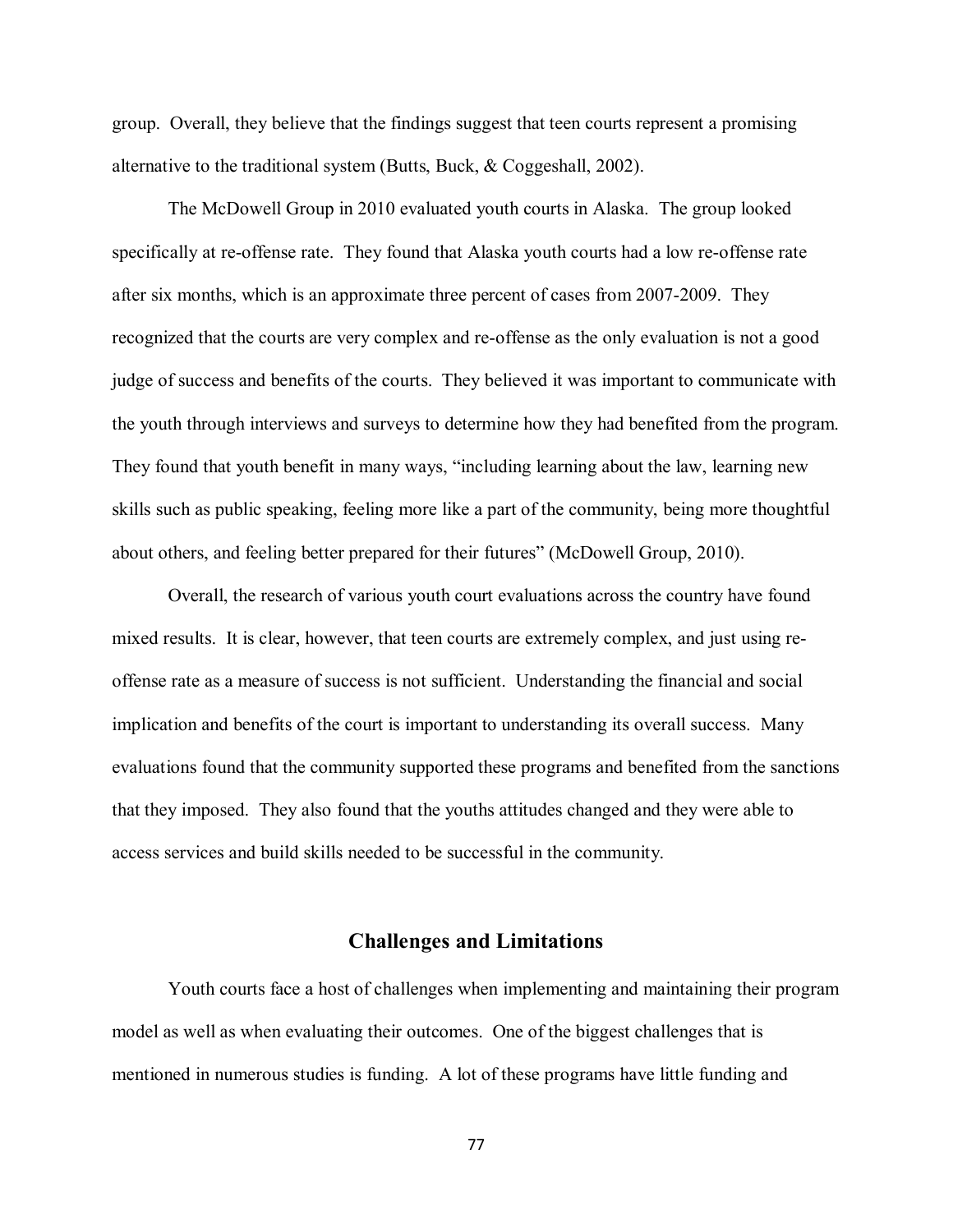require paid staff to help run the program (McDowell Group, 2010). One study found that "40 percent of the programs they surveyed reported "some problems" (25 percent) or "serious problems" (15 percent) with funding uncertainties" (Butts & Buck, 2000).

Another challenge faced by courts that many studies discuss include the number of participants as both defendants and volunteers. Referrals to the court can come from various avenues including local law enforcement and schools. Many courts faced a challenge of a lack of referrals. Butts and Buck (2000) found that approximately one third of the courts in their study faced problems with lack of case referrals. Recruiting enough teen volunteers, and retaining those that join, also posed a participant challenge. These volunteers acted as the attorneys, judges, and jurors and were needed for the court to function, but it was difficult for some courts to maintain adequate numbers (McDowell Group, 2010; Butts & Buck, 2000).

Some youth courts in small and rural communities faced many of the above-mentioned challenges which in some cases required extra planning and resources to overcome. Due to the nature of their community size, there can be a lack of anonymity for both defendants and volunteers, and increased issues with lack of funding, lack of youth volunteers, and small caseloads (McDowell Group, 2010).

In addition to challenges in implementation and process, courts also faced some limitations in data collection and evaluation. The McDowell Group found that in some cases when a referral or diversion was made, data for the offense was missing. History data was not complete or consistent and sometimes past history in the youth court was not recorded with official records. Having all these different databases of data that were not connected caused issues when trying to evaluate different outcome variables such as recidivism.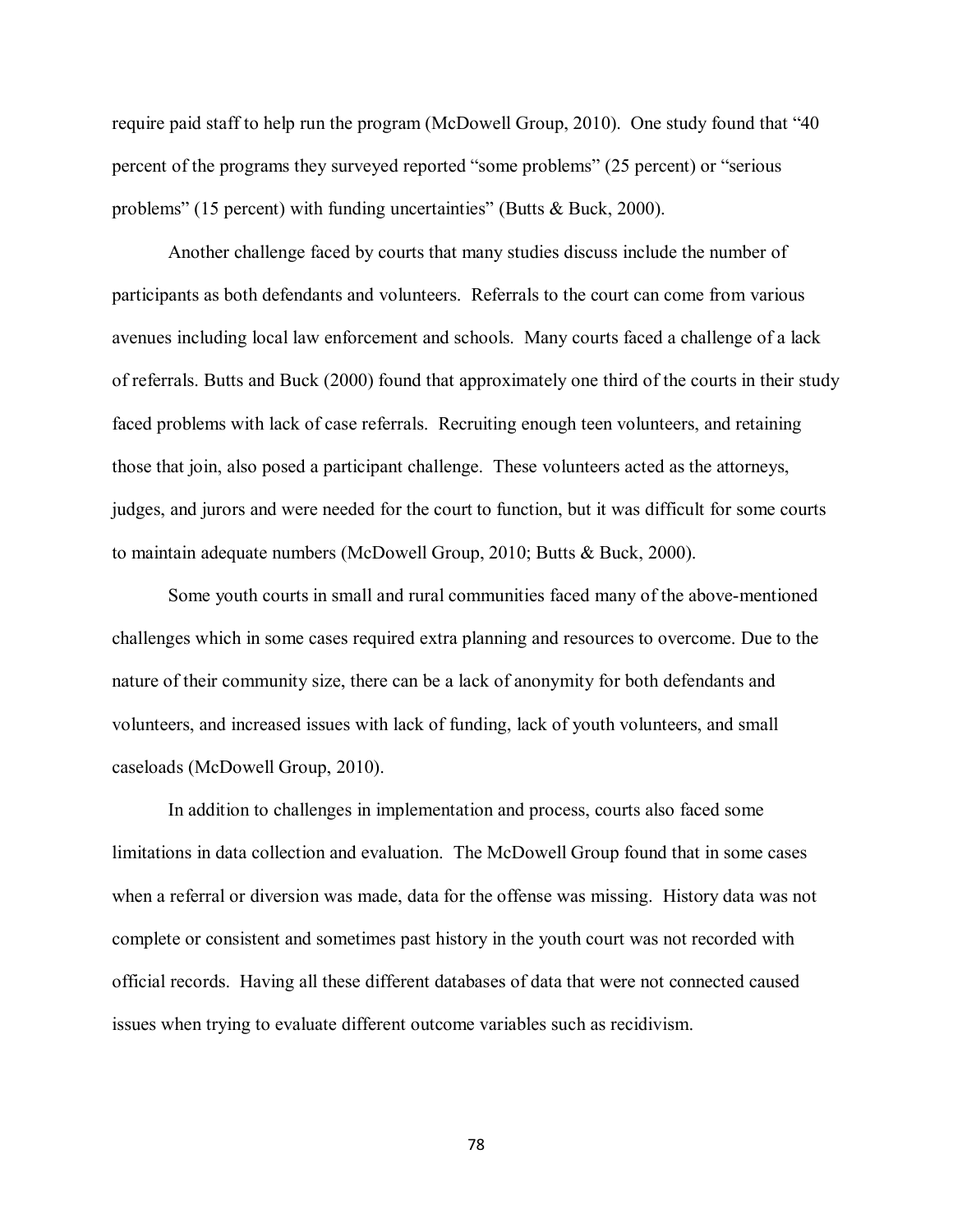#### **Recommendations for Improvements**

There are many recommendations to help improve the limitation of data collection mentioned previously. Researchers suggest that all youth courts have a data system capable of generating operating and impact statistics, and that the systems are consistent with other youth courts. Most courts may already have such a system, but the courts must be provided with standard data definitions and collection protocols to ensure consistency among all the courts. In addition to standard data collection, information regarding their process, internal decisions, grants, and other funding should be efficiently stored so reports and analysis can be conducted.

In order to improve the assessment and documentation of youth court effectiveness, courts used a similar set of questionnaires and surveying methodologies for comparison purposes. "Questionnaires and surveys are among the few ways to document the many important but intangible impacts of youth court such as personal growth, changes in attitude or intention, gains in knowledge or skills, etc." (McDowell Group, 2010).

## **Rochester Teen Court Observation**

The Rochester Teen Court in Rochester, NY is a teen court program run by the Center for Youth, an organization in the city that focuses on providing various services to young people. Their services range from counseling, to shelter, to education, to referrals. This particular teen court is a for nonviolent offenders, ages 16-18. The court acts as a sentencing court where defendants participate voluntarily after accepting responsibility for their actions in a traditional courtroom. It uses an adult judge model where local judges preside over the proceedings, and the youth volunteers serve as jurors, attorneys, and court personnel. The youth volunteers are between the ages of 14 and 20 and receive between 30-40 hours of training. The court focuses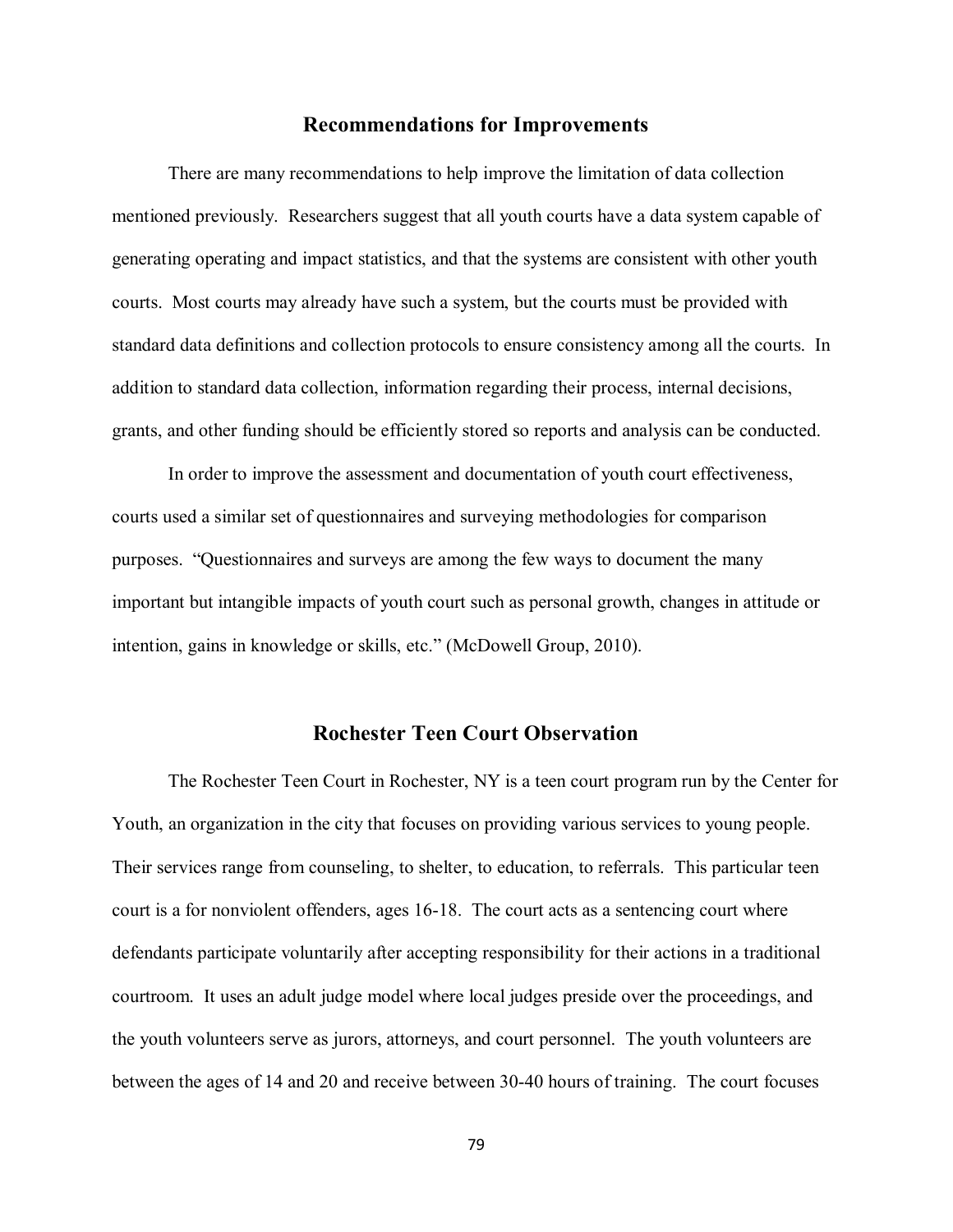on restorative justice and the sanctions the court gives includes community service, letters of apology, and skill-building workshops (Center for Youth, 2019). In addition, all defendants are required to participate as a juror for a future teen court session.

On Wednesday, April  $17<sup>th</sup>$ , 2019, I was invited by the Teen Court Program manager from the Center for Youth to observe a teen court session. The teen court session saw two cases during its one-hour meeting time. This was the April meeting, as the court meets once a month for adjudication. In addition, each month there is a meeting for new juror orientation, restorative justice court, and a defendant workshop. The court session took place at the city Hall of Justice in one of the regular court rooms. I brought a notebook in order to take notes of my observations to be shared here. Details of the specific cases are not included, as they were confidential, but general observations regarding the process and themes observed are shared. In the courtroom there were three youth jurors who sat in the juror booth and each wore a sticker indicating their role. There was a youth prosecutor and defense attorney, an adult judge, and various professionals, family, and friends in the booths observing. All of the observers in the room signed in on a clipboard maintained by a center for youth employee.

The process began by everyone in the courtroom standing and taking an oath, followed by the jurors taking an oath to listen carefully to the case and be fair in judgement. The process then continued with the first case by both the youth prosecutor and youth defense attorney making opening statements. The prosecutor then called an officer to the stand to read the case documents and then answer some questions regarding the seriousness of the offense. The defense then called the defendant to the stand and asked questions regarding the case, as well as what the defendant learned from the incident and their future plans. After questioning was complete, both attorneys went to talk to the judge in private to discuss possible sanctions. They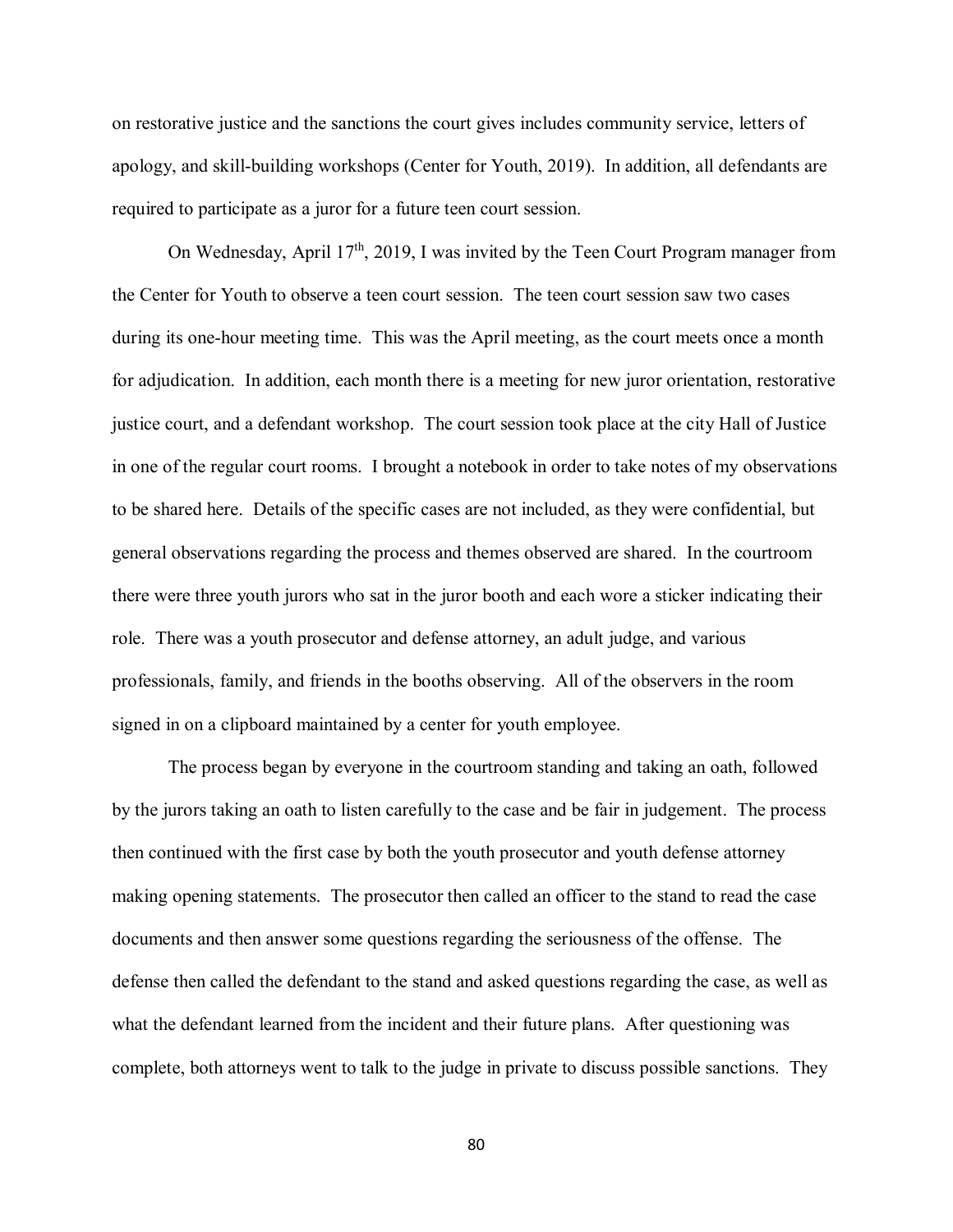came back and presented closing remarks where they made recommendations to the jury on the sanction the sought. The jury went to deliberate and came back to present a sanction that was consistent with what was recommended. This same process occurred for the second case.

Some general themes and observations were noticed, many of which were consistent with research mentioned previously in this paper. One interesting observation made was that the officer was an SRO from a local school but was not associated with the defendant or the case. My belief is that they volunteered their time to the court so that police could be represented and present, while offering their expertise on the criminal justice system. Some of the challenges mentioned in research was seen in the Rochester court. It seemed as though they may have had a lack of volunteers due to the fact that they only had three jurors. The judge made a comment before the proceedings began that if they had one less, they wouldn't have been able to proceed. Another challenge could be a lack of referrals. The court only meets once a month and this meeting only saw two cases, both of which had incidents that occurred in February. The sergeant from the Rochester Police Departments Youth Unit that introduced me to the Teen Court Program manager had told me that SROs made a lot of referrals to teen court, however for these cases, neither were from an incident at a school. Another limitation seen in research was the lack of anonymity. This did not seem to be a problem in Rochester since none of the youth knew each other. The judge confirmed this by asking all of them before the session began.

Finally, there were some observations regarding the cases and sanctions. Both cases didn't necessarily fall into a category of the typical cases heard. This could be unique to the session that I observed but it is unclear. Both cases went to traditional court to plead guilty and then were referred to the teen court by the judge for adjudication. Once consistency was that they were both non-violent first offenses. Another unique aspect of these cases is that neither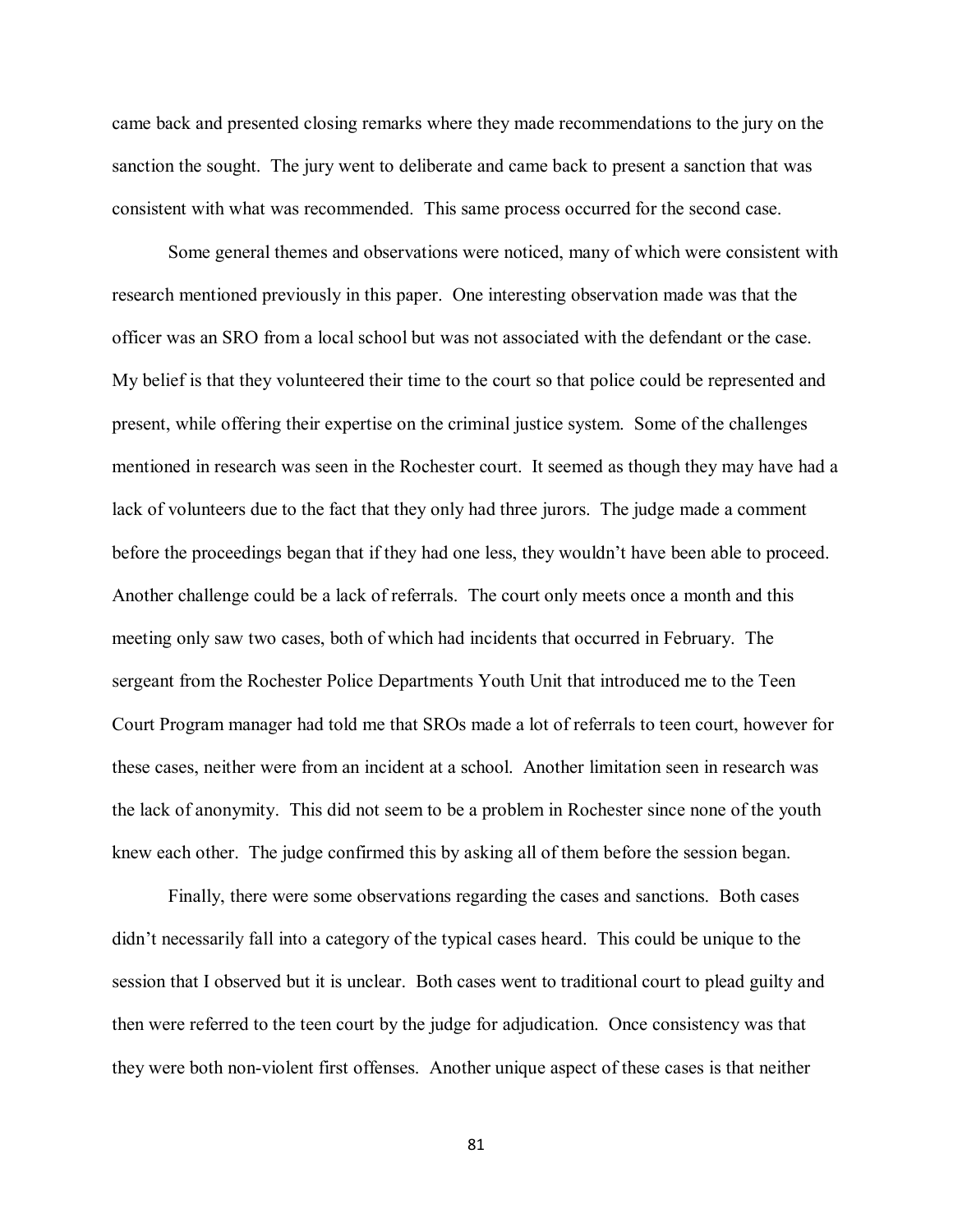included a sanction of community service. Both had an educational themed sanction and jury duty, although community service was a sanction option. Similar to other teen courts, their will be follow up and case dismissal if sanction requirements are met.

# **Conclusion**

Youth courts are designed to prevent the formal processing of first-time juvenile offenders within the juvenile justice system. This is a non-traditional approach to our criminal justice system that has a very community-based focus and philosophy. Most of the sanctions the youth receive involve community service rather than being sentenced to a juvenile detention facility. With this concept existing since the 1940s, and increasingly expanding since the 1990s, it is important that these programs are evaluated for effectiveness and are focused holding the juveniles accountable for their behavior and allowing them to develop and become better community members.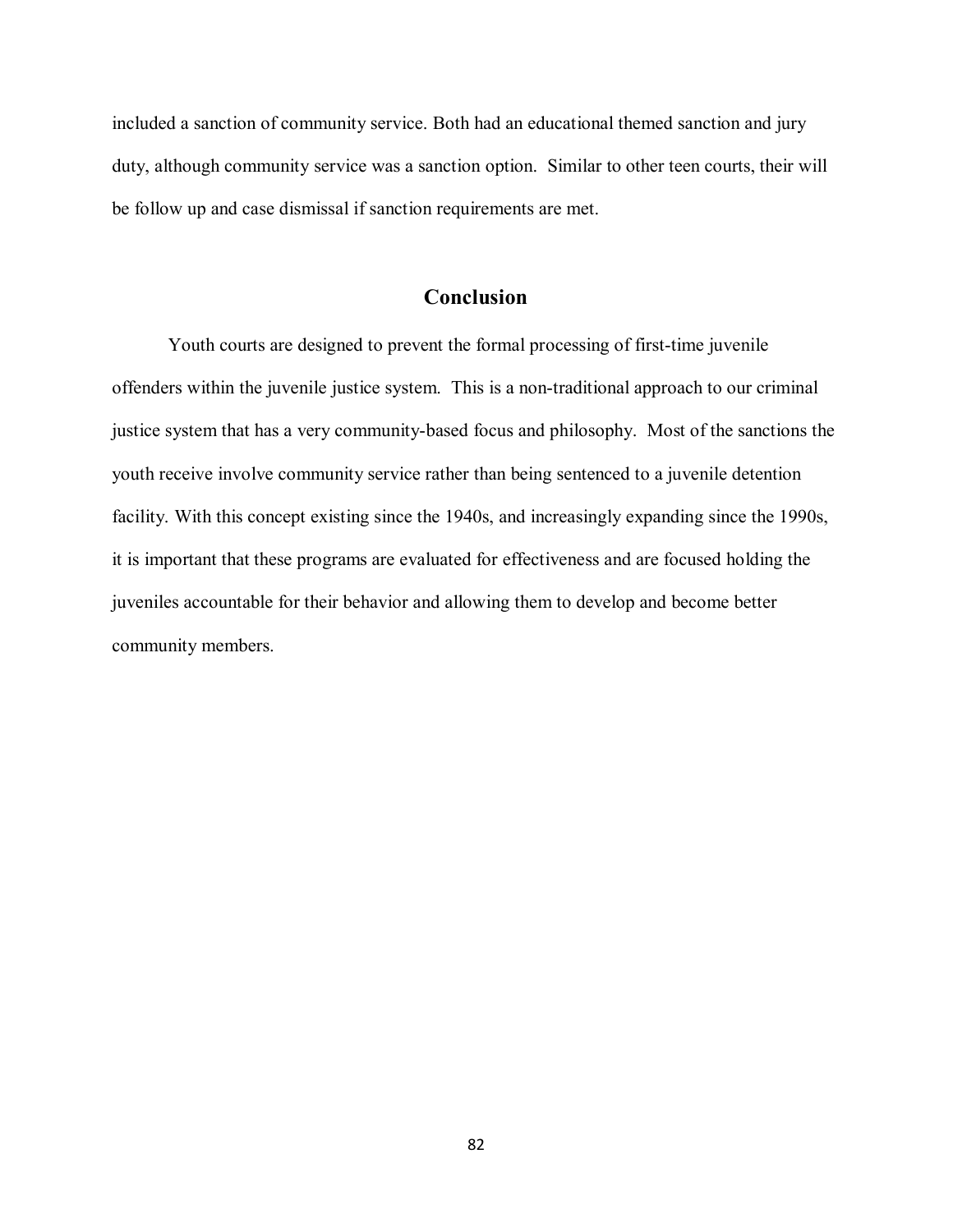# **Appendix A**

# School Resource Office Semi-Structure Interview Questions

Official Job Title? School (city, suburban). Level (middle, high, elementary)

- 1. Introduce yourself and your background. Years in law enforcement, years in this job
- 2. Did you have experience working with youth before this position?
- 3. Describe your average day at the school?

Where are you spending your most time (halls, office, classrooms, etc.) how often at the school(s)

4. Does your school specify what types of student disciplinary issues you can intervene in (e.g., tardiness, defiance)?

5. What do you believe is your primary role? (enforcing laws, mentoring, enforcing school discipline, teaching, other)

6. What type of training have you received for this role?

(responding to active shooter, conflict de-escalation, working with youth, mental health, mentoring, working with special ed students, child trauma, the teen brain, other)

7. What do you carry with you during the typical school day? (handcuffs, guns, baton, mace, taser, camera, etc.)

8. What is your biggest work-related challenge? What can be Improved?

9. Does the school have any training for teachers for conflict mediation, classroom discipline, etc.? Do you help conduct any trainings?

10. How often do you encounter students with weapons in schools? What is your mandated response?

Discretion?

11. How much emphasis is on school preparedness for an active shooter? Explain. Best practices.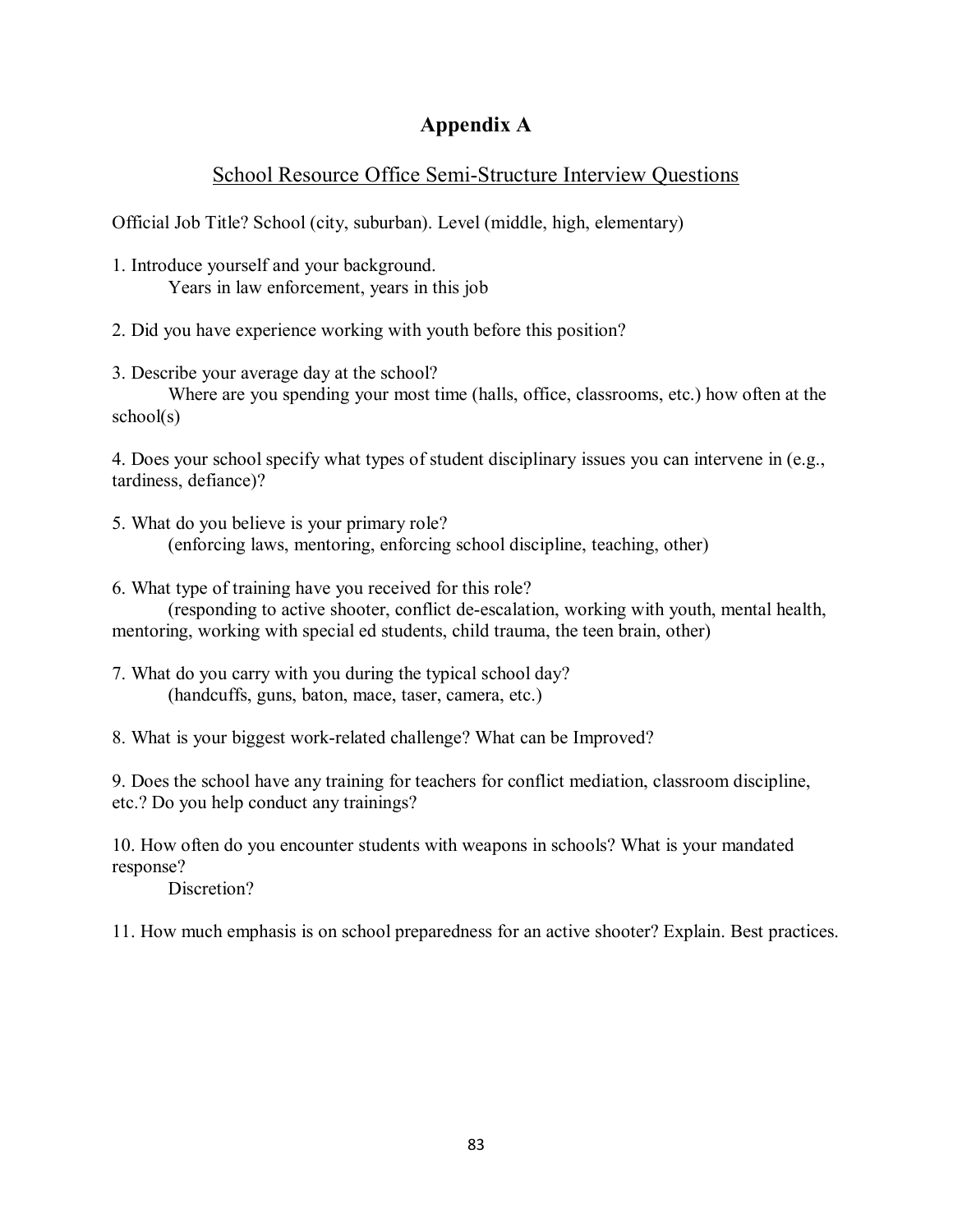### **References**

- (2015). Juvenile offenders and victims: 2014 national report. NCJJ. Retrieved from <http://ncjj.org/nr2014/index.html>
- Advancement Project (2016) The origins of the school to prison pipeline. *Advancement Project*. Retrieved from [https://americadividedseries.com/wp-content/uploads/2016/08/Divided-](https://americadividedseries.com/wp-content/uploads/2016/08/Divided-One-Pager-PDF.pdf)[One-Pager-PDF.pdf](https://americadividedseries.com/wp-content/uploads/2016/08/Divided-One-Pager-PDF.pdf)
- Bhat, A. (2019). Snowball sampling: Definition, method, advantages and disadvantages. Retrieved from<https://www.questionpro.com/blog/snowball-sampling/>
- Braun, V., Clarke, V. (2006). Using thematic analysis in psychology. Qualitative Research in Psychology. 3 (2): 83. Retrieved from

http://eprints.uwe.ac.uk/11735/2/thematic\_analysis\_revised - final.pdf

- Bright, C., Morris-Compton, D., Walter, J., Falls, B., & Young, D. (2013). Multijurisdictional teen court evaluation: A comparative evaluation of three teen court models. *Administrative Office of the Courts*. Retrieved from [https://2pgact17vsn520hzyb3nfxr6](https://2pgact17vsn520hzyb3nfxr6-wpengine.netdna-ssl.com/wp-content/uploads/sites/19/2018/01/TEEN-COURT-RESEARCH.pdf) [wpengine.netdna-ssl.com/wp-content/uploads/sites/19/2018/01/TEEN-COURT-](https://2pgact17vsn520hzyb3nfxr6-wpengine.netdna-ssl.com/wp-content/uploads/sites/19/2018/01/TEEN-COURT-RESEARCH.pdf)[RESEARCH.pdf](https://2pgact17vsn520hzyb3nfxr6-wpengine.netdna-ssl.com/wp-content/uploads/sites/19/2018/01/TEEN-COURT-RESEARCH.pdf)
- Butts, J., & Buck, J. (2000) Teen courts: A focus on research. *Office of Juvenile Justice and Delinquency Prevention, Juvenile Justice Bulletin*. Retrieved from <https://www.ncjrs.gov/pdffiles1/ojjdp/183472.pdf>
- Butts, J., Buck, J., & Coggeshall, M. (2002). The impact of teen court on young offenders. *Washington, D.C.: The Urban Institute, Justice Policy Center*. Retrieved from <https://www.ncjrs.gov/pdffiles1/ojjdp/237391.pdf>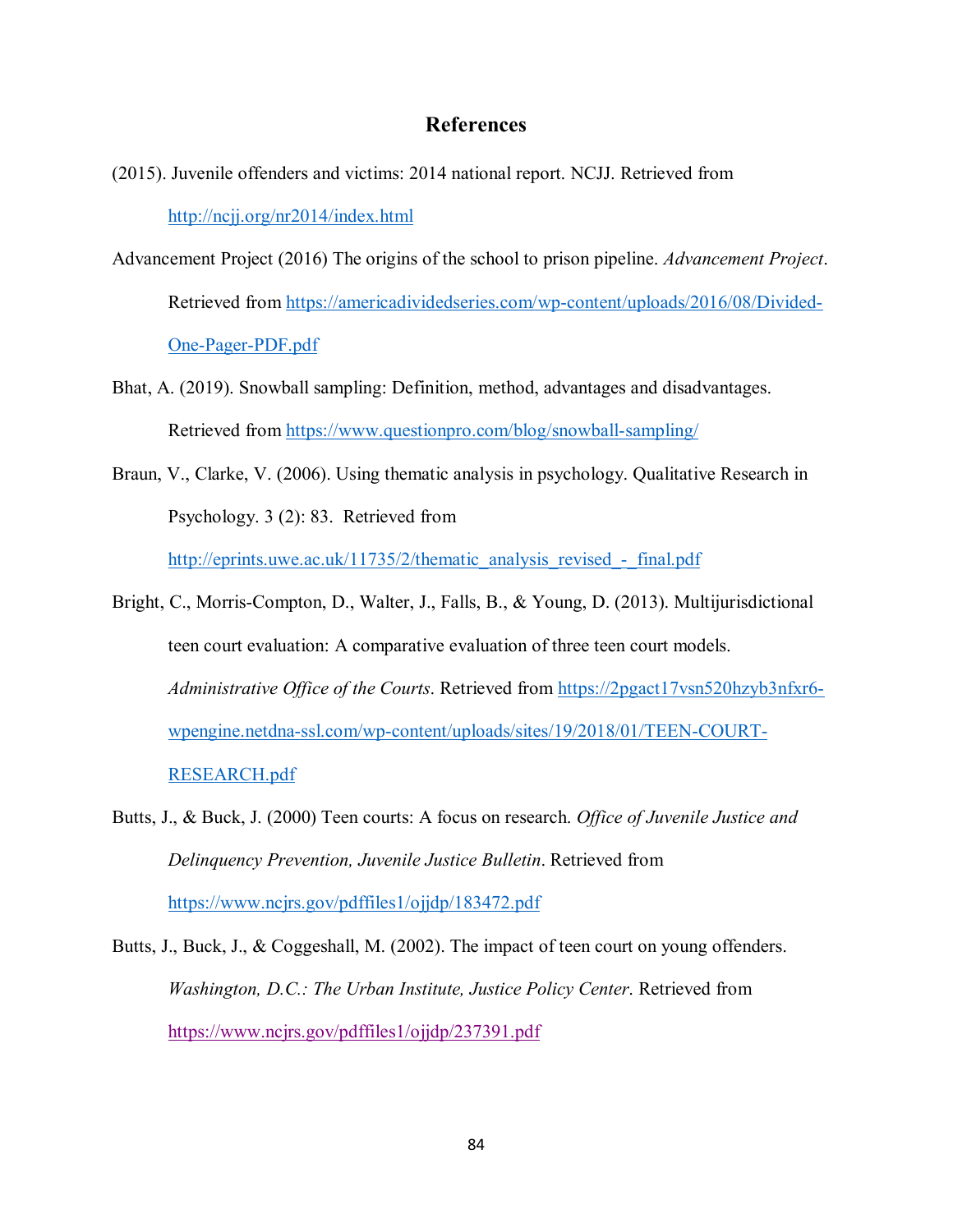- Center for Court Innovations (2019). Youth courts. *Center for Court Innovations*. Retrieved from<https://www.courtinnovation.org/programs/youth-court>
- Center for Youth (2019). Rochester teen court. *Center for Youth*. Retrieved from <http://centerforyouth.net/program/rochester-teen-court/>
- Conger, R. D. (1976). Social control and social learning models of delinquent behavior a synthesis. *Criminology 14*(1), 17-40.
- Counts, J., Randall, K. N., Ryan, J. B., & Katsiyannis, A. (2018). School resource officers in public schools: A national review. *Education & Treatment of Children, 41*(4), 405-430. doi:<http://dx.doi.org/10.1353/etc.2018.0023> Retrieved from [https://search.proquest.com/docview/2157614810/fulltext/DB013722F5284CCAPQ/1?ac](https://search.proquest.com/docview/2157614810/fulltext/DB013722F5284CCAPQ/1?accountid=108) [countid=108](https://search.proquest.com/docview/2157614810/fulltext/DB013722F5284CCAPQ/1?accountid=108)
- Cullen, F. T., & Agnew, R. (2006). Criminological theory past to present: Essential readings. Los Angeles: Roxbury Park.
- Development Services Group, Inc. (2010). Teen youth court: Literature review. *Washington, D.C.: Office of Juvenile Justice and Delinquency Prevention.* Retrieved from [https://www.ojjdp.gov/mpg/litreviews/Teen\\_Youth\\_Court.pdf](https://www.ojjdp.gov/mpg/litreviews/Teen_Youth_Court.pdf)
- Downs, W. R., Robertson, J. F., & Harrison, L. R. (1997). Control theory, labeling theory, and the delivery of services for drug abuse to adolescents. *Adolescence, 32*(125), 1-24. Retrieved from

<http://search.proquest.com.ezproxy.rit.edu/docview/195927187?accountid=108>

Elliott, D. (2012). Integrated theory. *Criminology*. DOI: 10.1093/OBO/9780195396607-0135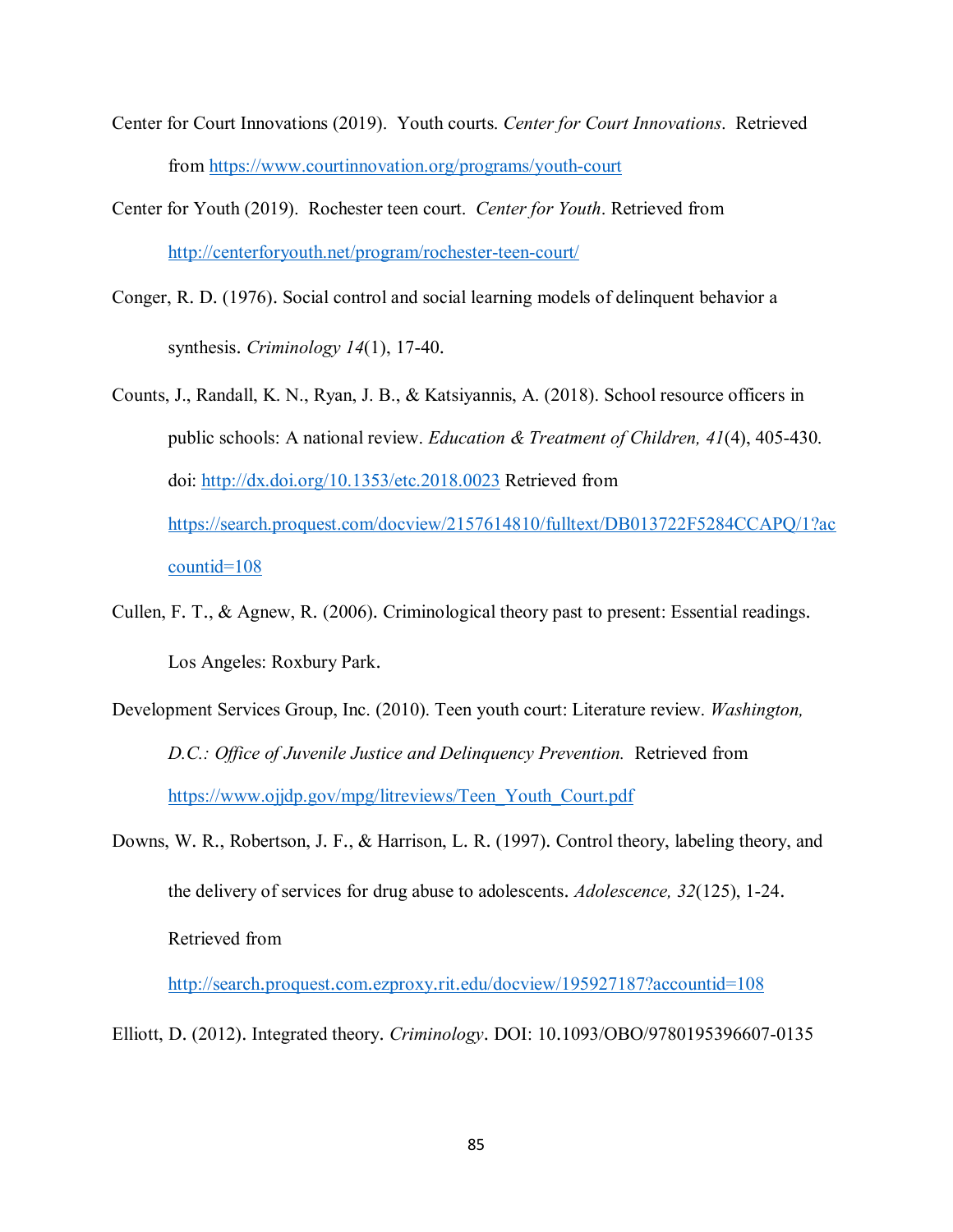Entner Wright, B.,R., Caspi, A., Moffitt, T. E., & Silva, P. A. (1999). Low self-control, social bonds, and crime: Social causation, social selection, or both? *Criminology, 37*(3), 479- 514. Retrieved from

<http://search.proquest.com.ezproxy.rit.edu/docview/220699519?accountid=108>

- Finn, P., & McDevitt, J. (2005). Case studies of 19 school resource officer (SRO) programs. Abt Associates Inc. Retrieved from<https://www.ncjrs.gov/pdffiles1/nij/grants/209271.pdf>
- Finn, P., & McDevitt, J. (2005). National assessment of school resource officer programs: Final project report. Abt Associates Inc. Retrieved from <https://www.ncjrs.gov/pdffiles1/nij/grants/209273.pdf>
- Fischer, M. E. (2007). Youth cases for youth courts: A guide to the typical offenses handled by youth courts. *Chicago, IL: American Bar Association*. Retrieved from [https://www.americanbar.org/content/dam/aba/migrated/publiced/youthcases\\_youthcourt](https://www.americanbar.org/content/dam/aba/migrated/publiced/youthcases_youthcourts.authcheckdam.pdf) [s.authcheckdam.pdf](https://www.americanbar.org/content/dam/aba/migrated/publiced/youthcases_youthcourts.authcheckdam.pdf)
- Global Youth Justice, Inc. (2019). Research and data collection on youth/teen/student/peer court and peer jury diversion programs. *Global Youth Justice, Inc*. Retrieved from [https://www.globalyouthjustice.org/worlds-replicated-youth-justice-juvenile-justice](https://www.globalyouthjustice.org/worlds-replicated-youth-justice-juvenile-justice-diversion-program-works/)[diversion-program-works/](https://www.globalyouthjustice.org/worlds-replicated-youth-justice-juvenile-justice-diversion-program-works/)
- Goffin, P. (2018). Students feel safer with police presence in certain Ontario high schools: Study. The Canadian Press. Retrieved from [https://nationalpost.com/pmn/news](https://nationalpost.com/pmn/news-pmn/canada-news-pmn/students-feel-safer-with-police-presence-in-certain-ontario-high-schools-study)[pmn/canada-news-pmn/students-feel-safer-with-police-presence-in-certain-ontario-high](https://nationalpost.com/pmn/news-pmn/canada-news-pmn/students-feel-safer-with-police-presence-in-certain-ontario-high-schools-study)[schools-study](https://nationalpost.com/pmn/news-pmn/canada-news-pmn/students-feel-safer-with-police-presence-in-certain-ontario-high-schools-study)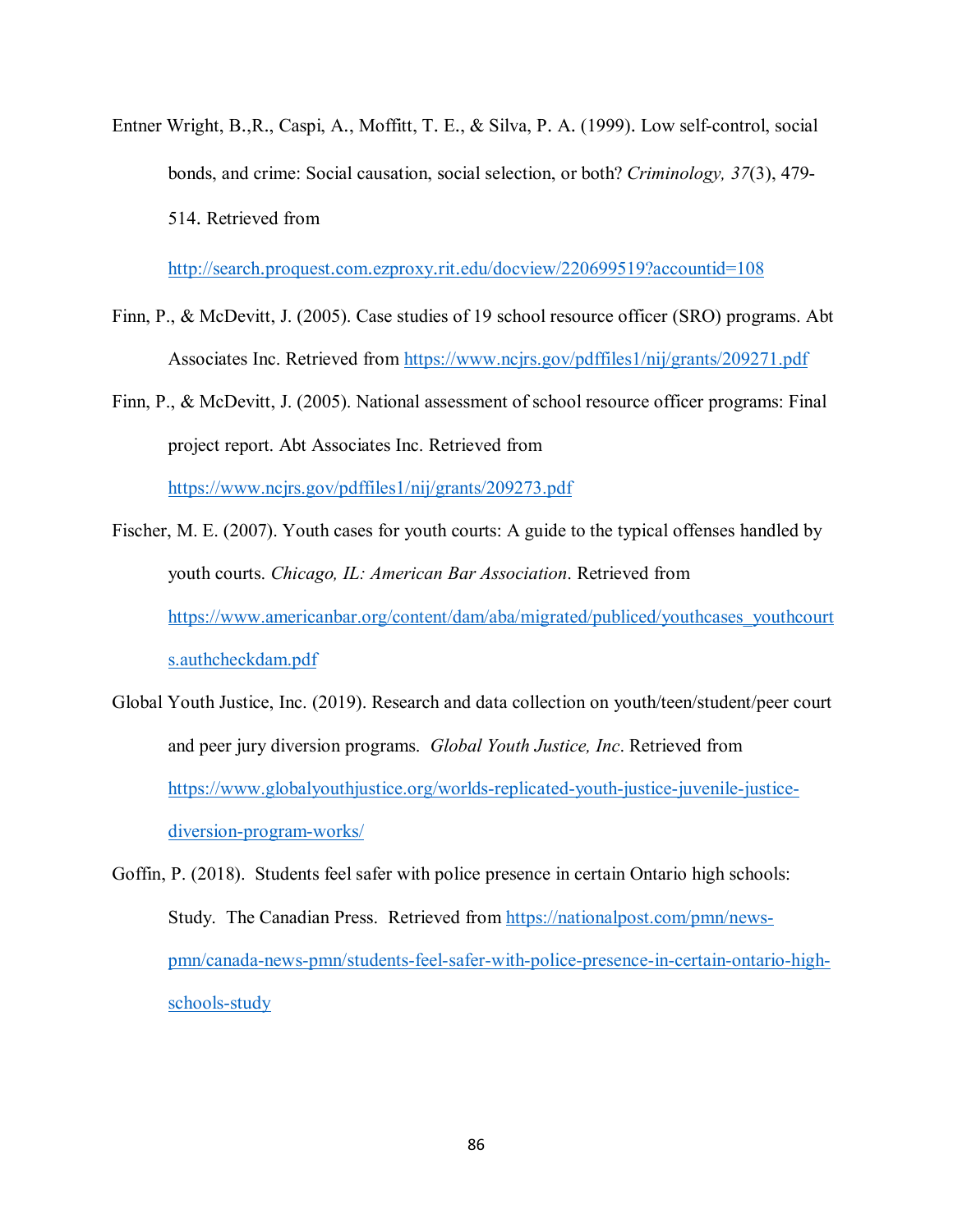- Gray, L., Lewis, L., & Ralph, J. (2015). Public School Safety and Discipline: 2013–14. U.S. Department of Education, National Center for Education Statistics. Retrieved from <https://nces.ed.gov/pubs2015/2015051.pdf>
- Greene, C. (2016). Review of the roots of youth violence: Literature reviews. *Ontario Youth Action Plan, 5* (8). Retrieved from

[http://www.children.gov.on.ca/htdocs/English/professionals/oyap/roots/volume5/chapter](http://www.children.gov.on.ca/htdocs/English/professionals/oyap/roots/volume5/chapter08_social_learning.aspx)

08 social learning.aspx

Heward, M. (2006). An update on teen court legislation. *Office of Juvenile Justice and Delinquency Prevention*. Retrieved from

[https://www.youthcourt.net/update\\_on\\_teen\\_court\\_legislation.pdf](https://www.youthcourt.net/update_on_teen_court_legislation.pdf)

- James, N., & McCallion, G. (2014). School resource officers: Law enforcement officers in schools. *Congressional Research Service*. Retrieved from <https://fas.org/sgp/crs/misc/R43126.pdf>
- James, R., Logan, J., & Davis, S. (2011). Including school resource officers in school-based crisis intervention: Strengthening student support. *School Psychology International, 32*(2), 210-224. [https://doi.org/10.1177/0143034311400828.](https://doi.org/10.1177/0143034311400828) Retrieved from [https://journals.sagepub.com/doi/10.1177/0143034311400828#articleCitationDownloadC](https://journals.sagepub.com/doi/10.1177/0143034311400828#articleCitationDownloadContainer) [ontainer](https://journals.sagepub.com/doi/10.1177/0143034311400828#articleCitationDownloadContainer)
- Kaba, M. (2017). How the School-to-Prison Pipeline works. *Justice Policy Institute*. Retrieved from:<http://www.justicepolicy.org/news/11809>
- Kaba, M. (2017). How the School-to-Prison Pipeline works. *Justice Policy Institute*. Retrieved from:<http://www.justicepolicy.org/news/11809>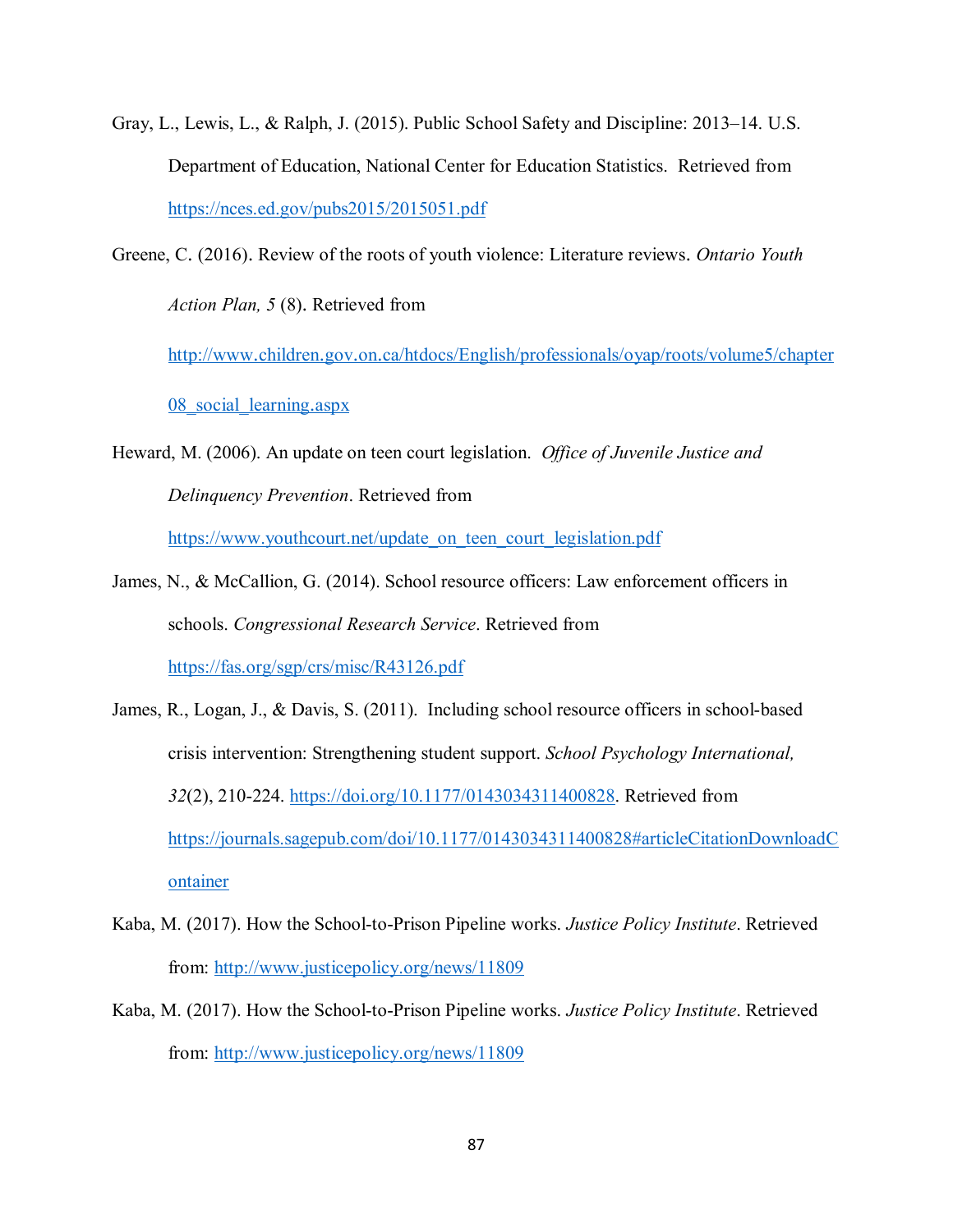Kristan, G. E., Crosnoe, R., & Dornbusch, S. M. (2000). A social process model of adolescent deviance: Combining social control and differential association perspectives. *Journal of Youth and Adolescence, 29*(4), 395-425. Retrieved from

<http://search.proquest.com.ezproxy.rit.edu/docview/204516843?accountid=108>

- Krohn, M., & Massey, J. (1980). Social control and delinquent behavior: An examination of the elements of the social bond. *The Sociological Quarterly, 21*(4), 529-544. Retrieved from <http://www.jstor.org/stable/4106137>
- Kurtz, H., Lloyd, S., Harwin, A., Osher, M., (2018). School policing: Results of a national survey of school resource officers. Education Week Research Center. Retrieved from [https://www.edweek.org/media/school-resource-officer-survey-copyright-education](https://www.edweek.org/media/school-resource-officer-survey-copyright-education-week.pdf)[week.pdf](https://www.edweek.org/media/school-resource-officer-survey-copyright-education-week.pdf)
- Larson, K., Carvente, H. (2017). Juvenile justice systems still grappling with legacy of the "superpredator" myth. Vera Institute of Justice. Retrieved from [https://www.vera.org/blog/juvenile-justice-systems-still-grappling-with-legacy-of-the](https://www.vera.org/blog/juvenile-justice-systems-still-grappling-with-legacy-of-the-superpredator-myth)[superpredator-myth](https://www.vera.org/blog/juvenile-justice-systems-still-grappling-with-legacy-of-the-superpredator-myth)
- May, D., Barranco, R., Ethan, S., Robertson, A., & Haynes, S. (2015). Do school resource officers really refer juveniles to the juvenile justice system for less serious offenses? *Criminal Justice Policy Review, 29*(1), 89-105. [https://doi.org/10.1177/0887403415610167.](https://doi.org/10.1177/0887403415610167) Retrieved from [https://journals.sagepub.com/doi/10.1177/0887403415610167#articleCitationDownloadC](https://journals.sagepub.com/doi/10.1177/0887403415610167#articleCitationDownloadContainer)

[ontainer](https://journals.sagepub.com/doi/10.1177/0887403415610167#articleCitationDownloadContainer)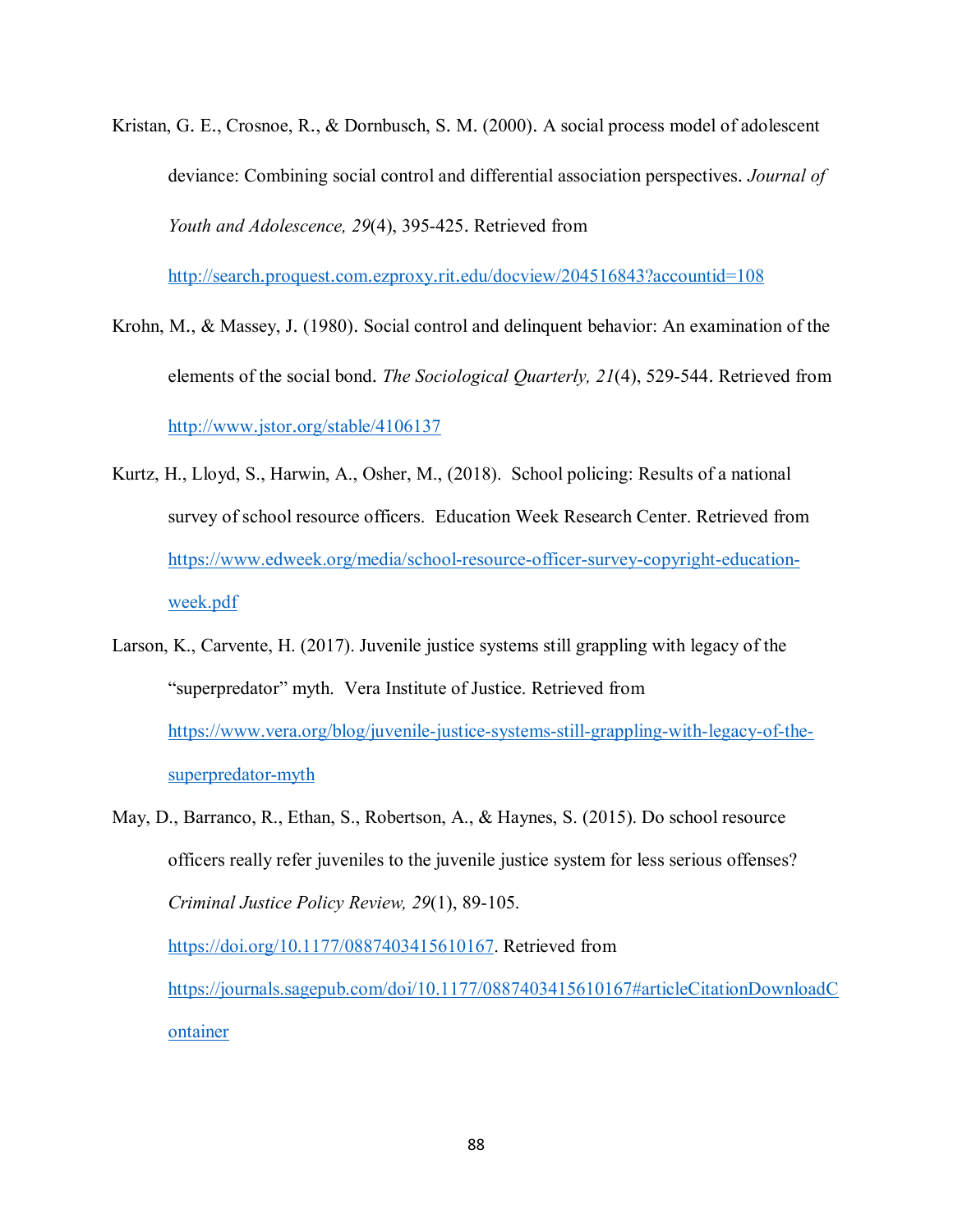McDowell Group (2010). Alaska youth courts evaluation and impact assessment final report. *Alaska Department of Health and Social Services, Division of Juvenile Justice*. Retrieved from [https://www.globalyouthjustice.org/wp-](https://www.globalyouthjustice.org/wp-content/uploads/sites/19/2018/01/Alaska_Youth_Courts_Evaluation.pdf)

[content/uploads/sites/19/2018/01/Alaska\\_Youth\\_Courts\\_Evaluation.pdf](https://www.globalyouthjustice.org/wp-content/uploads/sites/19/2018/01/Alaska_Youth_Courts_Evaluation.pdf)

- Metro Justice (2014) Breaking the school-to-prison pipeline the crisis affecting Rochester's students and what we can do to fix it. *Metro Justice*. Retrieved from [http://www.aqeny.org/wp-content/uploads/2018/04/2014\\_11\\_18-Breaking-the-School-to-](http://www.aqeny.org/wp-content/uploads/2018/04/2014_11_18-Breaking-the-School-to-Prison-Pipeline-the-crisis-affecting-rochester_s-students-and-what-we-can-do-to-fix-it.pdf)[Prison-Pipeline-the-crisis-affecting-rochester\\_s-students-and-what-we-can-do-to-fix](http://www.aqeny.org/wp-content/uploads/2018/04/2014_11_18-Breaking-the-School-to-Prison-Pipeline-the-crisis-affecting-rochester_s-students-and-what-we-can-do-to-fix-it.pdf)[it.pdf](http://www.aqeny.org/wp-content/uploads/2018/04/2014_11_18-Breaking-the-School-to-Prison-Pipeline-the-crisis-affecting-rochester_s-students-and-what-we-can-do-to-fix-it.pdf)
- Murphy, J. (2014). Data: Suspensions a problem in city school district. *Democrat & Chronicle.* Retrieved from [https://www.democratandchronicle.com/story/news/2014/11/17/report](https://www.democratandchronicle.com/story/news/2014/11/17/report-puts-spotlight-suspensions/19197757/)[puts-spotlight-suspensions/19197757/](https://www.democratandchronicle.com/story/news/2014/11/17/report-puts-spotlight-suspensions/19197757/)
- Murphy, J. (2016). RCSD suspension data shows mixed success. *Democrat & Chronicle.* Retrieved from [https://www.democratandchronicle.com/story/news/2016/08/01/rcsd](https://www.democratandchronicle.com/story/news/2016/08/01/rcsd-suspensions-discipline-data/87921682/)[suspensions-discipline-data/87921682/](https://www.democratandchronicle.com/story/news/2016/08/01/rcsd-suspensions-discipline-data/87921682/)
- National Association of School Resource Officers. Retrieved on February 19, 2019 from [https://nasro.org](https://nasro.org/)

National Association of Youth Courts (2019). *www.youthcourt.net*. Retrieved from <https://www.youthcourt.net/youth-courts-in-usa/youth-court-websites-by-state>

National Education Association [NEA], (2016). Discipline and the school-to-prison pipeline. National Education Association. Retrieved from [https://ra.nea.org/business-item/2016](https://ra.nea.org/business-item/2016-pol-e01-2/) [pol-e01-2/](https://ra.nea.org/business-item/2016-pol-e01-2/)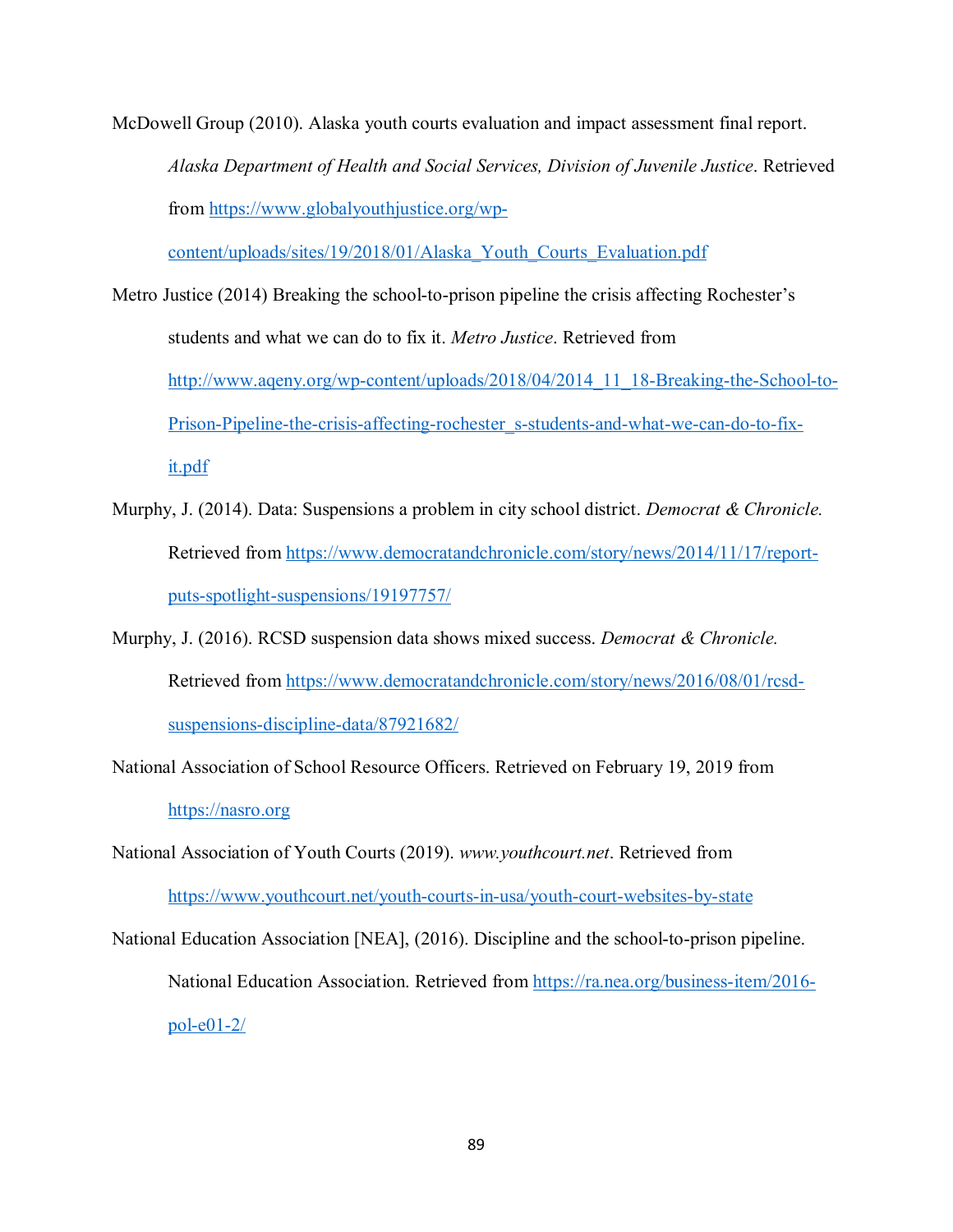- New York State Education Department (NYSED) (2019). School report card data. New York State Education Department. Retrieved from<https://data.nysed.gov/>
- Nochajski, T. H., Hayes, E., Kramer, L., Michaels, T., Hill, B., Schreck, L., Johnson, K., Sabino, A., Odell, M., Wiehe, A., Noonan, E., & Dingman, M. (2010). Hillside Children's Center: Livingston County Youth Court and Community Services Evaluation. *Hillside Family of Agencies.* Retrieved from [https://2pgact17vsn520hzyb3nfxr6](https://2pgact17vsn520hzyb3nfxr6-wpengine.netdna-ssl.com/wp-content/uploads/sites/19/2018/01/Livingston_County_Youth_Court_Evaluation.pdf) [wpengine.netdna-ssl.com/wp-](https://2pgact17vsn520hzyb3nfxr6-wpengine.netdna-ssl.com/wp-content/uploads/sites/19/2018/01/Livingston_County_Youth_Court_Evaluation.pdf)

[content/uploads/sites/19/2018/01/Livingston\\_County\\_Youth\\_Court\\_Evaluation.pdf](https://2pgact17vsn520hzyb3nfxr6-wpengine.netdna-ssl.com/wp-content/uploads/sites/19/2018/01/Livingston_County_Youth_Court_Evaluation.pdf)

- NY Attorney General's Press Office (2014). A.G. Schneiderman announces agreement addressing school discipline issues in Syracuse. Retrieved from: [https://ag.ny.gov/press](https://ag.ny.gov/press-release/ag-schneiderman-announces-agreement-addressing-school-discipline-issues-syracuse)[release/ag-schneiderman-announces-agreement-addressing-school-discipline-issues](https://ag.ny.gov/press-release/ag-schneiderman-announces-agreement-addressing-school-discipline-issues-syracuse)[syracuse](https://ag.ny.gov/press-release/ag-schneiderman-announces-agreement-addressing-school-discipline-issues-syracuse)
- O'Connor, T. G., Matias, C., Futh, A., Tantam, G., & Scott, S. (2013). Social learning theory parenting intervention promotes attachment-based caregiving in young children: Randomized clinical trial. *Journal of Clinical Child & Adolescent Psychology, 42*(3), 358-370. doi:10.1080/15374416.2012.723262
- Pearson, S. & Jurich, S. (2005). Youth court: A community solution for embracing at-risk youth a national update. American Youth Policy Forum. Retrieved from [https://www.youthcourt.net/Youth\\_Court-A\\_Community\\_Solution.pdf](https://www.youthcourt.net/Youth_Court-A_Community_Solution.pdf)
- Post, T. (2014). Minneapolis public schools to take a new approach to suspensions. *MPR News*. Retrieved from: [https://www.mprnews.org/story/2014/11/07/minneapolis-public-schools](https://www.mprnews.org/story/2014/11/07/minneapolis-public-schools-to-take-a-new-approach-to-suspensions)[to-take-a-new-approach-to-suspensions](https://www.mprnews.org/story/2014/11/07/minneapolis-public-schools-to-take-a-new-approach-to-suspensions)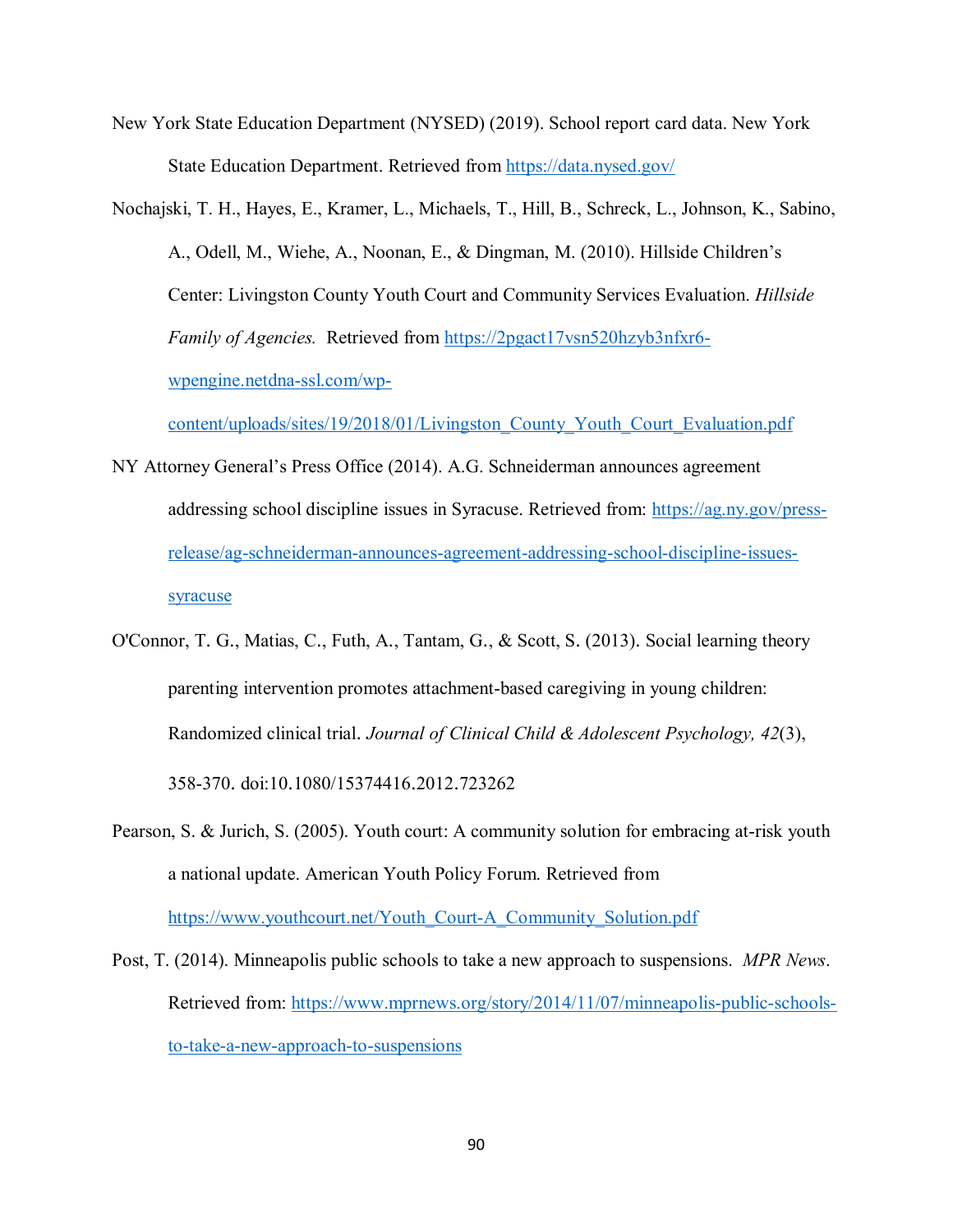- Povitsky Stickle, W., Connell, D., Wilson, D., & Gottfredson, D. (2008). An experimental evaluation of teen courts. Journal of Experimental Criminology, 4(2), 137-163. Retrieved from<https://link.springer.com/article/10.1007/s11292-008-9050-8>
- Rochester City School Board (2016). Rochester City School District Code of Conduct: Policy 1400. Retrieved from: [https://www.rcsdk12.org/cms/lib/NY01001156/Centricity/Domain/16/Code%20of%20Co](https://www.rcsdk12.org/cms/lib/NY01001156/Centricity/Domain/16/Code%20of%20Conduct%206.16.16%20-%20approved.pdf) [nduct%206.16.16%20-%20approved.pdf](https://www.rcsdk12.org/cms/lib/NY01001156/Centricity/Domain/16/Code%20of%20Conduct%206.16.16%20-%20approved.pdf)
- Ryan, J., Katisyannis, A., Counts, J., & Shelnut, J. (2017). The growing concerns regarding school resource officers. *Intervention in School and Clinic 53*(3), 188–192. [https://doi.org/10.1177/1053451217702108.](https://doi.org/10.1177/1053451217702108) Retrieved from [https://journals-sagepub](https://journals-sagepub-com.ezproxy.rit.edu/doi/pdf/10.1177/1053451217702108)[com.ezproxy.rit.edu/doi/pdf/10.1177/1053451217702108](https://journals-sagepub-com.ezproxy.rit.edu/doi/pdf/10.1177/1053451217702108)

Sampson, R., & Groves, W. (1989). Community structure and crime: Testing social-

disorganization theory. *American Journal of Sociology, 94*(4), 774-802. Retrieved from

<http://www.jstor.org/stable/2780858>

- Schneider, J. M. (2008). Youth courts: An empirical update and analysis of future organizational and research needs. Hamilton Fish Institute, George Washington University. Retrieved from<https://www.ncjrs.gov/pdffiles1/ojjdp/grants/222592.pdf>
- Sherfinski, D. (2018). Percentage of public schools with resource officers on the rise: Report. *The Washington Times.*

[https://www.washingtontimes.com/news/2018/mar/29/percentage-public-schools](https://www.washingtontimes.com/news/2018/mar/29/percentage-public-schools-resource-officers-rise-r/)[resource-officers-rise-r/](https://www.washingtontimes.com/news/2018/mar/29/percentage-public-schools-resource-officers-rise-r/)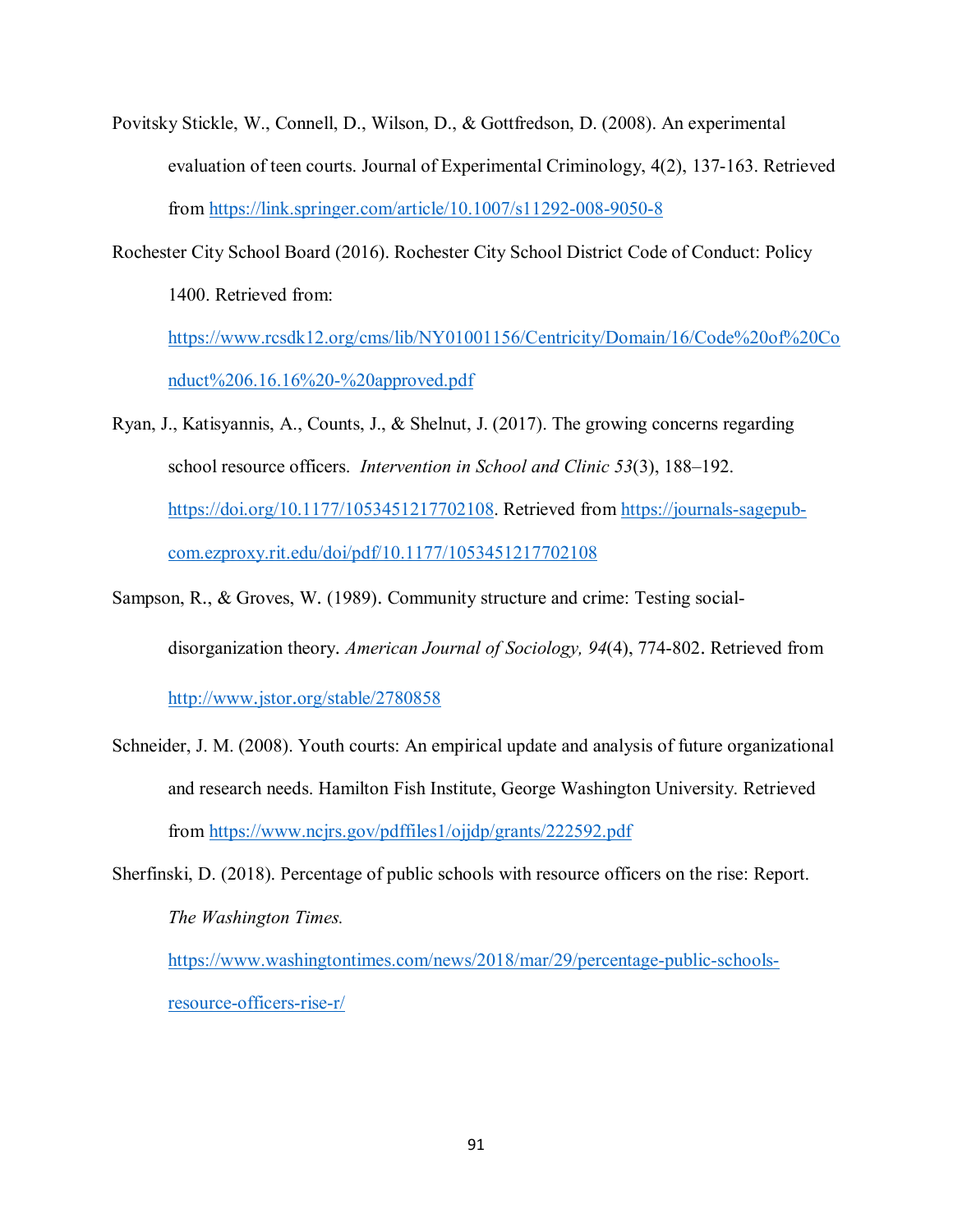- Smith, M. (2015). NCJJ report shows juvenile crime keeps falling, but reasons elusive. *Juvenile Justice Information Exchange.* Retrieved from [https://jjie.org/2015/02/26/ncjj-report](https://jjie.org/2015/02/26/ncjj-report-shows-juvenile-crime-keeps-falling-but-reasons-elusive/)[shows-juvenile-crime-keeps-falling-but-reasons-elusive/](https://jjie.org/2015/02/26/ncjj-report-shows-juvenile-crime-keeps-falling-but-reasons-elusive/)
- Stoebig, K. & Vega, M. M. C., (2016). 5 ways to end the school to prison pipeline. Splinter News. Retrieved from [https://splinternews.com/5-ways-to-end-the-school-to-prison](https://splinternews.com/5-ways-to-end-the-school-to-prison-pipeline-1793857087)[pipeline-1793857087](https://splinternews.com/5-ways-to-end-the-school-to-prison-pipeline-1793857087)
- Stoebig, K. & Vega, M. M. C., (2016). 5 ways to end the school to prison pipeline. Splinter News. Retrieved from [https://splinternews.com/5-ways-to-end-the-school-to-prison](https://splinternews.com/5-ways-to-end-the-school-to-prison-pipeline-1793857087)[pipeline-1793857087](https://splinternews.com/5-ways-to-end-the-school-to-prison-pipeline-1793857087)
- The State of America's Children® (2017). Juvenile Justice. *Childrensdefense.org* Retrieved from [http://www.childrensdefense.org/library/state-of-americas](http://www.childrensdefense.org/library/state-of-americas-children/documents/Juvenile_Justice.pdf)[children/documents/Juvenile\\_Justice.pdf](http://www.childrensdefense.org/library/state-of-americas-children/documents/Juvenile_Justice.pdf)
- Theriot, M. & Orme, J., (2016). School resource officers and students' feelings of safety at school. Youth Violence and Juvenile Justice. 14. 130-146. Doi:

10.1177/1541204014564472. Retrieved from

https://www.researchgate.net/publication/285980423 School Resource Officers and St udents' Feelings of Safety at School

- Theriot, M. (2009). School resource officers and the criminalization of student behavior. *Journal of Criminal Justice, 37*(3), 280-287. doi:<https://doi.org/10.1016/j.jcrimjus.2009.04.008> Retrieved from<https://www.sciencedirect.com/science/article/pii/S0047235209000464>
- Tyner, A. (2014). The emergence of the school-to-prison pipeline. *American Bar Association GPSolo E-Report, 3*(11). Retrieved from